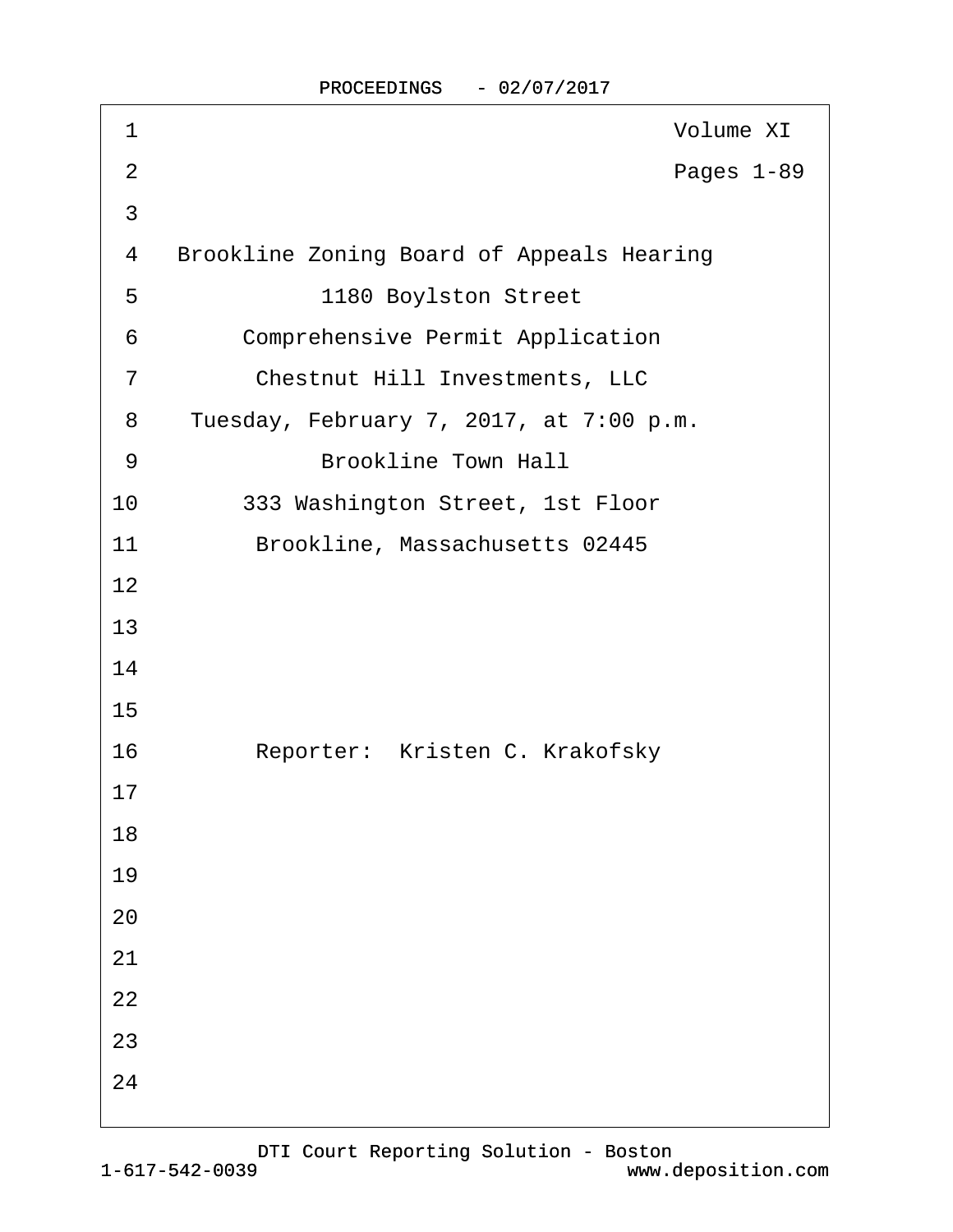| 1  | <b>APPEARANCES</b>                                    |
|----|-------------------------------------------------------|
|    | 2 Board Members:                                      |
|    | 3 Johanna Schneider, Chair                            |
|    | 4 Jonathan Book                                       |
|    | 5 Mark Zuroff                                         |
| 6  |                                                       |
|    | 7 Town Staff:                                         |
|    | 8 Alison Steinfeld, Planning Director                 |
|    | 9 Maria Morelli, Senior Planner                       |
| 10 |                                                       |
|    | 11 40B Consultant:                                    |
|    | 12 Judi Barrett, Director of Municipal Services,      |
|    | 13 RKG Associates, Inc.                               |
| 14 |                                                       |
|    | 15 Applicant:                                         |
|    | 16 Raj Dhanda, Chestnut Hill Investments, LLC         |
|    | 17 Rachna Balakrishna, Chestnut Hill Investments, LLC |
|    | 18 Bob Engler, President, SEB, LLC                    |
|    | 19 Haril A. Pandya, AIA, LEED AP, Principal,          |
|    | 20 CBT Architects                                     |
| 21 |                                                       |
| 22 |                                                       |
| 23 |                                                       |
| 24 |                                                       |
|    |                                                       |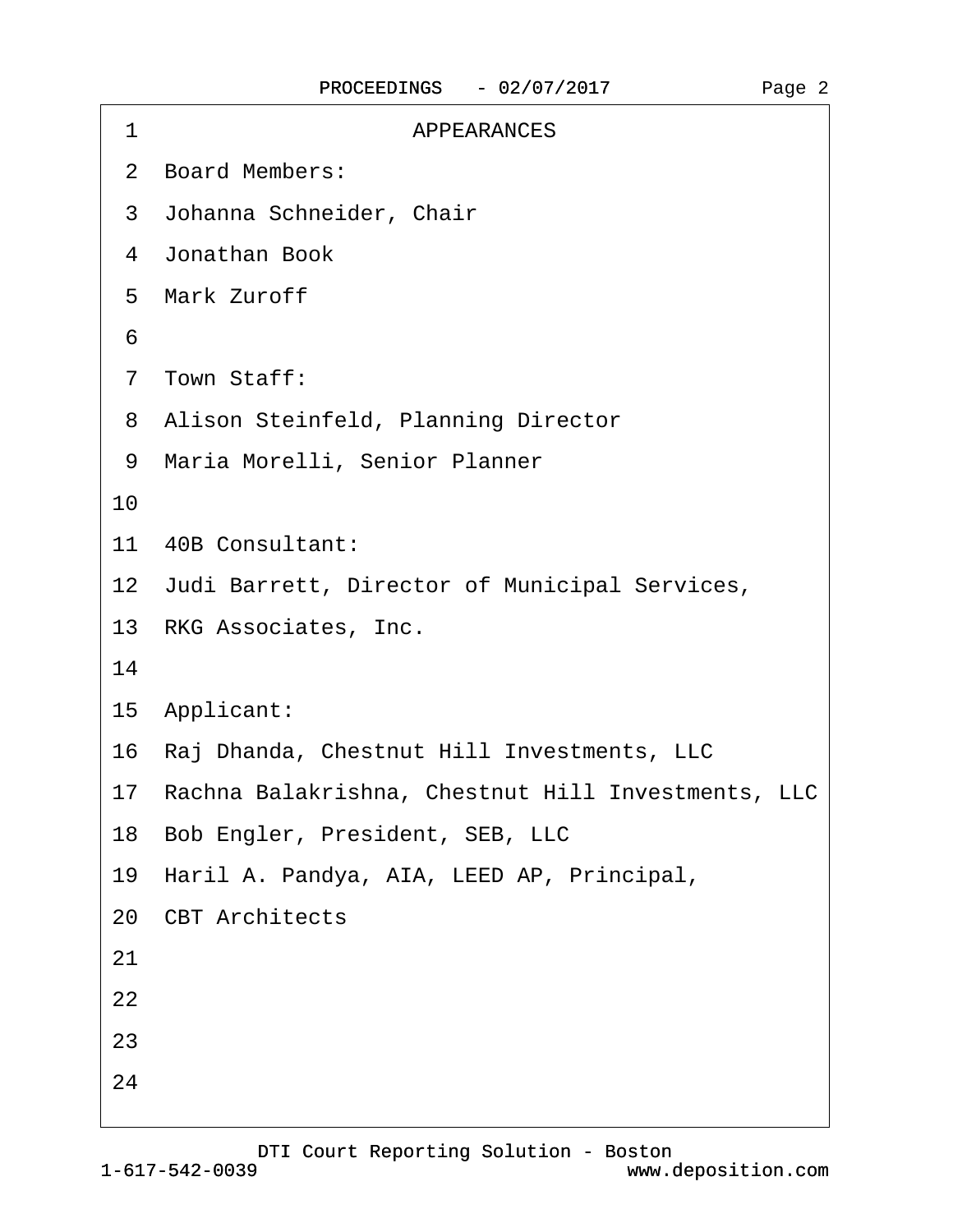| 2 Yuriy Gerzon on behalf of 1162-1164 Boylston Street<br>3 Julie Gross, 629 Hammond Street<br>4 Hedva Kobes, 629 Hammond Street<br>5<br>$6\phantom{1}6$<br>$\overline{7}$<br>8<br>$9\,$<br>10 |
|-----------------------------------------------------------------------------------------------------------------------------------------------------------------------------------------------|
|                                                                                                                                                                                               |
|                                                                                                                                                                                               |
|                                                                                                                                                                                               |
|                                                                                                                                                                                               |
|                                                                                                                                                                                               |
|                                                                                                                                                                                               |
|                                                                                                                                                                                               |
|                                                                                                                                                                                               |
|                                                                                                                                                                                               |
| 11                                                                                                                                                                                            |
| 12                                                                                                                                                                                            |
| 13                                                                                                                                                                                            |
| 14                                                                                                                                                                                            |
| 15                                                                                                                                                                                            |
| 16                                                                                                                                                                                            |
| 17                                                                                                                                                                                            |
| 18                                                                                                                                                                                            |
| 19                                                                                                                                                                                            |
| 20                                                                                                                                                                                            |
| 21                                                                                                                                                                                            |
| 22                                                                                                                                                                                            |
| 23                                                                                                                                                                                            |
| 24                                                                                                                                                                                            |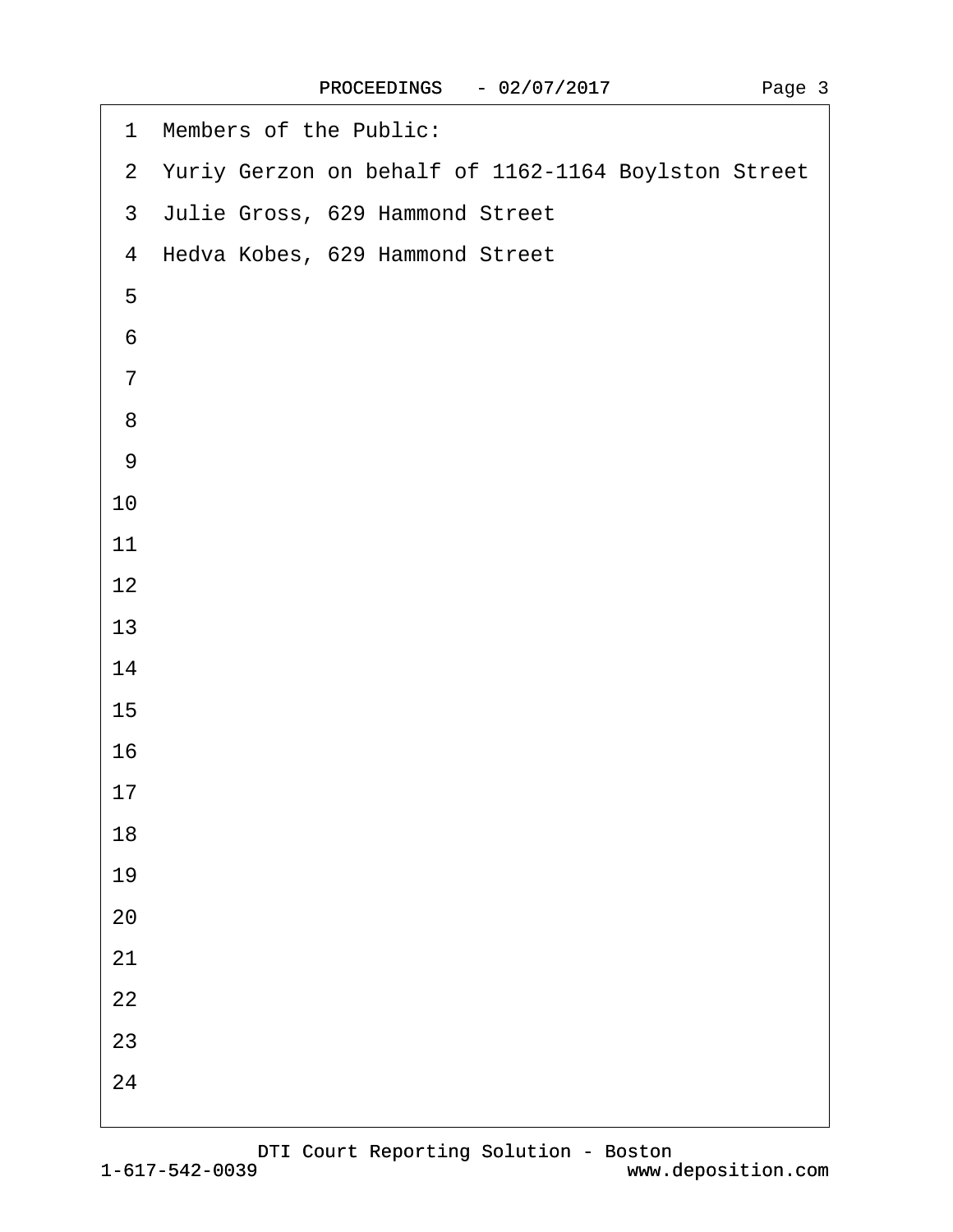| 1<br>PROCEEDINGS:                                       |
|---------------------------------------------------------|
| $\overline{2}$<br>7:09 p.m.                             |
| 3<br>MS. SCHNEIDER: Okay. So it being after             |
| 4 7:00, we are going to get started. This is a          |
| 5 continuation of the hearing of the comprehensive      |
| 6 permit or 40 application for 1180 Boylston Street.    |
| 7 We are going to start tonight with a staff report     |
| 8 from Maria Morelli from planning.                     |
| MS. MORELLI: Thank you. Good evening. I<br>9            |
| 10 just want to recap what happened at the last         |
| hearing. There was a charge from the ZBA in<br>11       |
| 12 December, and that concerned having additional       |
| 13 articulation of the upper floors. And the applicant  |
| 14 responded to that with step-backs -- 2- and 4-foot   |
| 15 step-backs on the facade that faces the abutters on  |
| 16 Boylston Street. There are also step-backs on the    |
| 17 Boylston Street facade of 5 and 10 feet on those two |
| 18 upper floors.                                        |
| 19<br>And what really occurred -- I think the           |
| 20 board was grappling with massing, and in particular, |
| 21 what impact there would be on the abutter on         |
| 22 Boylston Street, considering that that is a          |
| 23 six-family, the three-and-a-half-story structure.    |
| And I will admit, it is really hard to<br>24            |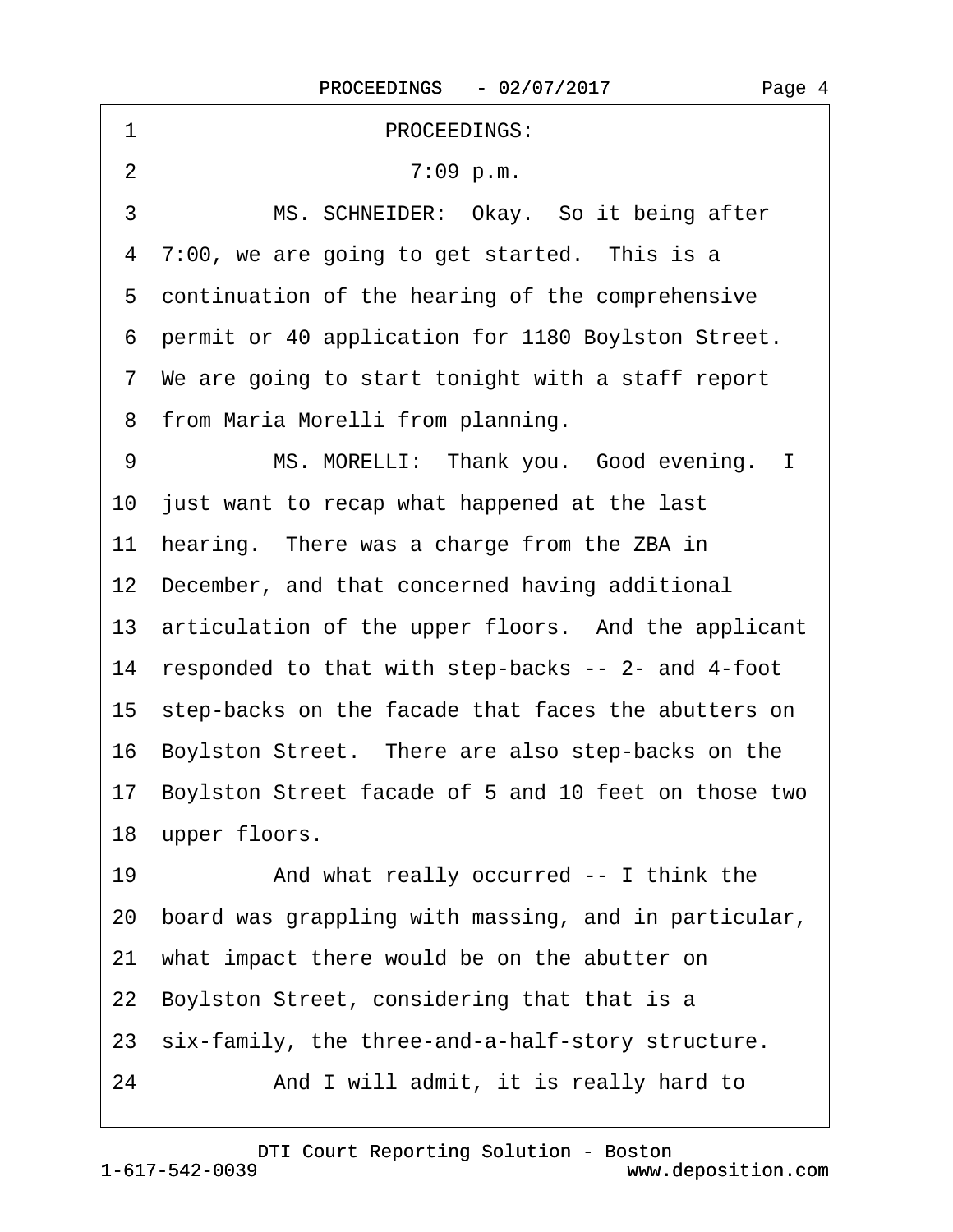1 assess massing, especially when you don't have your 2 guide book, that play book which are your zoning 3 parameters, and you are in this whole new world 4 where we're not going to come out of this with an 5 as-of-right project. But how do we discern what ·6· impact the massing will have on the most affected 7 people? 8 **Solithought what I would do is provide** 9 some information to the ZBA -- and I hope it's 10 helpful to the public as well -- to help you assess 11· that. 12 One is certainly to have Judi Barrett here, 13 just to explain the process for pro forma. And as 14· you know, really, that whole process is triggered 15 not by the request itself, but by looking at very 16· specific impacts and the need to have them 17· mitigated.· And it's that exchange between the ZBA, 18· your charge, and the project team that really 19· discerns if there's a stalemate, if there needs to 20 be a pro forma. 21 But the important thing to remember is that 22 we want to focus on impact. The intended uses, like 23 parking and the other health and safety issues are 24 largely resolved. This type of project -- well,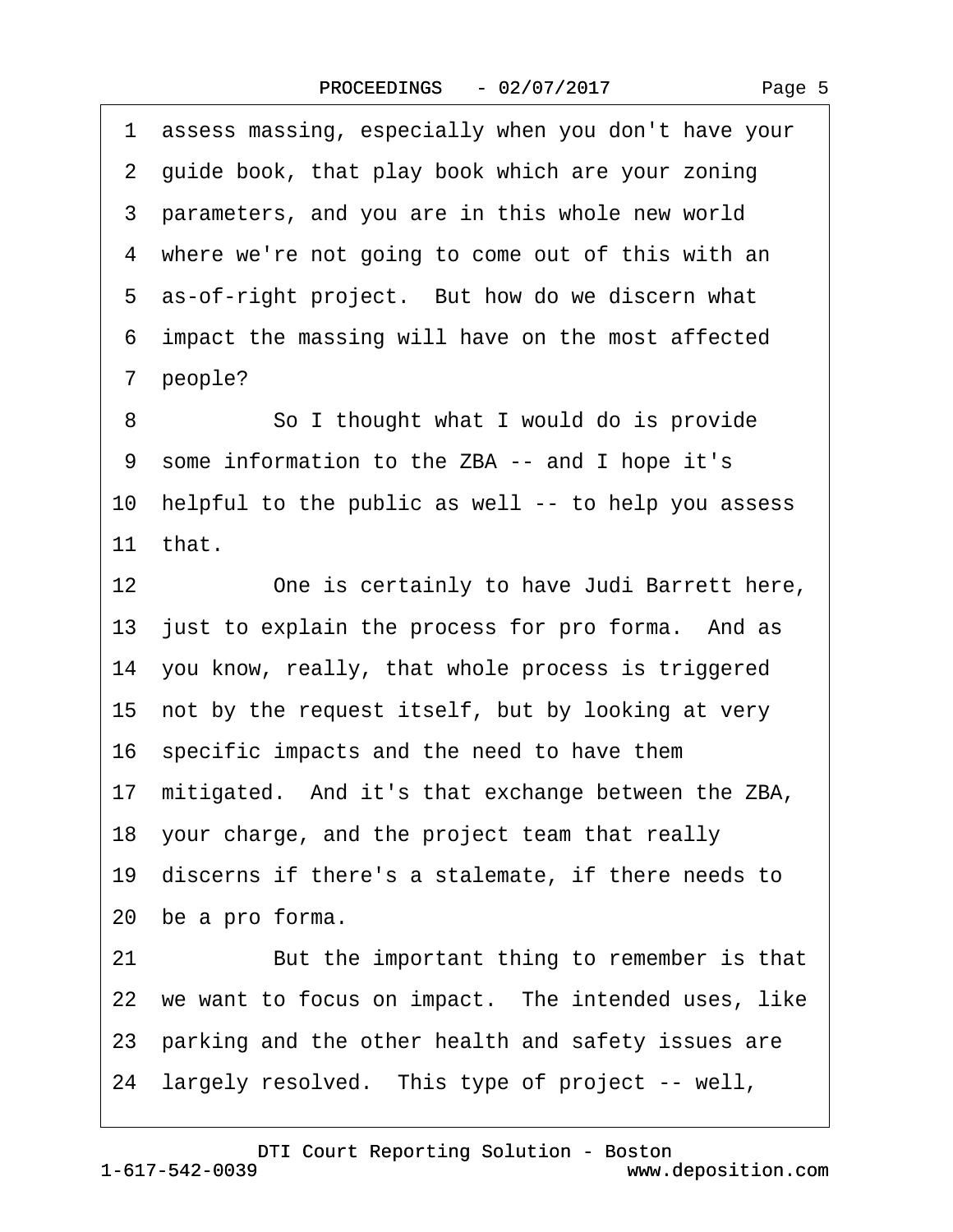1 this is a general business zoning district, so 2 depending on -- there's a wide range of uses that 3 can be on this site. And depending on what those 4 uses are, they can generate a great deal more 5 traffic than what this particular project is ·6· proposing.· And that could be an as-of-right 7 situation generating more traffic volume. So I just 8 wanted to frame that. 9 The other thing is that even though there 10 wasn't a charge from the ZBA to the applicant, there 11 definitely was a recognition that you had concerns, 12 that you wanted to be very sensitive to the abutters 13 in the six-family. And Cliff Boehmer also 14 recognized that. 15 **· · So Cliff had suggested that one way to** 16 actually open up that access to sky where there are 17· the -- that articulation on the facade that faces 18 the abutter is to actually lower the ceiling height 19 at the ground level. And even a foot could make a 20· difference, could be comparable to increasing step-21 backs on that side. 22 So the project team actually was very 23· diligent about seeing how they could make that work, 24· and that's something that they're going to share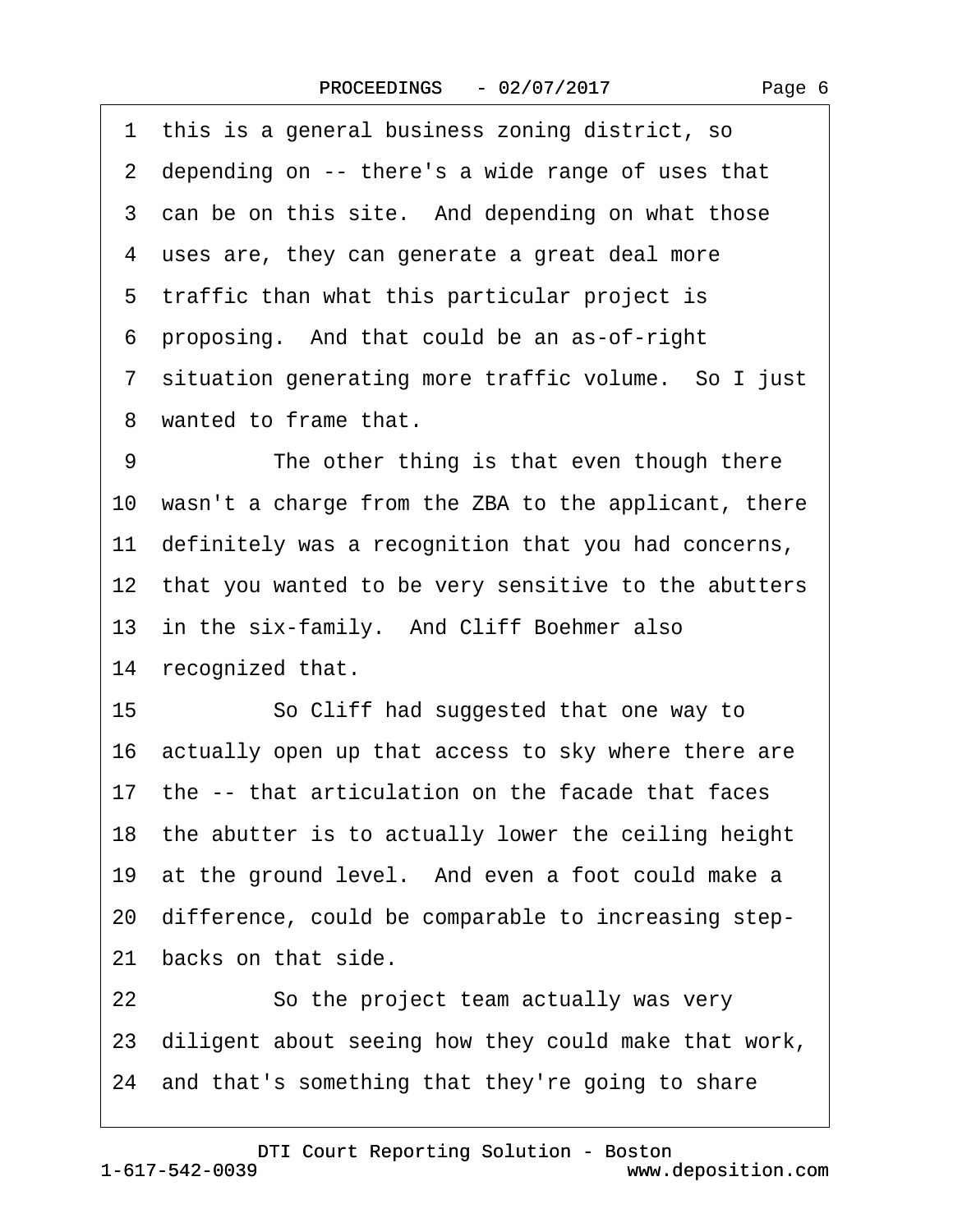Page 7

1 tonight. So that's something they actually have 2 applied, which I feel is a very responsive gesture 3 to your concerns.

4 One of the things that we had wanted to do 5 was go over waivers. Waivers are another way to ·6· look at the deltas that really help -- can help you ·7· focus on how much relief is needed, and that can 8 help you in your discussion about the massing.

9 Because the applicant does need to do a 10 little bit more work on the waivers -- we've been 11 back and forth and there are just a few more things 12 that need to be added -- we're not going to go 13 through waivers tonight. But there are some key 14· deltas that I can share with you, especially on that 15 side that's closest to the abutters. I think it 16 will be really helpful.

17 • And first and foremost, I wanted to say

18· that I actually -- I talked to the abutters

19· themselves.· The Gerzons are the spokespeople for

- 20· the families who own condos there, and I had a
- 21· really productive conversation with Yuriy Gerzon,

22 who is -- his parents live there. And I will go

23 through a number of things that we discussed, but it

24 was really helpful, and I hope that Yuriy will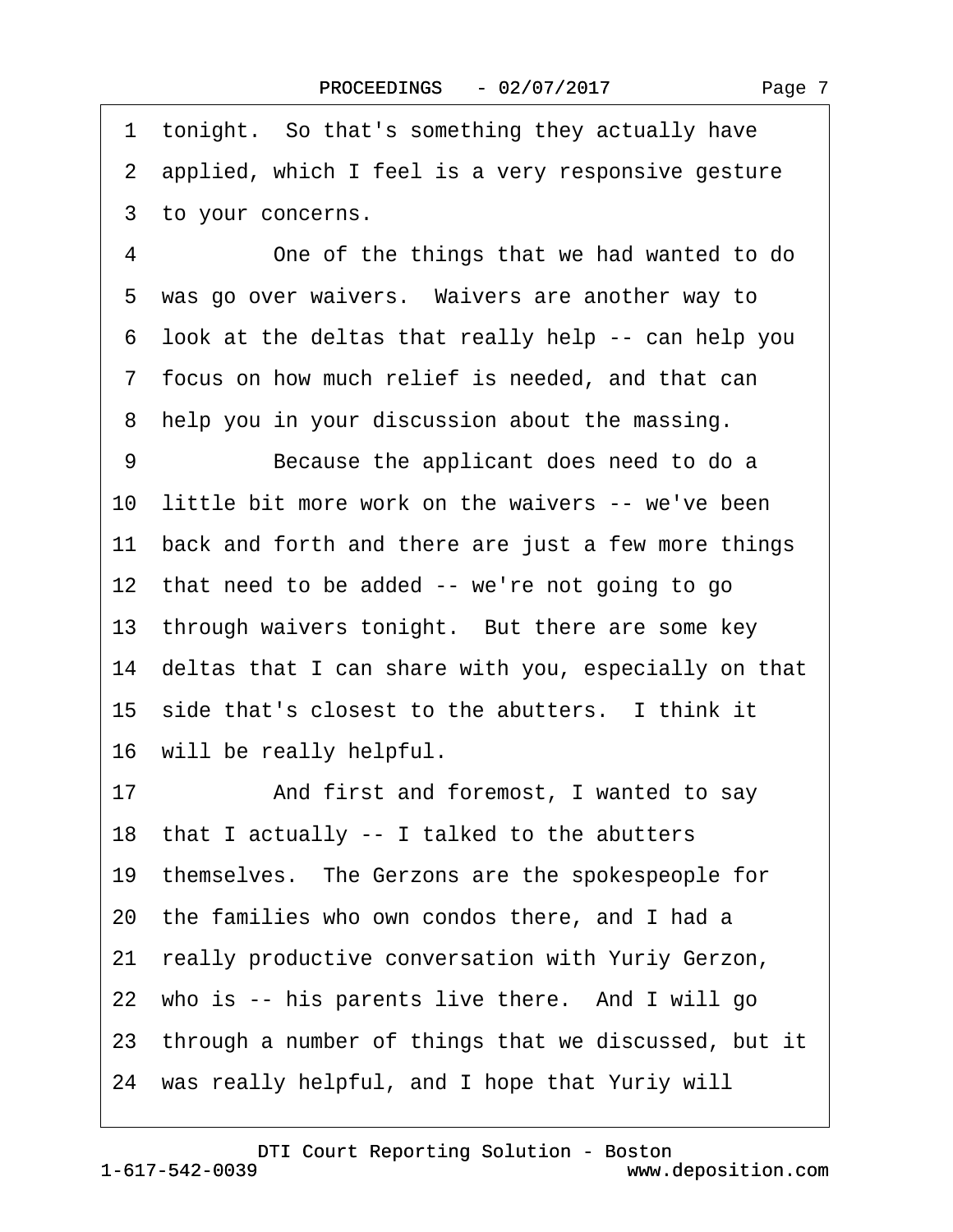1 have -- Mr. Gerzon will have a chance to speak for 2 himself this evening.

3 One of the things I just want to get out of 4 the way is really more factual, basic stuff, and 5 that's concerning the step-backs. I'm not sure if ·6· the architect, Brendan, could just flip to maybe one 7 of the floor plans or even like a roof plan. The 8 actual step-backs from that property line that's ·9· shared with the abutters at Boylston Street to the -- 10 that's actually pretty good.

11 So this is the six-family home -- structure 12 on Boylston Street, and there's about 5 to 7 feet 13 between this property and the property line. Then 14 you have a 5-foot buffer that would maybe have like 15 20-foot tall evergreens. And then we have -- here we 16· have a 30-foot-wide curb cut, so the ground level -- 17 there's at least 30 feet to this wall on the ground 18 level floor. 19 When you go up to the second and third 20 floors, you'll see this dashed line here. That 21· indicates there's about a 20-foot -- about, give or 22 take a foot as the line travels. So you see it's not 23· perfectly parallel, but it's about 20 feet 24· consistently from that property line to these upper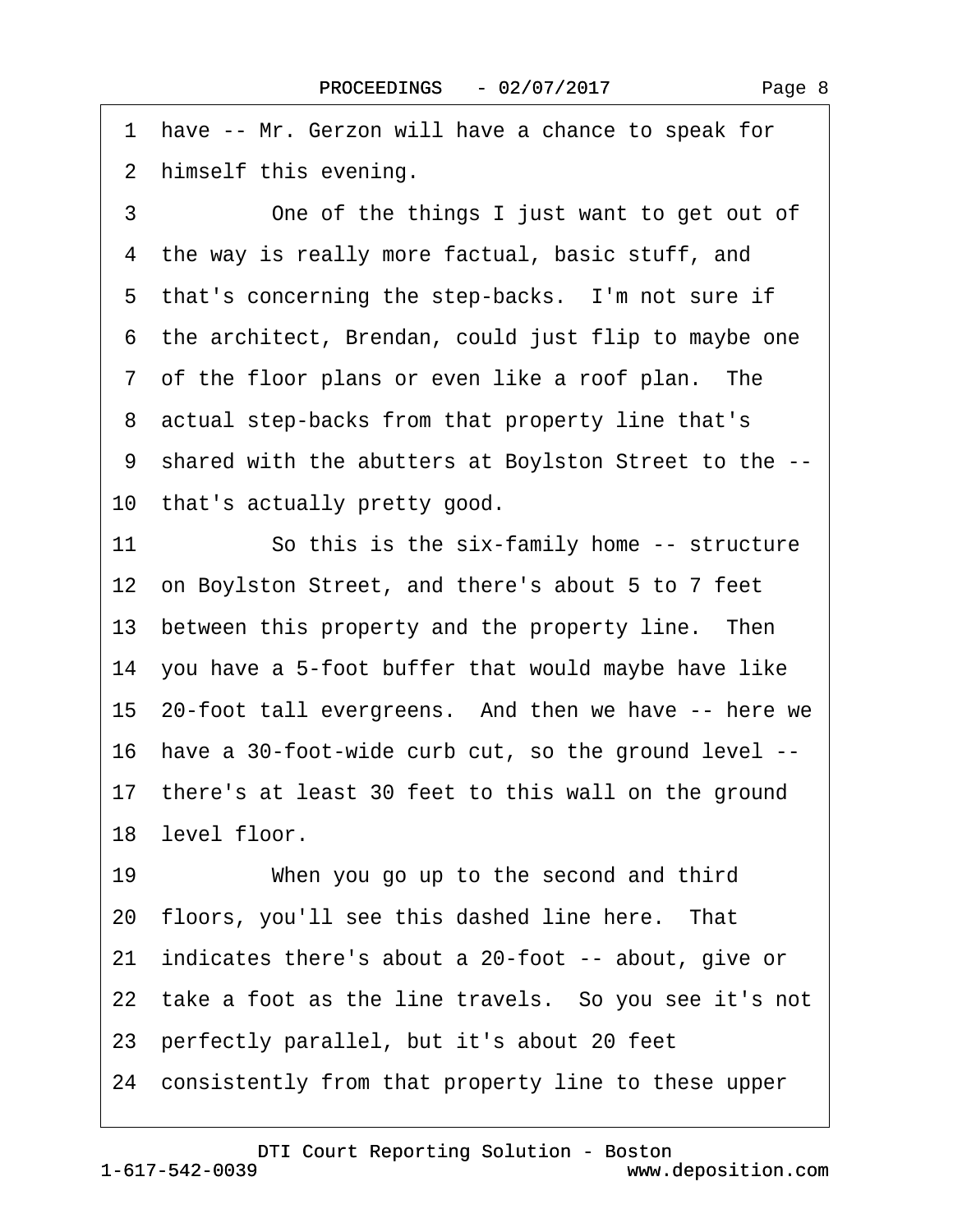1 floors, floors  $2, 3$ , and  $4$ . 2 And then when you get to floors 5 and 6 --3 and probably the roof plan better shows -- I'm not 4 sure if you have the roof plan. Yup. That's great. 5 You'll see these increments here represent, on the ·6· 5th floor, a 2-foot setback and then an additional -- 7 it would be, in total, a 4-foot setback on the sixth 8 floor. There's 5 and 10 feet here. So that actually 9 is going to increase access to sky and light. There 10 isn't really a shadow impact because of where south 11 is here. It's really northern exposure. 12 So the project team, in conjunction with 13· Cliff's commentary, was really about how to increase 14 the access to light and sky here. Lowering that 15· ground level will actually increase that access to 16 sky and light. 17 Now, in terms of what you have to meet, 18 what zoning requires -- now, keep in mind, in just a 19 plain old general business district with no dwelling 20· units in it, this is actually -- I should actually 21 step back. 22 **· · · · So this is not a traditional corner lot** 23 because of these internal lots. So you have two 24 front yards here and here, Boylston and Hammond, and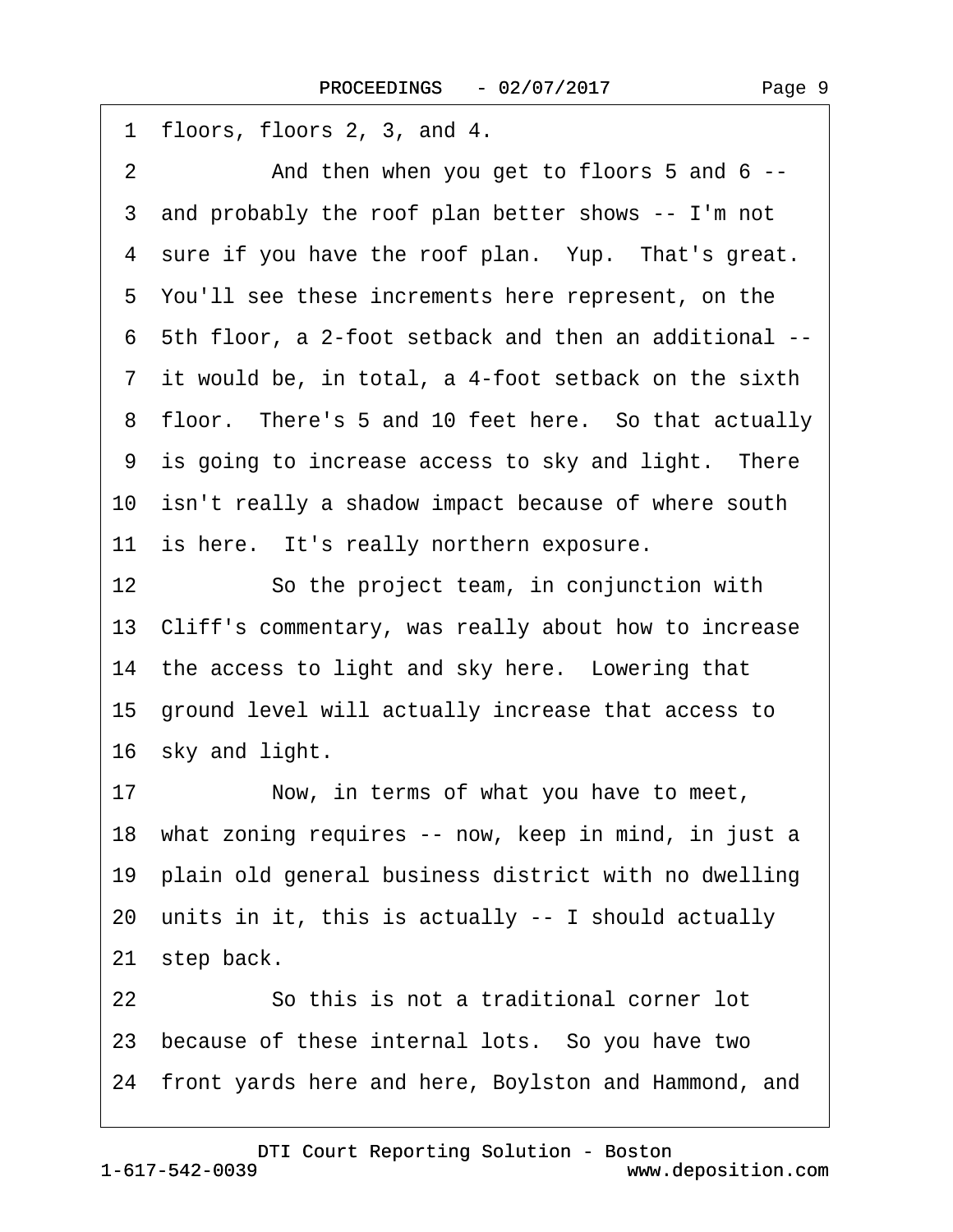1 then you have -- this is the rear yard, this is a ·2· rear yard, this abuts the two-family district, this 3 is actually a rear yard because it's opposite the 4 front yard, and then there is this long piece here. 5 That's the sole side yard, okay, so there's no ·6· opportunity for the project team to select which is ·7· the side yard and which is the rear yard. 8 **· · · So we're concerned about this area.** That's 9 what I'm going to analyze. If this were just no 10 dwelling units in a business district, that rear yard 11 would have a requirement. It would be 10 feet plus a 12 10th of the length of this wall, which is that 7 13 feet, so that's about like a 17-foot setback for a 14 rear yard. 15 Because we have dwelling units here, we 16· have to go to Section 507, which takes us to the 17· M-1.0 district for side, rear yard, and usable open 18 space, and you have a 40-foot setback. Now, keep in 19· mind, you have three rear yards, right here, here, 20· and here.· So you have at least 40-foot setbacks in 21· these areas, which means -- I mean, it's almost 22· impossible to construct anything on the site if you 23 wanted to conform to the M-1.0 requirements. This 24 would be any other structure because it's mixed use.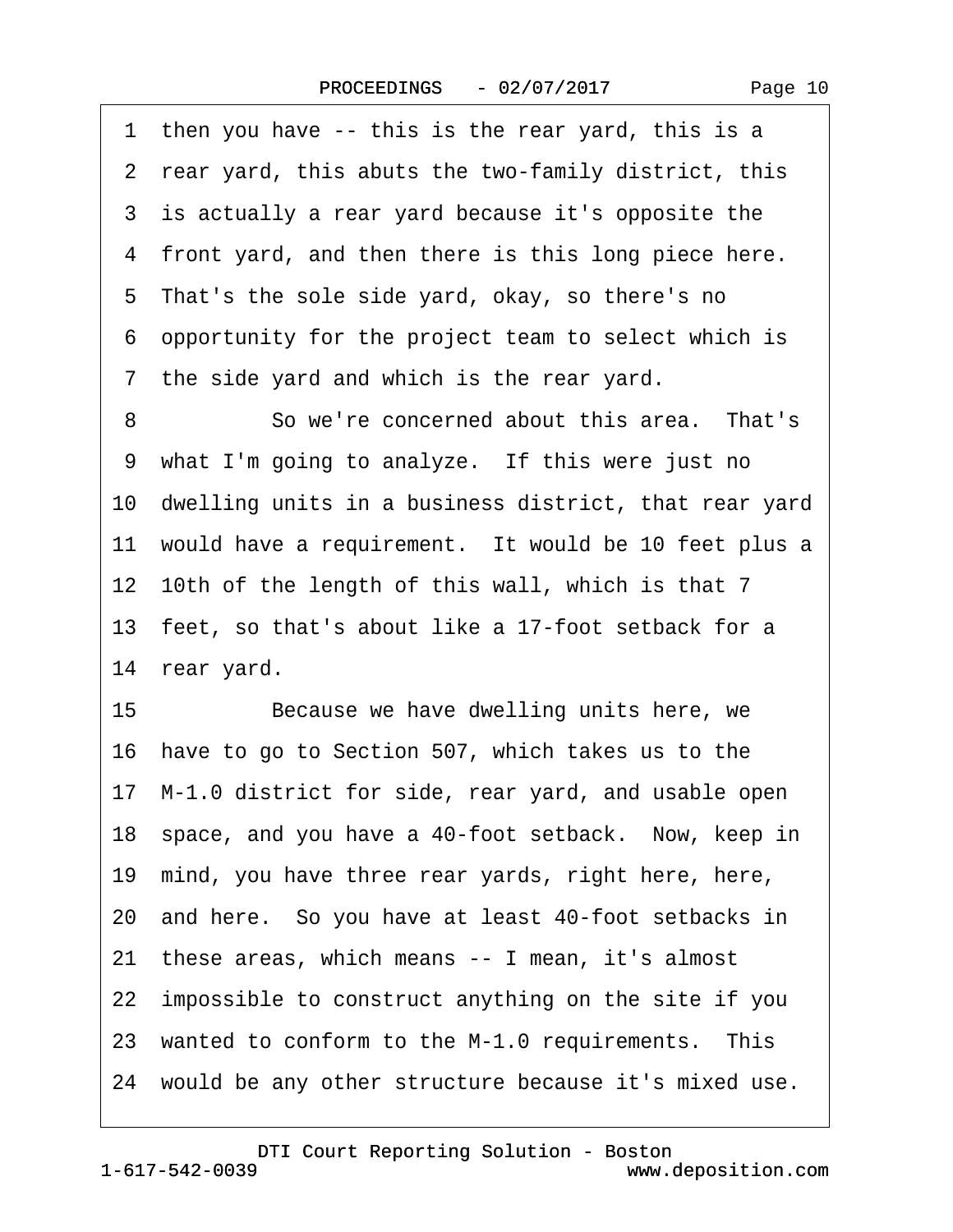Page 11

1 And this is really where our bylaw kind of fails. We ·2· don't really address mixed use in a way that allows 3 you to do something that's actually pragmatic. And 4 the side yard would have a 24-foot setback 5 requirement, so you can see right there there's no ·6· way to build a mixed-use project with those 7 parameters. 8 So, again, if it's helpful, if this were a ·9· general -- just general business district -- you have 10 dwelling units here. That's why you have those 11 really deep requirements. The rationale is assuming 12 that it's an area where you have all business, and 13· you certainly don't here, so that's another way that 14 our bylaw really fails and isn't pragmatic. 15 The 17-foot setback for just a plain old 16 rear yard is pretty decent. That 20-foot setback, in 17· my professional opinion, I think that it is really 18 decent. I'm working on quite a few 40Bs where we're 19 really -- we're grasping for as much setback space as 20 we can get. And 420 Harvard is another mixed-use 21 project. It is not in a situation like this where we 22 have a state highway and a different neighborhood 23 behind it, so it's not comparable. 24 But just to put some perspective, we have a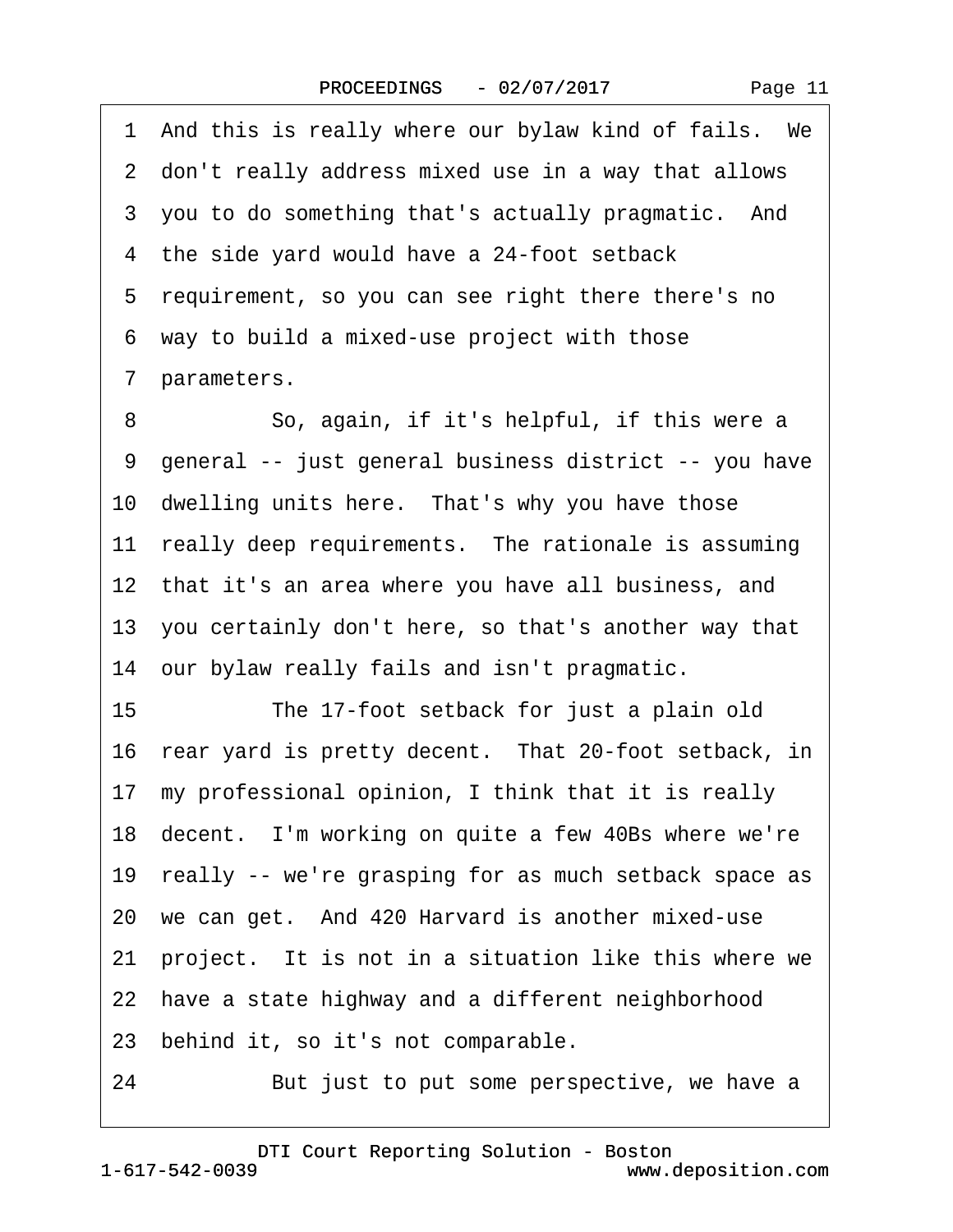·1· 15-foot setback from the property line from a 4 1/2 2 story building to a two-family neighborhood. That's 3 a 15-foot setback, and that was something that the 4 abutters were really happy with. So 20 feet, to me, 5 is something that I just don't expect to see in a 40B ·6· project, and I am quite pleased with it.

7 So a couple of things that I wanted to 8 mention, other things, just to consider, that when we ·9· have these projects that are much more dense than 10 zoning allows, a couple of things that we want to 11· look at are ways to mitigate that density, and I'll 12 get to that in a second.

13 We also like to see where is it more 14 appropriate in the neighborhood to have that density. 15 And we certainly wouldn't want to see this further 16· down on Hammond, really in the heart of the 17 residential district. So to have density on a major 18· thoroughfare like a state highway is preferable to 19 really getting into, you know, the very coherent 20 residential district. That often does happen. That 21 situation does happen. 22 **I** really had this very productive 23 conversation with Mr. Gerzon about the issues that 24 his parents and also the others who live there are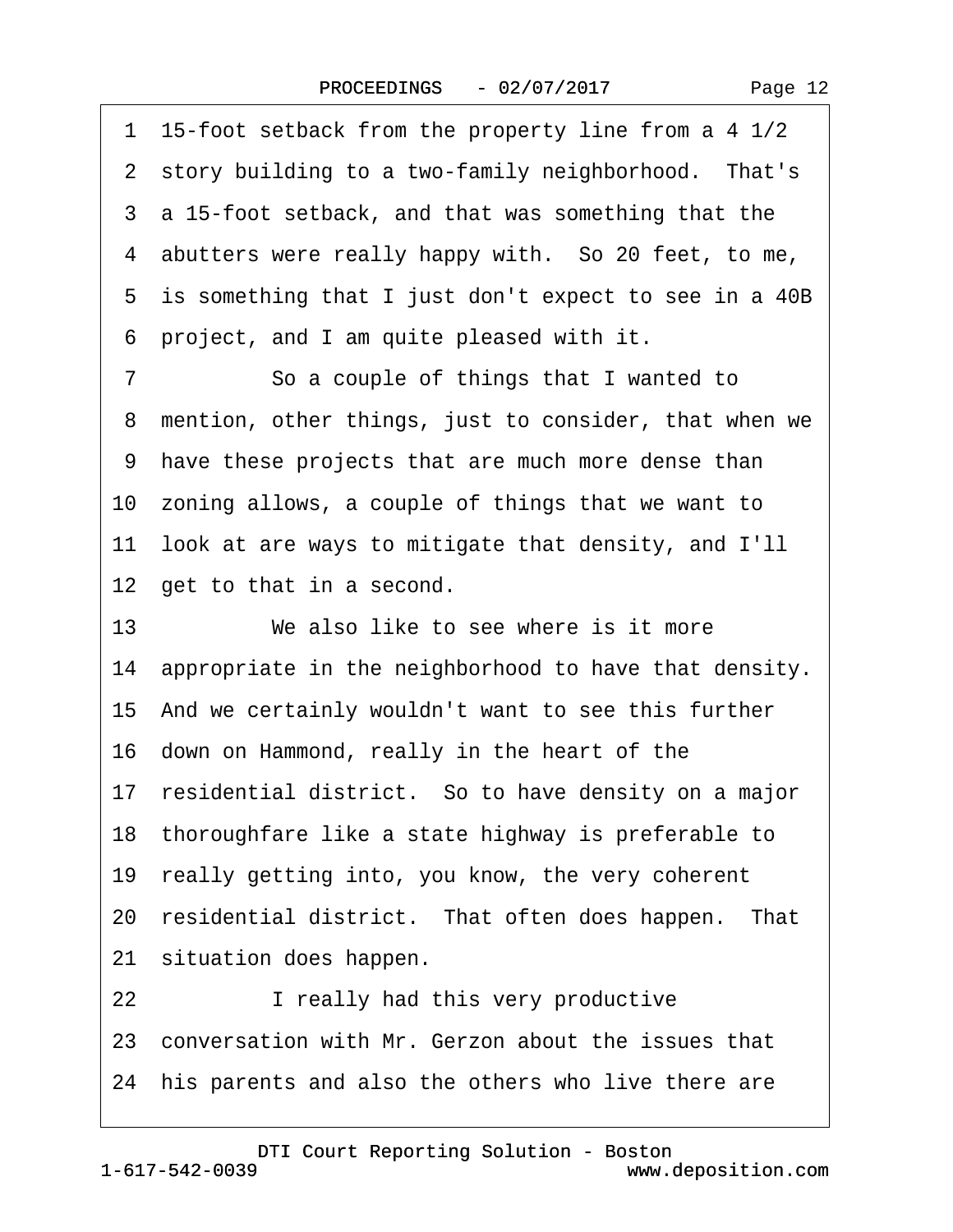|  | Page 13 |  |
|--|---------|--|
|--|---------|--|

| 1  | perceiving. And if I am misspeaking, I think they'll     |
|----|----------------------------------------------------------|
|    | 2 have an opportunity to correct me. I certainly want    |
|    | 3 them to speak for themselves.                          |
| 4  | But the first -- I guess the priority for                |
|    | 5 them -- it's really a civil matter. And, as you        |
|    | 6 know, parking is not available on the property at      |
|    | 7 1162-64 Boylston, and they bought those condos         |
|    | 8 knowing that. But they've had certain, I guess,        |
|    | 9 conveniences or a really neighborly exchange with the  |
|    | 10 prior owner where they were able to use that property |
|    | 11 for drop-off, just for really -- they have overnight  |
|    | 12 parking that they pay for off-site, and they're not   |
|    | 13 looking for that. But there's some things that can    |
|    | 14 actually make their lives a little bit easier for     |
|    | 15 day-to-day, and it's really about being good          |
|    | 16 neighbors. It's something I would -- I've encouraged  |
|    | 17 the applicant to continue that conversation, and I'm  |
|    | 18 encouraged to see that the applicant is willing to do |
|    | 19 that. There hasn't been anything decided, but at      |
|    | 20 least in my conversation with the Gerzons and Yuriy,  |
|    | 21 if that is something that can continue, that would be |
|    | 22 their top priority.                                   |
| 23 | Other things that they are concerned                     |

24 about -- really it's the activity on the site.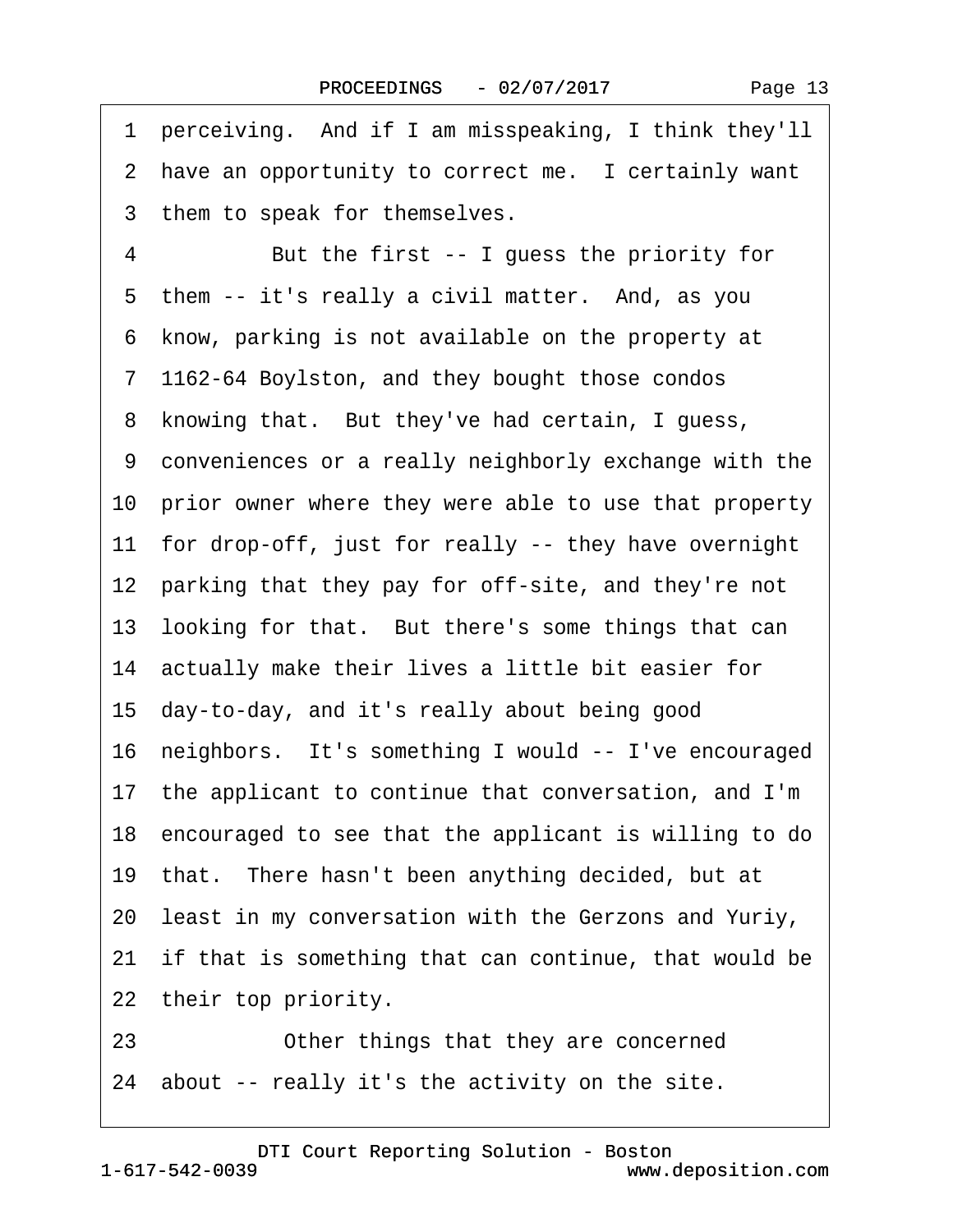| 1 Privacy is one. And that 5-foot buffer, that is in     |  |
|----------------------------------------------------------|--|
| 2 compliance. We do require at least 5 feet to a         |  |
| 3 driveway or parking area, and that is spec'd in these  |  |
| 4 plans, which is good. It can accommodate, I think,     |  |
| 5 maybe even arborvitae, which can grow to like 20       |  |
| 6 feet. There are evergreens. So it can be really        |  |
| 7 thickly landscaped to provide effective buffering,     |  |
| 8 and that would really please the abutters.             |  |
| 9<br>The other thing really concerns trash.              |  |
| 10 They were worried that there might be a dumpster on   |  |
| 11 the site, and that's -- I want to reiterate, there    |  |
| 12 will be no trash storage on the site whatsoever. It   |  |
| 13 has to be contained within the footprint. The only    |  |
| 14 time you see it is when it is put out to be picked    |  |
| 15 up, and there would be conditions regarding how long  |  |
| 16 you could have it out there. Certainly, you couldn't  |  |
| 17 have it out there after 8:00 in the morning or        |  |
| 18 earlier than 11:00 p.m. at night. And so that is      |  |
| 19 also a positive thing.                                |  |
| The other is that we wouldn't want to see<br>20          |  |
| 21 any idling. You know, this is going to be kind of a   |  |
| 22 queue lane. Remember, we have three lanes to          |  |
| 23 accommodate traffic, and that's so that we don't have |  |
| 24 any queuing or holdover parking on Route 9. That      |  |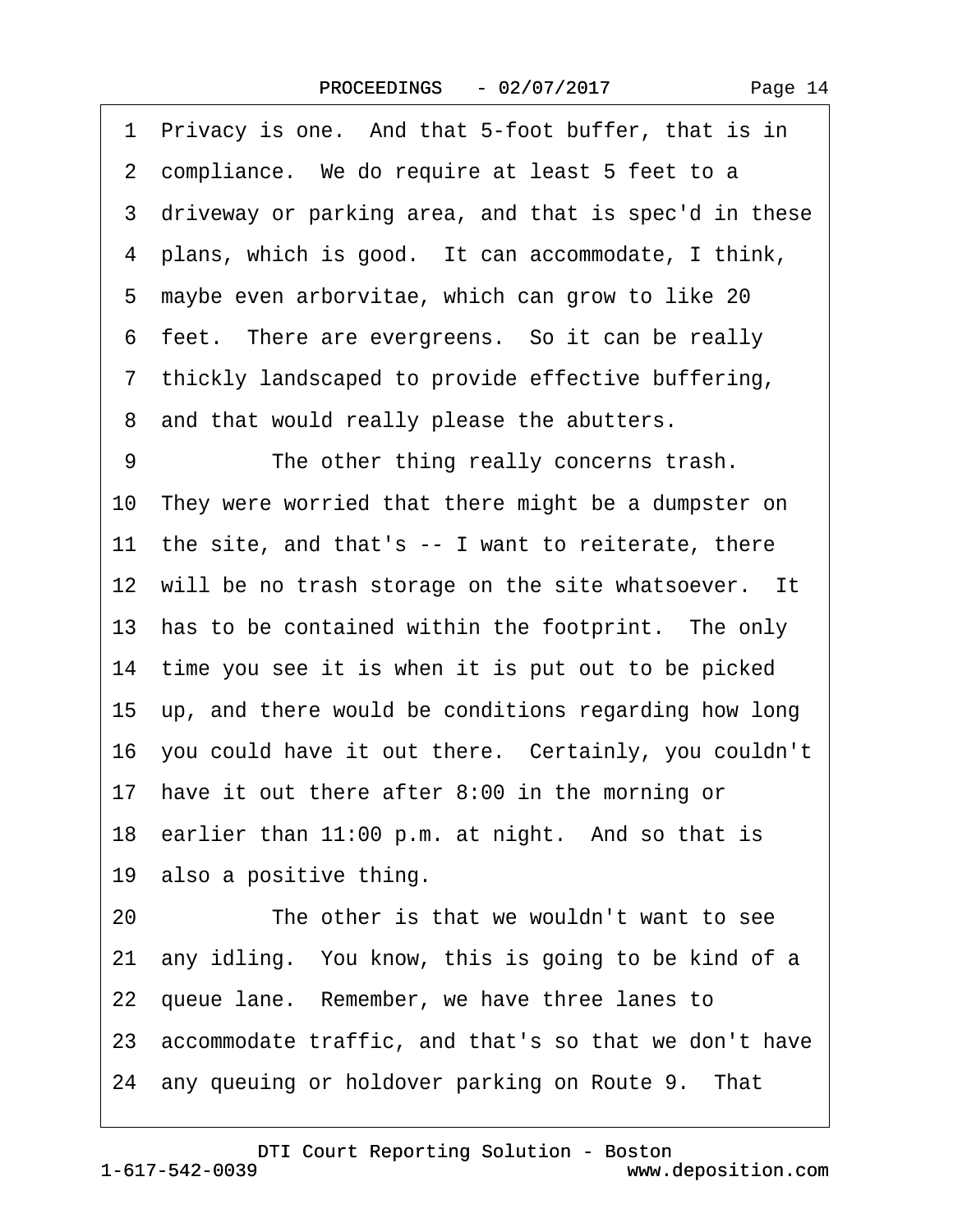1 would also be conditioned. The applicant would be 2 responsible for that not taking place. 3 **· · · Nonetheless, it's really tempting to maybe** 4 have those cars parked in that lane and idling, and 5 we would really want to stipulate that that not ·6· happen, that the valet service would be cognizant of 7 that. And keep in mind, there are some bedroom 8 windows or living areas along here where that could 9 be a problem. 10 Other things they were concerned about were 11 any damage to their foundation, their property during 12 construction. What we've done on other projects is 13 we've had the applicant commit to conducting a 14 preconstruction survey, and just about every 15· developer wants to do that because it protects them. 16 So that wouldn't be a problem here. The applicant 17 would be responsible for repairs, for instance, if 18 there were any done during construction. 19 • And then, of course, the stormwater. I 20· want to make it really clear that we have a 21· stormwater bylaw that prohibits increasing the rate 22 of runoff on abutting properties. And because of how 23 much soil would be moved on the site, there's a very 24 extensive site plan review checklist that DPW, Peter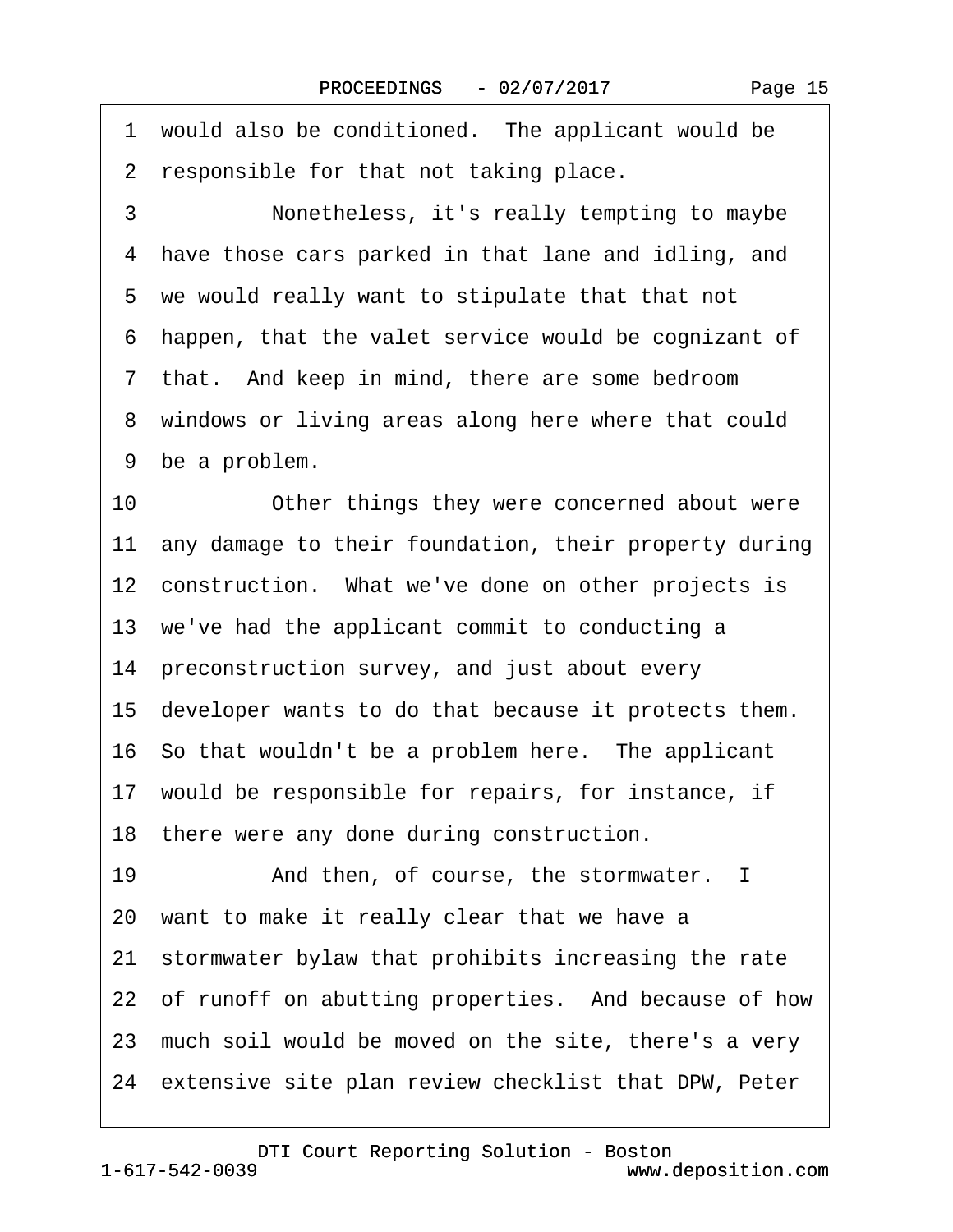| 1 Ditto, conducts, and it involves a lot of                 |  |  |
|-------------------------------------------------------------|--|--|
| 2 calculations regarding that runoff and a slew of          |  |  |
| 3 other things. So that is actually a process. There        |  |  |
| 4 are no waivers for that. It's part of the permitting      |  |  |
| 5 process, getting a building permit, and they're           |  |  |
| 6 certainly -- the project team is certainly willing to     |  |  |
| 7 work with DPW regarding that. So that's where the         |  |  |
| 8 concerns for water runoff would be handled, and           |  |  |
| 9 that's after the ZBA process.                             |  |  |
| 10<br>I just want to see if there's anything else           |  |  |
| 11 that I wanted to mention.                                |  |  |
| 12 <sub>2</sub><br>I don't want to speak for the applicants |  |  |
| 13 regarding massing, but I think one of the things that    |  |  |
| 14 came up is that they did recall what the original        |  |  |
| 15 project looked like with virtually no setbacks. And      |  |  |
| 16 so the fact that there is a 20-foot setback to the       |  |  |
| 17 main portion of the building, a 30-foot setback at       |  |  |
| 18 the ground level, an additional articulation of those    |  |  |
| 19 upper floors, probably is a very positive thing.         |  |  |
| And again, I'll just have the abutters<br>20                |  |  |
| 21 speak for themselves.                                    |  |  |
| 22<br>So regarding the waivers, we'll probably              |  |  |
| 23 deal with that next week. We do have a hearing           |  |  |
| 24 scheduled on the 15th, and it is reasonable to expect    |  |  |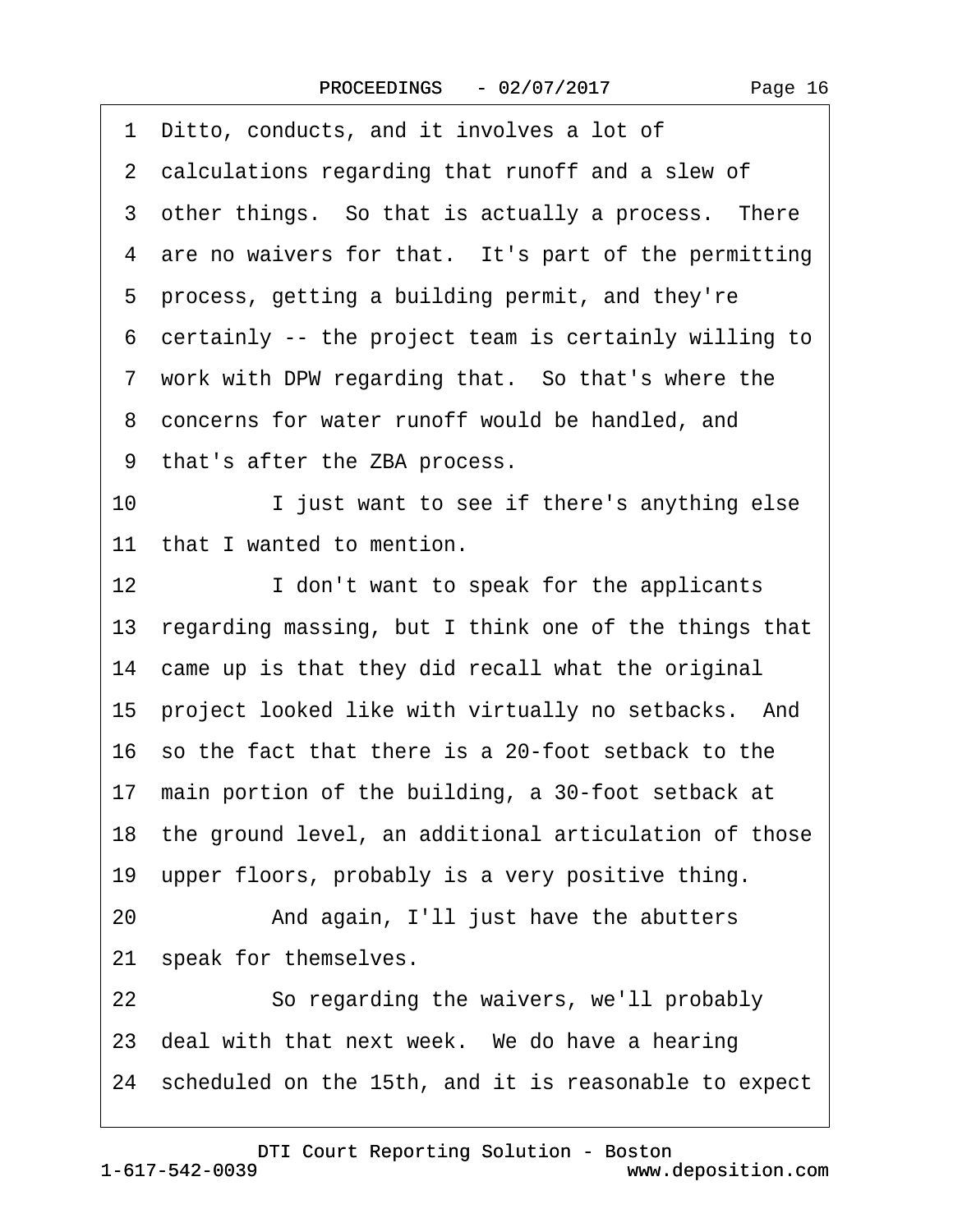1 us to deal with waivers then. 2 And the last thing is regarding the health 3 of the tree on Hammond Street that is proposed for 4 removal to accommodate the loading bay. Tom Brady 5 did review that. It's not a great specimen, but it ·6· is a healthy tree, so it would fall under 87, which 7 is a state law. 8 **8** · **So if there's anything that I can just** ·9· clarify about -- I really want to just provide a 10 framework for analysis because these are challenging 11 cases. And the way I look at them, I do want to look 12 at them through a very objective lens. And part of 13· the analysis that I do is really look at the 14 dimensions and then look at the type of activity that 15 this project would be inflicting on abutters. And it 16· seems that a lot of that can be managed through 17 conditions that we would be putting on this project. 18 MS. SCHNEIDER: Does anybody have any 19 follow-up questions for Maria? 20 MR. ZUROFF: Just thank you, Maria, for 21 your analysis. 22 MS. SCHNEIDER: Very helpful. Thank you. 23 **· · · So tonight we are joined by Judi Barrett,** 24 our 40B expert, who we wish was with us at our last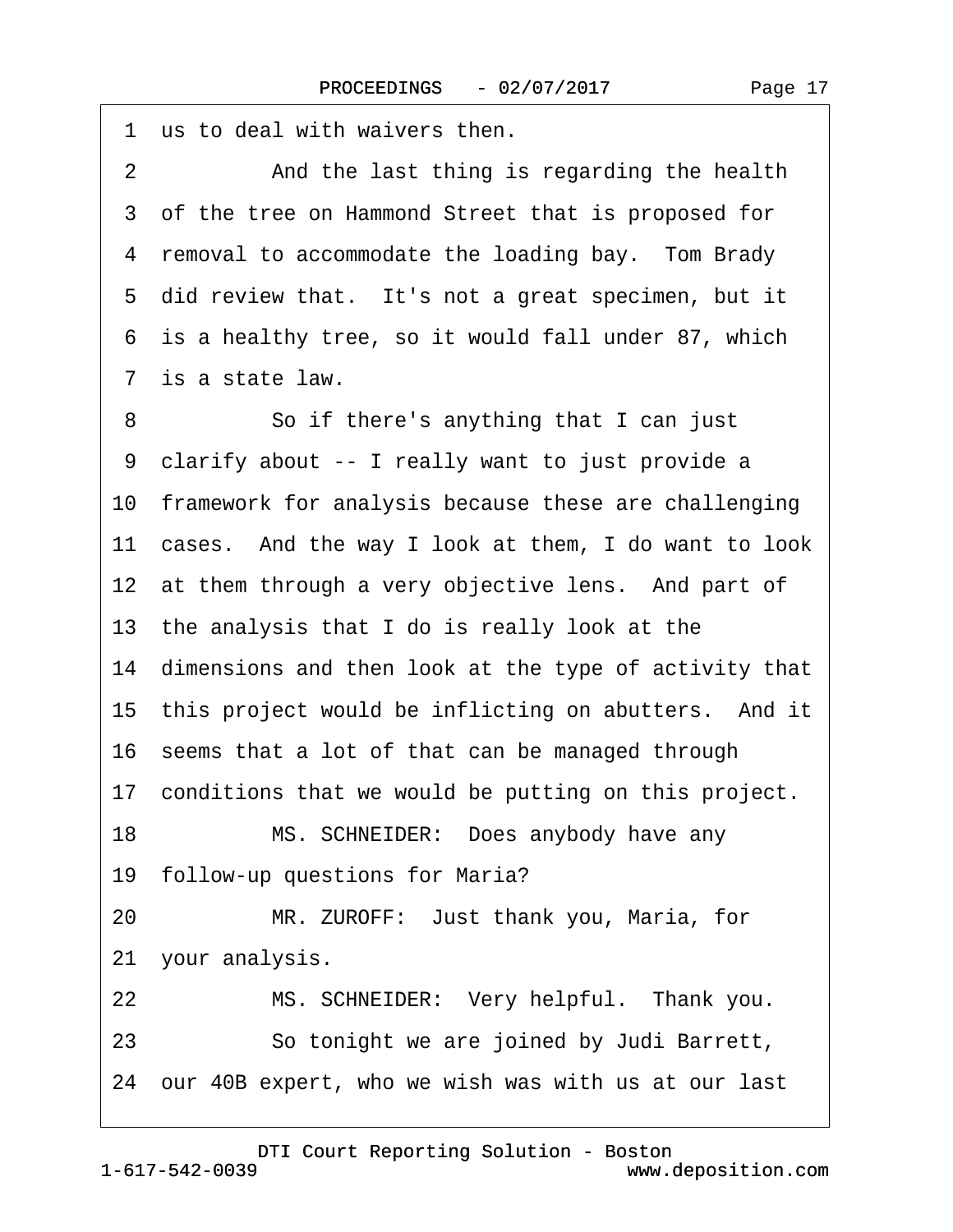1 hearing.

2 MS. BARRETT: I'm sorry.

3 MS. SCHNEIDER: But she can't be everywhere 4 at the same time, and we understand that. But thank 5 you for joining us tonight.

6 **• • As I think everybody who was here at the** 7 last meeting recalls, we did dip a toe into a 8 conversation about pro forma review. Mr. Engler ·9· tried valiantly to talk about both sides of the

10· equation, but we decided that at this meeting it

11 would be useful to have Judi's perspective as well.

12 With all due respect, Mr. Engler. We know you tried.

13 MR. ENGLER: I tried to be Judi Barrett. I

14 don't know if I was successful or not.

15 MS. BARRETT: So, you know, I've been in

16· and out of this project, so I'll just jump in, I

17· guess, where it makes sense to do so.

18 I think that what I always try to encourage

19· boards to do before you move toward the pro forma

20· review is to just make sure that you have asked the

21· applicant to do the things that you want the

22· applicant to do so the applicant has an opportunity

23· to say, well, I can do that, or no, I can't.

24 Because, as you know, I think, from a memo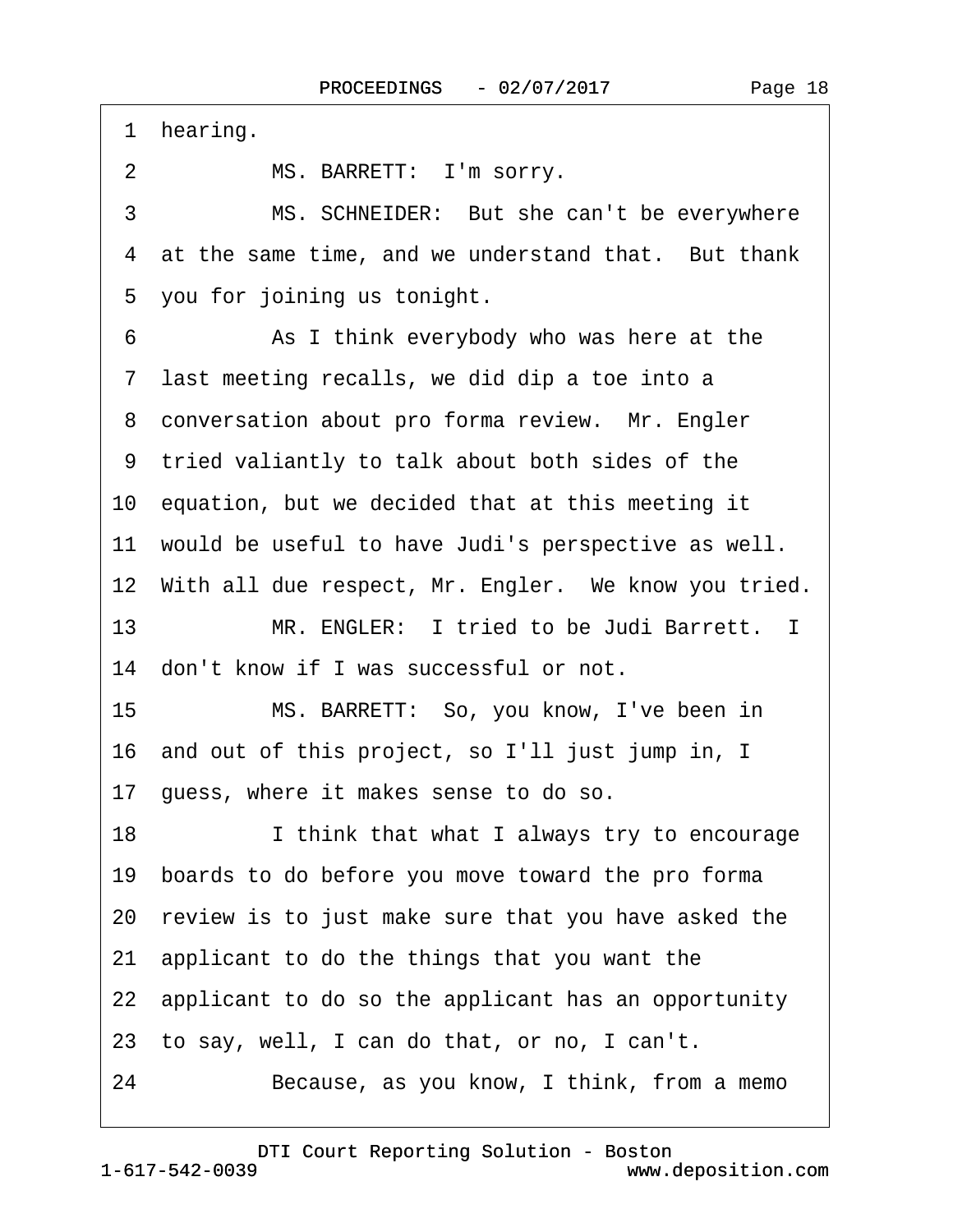Page 19

·1· that I prepared for the board on another case, really 2 since 2008, the whole approach to pro forma review 3 has been quite different from the way it was in the 4 past. And now, for the last several years, I guess ·5· quite a while now, the standard has been that you ·6· don't ask for a pro forma review just for the sake of 7 asking for a pro forma review. It's have you asked 8 the applicant to do something that the applicant ·9· claims will make the project uneconomic? 10 And if that something that you're asking 11 the applicant to do falls under one of those valid 12 local concerns that are clearly within the board's 13 purview, then at that point you can say, well, we 14 need to do a review of this project. So the 15 applicant provides a pro forma for the changed 16· project, which basically proves that what you're 17 asking him to do will make the project uneconomic. 18· And my experience, with all due respect to the 19 applicant and his team, is that invariably those 20· pro formas come back and show that it would make the 21 project uneconomic. 22 You have peer review consultants available 23· to you to review that pro forma, and it is clearly 24· within the board's right to do this if you think you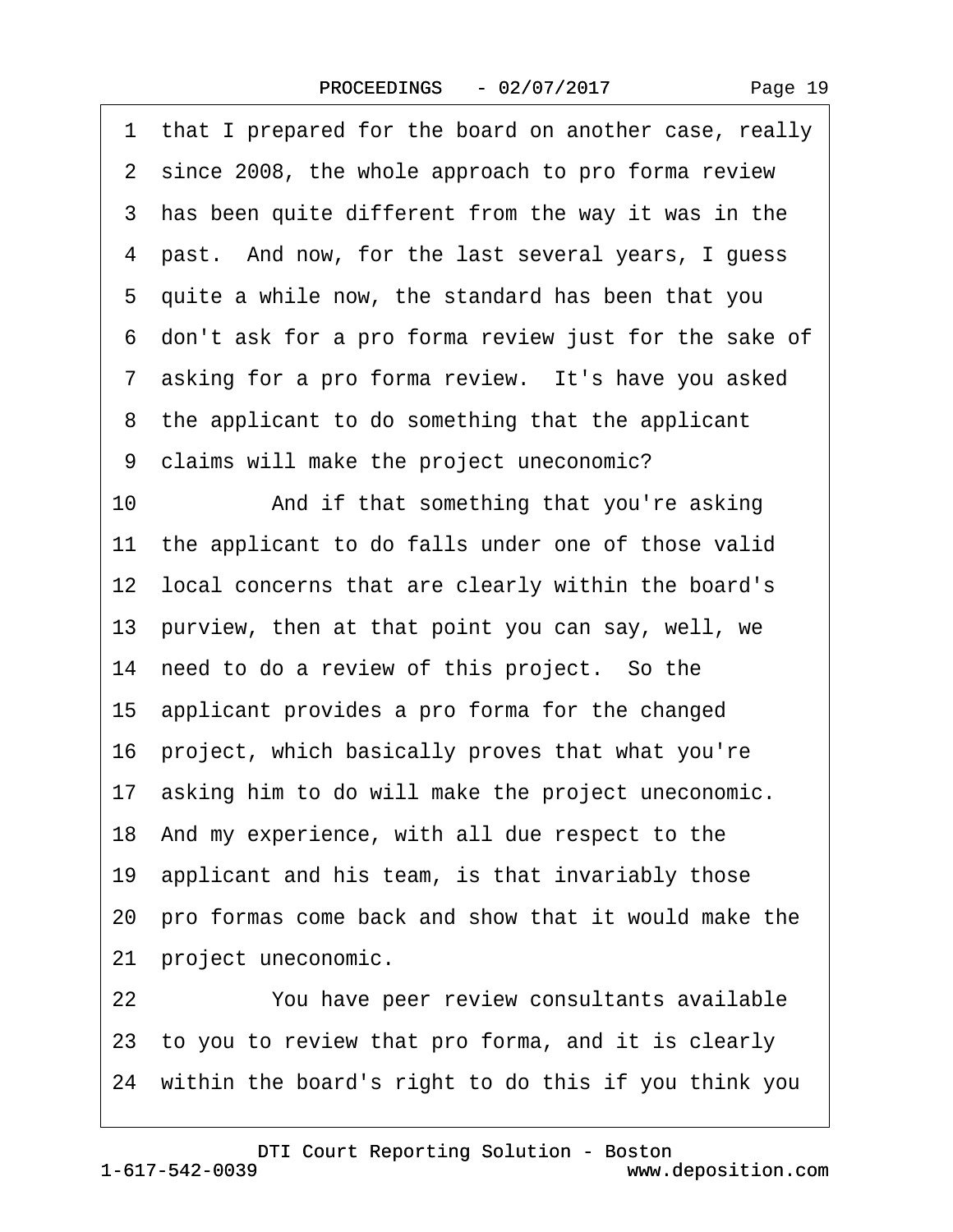·1· must.

2 **Just the caveat in all of this is if the** ·3· pro forma review consultant comes back and says, ·4· guess what, it does make the project uneconomic, 5 you've actually run the risk of kind of narrowing ·6· your negotiating ability.· So that's why I usually ·7· try to encourage people to sort of work out what you 8 can first. And if you can't, you can't. I mean, the ·9· board -- you know, you don't have to give them 10· everything they want, but, you know, you're trying to 11 aim for the best project you can get for the town, if 12· that's feasible to do. 13 **So where I'm kind of coming into this now** 14 is to try to understand what are you asking the 15· applicant to change in this project that the 16· applicant may either agree to do or may say, I can't 17· do because it's going to make my project uneconomic. 18 And the way this really involves the waivers -- they 19 sort of intersect. And I know you're not taking the 20· waivers up till next week, but the heart of the 21· matter is they're asking for waivers that make that 22 project buildable. So if you deny some waiver that's 23· essential for making that project buildable, then you 24 may find yourself in a pro forma case anyway.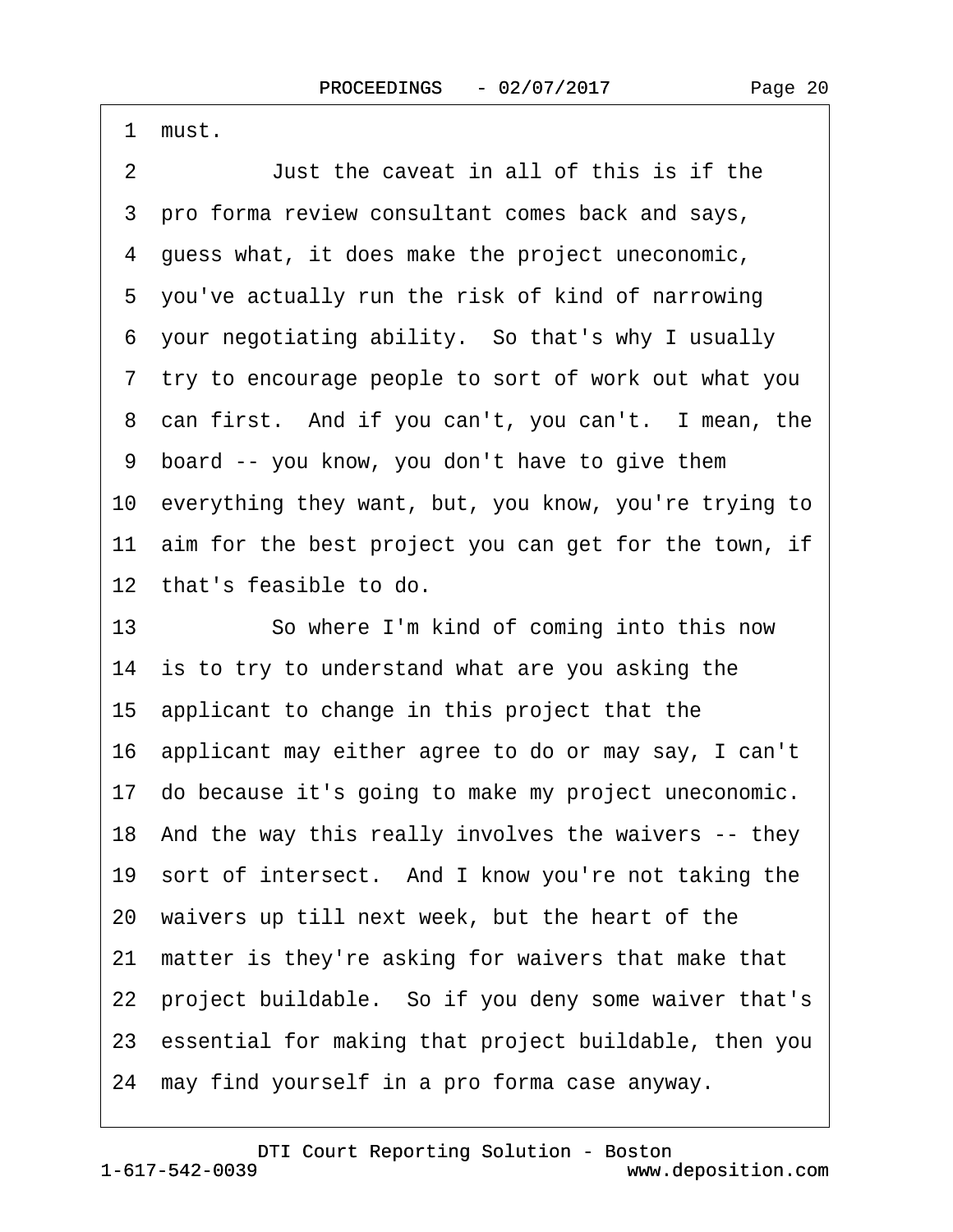| But I think I'd just like to know, in that<br>1            |
|------------------------------------------------------------|
| 2 sort of realm of kind of health and safety and           |
| 3 environmental and design concerns that are clearly       |
| 4 yours to consider, what is it that you want the          |
| 5 applicant to do that you haven't seen so far? I          |
| think maybe that's where this conversation should go.<br>6 |
| 7 Because without that direction to the applicant, they    |
| 8 can't respond: You're asking me to do something I        |
| 9 can't do or not.                                         |
| 10<br>MR. BOOK: So one of the things that we had           |
| 11 asked the applicant about was further -- in             |
| 12 particular, on the side of the building facing the      |
| 13 six-family house on Boylston, to further -- either      |
| 14 further setbacks -- which I think we understood would   |
| 15 result in the elimination of one or two units. And      |
| 16 the response from the applicant was that the further    |
| 17 setbacks that would result in the elimination of one    |
| 18 or two units would, in fact, make the project           |
| 19 uneconomic. So that was one thing I think we had        |
| 20 asked about.                                            |
| MS. SCHNEIDER: Yeah. And I think that<br>21                |
| 22 that was sort of the crux of the conversation, is       |
| 23 that we felt like, you know, overall, I think there's   |
| 24 always some discomfort on this board that this          |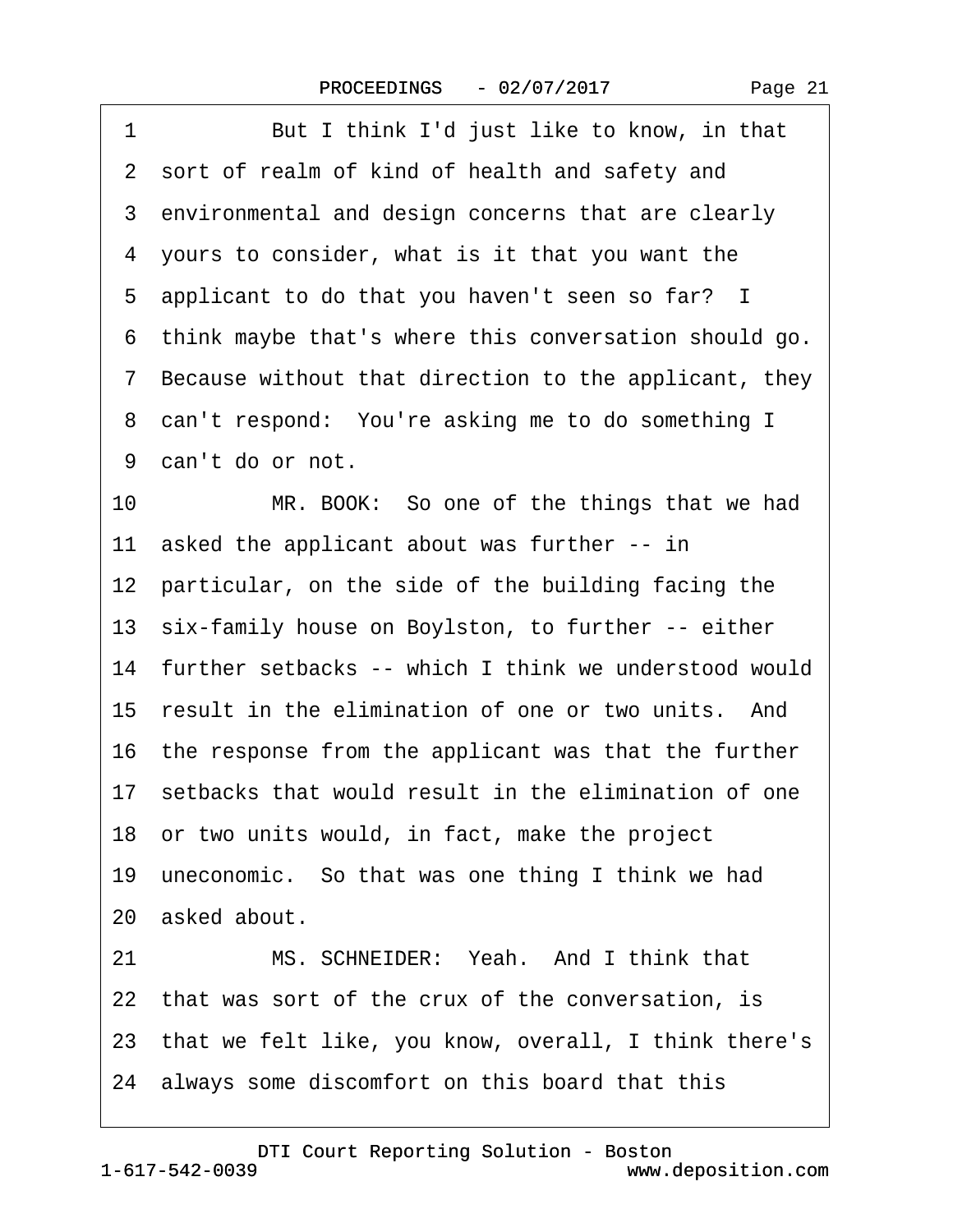·1· project is too massive in its proximity to smaller

- 2 residential buildings, that it was out of
- ·3· architectural context, although, you know,
- 4 Mr. Boehmer may have a different opinion about that,
- 5 and that it generally was not displaying sufficient
- ·6· sensitivity to the residential abutters closest to it
- ·7· in terms of blocking daylight, creating noise impact,
- 8 and, you know, just sort of depriving them of light,
- 9 air, etc.
- 10 MS. BARRETT: Okay. So the applicant's 11 position is they can't do that.
- 12 MS. SCHNEIDER: They said they can't do 13 $that$
- 14 MS. BARRETT: And my only concern for you 15· folks is if you take the position that -- well, you 16· have to then sort of take this to the next line of 17 inquiry, which is: Is the concern that you've 18 expressed -- does that outweigh the regional need for 19· affordable housing?· Because, you know, if it does, 20· then ask for the pro forma review and take the risk 21 and go all the way if you have to. 22 But if you can't answer that question
- 23· affirmatively, then I think you have to decide how
- 24· far you want to push this, given that your peer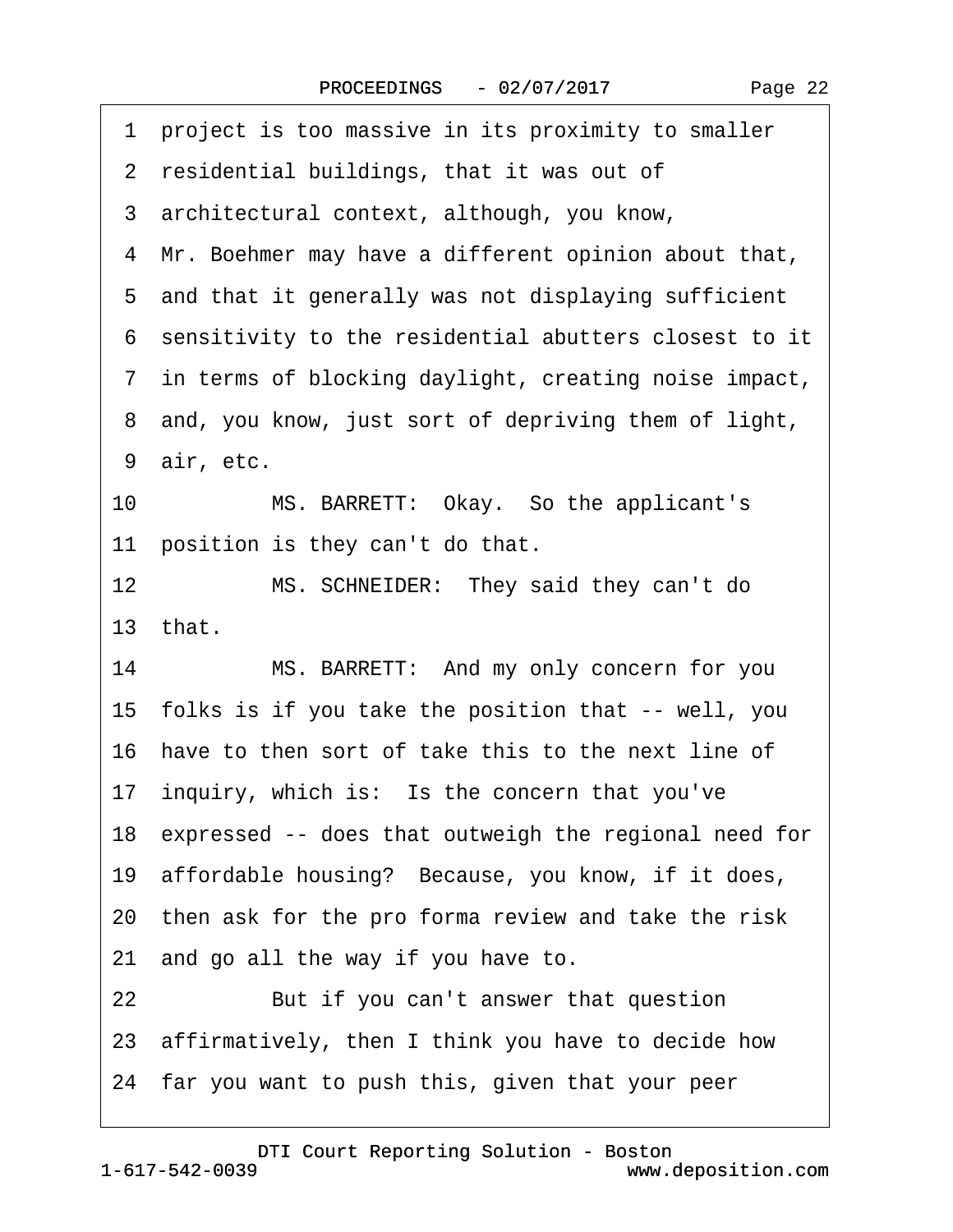·1· review consultant has said, I think -- you know, I 2 haven't read Cliff's final report on this project. 3 But if the architectural peer review is saying these 4 changes to the project aren't sufficient to mitigate 5 the impact on the neighboring property, that's what ·6· your professional consultant's saying, if you end up 7 at the Housing Appeals Committee -- let's just take 8 this to its logical conclusion -- that becomes a ·9· venue for professionals to argue. 10 The Housing Appeals Committee will put far 11 more credence on what the professional consultants 12 say than anything else, so you want to make sure 13· you've got a basis to say, yeah, two units -- or 14 whatever the number is -- is that important to us and 15 it outweighs the regional need for affordable housing 16 and we can go to bat for that and prove it. That's 17 the case you need to be able to make. If you think 18· you can, then ask for the pro forma review. 19 MR. BOOK: Can I ask a different question? 20 MS. BARRETT: Absolutely. 21 MR. BOOK: So one of the things that I 22 have -- I'll speak for me -- that I struggle with is 23 what -- in a pro forma review, is the consultant --24· are they looking at the financials of the project --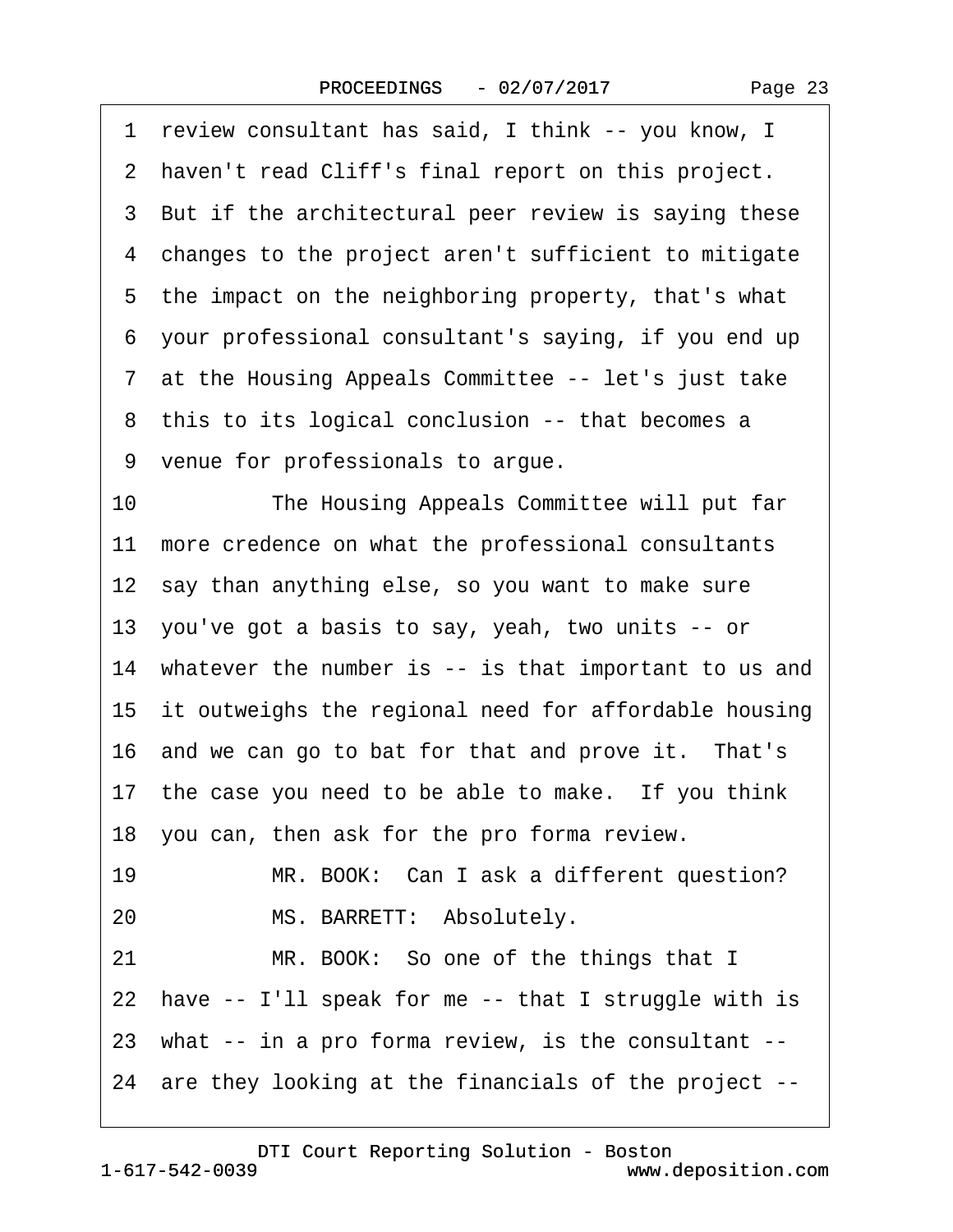1 the project as presented? And by that I mean -- one 2 of the things that I have a little bit of trouble 3 with is -- or what's different about this project 4 that causes me to pause is that this is a higher-end ·5· project than any of the other 40B projects that we've 6 been presented with. And so I'm sure that because ·7· it's a higher-end project, the construction costs are 8 higher than maybe a less high-end project. 9 **Is that relevant in terms of analyzing the** 10 financials of the project? It very well may be that 11 the elimination of a unit or two makes this project 12 uneconomic, but is it relevant that, you know, if 13 they built a less high-end project, that they would 14 be able to forgo one or two units and still make it 15 economic? 16 MS. BARRETT: Well, you'll dislike my 17 yes-and-no answer. 18 MR. BOOK: Okay. Well, I just want your 19 answer. 20 MS. BARRETT: Well, I mean, it's not an 21· easy one.· A good pro forma review consultant will 22 look at some of the developer's assumptions. It's 23 not just the numbers. It's what's the assumptions 24 behind the numbers. And so the consultant might try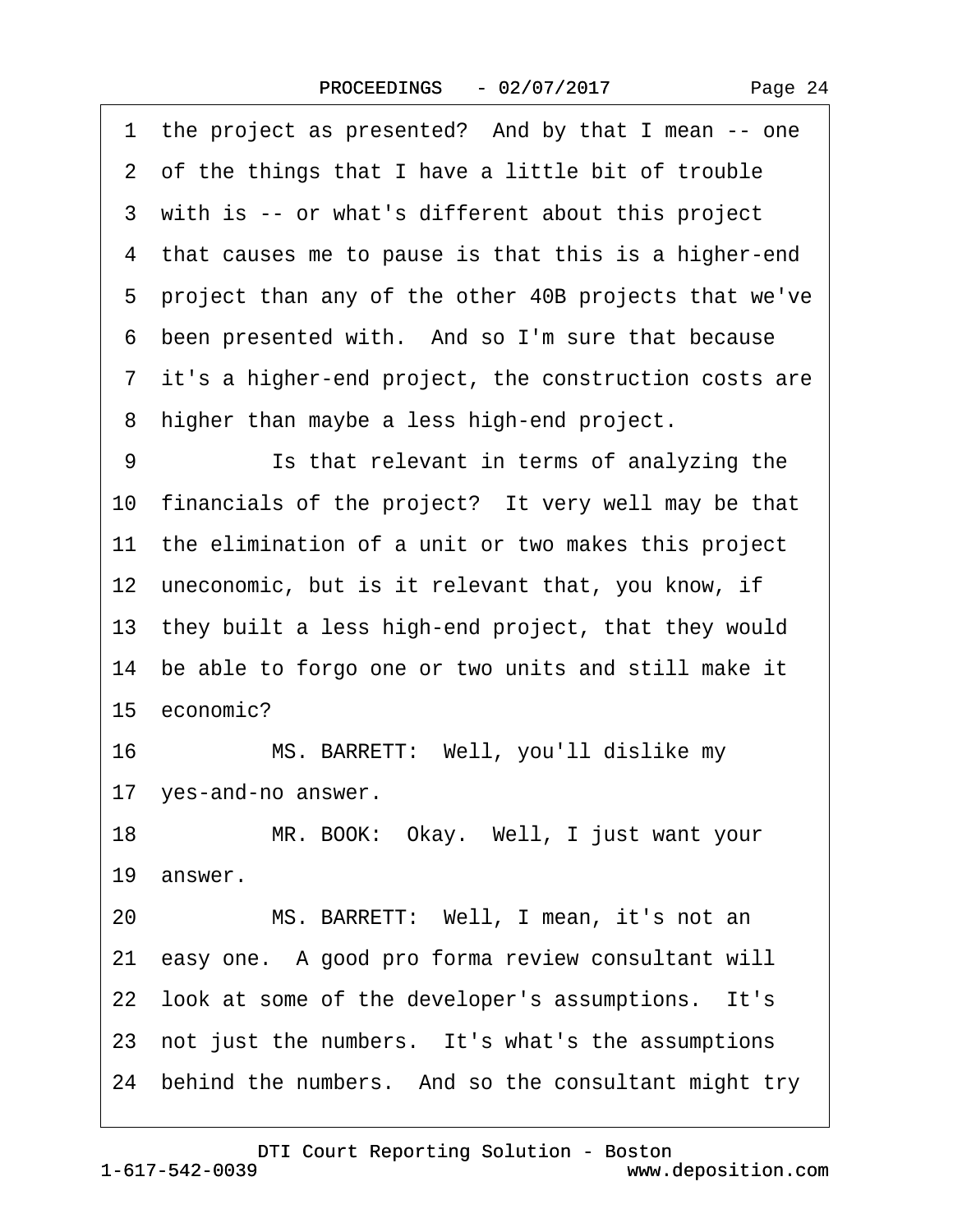| 1 to get some verification of construction costs per      |
|-----------------------------------------------------------|
| 2 foot in the pro forma, and when it's really high, the   |
| 3 consultant would ask why, clearly. I mean, is it        |
| because of unusual site conditions or whatever?<br>4      |
| 5<br>But I think what the answer probably will            |
| 6 be is it's a market issue and that because this is      |
| 7 age-restricted housing -- which is, you know, let's     |
| 8 face it, not being built all that much anymore          |
| 9 because of market conditions in eastern                 |
| 10 Massachusetts -- that in order to compete for that     |
| 11 market of buyers or renters, you need an amenity-rich  |
| 12 project. Now, I'm not speaking for the applicant.      |
| 13 I'm just saying what I -- my understanding of this     |
| 14 industry at this point in time.                        |
| 15<br>So I think the pro forma review consultant          |
| 16 would come back to you and say, because of the         |
| 17 developer's market assumptions about this project,     |
| 18 those numbers would be justified. And then it really   |
| becomes an issue of what is the market looking for?<br>19 |
| 20 Is the market looking for something that is so         |
| amenity rich that justifies those assumptions?<br>21      |
| And I think the answer really comes down to<br>22         |
| 23 what was in the subsidizing agency's head when they    |
| 24 approved this in the first place? Because they're      |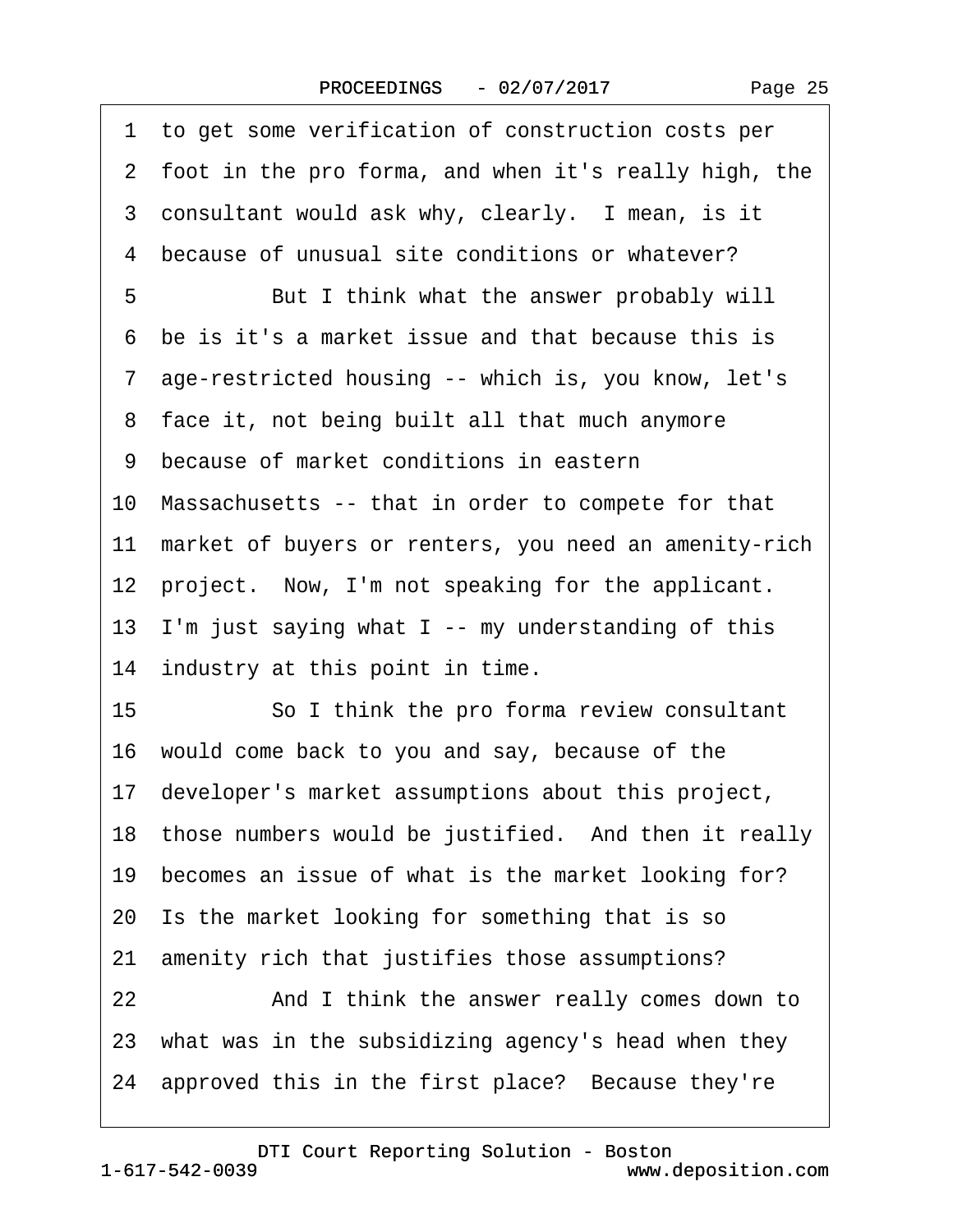| 1 supposed to look at the pro forma too.                      |
|---------------------------------------------------------------|
| $\overline{2}$<br>Now, to answer your question, the pro forma |
| 3 review consultant isn't really going to look at the         |
| 4 original pro forma. They're going to look at a              |
| 5 pro forma -- they have to see it, but the thing that        |
| 6 they're really -- the question you're asking them is:       |
| 7 If we make this guy make a change that's going to           |
| 8 cause the loss of two units, is that making the             |
| 9 project uneconomic? Because the assumption is that          |
| 10 the project as proposed is economic, otherwise it          |
| 11 wouldn't be in front of you. So I'm not saying             |
| 12 that's right or wrong. I'm just saying for a               |
| 13 regulatory framework, that is the assumption.              |
| 14<br>MR. BOOK: Okay.                                         |
| 15<br>MS. BARRETT: I understand your concern                  |
| 16 about the high-end cost or the high-end nature of          |
| 17 this project, and I'm not trying to dismiss that           |
| 18 concern. But I think in some ways it's going to end        |
| 19 up kind of beyond the purview of the pro forma             |
| 20 consultant whose job is going to be to try to              |
| 21 ascertain whether those costs are reasonable for this      |
| 22 type of project.                                           |
| 23<br>MR. BOOK: Okay. Thank you.                              |
| MS. SCHNEIDER: Mr. Engler, did you want<br>24                 |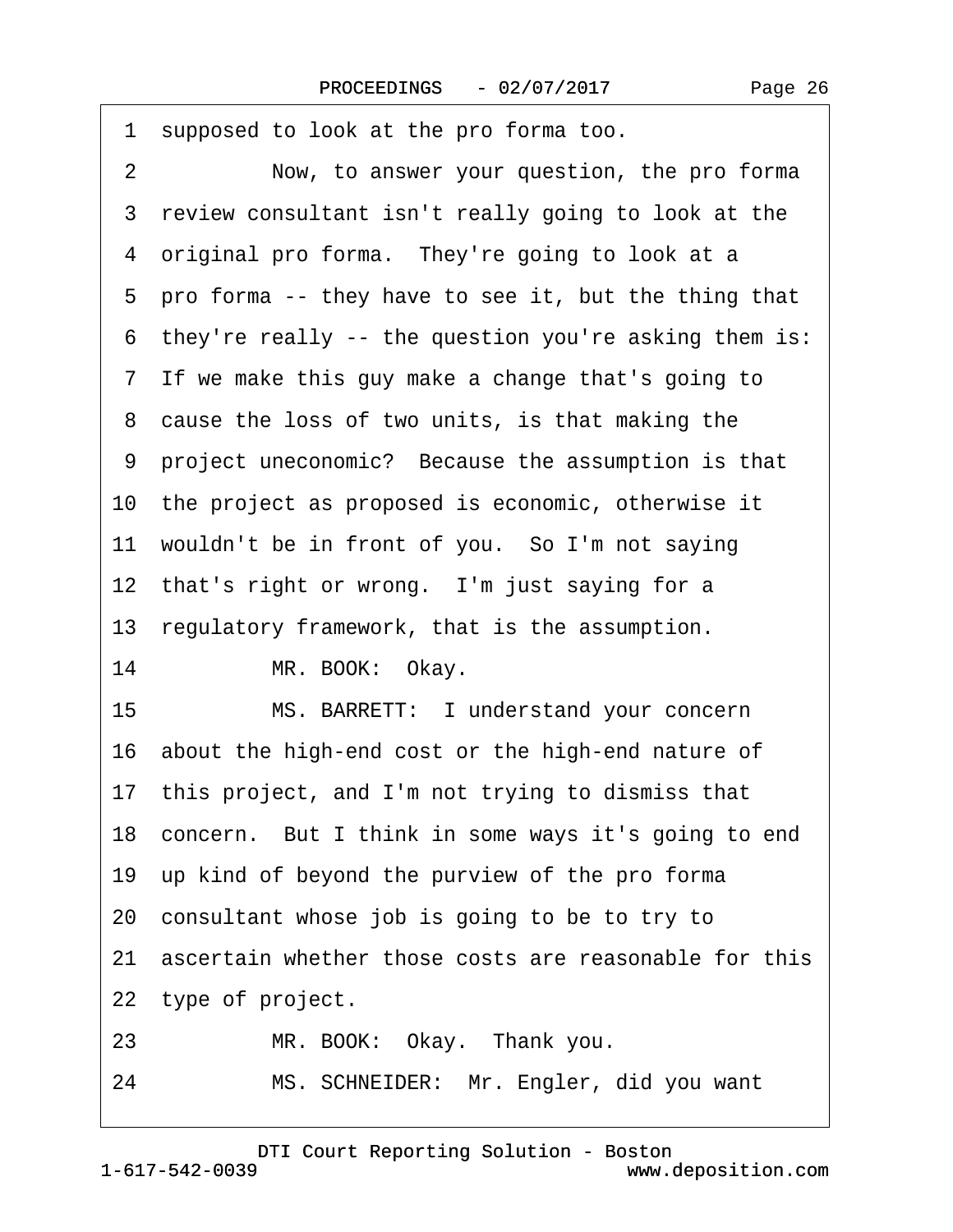2 MR. ENGLER: Yeah. I tried to explain it 3 last time. Let me try and rephrase it from what Judi 4 said. 5 **If doesn't -- the definition is a little** 6 bit strange for 40B. It's not real estate economics 7 101. It's a 40B regulation that says the return on 8 your costs as an investor and developer is measured ·9· against putting safe, secure investments in the 10· 10-year treasury bill. 11 What that rate is when you apply for 12 getting a site approval letter, whatever date and 13· year that was, and what you submitted to the state 14 agency with your pro forma had a return of total 15· cost, debt and equity, that was a measure against -- 16· riskier, so you have to make more than putting your 17 money in a 10-year treasury. That delta between that 18· treasury note and what you're willing to live with -- 19 you and your investors -- becomes your baseline. 20 It may, in fact, be uneconomic by the 40B 21· standards.· In my experience, having done many of 22 these, a lot of that is uneconomic because of the 40B 23 rules. It doesn't mean the project doesn't work. 24 Developers want to do it all the time. It just means

[DTI Court Reporting Solution - Boston](http://www.deposition.com)

1 to  $-$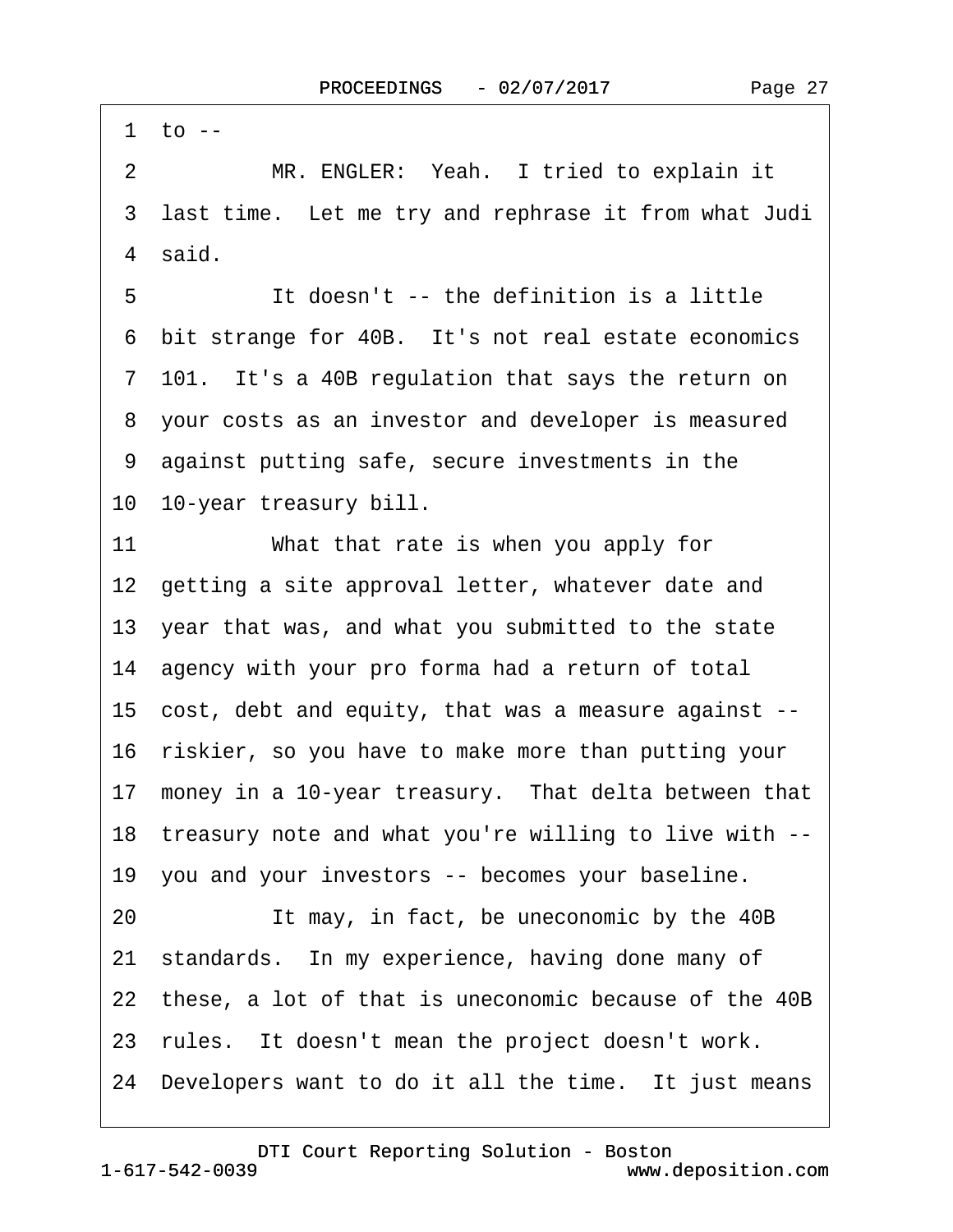1 the way they're measuring it, you're not making  $4 \frac{1}{2}$ 2 basis -- 4.5 percent or 450 basis points above the 3 10-year treasury. That makes it economic because 4 that's worth the risk, according to the experts that 5 framed this regulation. So if you come in at 350 ·6· basis points above that, they will say, gee, you're 7 doing it uneconomic. And we're saying, well, we want 8 to do it. We understand that. 9 But that's the baseline. We can't go back 10 up and say, oh, we want to get 450. The baseline is 11 what we submitted, and that delta is what's going to 12 be measured against what you asked us to do. So if 13· you ask us to take out units or switch buildings 14 or -- we have to run numbers and say, what are the 15· costs of all that compared to what we were willing to

16· live with when we submitted to MassHousing originally

17 and say, can we -- is it less economic than what that

18· was?· Even if that was uneconomic, is this

19· significantly more uneconomic?· And that's what we 20· have to look at.

21 • And we've had peer review the last -- I've 22 done three of them in the last six months. They've 23 all agreed with me, which is nice, because we're 24 telling the truth about the numbers. And the problem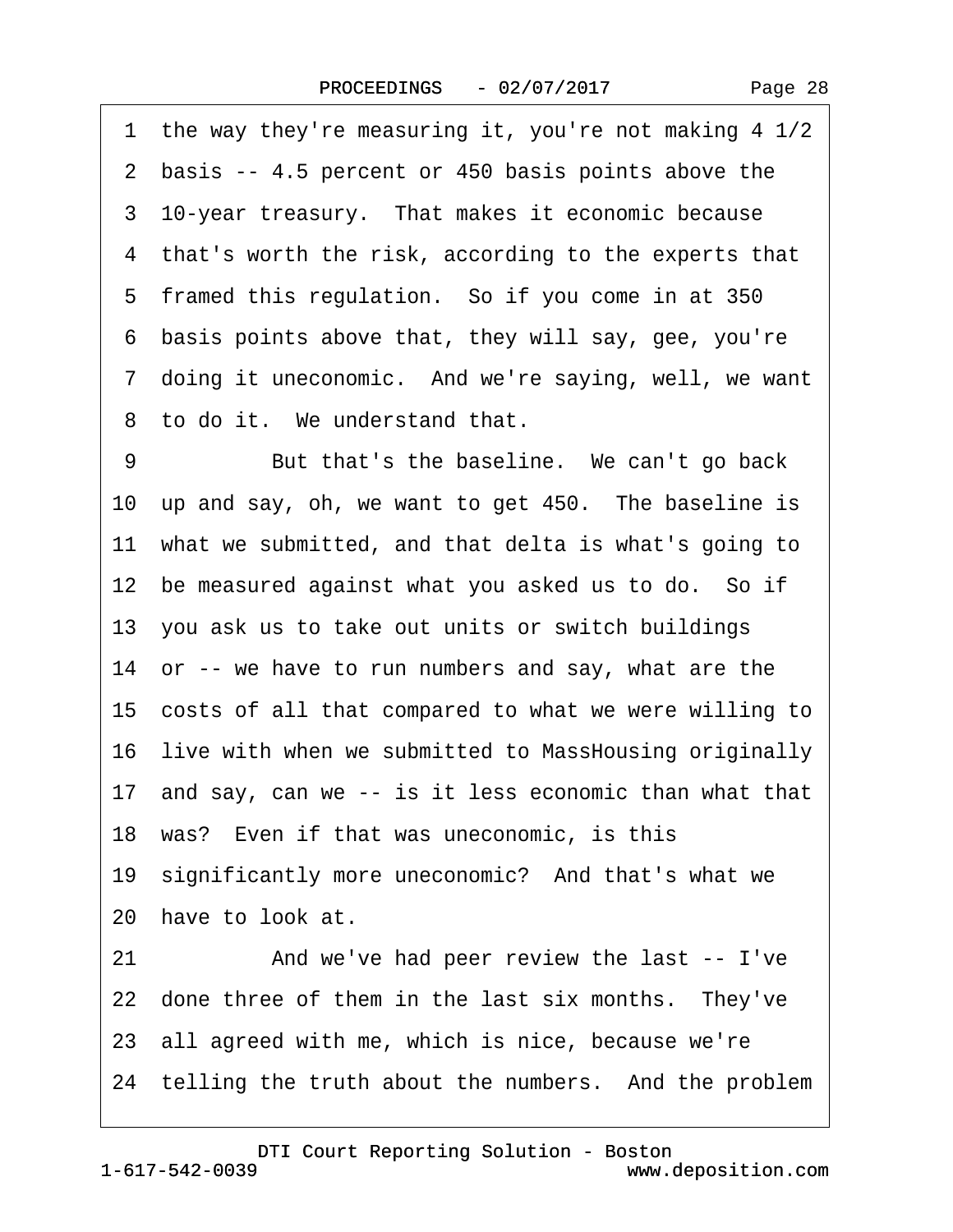Page 29

1 is the Housing Appeals Committee doesn't have a fine 2 line that says, what's really more uneconomic? Is it 3. 2 percent? Is it 20 percent? Is it 30 percent? So 4 the question becomes how significant is it? I can't 5 argue about 450 square feet, but I can argue about a ·6· lot of things we've done to date over six months to 7 make the project better and what that cost us. 8 So you have to say, as Judi said -- I think ·9· that's the important thing -- if we prove it's 10· uneconomic, what you're asking, you have to have 11 really strong local concerns that say, I don't care. 12 These concerns for health and safety and design trump 13 that kind of need for housing. That's the balancing 14 test the HAC has to do. And nobody wants to go 15· there, but we always have that in our mind because we 16 have to think about what we're spending money on. So 17 that's what we're thinking about. 18 MS. BARRETT: So just so I understand, was 19· the effect of what you asked the applicant to do the 20 loss of two units? Is that what I heard? 21 MR. ENGLER: I don't believe so. I think 22 they're asking for a floor or a 10-foot setback. I 23 think it was more than two units. 24 MR. ZUROFF: We were talking concepts, not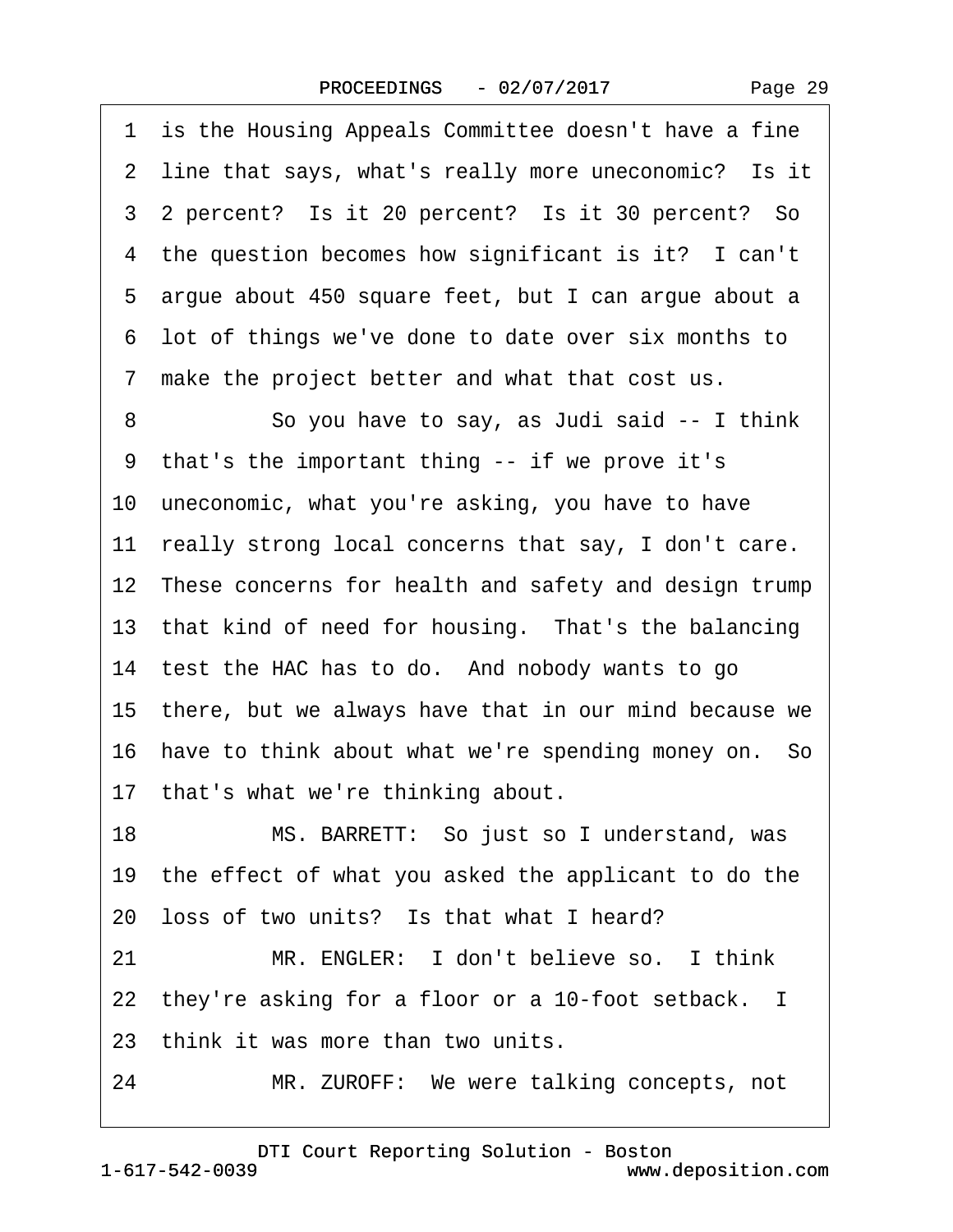1 specific --2 MS. SCHNEIDER: We did not make a ·3· specific -- 4 MR. ZUROFF: But let me ask you both, at 5 what point in the financial analysis does the ·6· deciding agency or you or HAC take into account that ·7· the market for these apartments has considerably 8 tightened and that the rents have gone up since your 9 original proposal? 10 MR. ENGLER: Well, that's a very good 11 question, but the HAC in the Surfside case has ruled 12 that the date that you file everything is the date of 13 your pretrial -- preorder -- when you're at the HAC 14 and there's a preorder. Okay? So you do it all over 15 again. Even though we did numbers for them a long 16· time ago -- we could do numbers today -- we have to 17· do numbers as of next May or whenever it is, and the 18 peer reviewers that the ZBA hires has to look at them 19 as of that point in time. So if the treasury also 20 goes way up, that affects it too. The interest rate, 21 everything changes. It de novo as of that date. 22 MS. BARRETT: This could change at final 23 approval too. I mean --

24 MR. ENGLER: Yeah. But in terms of the

1-617-542-0039 [DTI Court Reporting Solution - Boston](http://www.deposition.com) www.deposition.com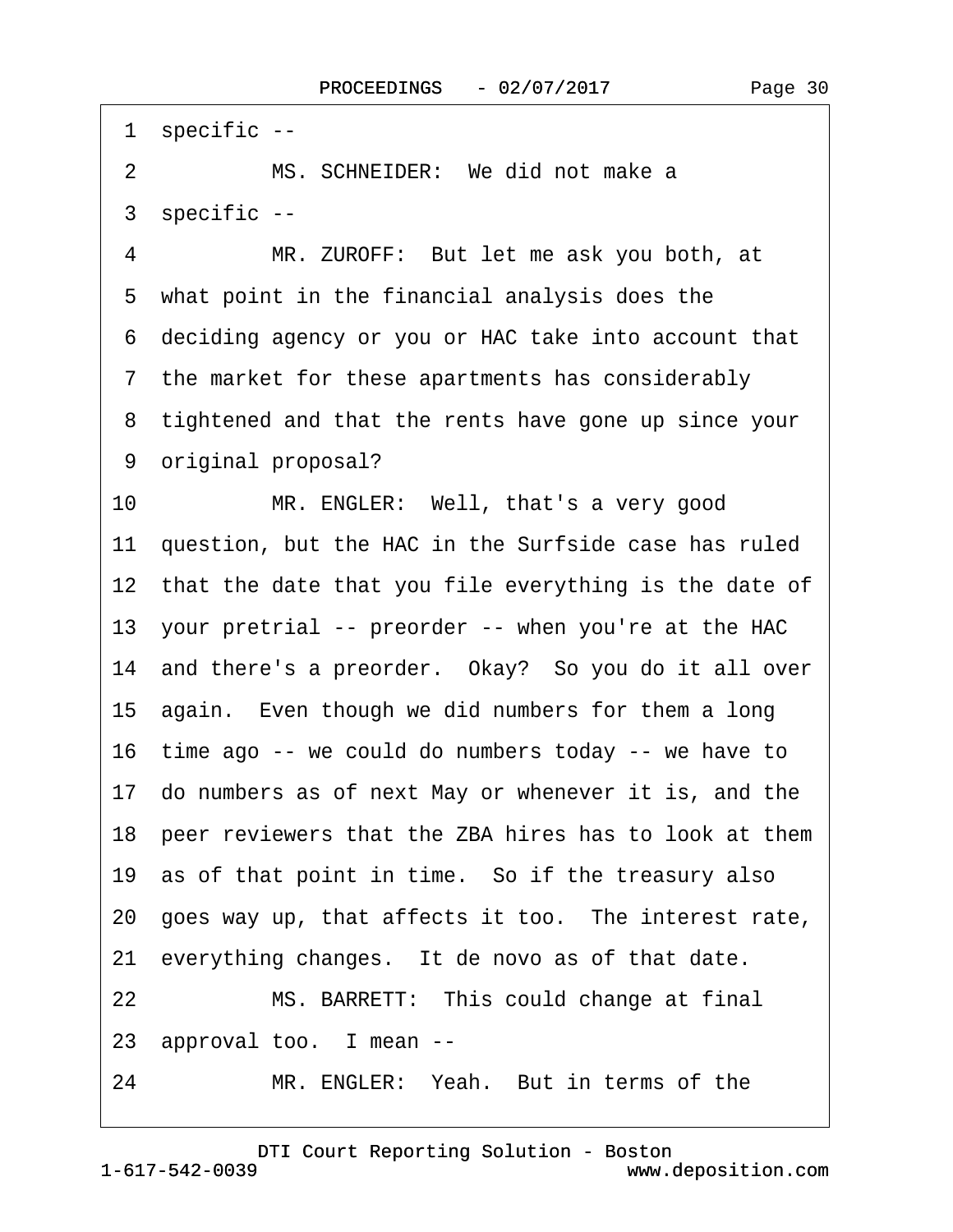|  | Page 31 |  |
|--|---------|--|
|--|---------|--|

1 HAC, the prehearing order is the date you turn in 2 your numbers. I'm going through it today. I spent 3 eight hours on it. So I know exactly when you have 4 to do it as of that prehearing order, which happens 5 when you get to the HAC. 6 So even -- it's an awkward thing for you ·7· because you may be looking at numbers right now, or 8 even what we turned in a year ago. If they were 9 going to change, it would be up to the HAC. Because 10· you have to measure what investors are willing to 11 live with at that time. 12 MR. ZUROFF: It's a sliding scale. 13 MR. ENGLER: It is a sliding scale. 14 MR. ZUROFF: And so is construction costs. 15 MR. ENGLER: All of it has to be redone and 16· has to be evaluated at that time because your 17 investors aren't going to say, hey, would've made a 18 killing in 2013, but I'm going to lose my shirt now. 19· You have to look at it right now, or right whenever 20 it is you're doing your numbers. 21 MS. BARRETT: My comment -- just -- even if 22· you issue a permit and they're happy with it and 23 there's no appeal and eventually this thing goes back 24· to MassHousing for final approval, MassHousing may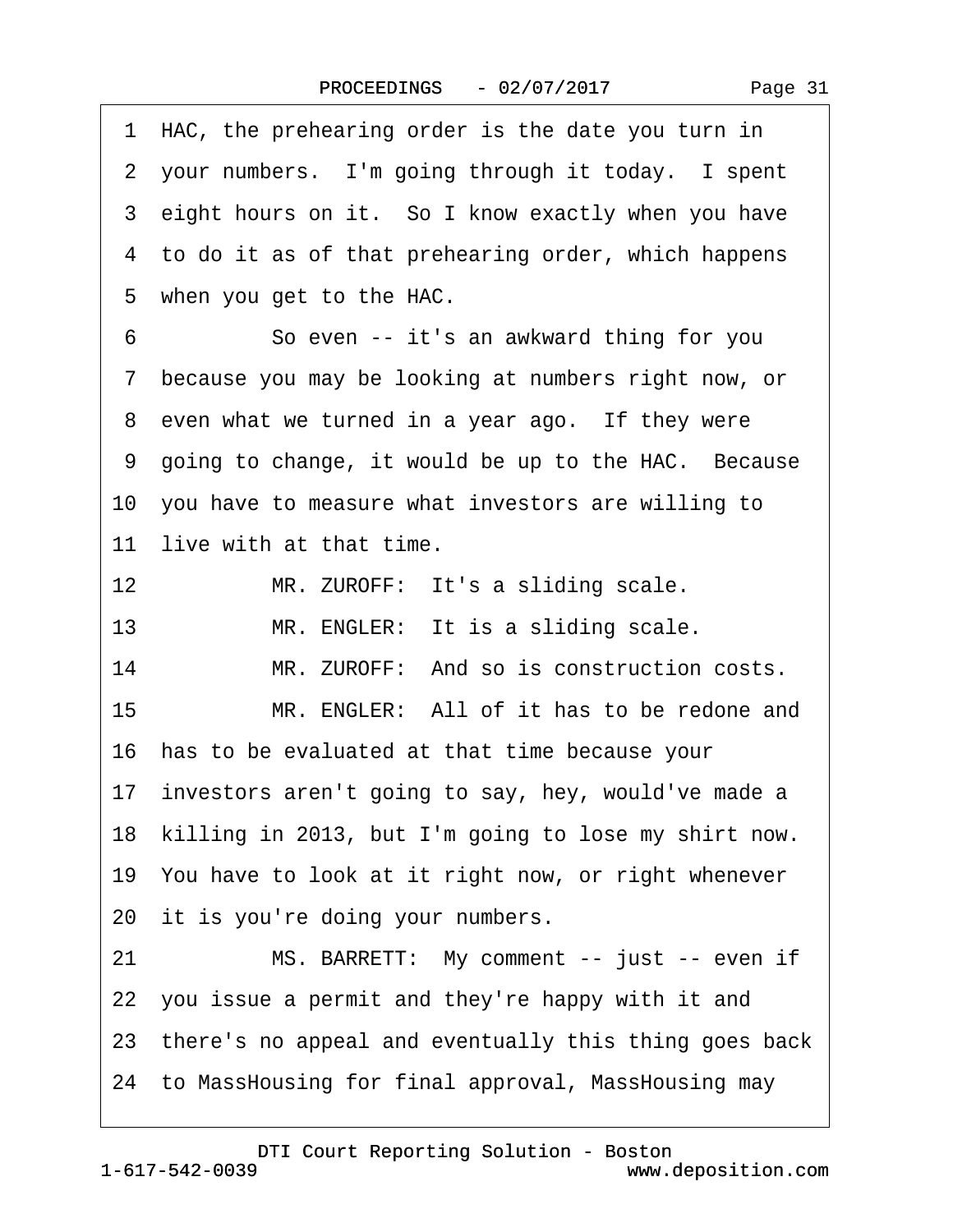1 very well require additional scrutiny of this project

2 because it's age restricted, because of what's

|    | 3 happening with rents. I mean, I'm not forecasting.     |
|----|----------------------------------------------------------|
|    | 4 I'm just saying that would not surprise me.            |
|    | 5 Mr. Engler might disagree, but it wouldn't surprise    |
|    | 6 me, despite the fact of this location making it kind   |
|    | 7 of a unique project. But they might.                   |
| 8  | MR. ZUROFF: And clearly, one of the                      |
|    | 9 concerns that I have about all of these 40B projects   |
|    | 10 is the classification as affordable of a certain      |
|    | 11 percentage of the units where, in the context of our  |
|    | 12 surroundings, "affordable" could mean something very  |
|    | 13 different in Brookline than if we were in Medfield or |
|    | 14 Springfield.                                          |
| 15 | MS. BARRETT: Well, the affordable prices,                |
|    | 16 rents or homeownership -- you know, sale prices are   |
|    | 17 based on the Boston Metro area, so your affordable    |
|    | 18 price here is the same as an affordable price in a    |
|    | 19 neighboring community. It's the market numbers that   |

20 are significantly different.

21 MR. ZUROFF: Not Worcester. That's a 22 different region.

23 MS. BARRETT: That's a different region,

24· yeah, because their area --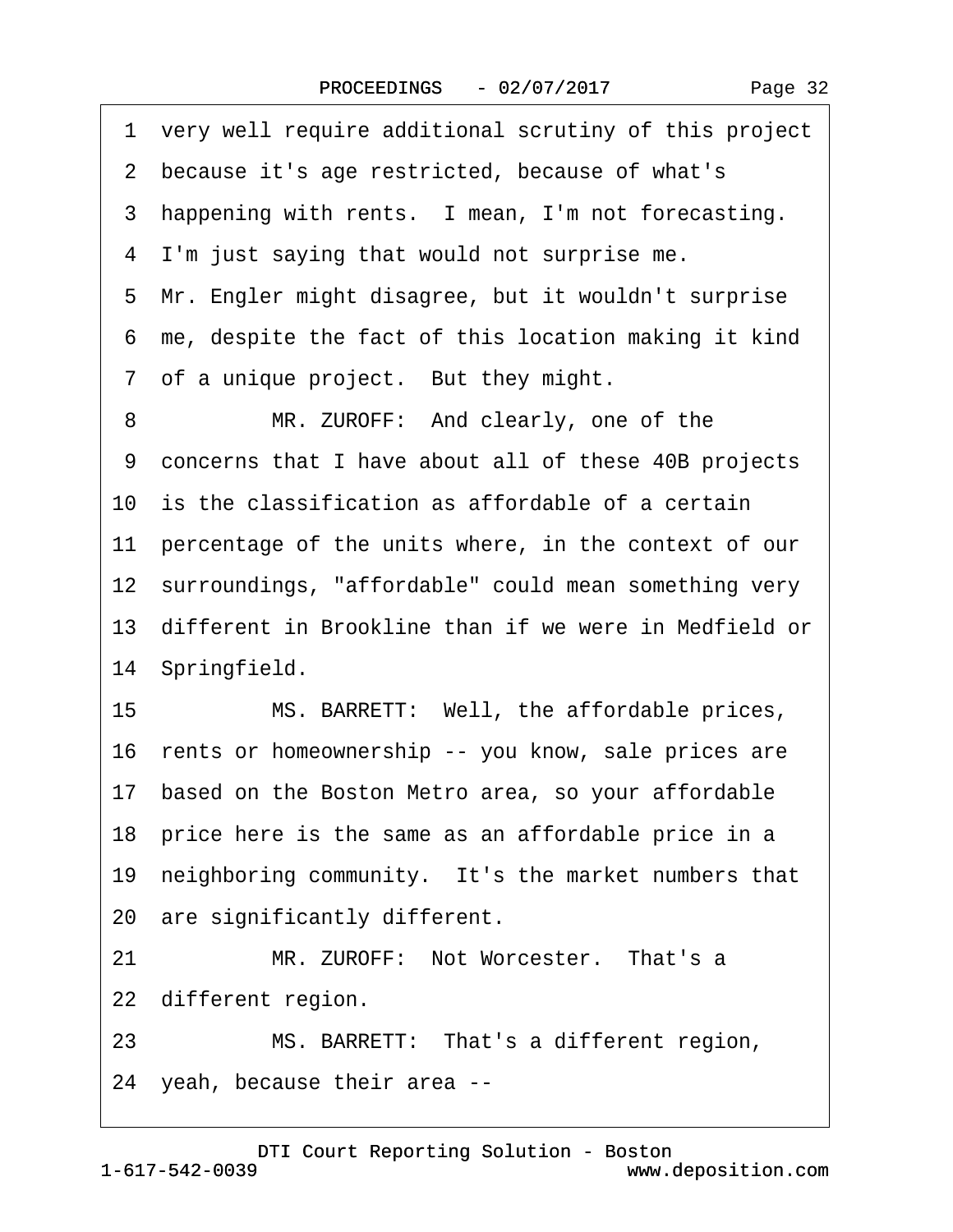| 1                 | MR. ZUROFF: Comparable to East Boston                 |
|-------------------|-------------------------------------------------------|
|                   | $2$ or $-$                                            |
| 3                 | MS. BARRETT: Yes. And Medfield would fall             |
|                   | 4 into the same category, I hate to tell you, but I   |
|                   | 5 know what you're saying. Springfield's different -- |
|                   | 6 different region. They're area sensitive. Really    |
|                   | 7 it's -- you're almost taking labor market areas,    |
|                   | 8 which is kind of the way regions are divided up.    |
| 9                 | MR. ZUROFF: All right. So I suppose that              |
|                   | 10 that supports a more liberal definition of         |
|                   | 11 "affordable" for Brookline.                        |
| $12 \overline{ }$ | MS. BARRETT: It's because it's based on               |
|                   | 13 the area median income for the Boston Metro area.  |
| 14                | MR. ZUROFF: Okay. Thank you. Thank you,               |
|                   | 15 both.                                              |
| 16                | MS. BARRETT: You're welcome.                          |
| 17                | MS. SCHNEIDER: Any other questions about              |
|                   | 18 this?                                              |
| 19                | MR. BOOK: No.                                         |
| 20                | MS. SCHNEIDER: Thank you, Judi.                       |
| 21                | MS. BARRETT: No problem.                              |
| 22                | MS. SCHNEIDER: I understand that the                  |
|                   | 23 applicant may have some slightly updated plans or  |
|                   | 24 something to present?                              |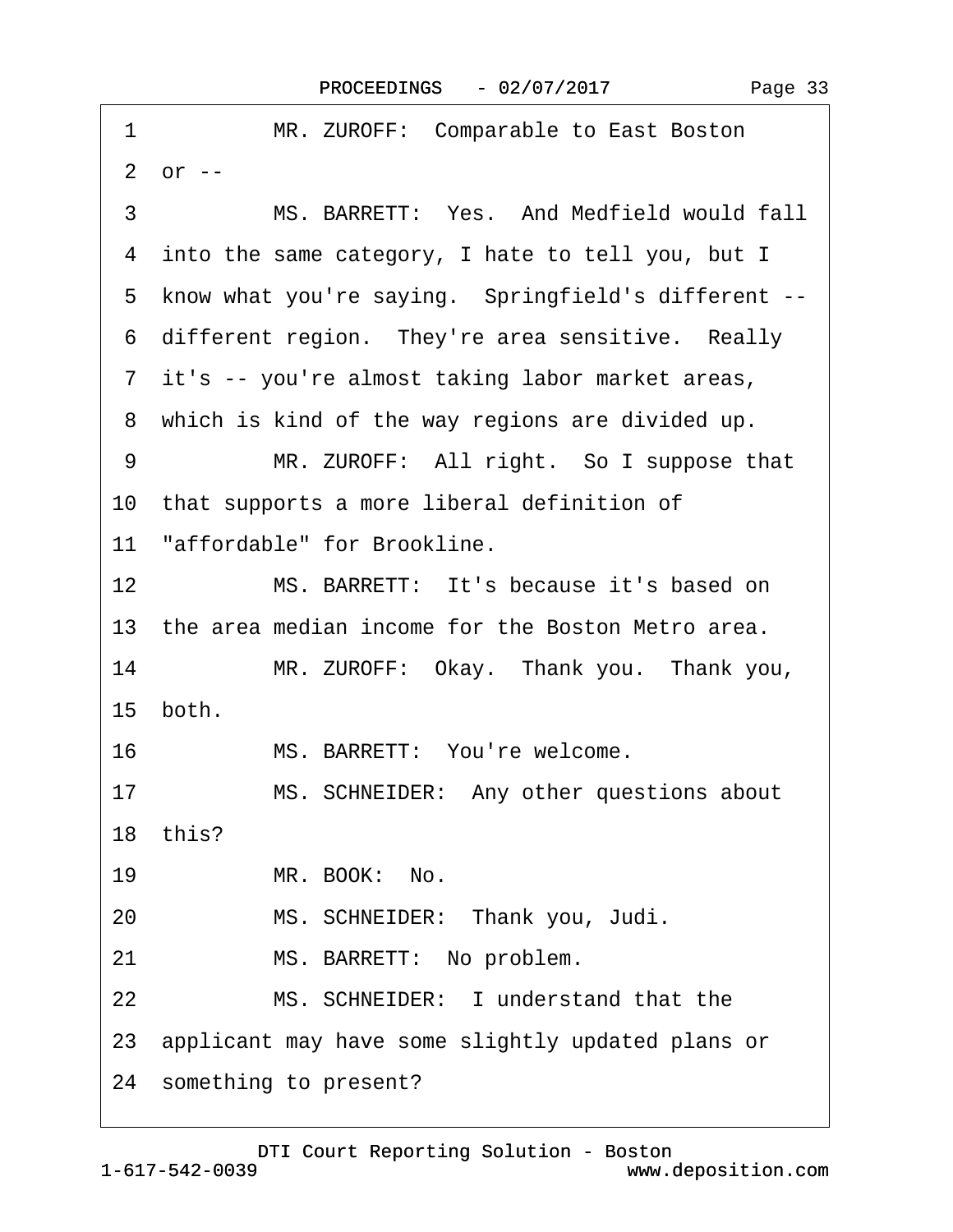| 1<br>MR. PANDYA: So really since the last                |
|----------------------------------------------------------|
| 2 meeting, and especially in discussions and hearing     |
| 3 and being sensitive to not only what Mr. Boehmer was   |
| 4 saying about, you know, height, mass, and overall      |
| 5 proportion, if you will, for the building, you know,   |
| we did go back and look at it.<br>6                      |
| 7<br>And, you know, our office is involved in            |
| many projects that have, you know, mixed-use<br>8        |
| 9 components that have retail at the base, whether it's  |
| 10 office above, whether it's residential above. You     |
| 11 know, we have somewhere around the magnitude of 9,000 |
| 12 residential units that our office is working on, so   |
| 13 we're very sensitive to the fact that there are these |
| 14 concerns, what works, what doesn't work, what may     |
| 15 seem to work for heights, what doesn't seem to work   |
| 16 for heights as far as leasable, rentable, and usable  |
| 17 space. So we're pretty dialed into a lot of that,     |
| 18 you know, dimensionality.                             |
| 19<br>And I think at the onset we sort of -- to          |
| 20 echo Mr. Engler's comments that this is in a concept  |
| 21 phase -- we were sort of operating under the fact     |
| 22 that we would -- and also to mitigate the slope of    |
| 23 the site itself at the ground level, we were          |
| 24 operating at a 14-foot to 15-foot height for the      |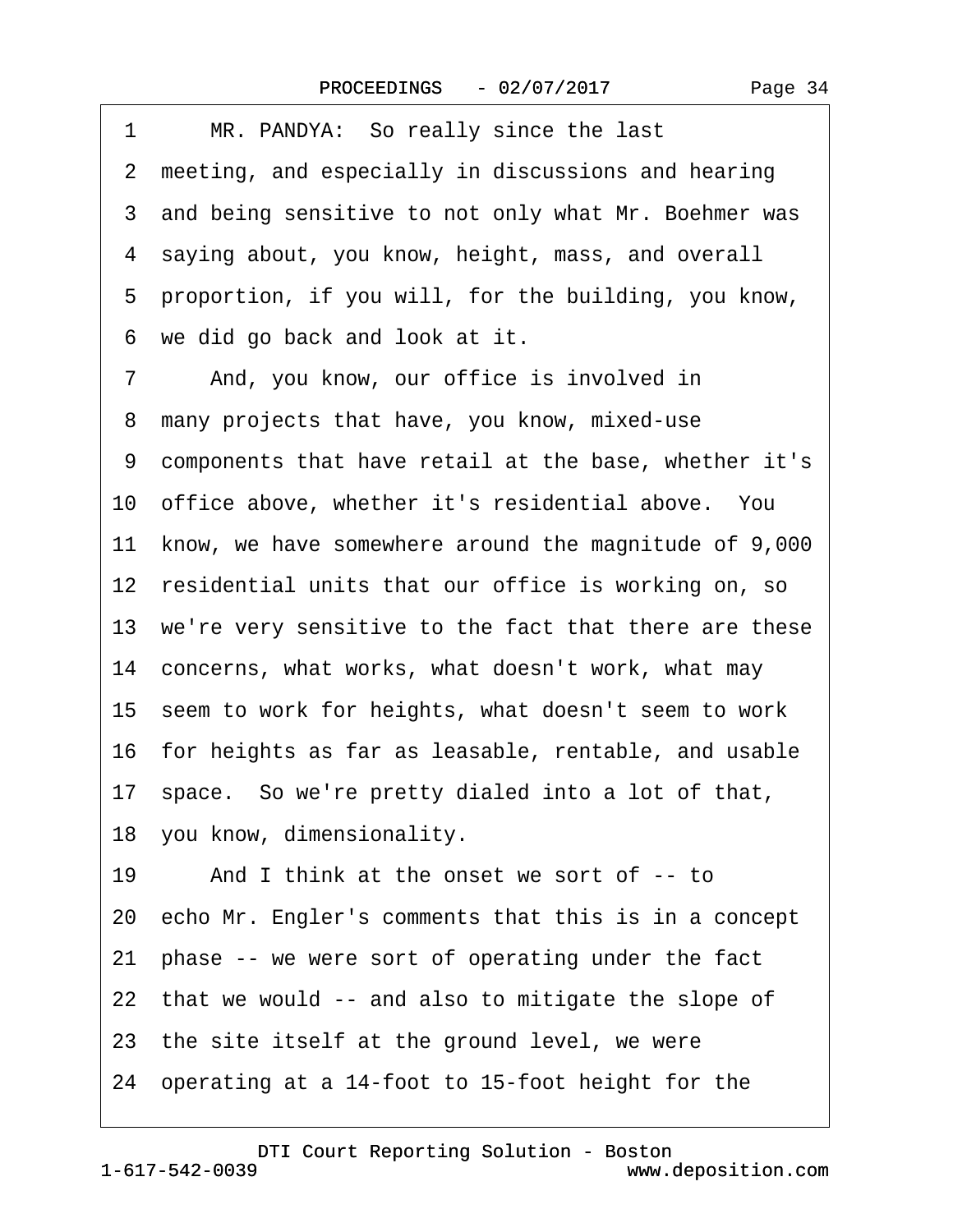|    | 1 ground floor, understanding that one, it's going to    |
|----|----------------------------------------------------------|
|    | 2 be a retail use, which often -- more often than not    |
|    | 3 dictates higher ceilings just because of stacks or     |
|    | 4 whatever. You know, we don't know that end user,       |
|    | 5 per se, but you want that level of height because      |
|    | 6 it's sort of germane to what you're trying to do from  |
|    | 7 a retail perspective. You know, when you go up and     |
|    | 8 down Route 9, you'll definitely see that height        |
|    | 9 pretty commonplace.                                    |
| 10 | So that's where we had started. And I                    |
|    | 11 think, you know, as a result of, you know, several of |
|    | 12 the efforts of trying to step back the building, be   |
|    | 13 mindful, understand sun angles, I think we've been    |
|    | 14 through a fair amount of understanding that impact,   |
|    | 15 not only from the building, as was pointed out        |
|    | 16 earlier, that, you know, is it a mostly north-facing  |
|    | 17 facade, so all the shadow impact and everything else  |
|    | 18 we were considering really wasn't one that wasn't     |
|    | 19 already being caused by buildings behind it, for the  |
|    | 20 most part.                                            |
| 21 | So, really, the place that we were focused               |
|    | 22 was trying to create more light and sky view on the   |
|    | 23 abutters' side. So as pointed out by Maria before,    |
|    | 24 you know, we have increased substantively over the    |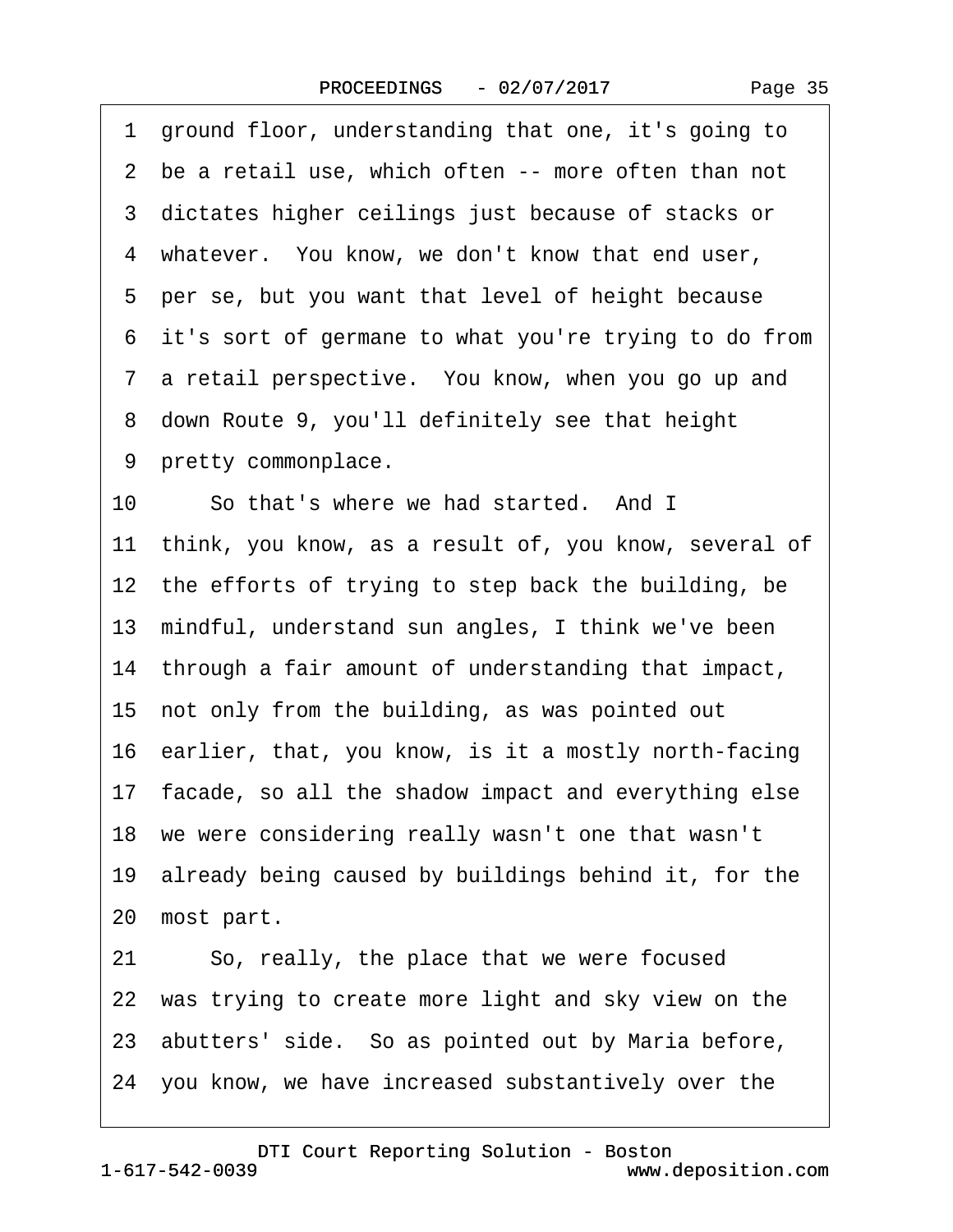|  | Page 36 |  |
|--|---------|--|
|--|---------|--|

|    | 1 course of the months that we've been involved in       |
|----|----------------------------------------------------------|
|    | 2 doing this process, you know, from nearly nothing to   |
|    | 3 something that's pretty substantive. Not only the      |
|    | 4 ground floor at 30 feet, but then sort of an average   |
|    | 5 overall front to back of around 20 foot 6 that         |
|    | 6 increases over 4 feet by the time you get to the top   |
|    | 7 floor of approximately almost 25 feet, which is        |
|    | 8 pretty big if you were to ask me how far the other     |
|    | 9 projects that we are doing both suburban and urban.    |
| 10 | So at this point, the last sort of                       |
|    | 11 component that we really wanted to look at and        |
|    | 12 address was the overall height of the building, which |
|    | 13 we thought by trying to address that and reducing it  |
|    | 14 by another foot, that we would try to, again,         |
|    | 15 maximize the opportunity of access to sky and, again, |
|    | 16 take the edge of the mass of the building. So in      |
|    | 17 doing so, we studied it further. And, again, I will   |
|    | 18 echo Mr. Engler's comments that we are still, you     |
|    | 19 know, in schematics, so these are things that we are  |
|    | 20 hoping to get through and get done and believe,       |
|    | 21 through conversations that we've had with             |
|    | 22 consultants, that these things are doable.            |
| 23 | So we are now -- hard to read, but I think               |
|    | 24 a lot of you have the packet. But we are now at a     |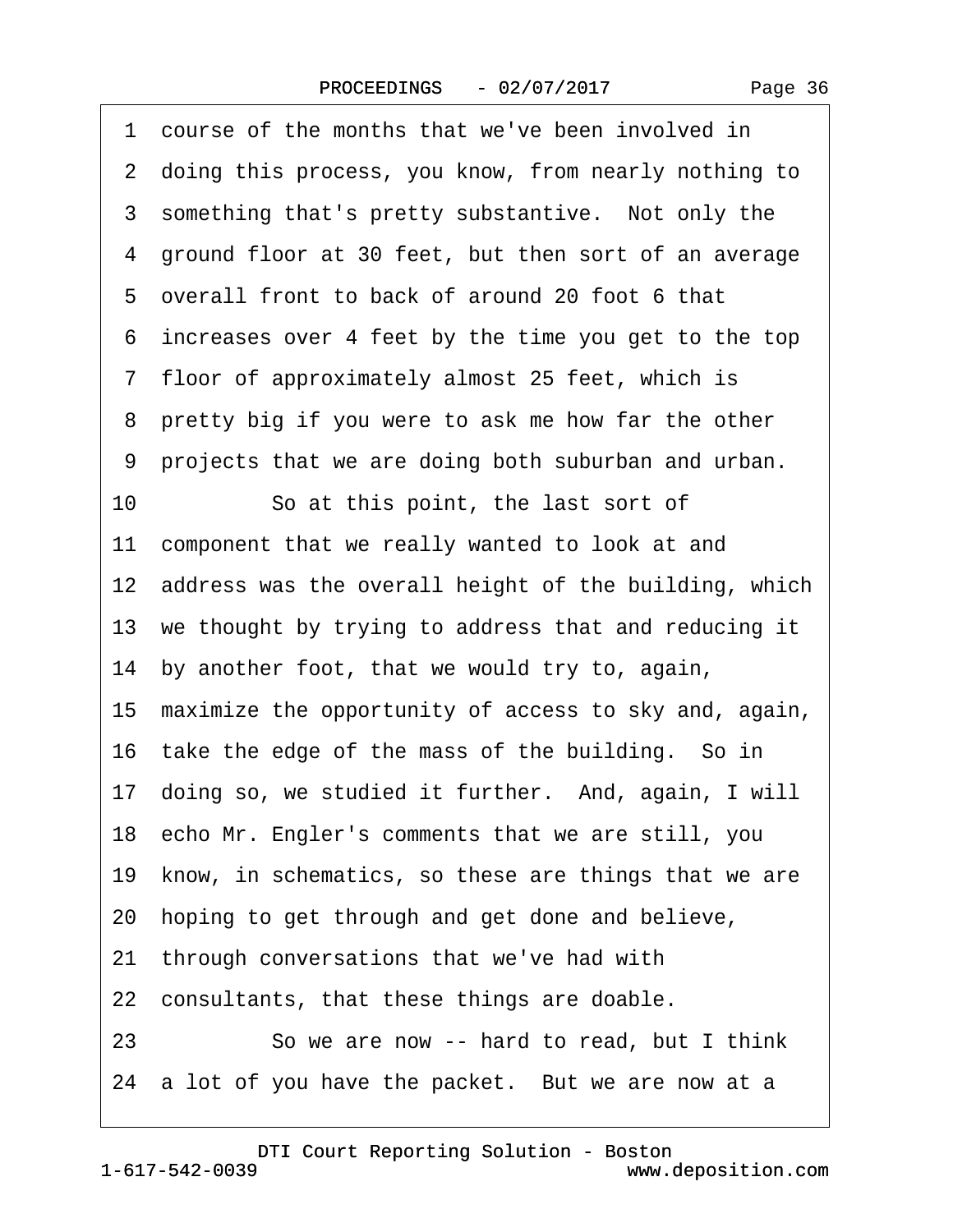| Page 37 |  |
|---------|--|
|---------|--|

|    | 1 13- and 14-foot ceiling. We have reduced the height    |
|----|----------------------------------------------------------|
|    | 2 overall. So it's a steady ceiling all the way on the   |
|    | 3 inside, but as it pertains to the slope across         |
| 4  | Boylston Street, that's where you get 13 feet on one     |
|    | 5 end and 14 feet on another. So we'll have to           |
|    | 6 mitigate that internally because we have to still      |
|    | 7 have ADA accessible entrances, so we have to mitigate  |
|    | 8 that component internally. But for the most part,      |
|    | 9 the entire building has gone from here to here. And    |
|    | 10 I think that's, honestly, the biggest update since    |
|    | 11 the last time we've met.                              |
| 12 | You know, we've talked about trash, we've                |
|    | 13 talked about a lot of these other components. There   |
|    | 14 are no visible trash areas. Everything's stored       |
|    | 15 in-site, on-site, inside until the actual pickup for  |
|    | 16 which we talked about last time and we've had the     |
|    | 17 consultants also talk about as to how that's going to |
|    | 18 operate. And I think from that perspective, we're     |
|    | 19 also pretty clear as to how that's going. So really   |
|    | 20 that's the biggest update.                            |
| 21 | I would say that, you know, that's -- we're              |
|    | 22 feeling compressed. I mean, I think a lot of this     |
|    | 23 has been -- having the process that we've had, which, |
|    | 24 to me -- I've been a part of many of these, and this  |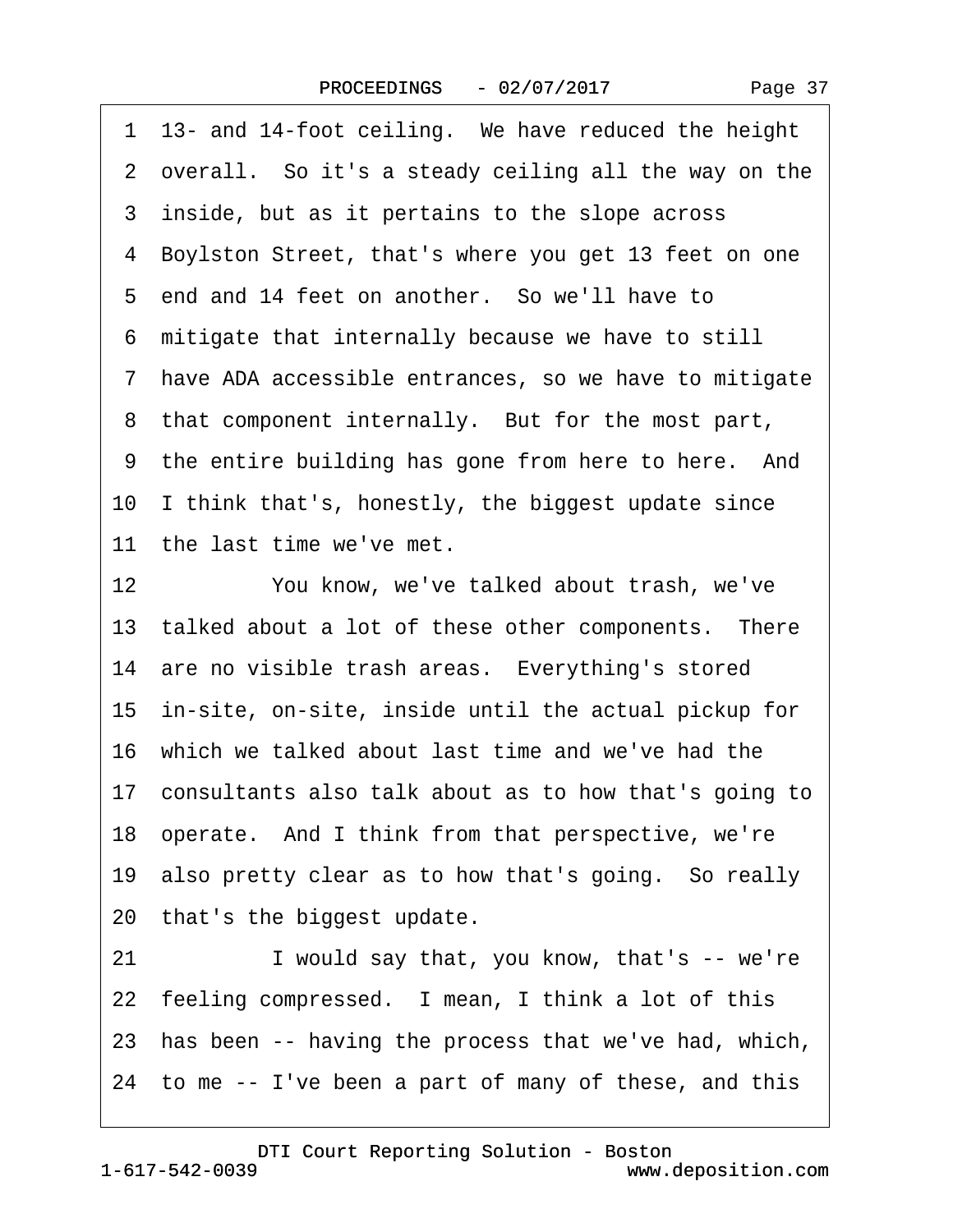|  | Page 38 |
|--|---------|
|--|---------|

·1· has been really dynamic.· And, you know, despite the ·2· back and forth, I think it's been a pretty positive 3 experience. And I think because of that, we're going 4 to end up with a much better building. 5 You know, this is not the scenario that we ·6· find in many, many, many conditions like this in ·7· other projects that everyone's 100 percent happy and 8 everyone's high fiving each other, because we're at a ·9· point where we're really trying to find a place 10 where, you know, we're trying to reap the benefit 11 overall as a project. I think completing the street 12 corner -- it's a blighted site -- having an urbane 13 interface to actually do that, creating more people 14 that come there that will use businesses in the area, 15 tax, revenue, you name it. It's better than a gas 16 station in many, many ways, and that fact is 17 undeniable. At the end of the day, that's what we're 18 really including. And bringing that mass down, I 19· think, is really the last helpful component from what 20· we've heard. 21 MR. ZUROFF: Did you not also cut out some 22 of the corners and --23 MR. PANDYA: From the last time, we still

24· cut off -- again, it was 2 feet 2 feet at five and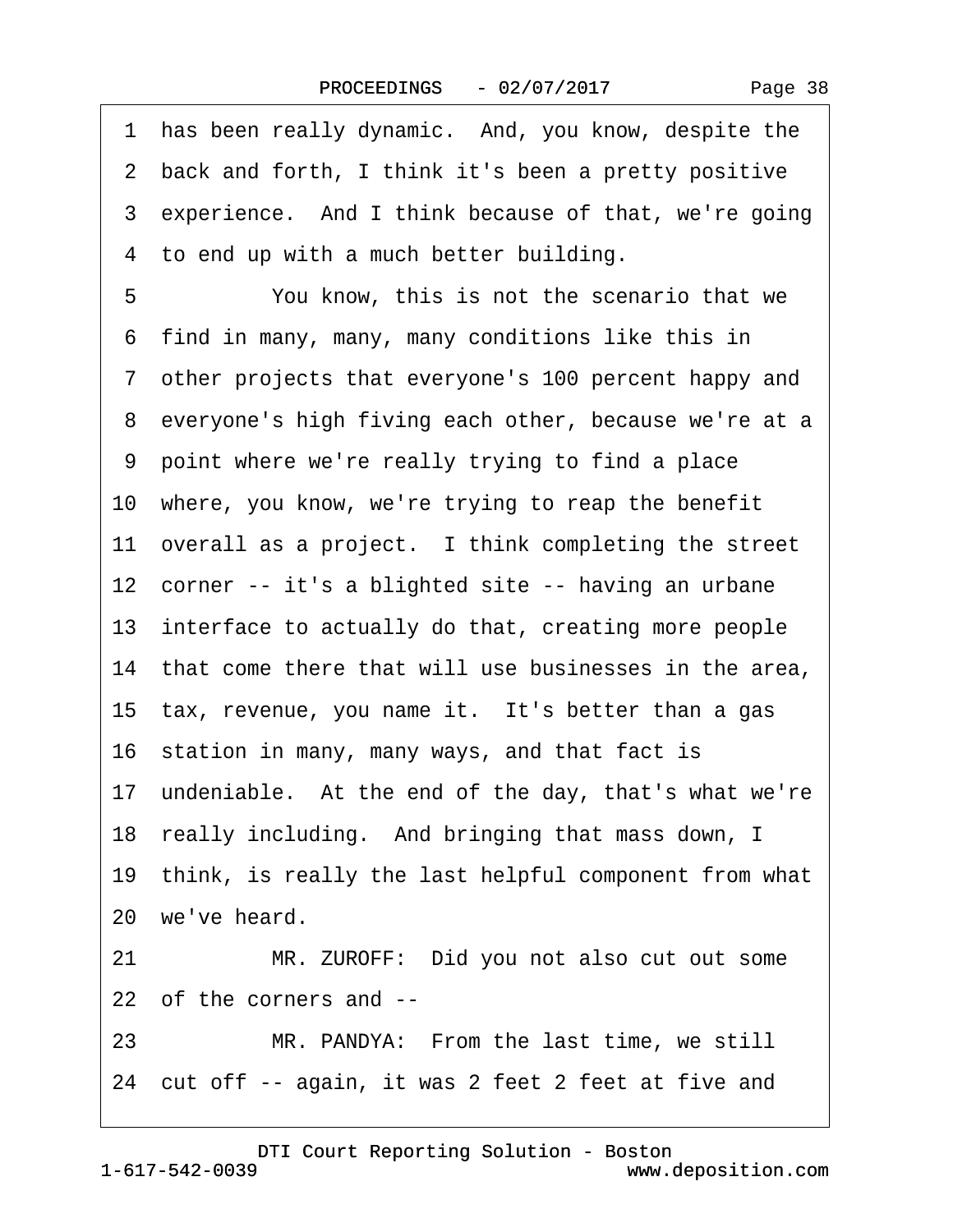1 six, so a net 4 feet back at the top level. So, 2 again, the net from the property line is 24 foot 6. 3 And if you go from the property line to the actual ·4· abutter wall, it's another 5 feet, so almost 30 feet 5 at the top floor away from the building face, you 6 know, so that's the cutback. And then 5 feet and ·7· 5 feet on the Boylston Street side essentially 8 running east and west direction. 9 MS. SCHNEIDER: Do you want to say 10 something? 11 MS. BALAKRISHNA: Yes. I just want to make 12 some brief remarks. I just want to start, also, by 13 thanking the planning department for all their hard 14 work, you know, for working with us on this project. 15 • As you all know, we bought this property a 16 couple of years ago, and we're really excited about 17 bringing a beautiful new building there. We worked 18 really hard with the town and with the peer reviewers 19· to make sure that the building complies with the town 20· and neighborhood concerns, and we've received 21 positive feedback from all the peer reviewers. 22 As Haril mentioned, and we all know, this 23 was a gas station for many years. Our environmental 24· consultant, as well as the town's LSP, has noted our

1-617-542-0039 [DTI Court Reporting Solution - Boston](http://www.deposition.com) www.deposition.com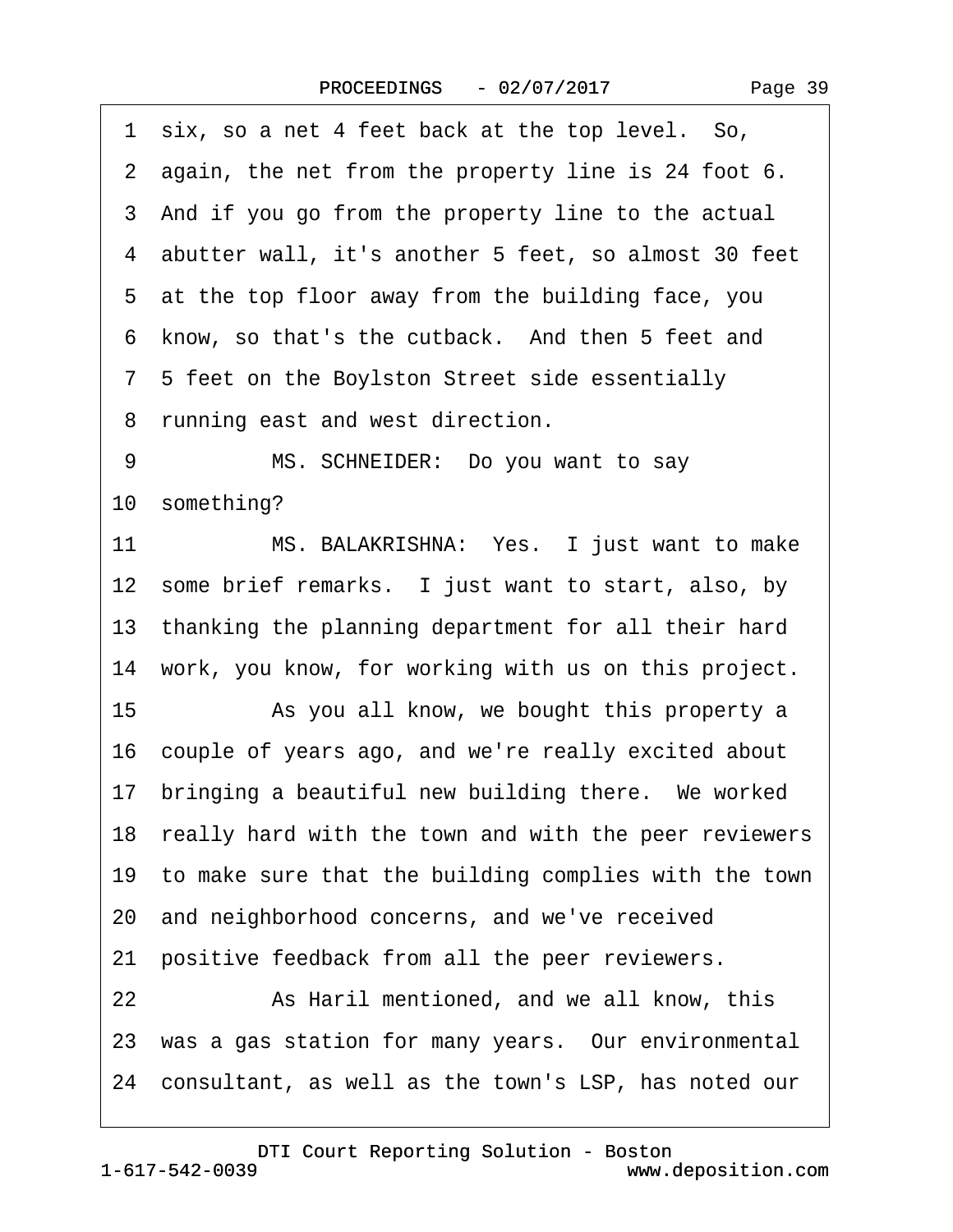1 building will bring significant environmental 2 benefits to this site. What we will be doing is 3 basically digging out the site, so we will be ·4· physically removing all of the contaminated soils and 5 replacing it with clean material and a new building. ·6· The dewatering process during construction will also 7 remove a significant quantity of the groundwater 8 that's there that's currently petroleum contaminated. ·9· So as a result of doing this project, both the air 10· and the water quality would improve significantly. 11 And then I just want to comment on the 12 traffic issues. The traffic study that was done by 13 our engineer showed that there would be less traffic 14 generated by this building than there was by the gas 15 station. 16 The other thing to note is that, you know, 17 from when there was a gas station there, there was 18 one curb cut on Hammond Street, on that side, and 19 then two on Route 9. What we will be doing, 20· obviously, is closing -- the curb cut on Route 9 is 21 closer to the intersection and will be closed. Our 22 driveway is on the very easternmost end of the lot, 23 so it's further away from the light, you know, much 24 more so than the other ones.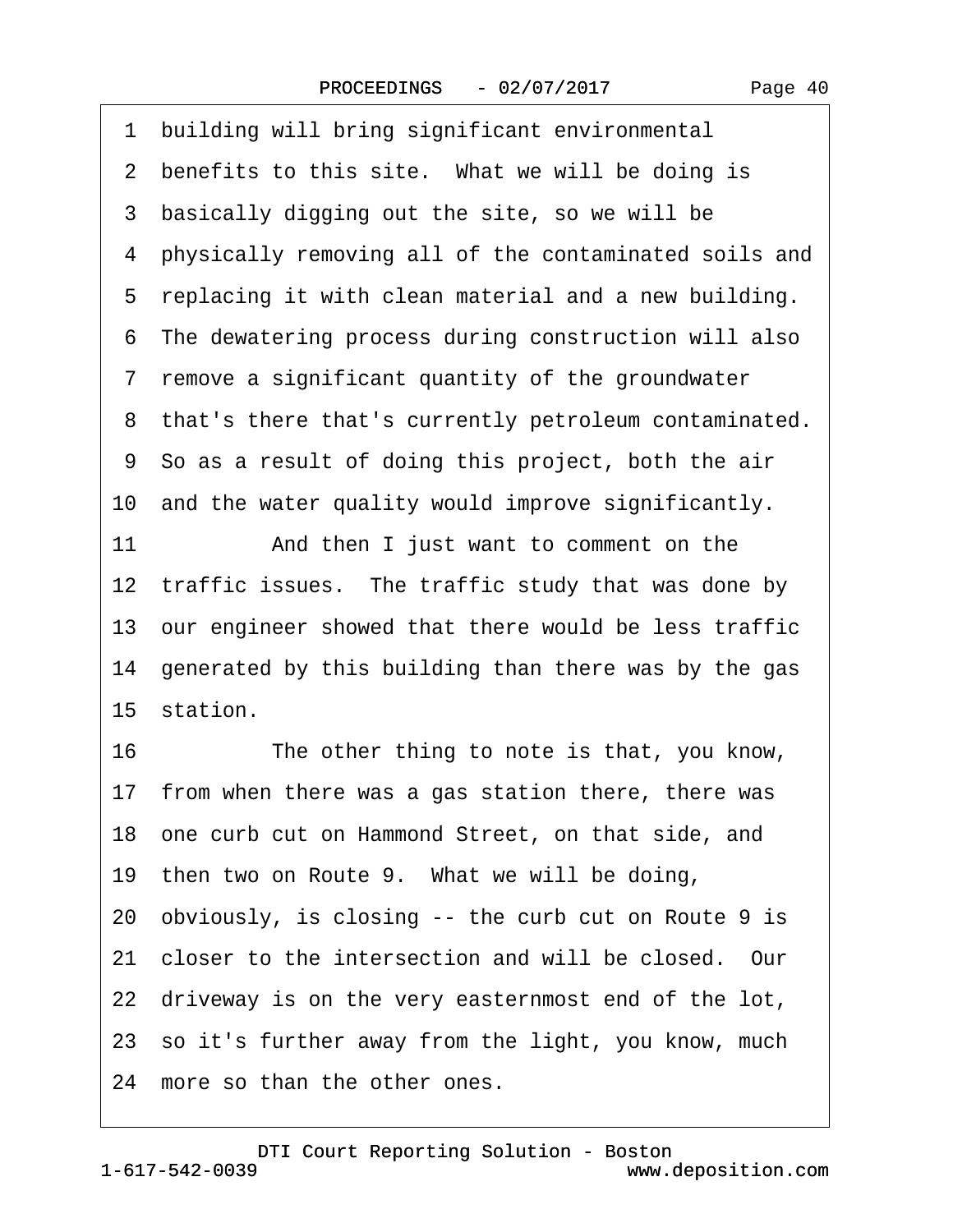| Page 41 |  |
|---------|--|
|---------|--|

1 You know, the curb cut on Hammond Street, 2 as you know, we're proposing a loading bay which was 3 unanimously approved by the Brookline Transportation 4 Board a few weeks ago. It would be available during ·5· off-peek hours to all the businesses in the ·6· neighborhood, you know, that need loading or ·7· unloading space, and there's nothing like this right 8 now in the immediate area. 9 • • In the last couple years, we've seen many 10 instances of trucks trying to make deliveries, do 11 loading and unloading, and they've tried to use our 12 site because they have nowhere else to go in that 13 area. We actually had one instance last summer when 14 one of our employees was attacked by a truck driver 15 because of that. 16 · So anyway, those are just some comments 17 that I want to make. And obviously the people that 18 live in the building would bring customers to the 19 businesses of the neighborhood and the retail would 20· bring some interesting and, as we've always said, low 21 intensity but new businesses to the town. Thank you. 22 MS. SCHNEIDER: Thank you. 23 MR. ZUROFF: Can I ask a question? 24 I know you've characterized the intended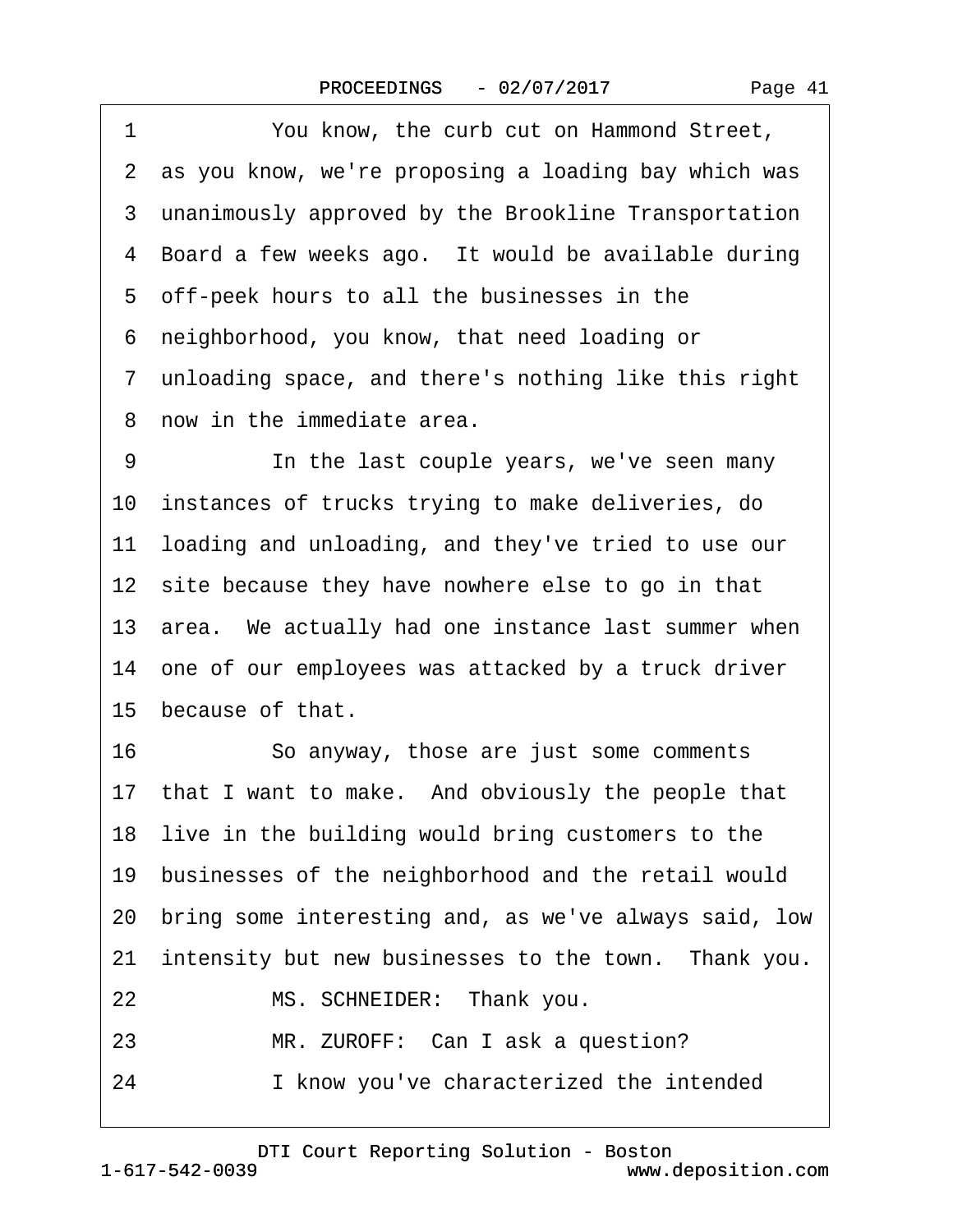1 businesses as low-volume type. Just fill me in a 2 little bit on what you anticipate -- you're going to 3 have three -- or four retails spaces; right? 4 MS. BALAKRISHNA: Probably three. 5 MR. ZUROFF: Okay. And what do you 6 anticipate those uses will be, roughly? I mean, I 7 know there are many types. 8 MS. BALAKRISHNA: It could be, you know, ·9· maybe a furniture store, it could be an optical shop, 10 it could be a real estate office, you know, could be 11 a lighting store, it could be, you know, maybe a 12 high-end boutique or a shoe store or something like 13 $that$ 14 MR. ZUROFF: I know you have experience 15 with a lighting store. So just as an examine, how 16 many customers do you have a day in your stores? 17 MR. DHANDA: The busy time on Saturday, we 18 might have four or five. 19 MR. ZUROFF: The whole day? 20 MR. DHANDA: At a time. 21 MS. BALAKRISHNA: But that's unusual. 22 MR. DHANDA: The days of -- that we -- at 23 the Brookline -- the Coolidge Corner store, once upon

24 a time, we occupied one-third of the so-called Trader

[DTI Court Reporting Solution - Boston](http://www.deposition.com)

1-617-542-0039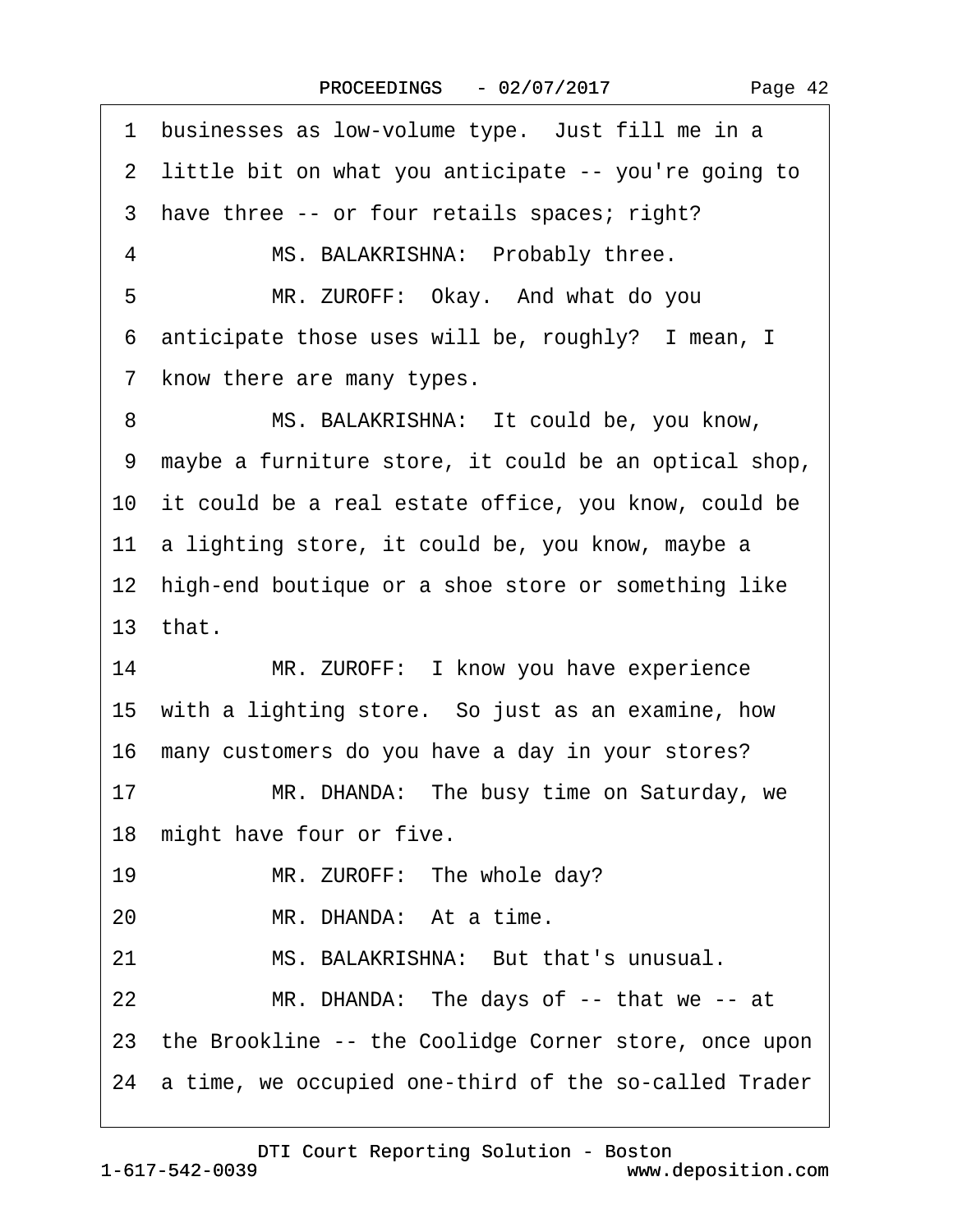|  | Page 43 |  |
|--|---------|--|
|--|---------|--|

| 11 showrooms. Maybe you'll be required to be a member                                                                                                                       |
|-----------------------------------------------------------------------------------------------------------------------------------------------------------------------------|
|                                                                                                                                                                             |
|                                                                                                                                                                             |
|                                                                                                                                                                             |
|                                                                                                                                                                             |
|                                                                                                                                                                             |
|                                                                                                                                                                             |
|                                                                                                                                                                             |
|                                                                                                                                                                             |
|                                                                                                                                                                             |
|                                                                                                                                                                             |
|                                                                                                                                                                             |
|                                                                                                                                                                             |
|                                                                                                                                                                             |
| 13 solicitations from companies. Everybody wants you to<br>18 and you never see them because you know they went<br>19 home and, to save sales tax, they went online and got |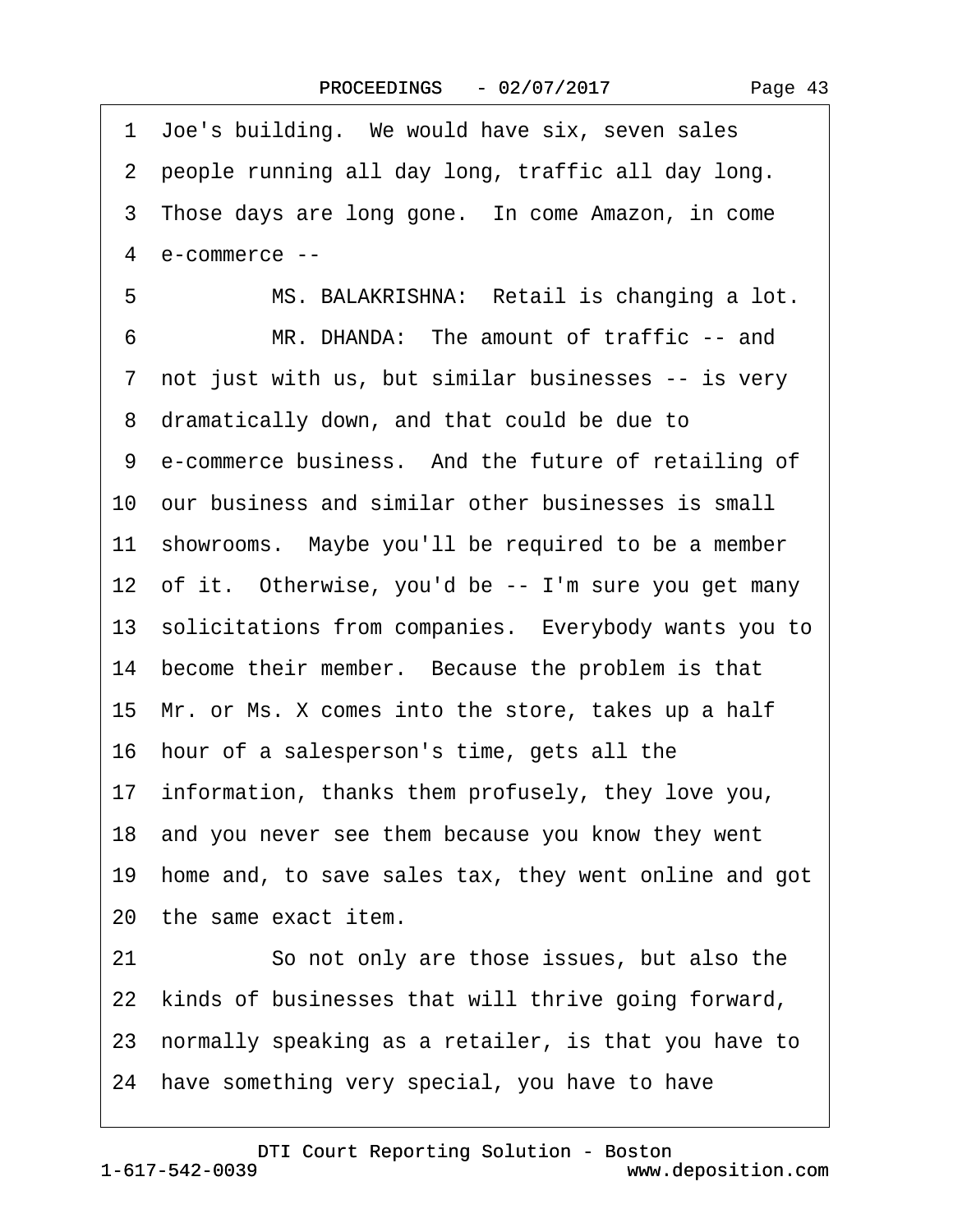|  | Page 44 |  |
|--|---------|--|
|--|---------|--|

·1· customers of extraordinary level, and generally, you 2 have to have a product or service that you can't 3 press a button on your computer or your iPhone and 4 say, oh, I got the same thing. And those things are 5 shrinking. I don't have to tell you -- you read the ·6· paper every day -- how many Macy's and -- today's ·7· Wall Street Journal said that Sears -- that their 8 default insurance was -- went up 40 percent. That's ·9· another way of saying they've got a few days to live. 10 MS. BALAKRISHNA: So retail is changing. 11 There's a lot less activity in retail stores than 12 there used to be. 13 MR. DHANDA: The business -- the retail 14 businesses -- service businesses have a better 15 prospect because you can't get the services online. 16 I mean you can, but nobody can come in. 17 MR. ZUROFF: No. I understand. 18 MR. DHANDA: So I'm sure you appreciate all 19· this. 20 MS. SCHNEIDER: And to boil it down, I 21 think your question is are we talking about a 22 lighting showroom or are we taking about a Dunkin' 23 Donuts? 24 MS. BALAKRISHNA: No. Absolutely no.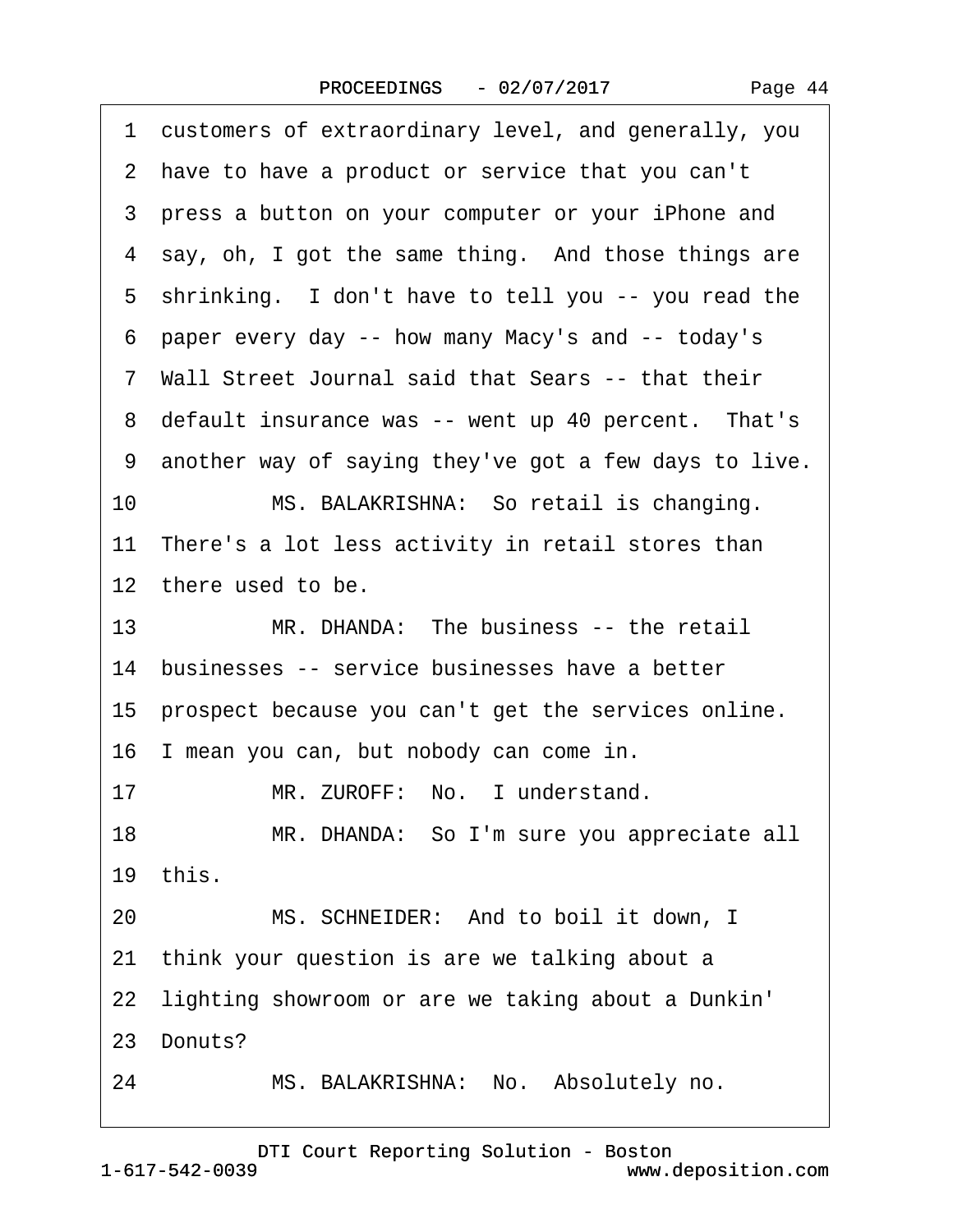1 MS. SCHNEIDER: I just mean in terms of ·2· volume of people -- 3 MR. DHANDA: Almost from the beginning, 4 very early, we thought there might be some idea of a 5 coffee shop, but then we took that off the table. ·6· While we don't want to sort of officially say that 7 this ought to be a condition, but it's of our own 8 point of view that we are absolutely not interested ·9· in a food business -- trash, smell, bugs, mice, you 10 name is. 11 And, again, I think I mentioned a couple 12 times, we waited for two years to get the right 13 tenants in a building I built in Harvard Square. 14 It's totally nonfood. It's got three tenants: a 15· real estate office, a very -- not your typical real 16 estate office. Something called "Compass." They 17 want to come here. We haven't made anything -- but 18· they are a completely 21st century real estate office 19 and totally unlike what you see normally. We have an 20· optical shop, a very high-end, very top-of-the-line 21· optical shop, and we have a Drybar, hair blowing 22 folks. And those are our tenants. And I think those 23 are the kinds of tenants you can and will get and we

24 want. We are not interested in heavy intensity,

1-617-542-0039 [DTI Court Reporting Solution - Boston](http://www.deposition.com) www.deposition.com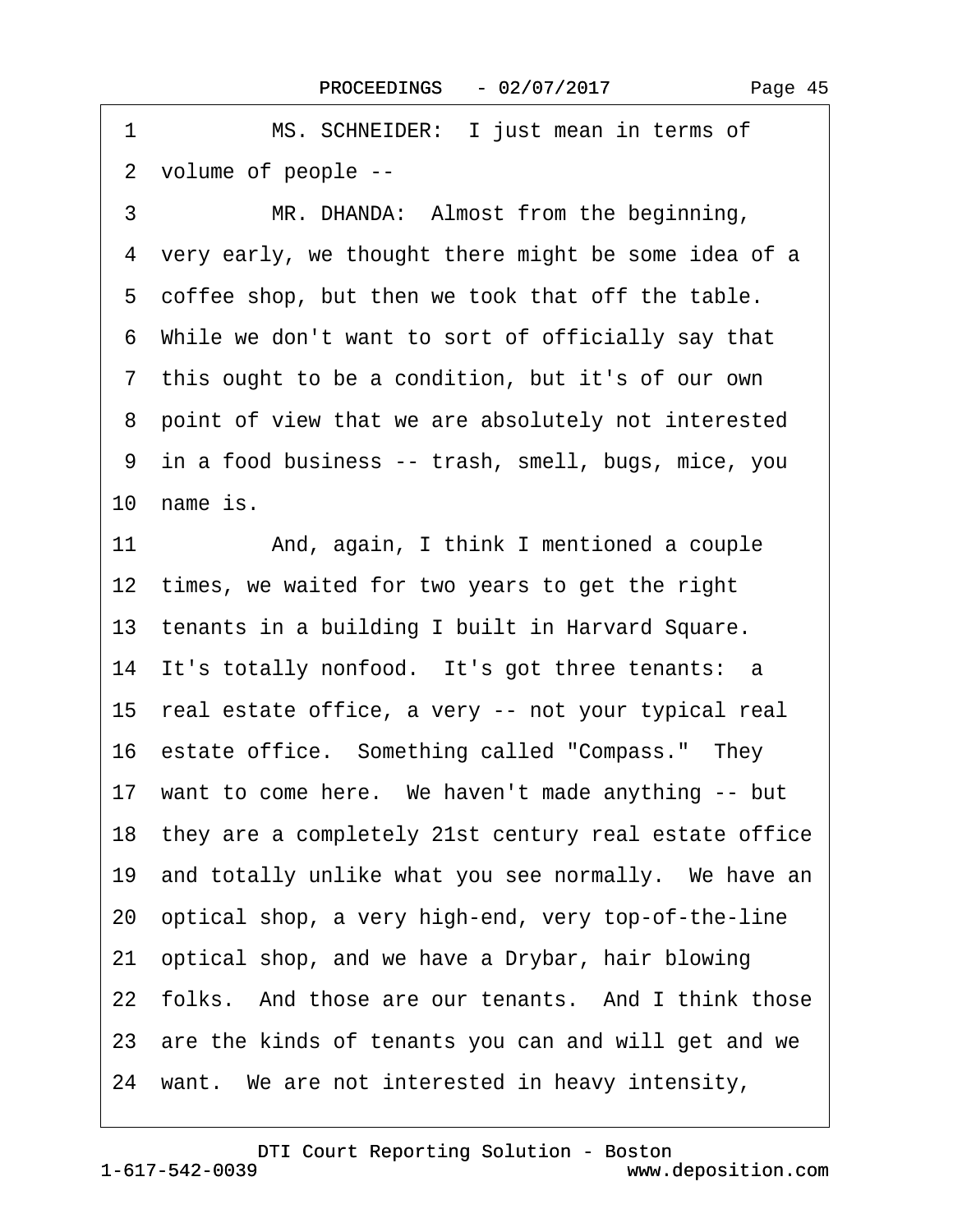Page 46

1 heavy loads of any kind as -- so that's where we are. 2 MS. MORELLI: Could I also just add -- just 3 to remind you that Mr. Maloney, who's the chief of 4 environmental health, he approved a plan for the 5 trash and recycling that was predicated on no food ·6· service. 7 MS. SCHNEIDER: We're going to move on to 8 public comment in just a second. Do we have any more ·9· questions for the applicant team right now? 10 MR. ZUROFF: No. 11 MS. SCHNEIDER: Okay. So we are now going 12 to open this up to public comments. Given where we 13 are in the process, I would ask folks who are here to 14 comment to try to focus your comments basically on 15· specific concerns that are related to impacts from 16· this project that could be mitigated by either 17 further changes to the plan or to conditions that 18· this board might impose were we to vote to approve 19 the project. 20 I guess what I'm saying, broad-brush, is 21 that we're well aware of the numerous concerns that 22· folks have raised over the last six or seven months 23 that we've been in review. What we're really looking 24 for right now, which we would find the most helpful,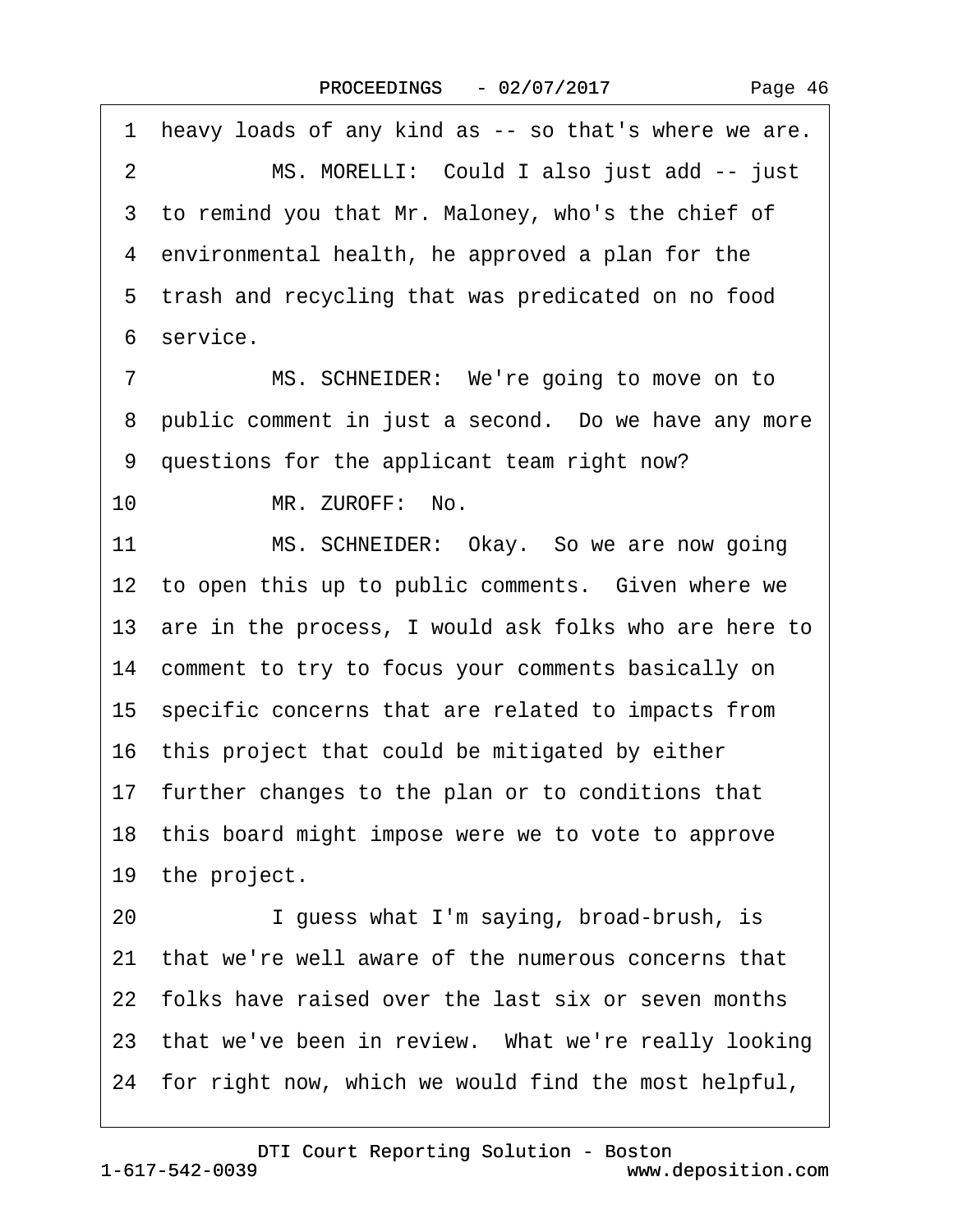Page 47

1 would be targeted comments about -- there is this 2 impact, and this goes to the discussion about the 3 pro forma review in particular. You know, we have 4 concerns about this particular impact from this ·5· project, and we would recommend or ask that the board 6 consider doing X that might mitigate it. So, you 7 know, we're talking about setbacks, we're talking ·8· about, you know, something having to do with the size ·9· of the loading, we're talking about, you know, 10 lighting, things like that. So the more specific the 11 feedback, the better. Because at this stage in the 12 project, I think that's really what would be the most 13 helpful to the board. 14 MR. ZUROFF: Can I add one other aspect to 15· that?· And it's something that I'm thinking about. 16 Maybe the board hasn't thought about it. I want to 17 hear if anybody here has any ideas for improvements, 18 not only to the facility itself, but things that 19· would help the project fit into the neighborhood 20· better.· And by that I mean amenities that might 21 be -- the developer might be willing to offer to the 22 neighborhood in terms of improvements to traffic 23 lights, perhaps landscaping ideas. Obviously, we're 24 talking about restrictions on the type of retail, the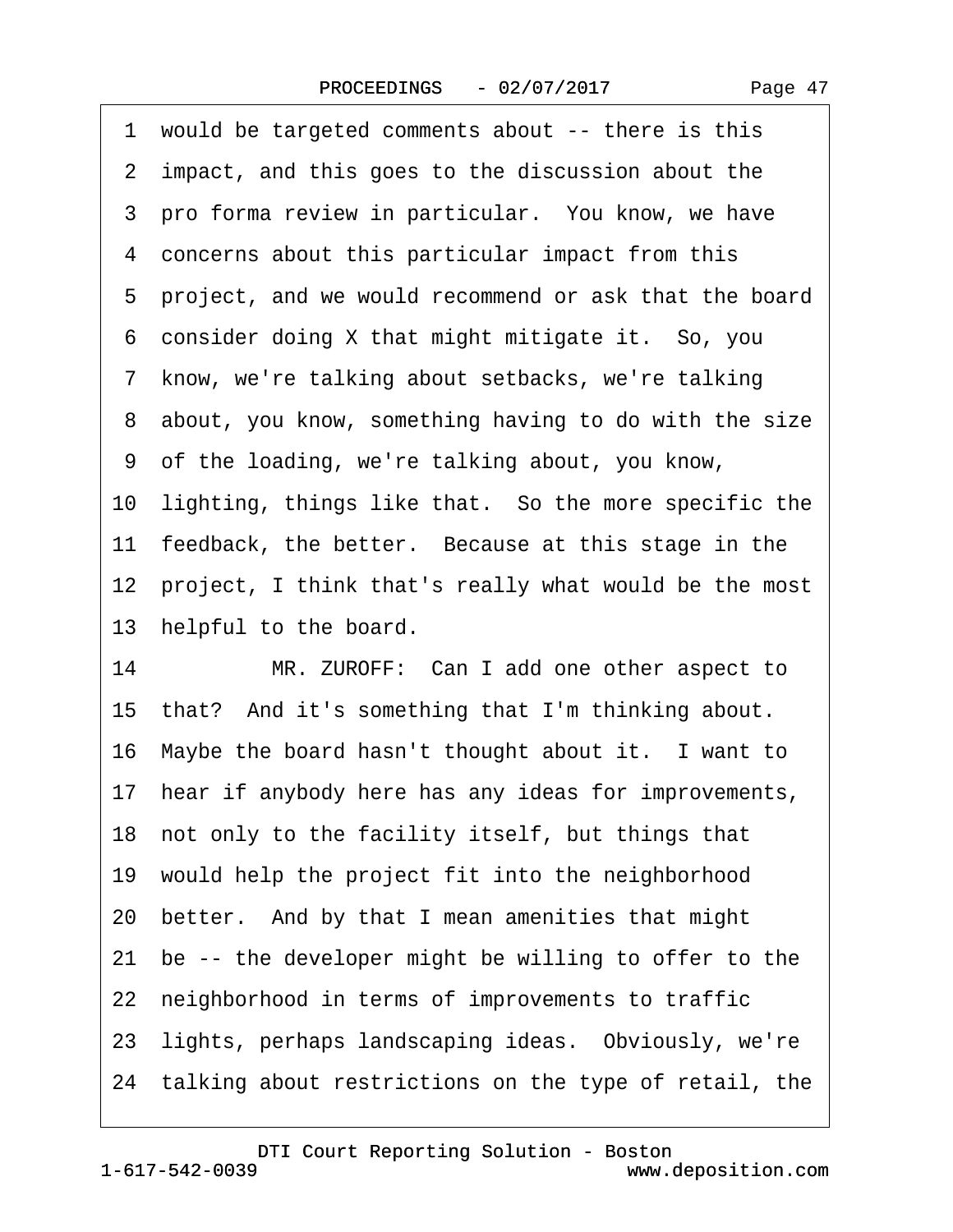1 loading zone, the parking situation. If you've got 2 any conceptual ideas, I'd like to hear them. 3 MS. SCHNEIDER: Okay. So with that, is 4 there anyone here who wishes to speak? 5 MR. GERZON: My name is Yuriy Gerzon. I'm ·6· here on behalf of the 1162-1164 families. ·7· · · · · ·So Maria did summarize a lot of kind of 8 more specific concerns, which are kind of the same 9 ones we've had for a while. And, you know, we should 10 recognize that there are some definitely positive 11 changes, especially the setbacks. 12 The biggest outstanding concern still for 13 us really is the parking situation. Given the 14 average age of most of the residents is over 60, 15· actually, accessibility is going to be a problem 16· soon, and that Route 9 parking is -- I'll call it "at 17· your own risk" right now, given official state laws, 18 etc. 19 We look forward to hopefully having a 20 constructive conversation with the applicant. It 21· would be good if the ZBA could help facilitate that 22 where it's a civil matter. But some kind of 23 arrangement where drop-off would be possible would be 24 really helpful. Because right now, you know, say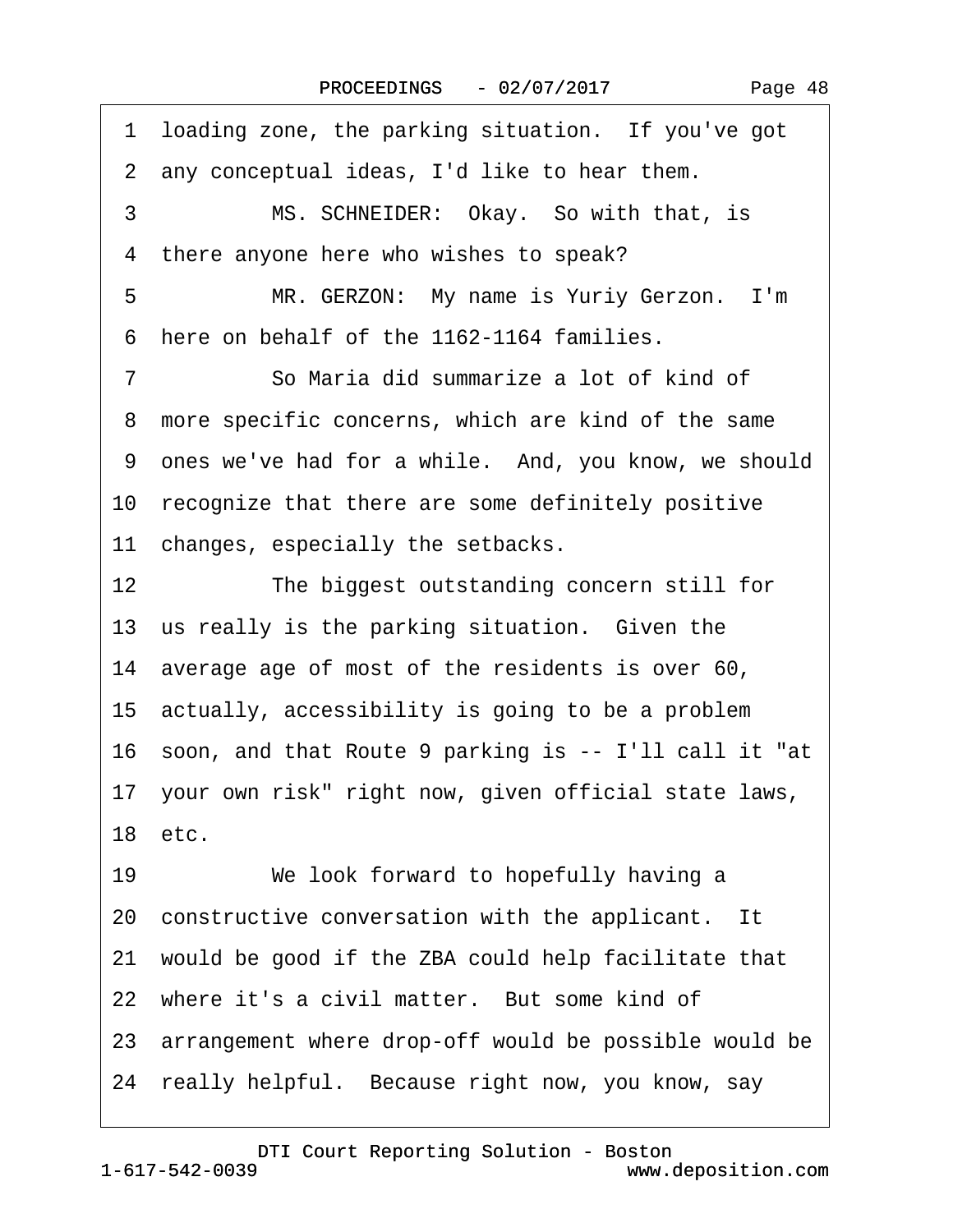1 somebody has issues with groceries, somebody who's 70 2 years old has nowhere to drop off their groceries. ·3· We're talking about a really substantial quality-of- 4 life problem to existing affordable housing. 5 MS. SCHNEIDER: So can I just -- let me 6 just interrupt so I understand. So to fix that, 7 would you be looking for some sort of temporary 8 drop-off access in the driveway of this project? 9 MR. GERZON: That would be one option, I 10· think.· Again, I would have to obviously talk to the 11 other members of the condominium in detail, but 12 theoretically, that kind of a compromise would 13 probably be very helpful. Because right now there is 14 no drop-off access. And once this goes in, there's 15· really -- I mean, "at your own risk" turns into "at 16 your own luck." Because there's going to be four 17 fewer parking spaces in that little area that are 18 already unofficial parking spaces, and more retail in 19 the area, more residents in the area. So there's 20· going to be basically nowhere to put your car, short 21 of double parking. 22 If I want to, for example, bring my 23· one-year-old daughter to my parents' house, I have 24 to, you know, take her out in the middle of Route 9;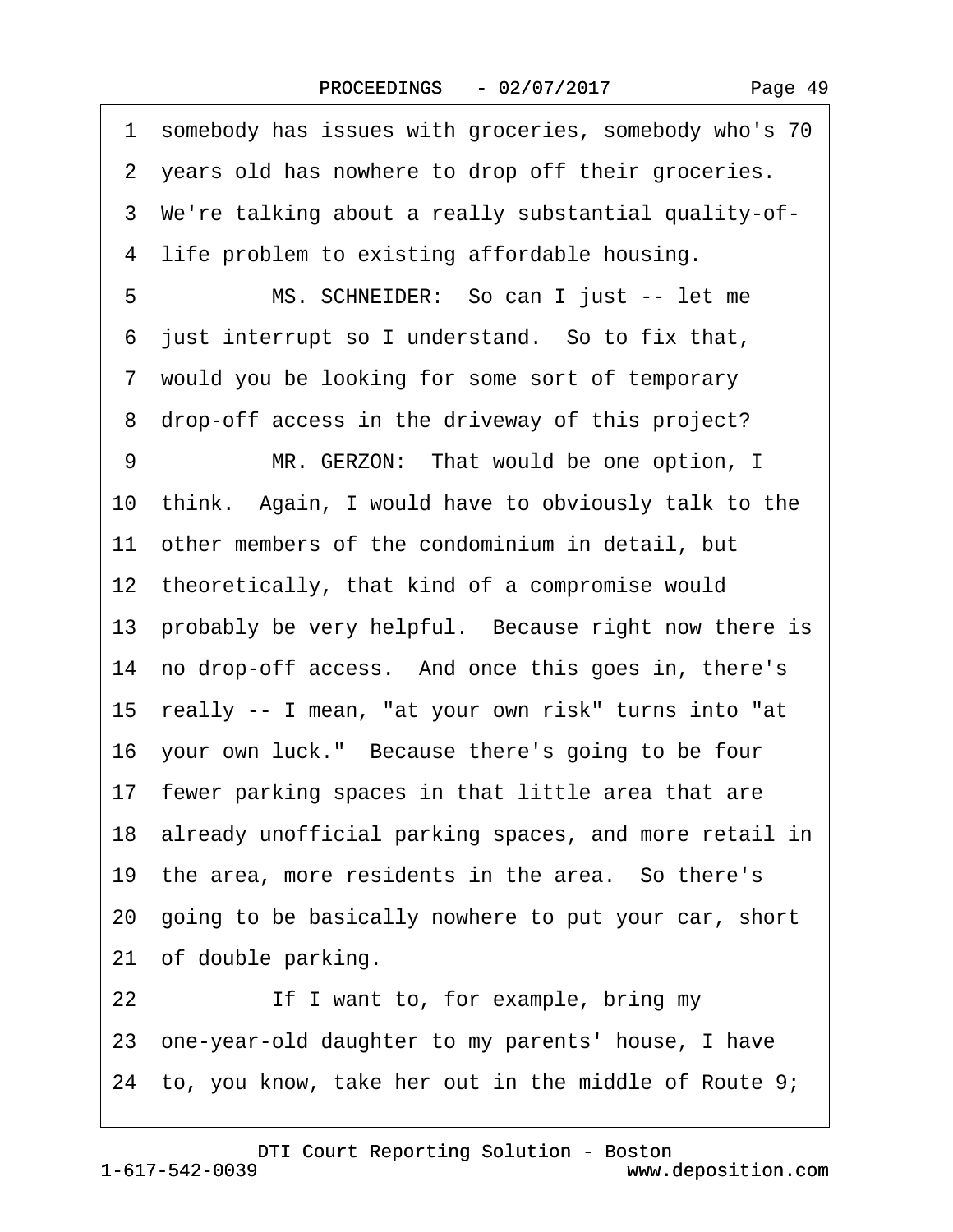1 right? And who's going to be responsible if that 2 happens? 3 MS. SCHNEIDER: So, again, just so I'm 4 clear, because I want the applicant to understand 5 what the issue is in the hopes of sort of engaging a ·6· productive dialogue.· Are you looking for temporary 7 drop-off space, or are you looking for short-term 8 parking? 9 MR. GERZON: My understanding would be 10 that, at the very least, temporary drop-off would be 11 extremely helpful. 12 I do recall -- and I may be mistaken about 13 the specifics -- but there was a very early 14 conversation that the applicant had mentioned about 15 overnight parking for a fee. I do not think that 16 that is really -- will address the problem, because 17 most of the residents already deal with some form of 18· overnight accommodations, and at a lower rate than 19 the applicant talked about. So the bigger problem 20· becomes not overnight parking and not -- and 21 drop-off considerations are really at the forefront 22 of that. 23 • Parking -- you know, short-term parking,

24· you know, nice to have, but given what the parking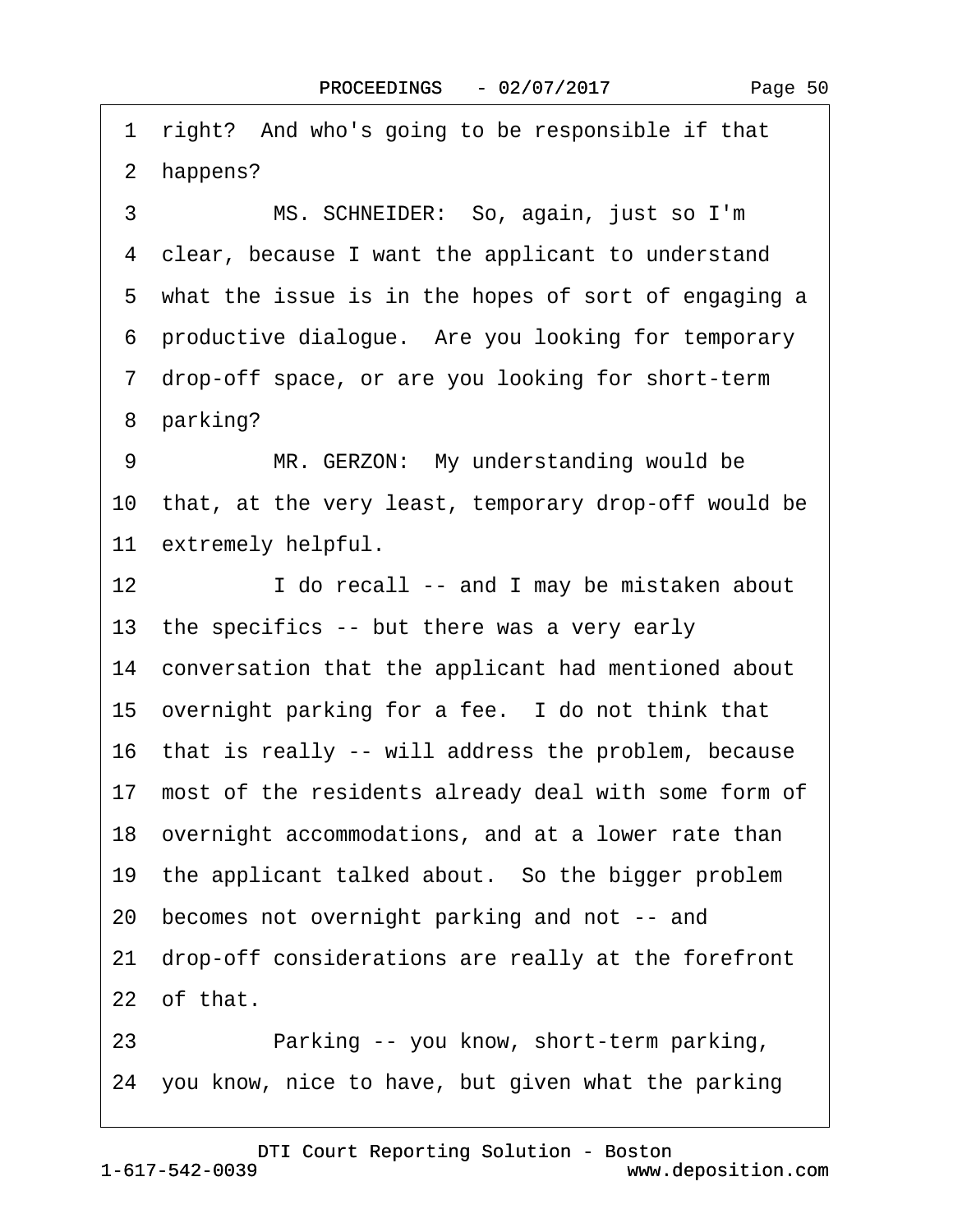|    | 1 lot situation is already looking like, it's going to  |
|----|---------------------------------------------------------|
|    | 2 be after the parking consultant -- you know, drop-off |
|    | 3 would be a higher priority. But really conquering     |
|    | 4 things, having somewhat of a short-term drop off, you |
|    | 5 know, we're talking like five, ten minutes of putting |
|    | 6 the groceries in the house or to let somebody who's   |
|    | 7 over 60 years old, like most of the residents are,    |
|    | 8 out of the door and closer to their own door -- that  |
|    | 9 would be really productive for us.                    |
| 10 | And then I did have a couple of other more              |
|    | 11 minor points. It would be good to know about --      |
| 12 | Maria, one thing you didn't mention was the             |
|    | 13 snow removal we talked about. We did frequently have |
|    |                                                         |
|    | 14 problems with poor snow removal when the gas station |
|    | 15 was there, so we're looking for a concrete plan for  |
|    | 16 snow removal that -- what that would look like after |
|    | 17 a typical snowstorm. That would be helpful for us.   |
|    | 18 It may be something that you guys can write in. I    |
|    | 19 don't know if that's a civil matter. That's a health |
|    | 20 and safety matter, I would guess. What that plan     |
|    | 21 would look like should probably be part of the       |
|    | 22 approval process.                                    |

23 MS. SCHNEIDER: Yeah. And it will be. I 24 think that the standard conditions that get included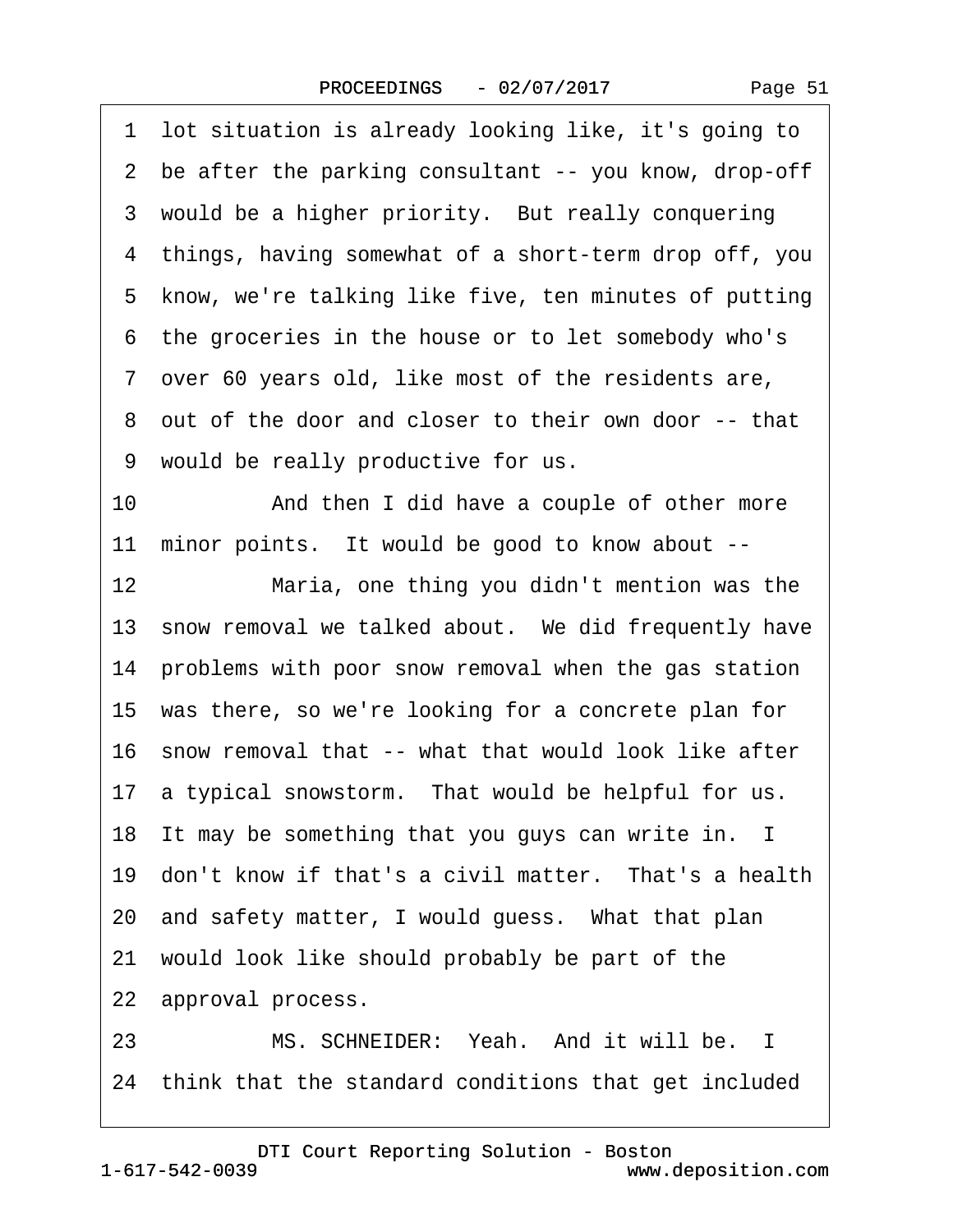·1· in a 40B decision in Brookline would deal with snow 2 removal.

3 I would just note to the applicant, if you ·4· have something in mind now that you could provide to ·5· your neighbors to give them some comfort about, you ·6· know, what your intention is with respect to snow ·7· removal, you know, professionally done, you know, 8 what's the protocol for having it done? Will snow be ·9· removed from the site, or is it going to be plowed 10· around, etc.?· I think if you can provide them with 11 some level of detail so that they can understand what 12 you are proposing, that might be helpful to the 13 dialogue. 14 MR. GERZON: We saw what didn't work, and 15· the gas station had a lot more space, actually, so

16· we're really having trouble envisioning what

17· successful snow removal looks like right now.

18 The green buffer, we were happy to see that 19 that was built into the plan. The one thing that we 20· did notice with kind of the consistency was regarding 21 what the height actually would be. Because in the 22 renderings that were attached, it was around 20 feet, 23–21 feet, I believe, in scale. You know, I kind of 24 measured it. But the last meeting had conversations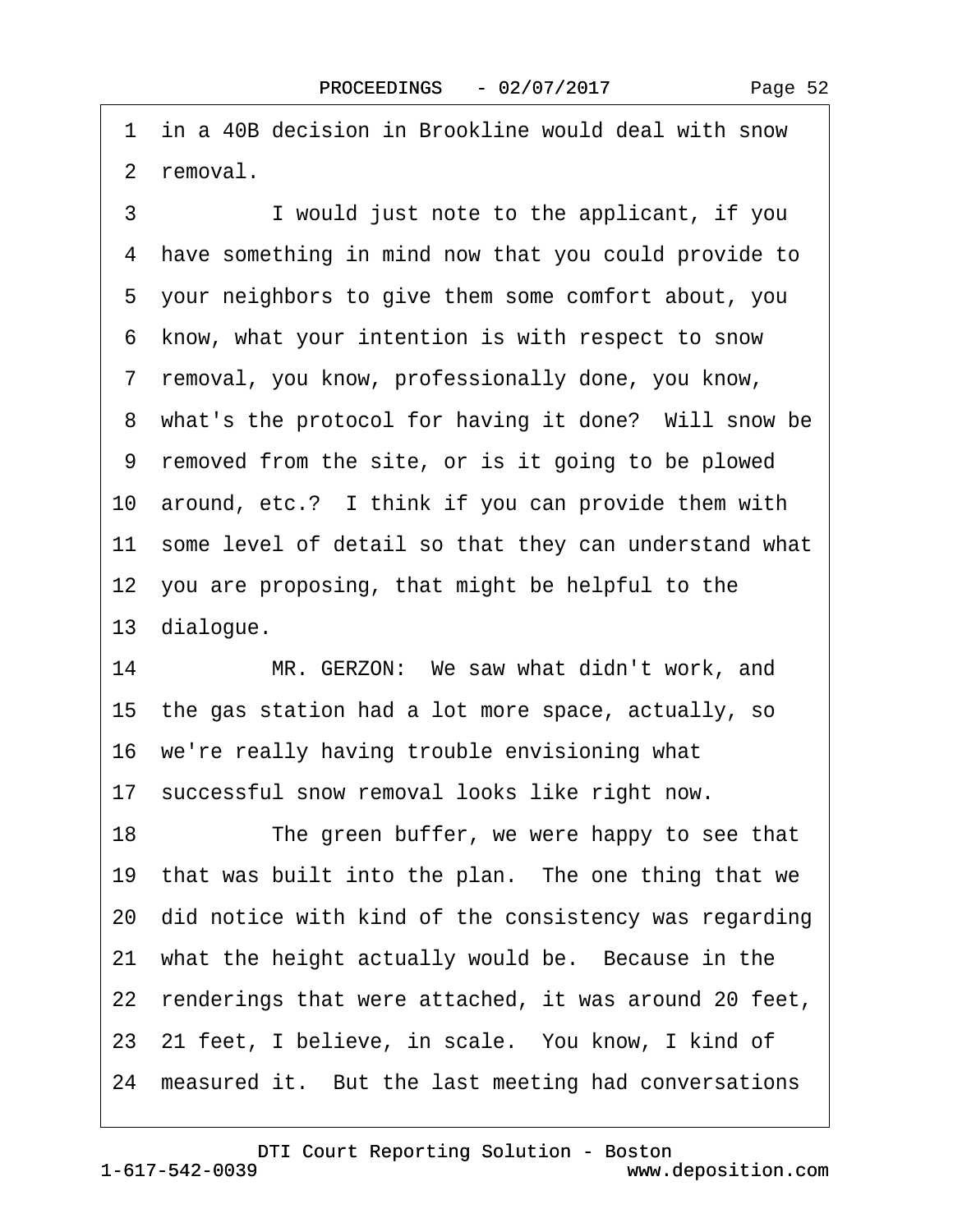·1· about having bushes there, so I think having concrete 2 clarity about the height of this buffer would really 3 let us know how effective this buffer is likely to  $4$  be. 5 • Concerns -- actually, it's 6 great this picture is up. So this looks like it's 7 about 3 feet. I'm not a gardener, but I'm not sure ·8· you're going to have a 20-foot tree able to grow with 9 3 feet root space. I don't know trees for sure, but 10 it would seem to me that that's an issue that we 11 really do need to talk about if we are going to have 12 a proper buffer there. 13 MS. MORELLI: Are you pointing out right 14 here? I think that dimension -- the applicant -- the 15 architect should clarify. I think you're talking 16· about what's happening below grade, because above 17 grade they're showing a 5-foot setback. This 18· 3 foot -- what is that labeled? 19 MR. PANDYA: It's going to be more than 20 3 feet. Typically 3 foot 6 to 4 foot 8 is the amount 21· of root ball space needed to grow a 12 foot to 22 15 foot tree, so we want to be well above that. 23· Otherwise, you're going to have cramping, and we're 24· going to ruin our own foundation that way.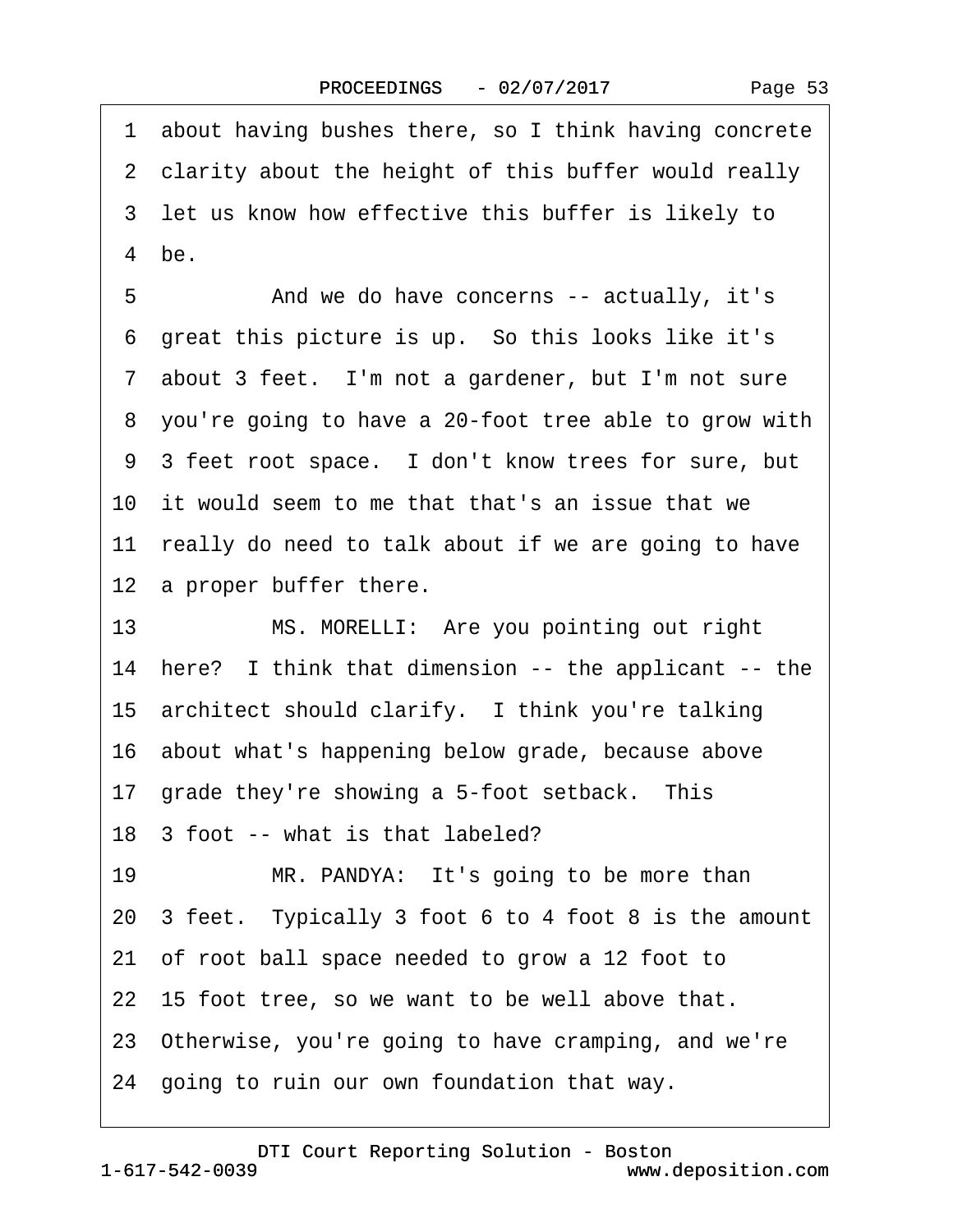| MR. GERZON: So it would be good if we got<br>1          |
|---------------------------------------------------------|
| 2 maybe a small update here that would mention the      |
| 3 height here, just so we're all clear.                 |
| MR. PANDYA: We'll consult with a landscape<br>4         |
| 5 architect at that time.                               |
| MR. GERZON: I'm talking about this space<br>6           |
| 7 right here, the root space. If we're going to have    |
| 8 20-foot trees there, you need root space for a        |
| 9 20-foot tree.                                         |
| 10<br>MR. PANDYA: And that's species dependent.         |
| 11<br>MS. MORELLI: We are actually asking for a         |
| 12 landscape plan. So it would be prepared by landscape |
| 13 architects, and it would address things like the --  |
| 14 all of the issues that --                            |
| 15<br>MR. PANDYA: Drainage, everything.                 |
| 16<br>MR. GERZON: Preconstruction survey, the           |
| 17 condo would definitely be in favor of that. That     |
| 18 would be great to have that done ahead of            |
| 19 construction. I know there's a question of access.   |
| 20 I don't think --                                     |
| 21<br>MS. BALAKRISHNA: I'm sorry, can you --            |
| MR. GERZON: The preconstruction survey, I<br>22         |
| 23 envision no problem with that. That's something we'd |
| 24 definitely be in favor of.                           |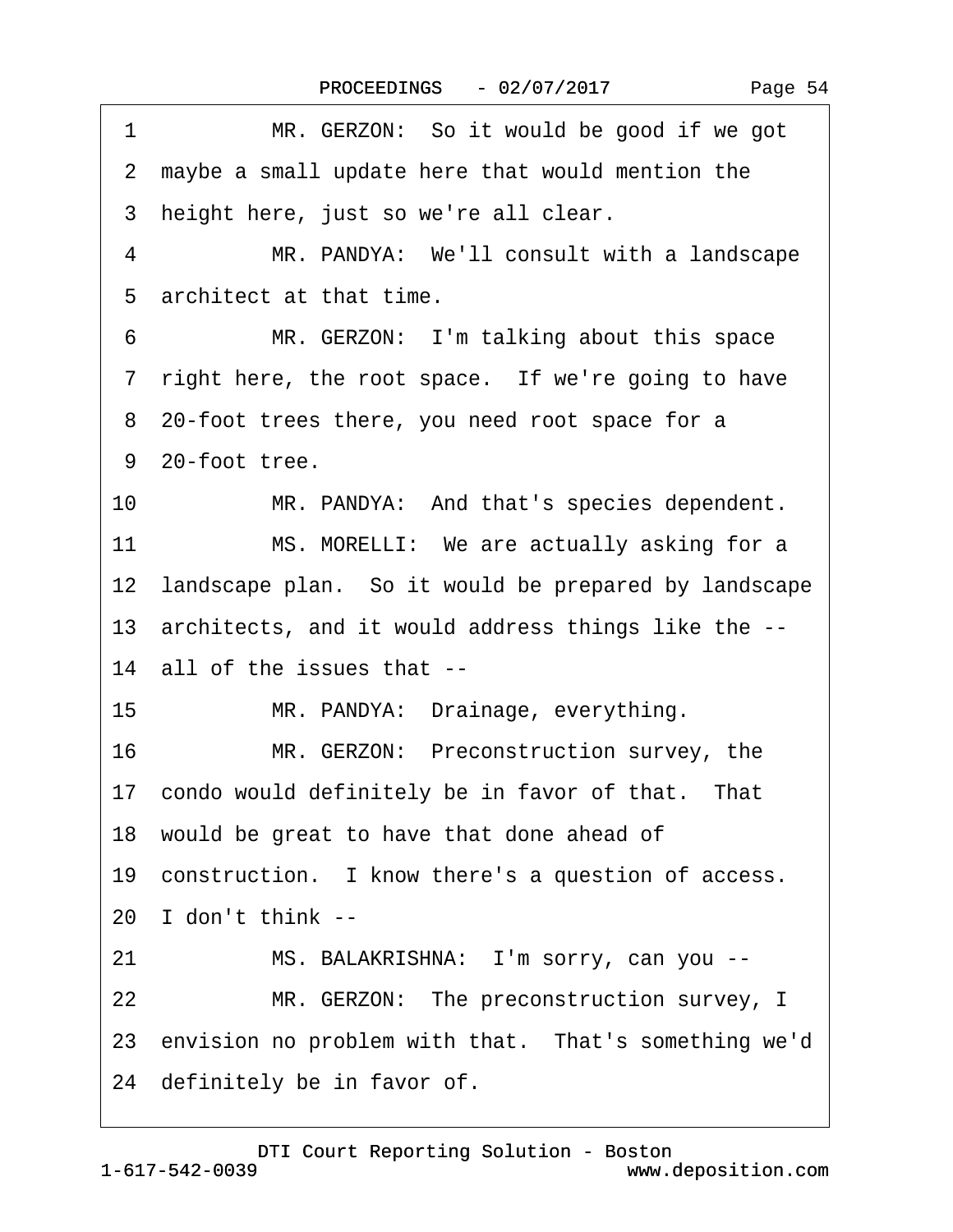| One other consideration that one of the<br>1              |
|-----------------------------------------------------------|
| 2 residents mentioned, actually, was we're wondering      |
| 3 about what would happen with the noise from trash       |
| 4 pickup. We were told it would happen around --          |
| 5 before 8:00 a.m.                                        |
| MS. BALAKRISHNA: 7:00 in the morning.<br>6                |
| MR. GERZON: 7:00 in the morning?<br>7                     |
| MS. BALAKRISHNA: Yes.<br>8                                |
| MR. GERZON: Okay. What is possible to do<br>9             |
| 10 with the really loud noise that's likely to happen     |
| 11 when the truck backs up? And if there's nothing, you   |
| 12 know, we hear that too.                                |
| 13 <sup>°</sup><br>MS. BALAKRISHNA: I mean, it's going to |
| 14 be -- the truck's going to be a waste removal service  |
| 15 that we use, Casella Waste Management, and they --     |
| 16<br>MR. GERZON: They have to back --                    |
| MS. BALAKRISHNA: I mean, our bins,<br>17                  |
| 18 receptacles, whatever, we're putting out will be at    |
| 19 the end of the driveway very close to Route 9, close   |
| 20 to the sidewalk but not on the sidewalk, on our        |
| 21 property. So the truck just has to literally back      |
| 22 in, pick it up, and go, so it should be a matter of    |
| 23 few a minutes. I mean, which is what the town, you     |
| 24 know --                                                |

Page 55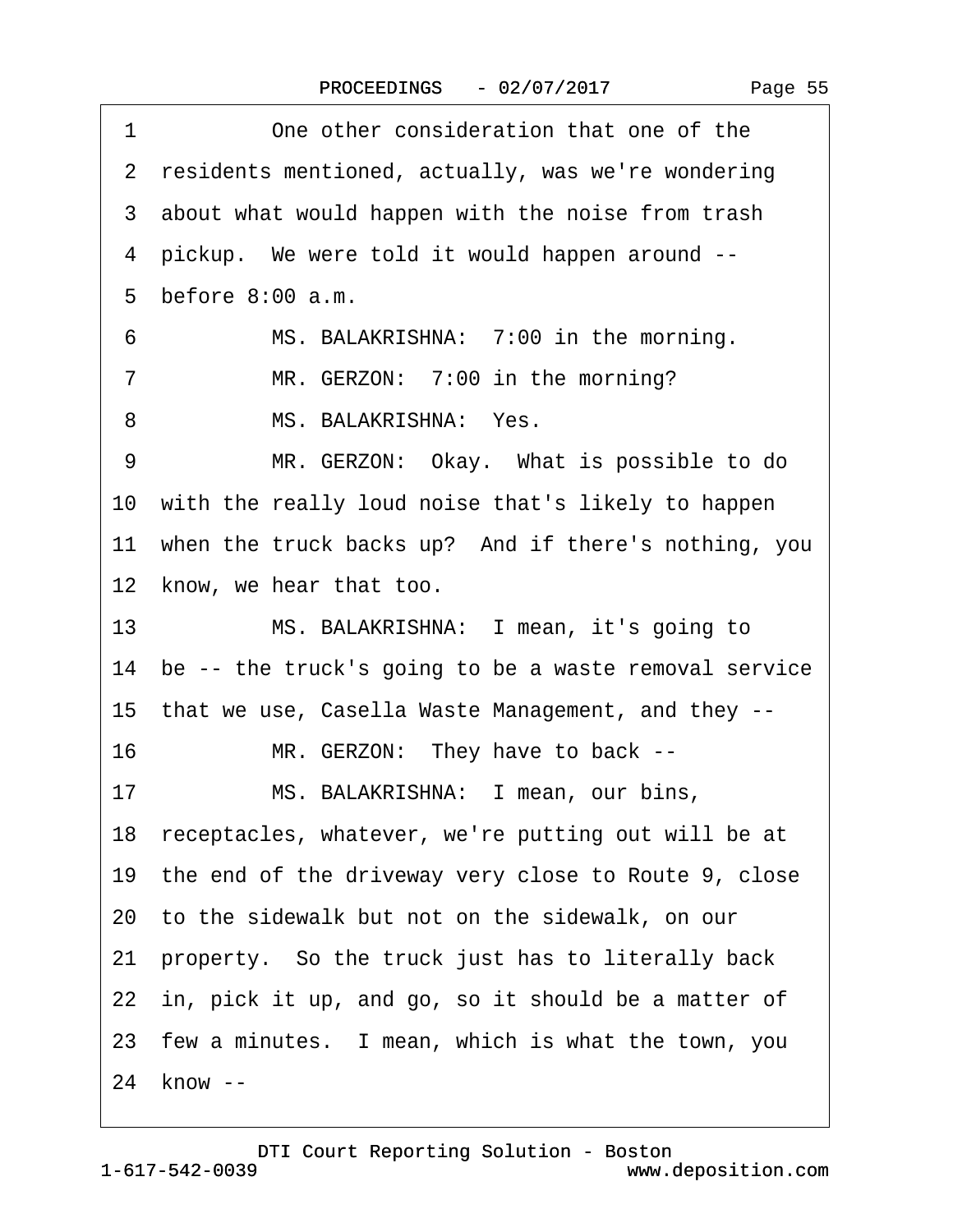| 1<br>(Multiple parties speaking.)                          |
|------------------------------------------------------------|
| MS. BALAKRISHNA: No. I mean, we will use<br>$\overline{2}$ |
| 3 a private waste management service, but, I mean, in      |
| 4 terms of noise, it's the same thing that happens when    |
| 5 the town is, you know, circulating all over, picking     |
| up trash, you know, same thing --<br>6                     |
| (Multiple parties speaking. Interruption<br>7              |
| by the court reporter.)<br>8                               |
| MS. SCHNEIDER: She's trying to transcribe<br>9             |
| 10 this. I know it feels very natural to have a            |
| 11 conversation about this, but if you could just be       |
| 12 mindful that there's someone trying to take down what   |
| 13 you're saying, and try to speak each --                 |
| MR. GERZON: So it would be great if that<br>14             |
| 15 were something that would be basically written down     |
| 16 and -- 7:00 a.m. is definitely -- I think that would    |
| 17 be acceptable for the residents. 6:00 a.m. is kind      |
| 18 of pushing it in terms of time for really allowing      |
| 19 backing up. Trucks have to have that sound backing      |
| 20 up, I understand.                                       |
| And I have just a question about the<br>21                 |
| 22 pro forma, just purely -- I'm not a lawyer, so --       |
| 23 does pro forma deal with operating cost of              |
| 24 construction only, or does it also include the land     |
|                                                            |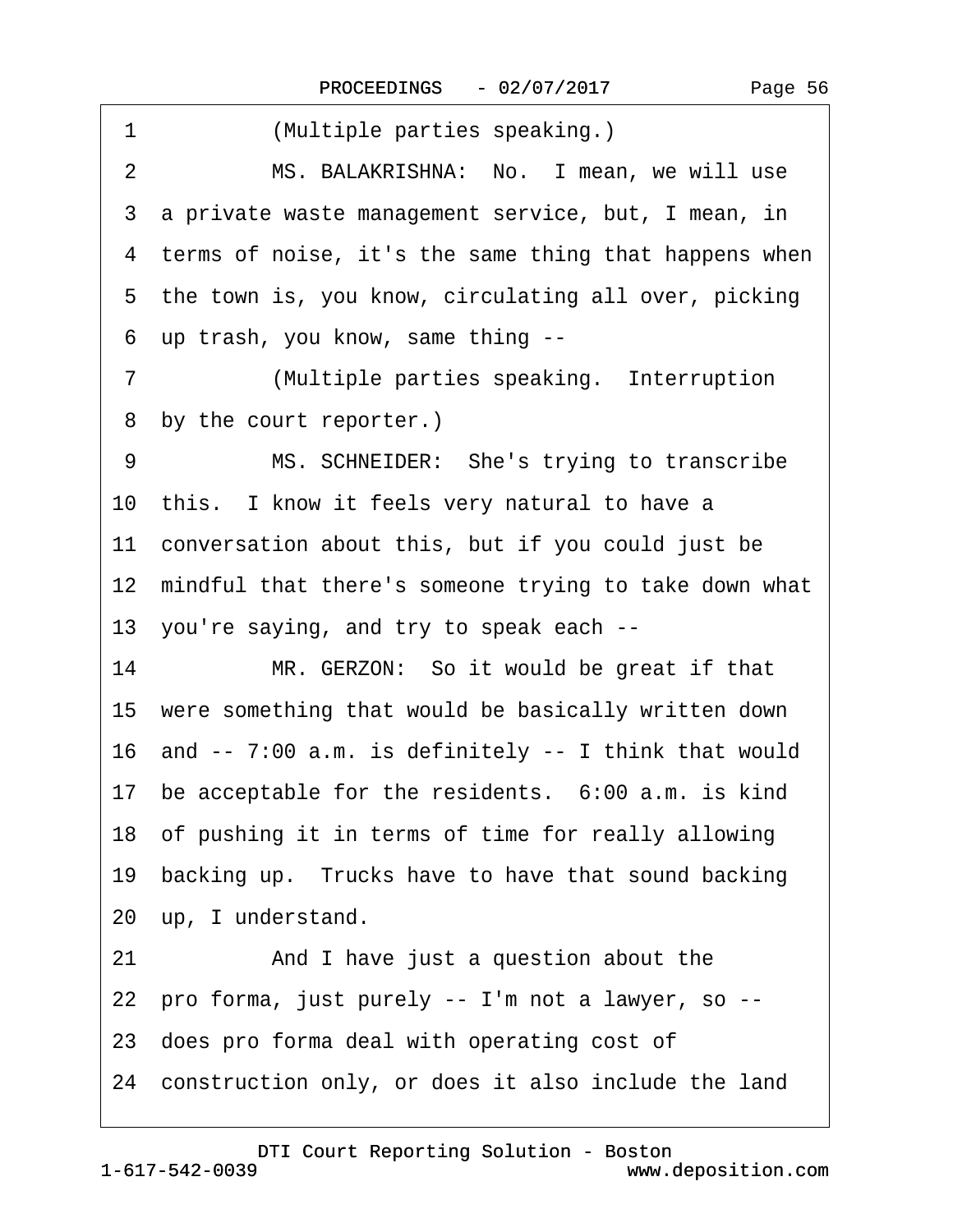| 1 purchase cost. I'm asking because if I, you know,      |
|----------------------------------------------------------|
| 2 bought land for a bargain or I bought land at a        |
| 3 premium, well, that -- if that land purchase cost is   |
| 4 included, it seems strange that that would impact --   |
| MR. ENGLER: That's a good question. It<br>5              |
| 6 doesn't, because it's only tied to an appraised value  |
| 7 of what can be built under current zoning.             |
| 8<br>MS. BARRETT: As of right.                           |
| MR. ENGLER: As of right or by special<br>9               |
| 10 permit if an appraiser says this is what fits there.  |
| 11 So a 40B developer can't say, I overpaid for this     |
| 12 because I knew I could build a building. I'm going    |
| 13 to put that in my budget.                             |
| 14<br>MR. GERZON: So pro forma does not                  |
| 15 include --                                            |
| MR. ENGLER: It includes the land<br>16                   |
| 17 acquisition, but only an appraised value. It's a      |
| 18 non -- it's the only thing that isn't cost related.   |
| 19 It's whatever the value of that site is. It's an      |
| 20 assumed value that you paid for it. If you paid too   |
| 21 much for it, you're going to eat that in your budget. |
| 22 If you paid too little, you get a benefit. But it's   |
|                                                          |
| 23 only what the appraiser hired by the state, not by    |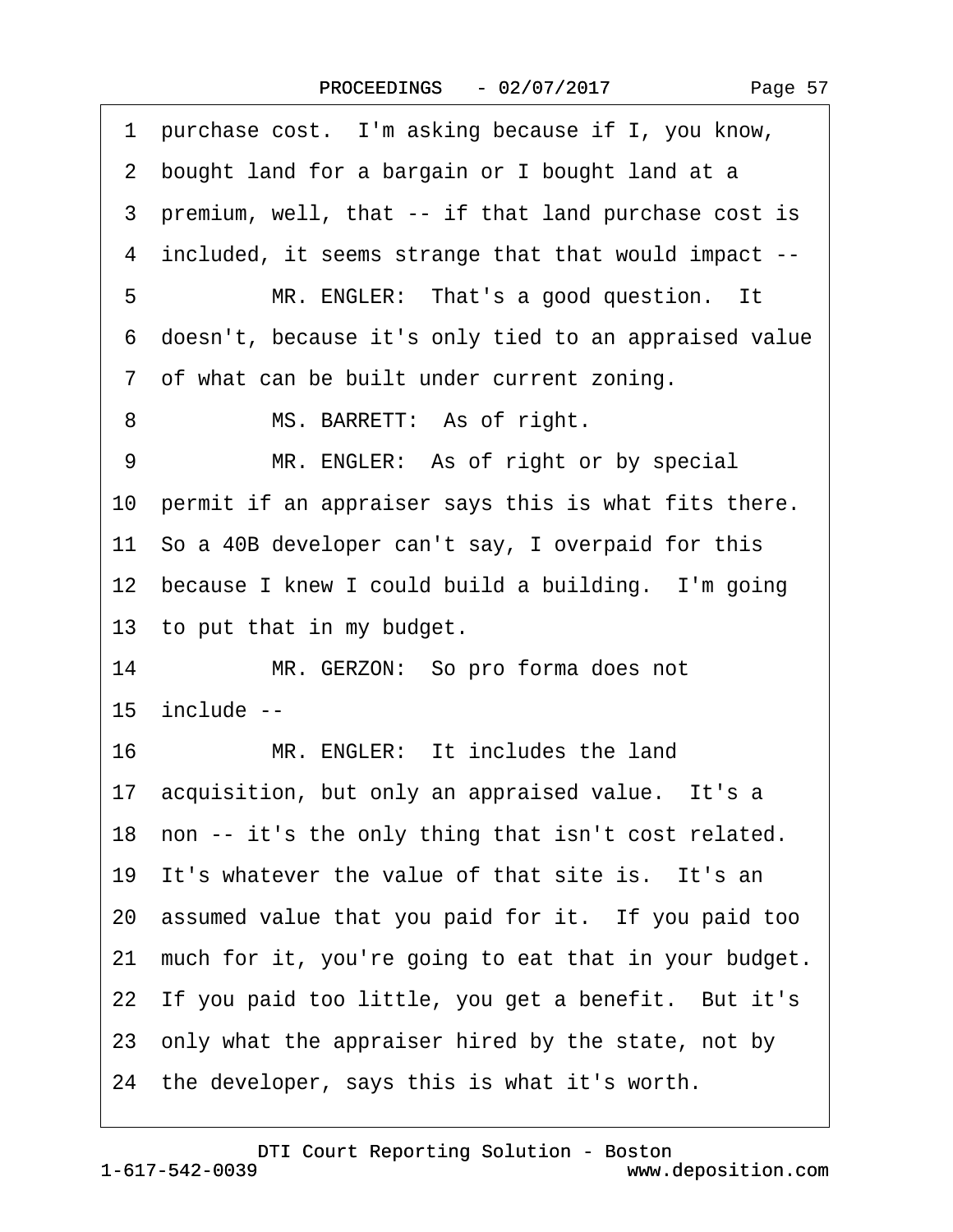| 1<br>MR. GERZON: It's an appraised value.                |
|----------------------------------------------------------|
| 2 Okay.                                                  |
| 3<br>MR. ENGLER: And it covers operating costs           |
| 4 annually.                                              |
| MR. GERZON: Okay. Thank you.<br>5                        |
| MS. SCHNEIDER: Mr. Gerzon, I don't mean to<br>6          |
| 7 put you on the spot, but you're here, and we           |
| 8 appreciate you articulating all of the concerns of     |
| 9 the building. As you know, throughout this process,    |
| 10 this board has tried to be very mindful of the        |
| 11 impacts of this project on the building where your    |
| 12 parents and their neighbors live.                     |
| I think one of the things that we've been<br>13          |
| 14 very concerned about is, you know, the fact that the  |
| 15 building may feel crowded by a building of this size  |
| 16 and this mass.                                        |
| I did not hear you say that that continued<br>17         |
| 18 to be a major concern, and I'm just curious, is it    |
| 19 just that you've accepted that this -- that something |
| 20 is likely to be constructed here? Are you satisfied   |
| 21 with the progress that's been made? What is the       |
| 22 position on that?                                     |
| 23<br>MR. GERZON: So I'm speaking -- again, it's         |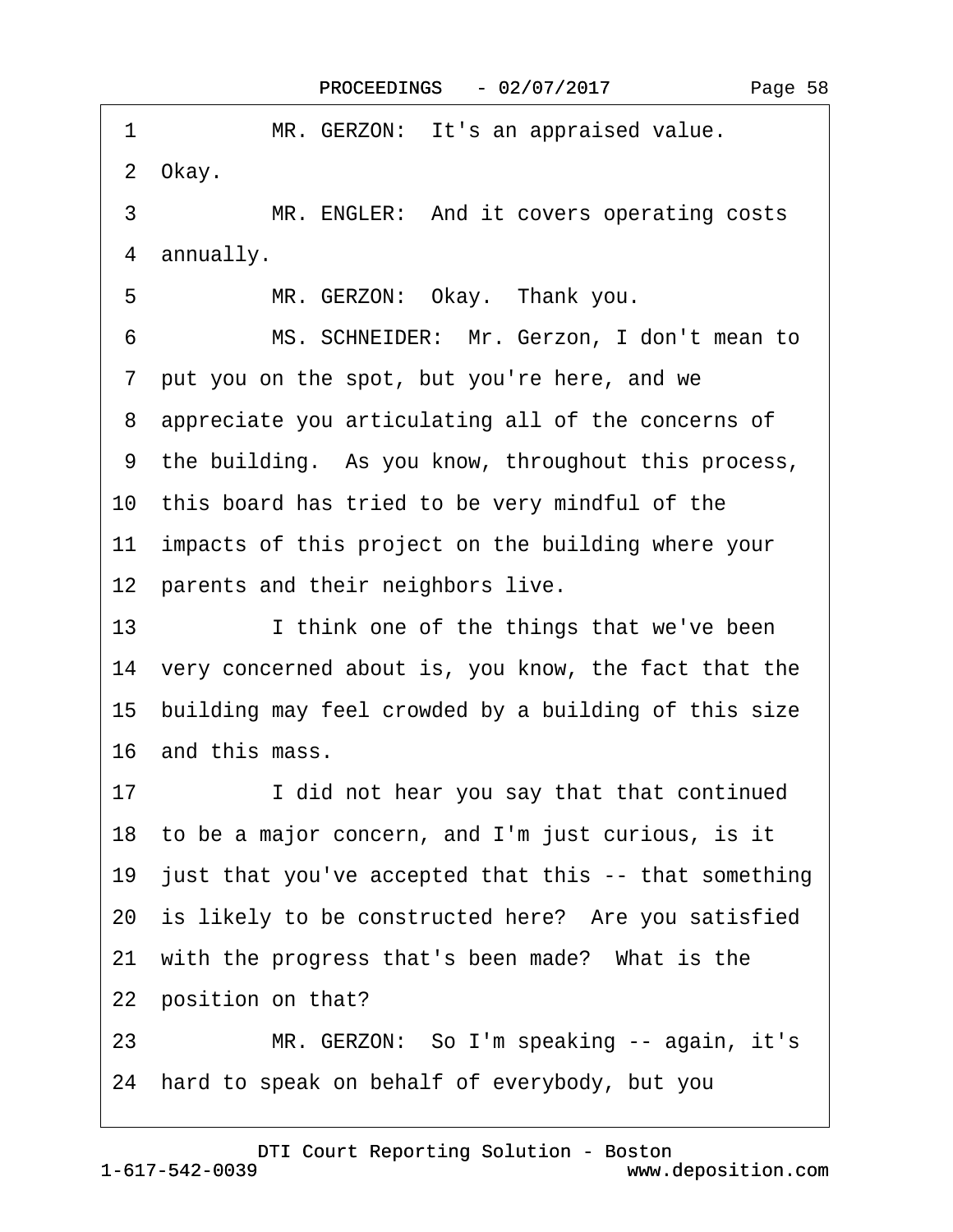1 requested that we not discuss massing. As we know,

|    | 2 that is a concern. We do echo that concern big time.   |
|----|----------------------------------------------------------|
|    | 3 At this point, we stated it, right, so we -- you       |
|    | 4 know, there's no point in repeating what we've         |
|    | 5 already stated. You guys, at this point, know those    |
|    | 6 things. You guys have those concerns, and, you know,   |
|    | 7 you guys will have this conversation about pro forma   |
|    | 8 and all that, and we have to put our faith in that     |
|    | 9 process.                                               |
| 10 | So, yeah, it is a concern. We're happy                   |
|    | 11 with the changes that we see here. It doesn't mean    |
|    | 12 that we don't feel like there's still a massing       |
|    | 13 problem. I mean, it's a building -- it's a really     |
|    | 14 tall building next to us, and it's really right --    |
|    | 15 we're talking about a building that's 30 feet tall.   |
|    | 16 But, you know, that's your -- we hope you guys will   |
|    | 17 fight that fight for the massing.                     |
| 18 | Again, I didn't think this was a proper                  |
|    | 19 podium for me to say, again, what we've already said. |
|    | 20 We want to talk about concrete things that we can     |
|    | 21 talk about really constructively in relation to where |
|    | 22 we are with this project right now, and the rest of   |
|    |                                                          |

23 the stuff, you know, you guys are working on.

24 MS. SCHNEIDER: We appreciate it. Thank

[DTI Court Reporting Solution - Boston](http://www.deposition.com)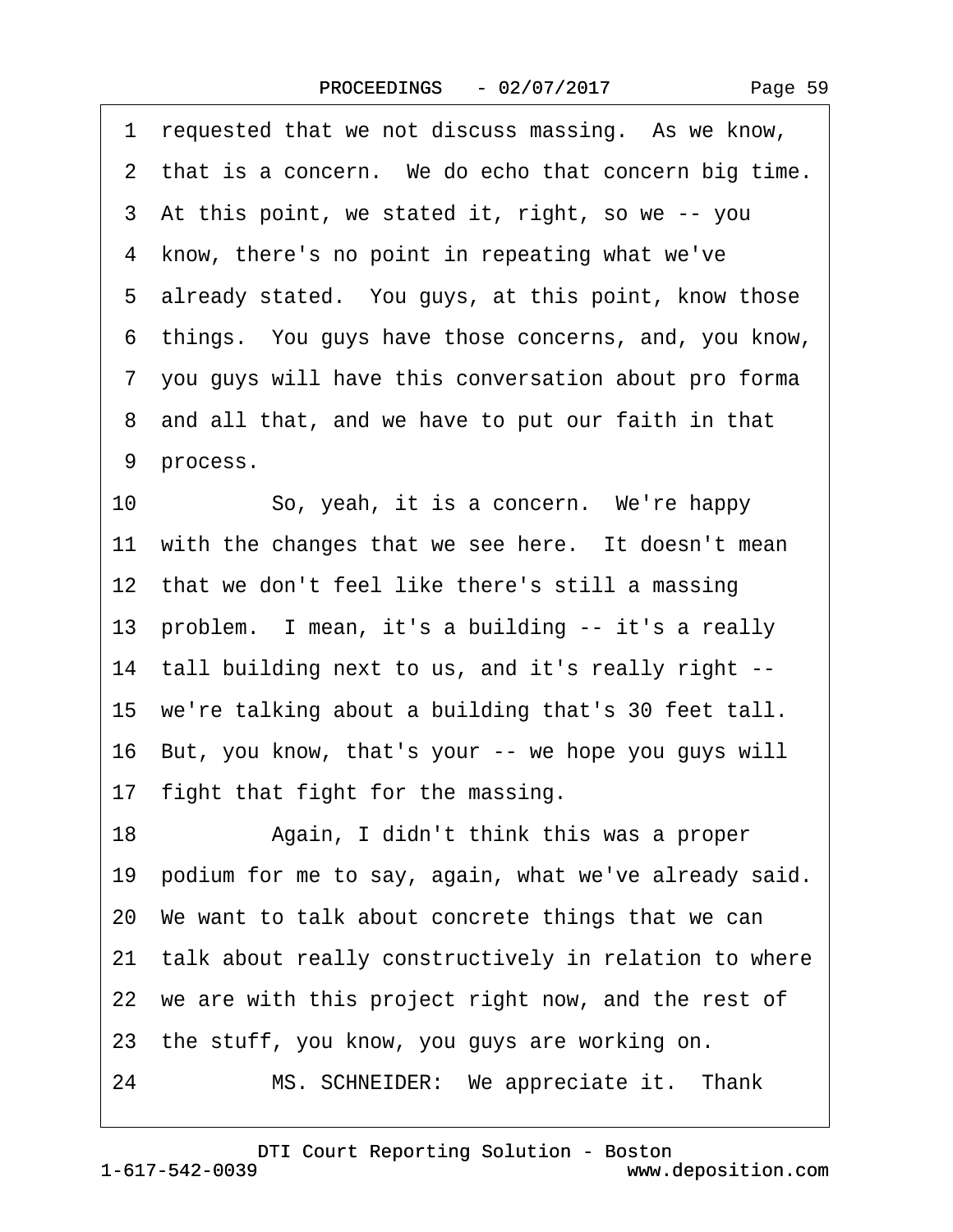·1· you. 2 MS. BALAKRISHNA: I apologize for 3 interjecting earlier. I just want to mention that in 4 terms of the procedure that we outlined for the trash 5 pickup, Pat Maloney from the department of public 6 health has told me that that's the same procedure 7 that Peet's Coffee uses, which is on the other side 8 of the building, so they're also backing into the ·9· parking area, picking up the trash and recycling, and 10 going out. So it's the same -- he told me that 11 that's what they do. 12 MR. GERZON: I think the only difference, 13· unfortunately, for 1162-1164 is that it's on the 14 other side and there's a commercial building next to 15 it that is not a residence. So from a noise --16 MS. BALAKRISHNA: I understand. I'm just 17 letting you know that that's -- you know, I 18 understand that we are closer to the building than 19· Peet's is, but, you know, that's an example that he 20 gave me. 21 MR. GERZON: And the town's laws -- we 22 obviously have no qualms with the town's procedures 23 for that -- procedures for backing up. It's just 24 more about the timing in terms of the morning.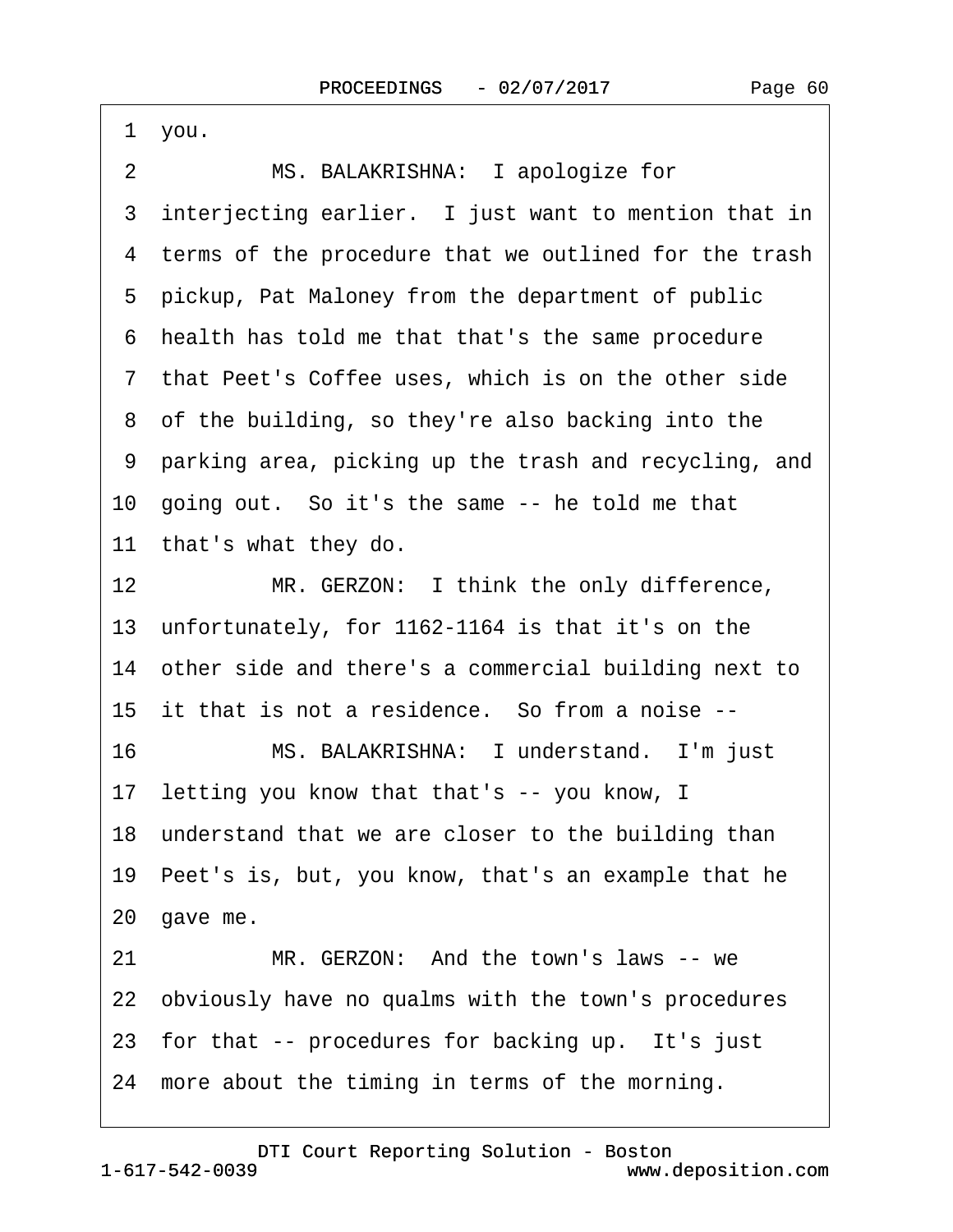| 1<br>MS. SCHNEIDER: Is there anyone else here           |
|---------------------------------------------------------|
| 2 who would like to provide comments?                   |
| MS. GROSS: Julie Gross from 629 Hammond<br>3            |
| 4 Street.                                               |
| 5<br>I hadn't thought about this before, but            |
| 6 given that we don't know what the retail is going to  |
| 7 be in the building, how is there a prediction of the  |
| 8 potential revenue, and how does that affect the       |
| 9 profitability? I know they're little retail stores,   |
| 10 but there's kind of an assumption that that would    |
| 11 affect the profitability of the building. And then   |
| 12 that also affects -- we're not supposed to say       |
| 13 massing, but the massing. So I would think that      |
| 14 that's something that's kind of an unknown at this   |
| 15 point. Is that true or is there --                   |
| 16<br>MS. SCHNEIDER: Judi, do you --                    |
| MS. BARRETT: Are you talking about the<br>17            |
| 18 income to the project? Is that what you mean?        |
| MS. GROSS: Yeah.<br>19                                  |
| MS. BARRETT: If there's a pro forma<br>20               |
| 21 review, it's going to look at the whole project, and |
| 22 there are going to have to be some assumptions made  |
| 23 about what that rental income would be. I mean,      |
| 24 that's the best you can do. I don't know if          |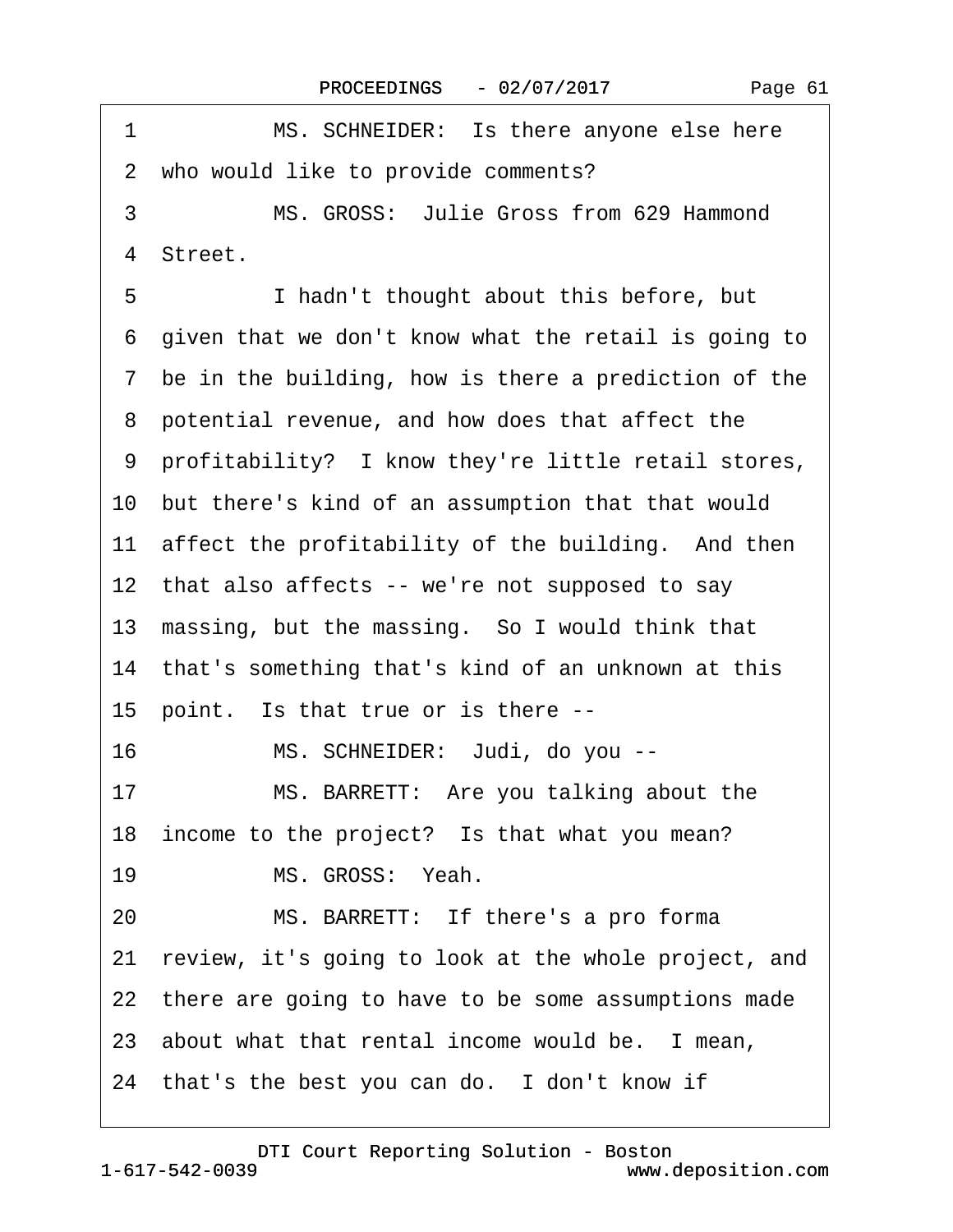·1· Mr. Engler has any more detail about that, but you're 2 going to look at the whole project. 3 MS. GROSS: I'm just saying it's a 4 variable, something that could affect the massing, 5 potentially. 6 MR. ENGLER: You base it on a square-foot 7 rent that is in Brookline -- Coolidge Corner or 8 wherever it happens to be. It's a market survey, the 9 same way residential rents are. What are people 10· paying on a net, net, net basis for commercial or 11 retail space, and we put that into our budget, as 12· Judi said, and they can count that. 13 MS. BARRETT: It's a working assumption. 14 That's all they can put in there at this point. 15 MS. GROSS: And the other, I guess -- and 16· again, I'm not talking about the massing, but that is 17 a big concern of mine. 18 But you've suggested us making some 19· suggestions of things that might kind of help the 20· situation, the fact that there's going to be this big 21 eyesore on the corner. If something can be done to 22· change some of the traffic situation -- and I don't 23 have enough experience here -- you know, whether it's 24 like when they put in Wegmans and all that, they made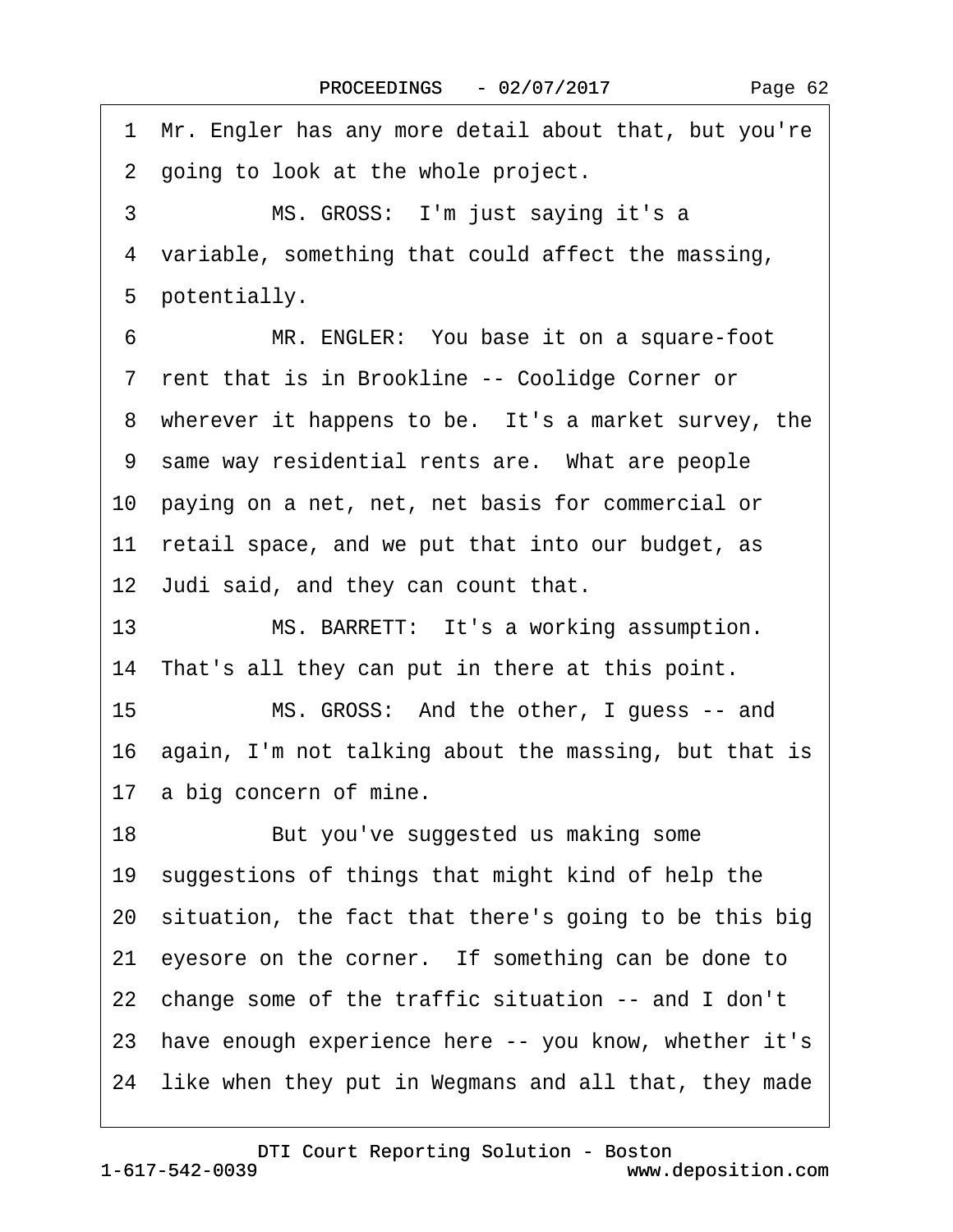1 the road wider, or -- I don't even know how you 2 change the traffic pattern. 3 I know that it was said that this is going 4 to have less traffic than the gas station. I mean, 5 that was -- I don't honestly know if that's true. I ·6· think it's hard to predict who's going to have cars, 7 who's not going to have cars going into the 8 loading -- you know, I think even just people ·9· potentially double parking, all these things, I think 10 it would be great to do some kind of -- get the town 11 involved in somehow figuring out how to help, you 12 know, better the situation at that corner. And I 13 don't know how that works. 14 MS. SCHNEIDER: Right. I mean, I think --15· you know, I think we all heard -- and members of this 16 board have said we drive through that intersection 17 all the time. We're aware that there are traffic 18 problems. You know, it's a difficult intersection. 19 But I think, as we discussed at the time, 20· that, you know, we were looking at the traffic 21· aspects of this project and peer review of the 22· applicant's traffic study, you know, they are only -- 23· we're only required or allowed to take a look at the 24 impacts that this project will have, and they're only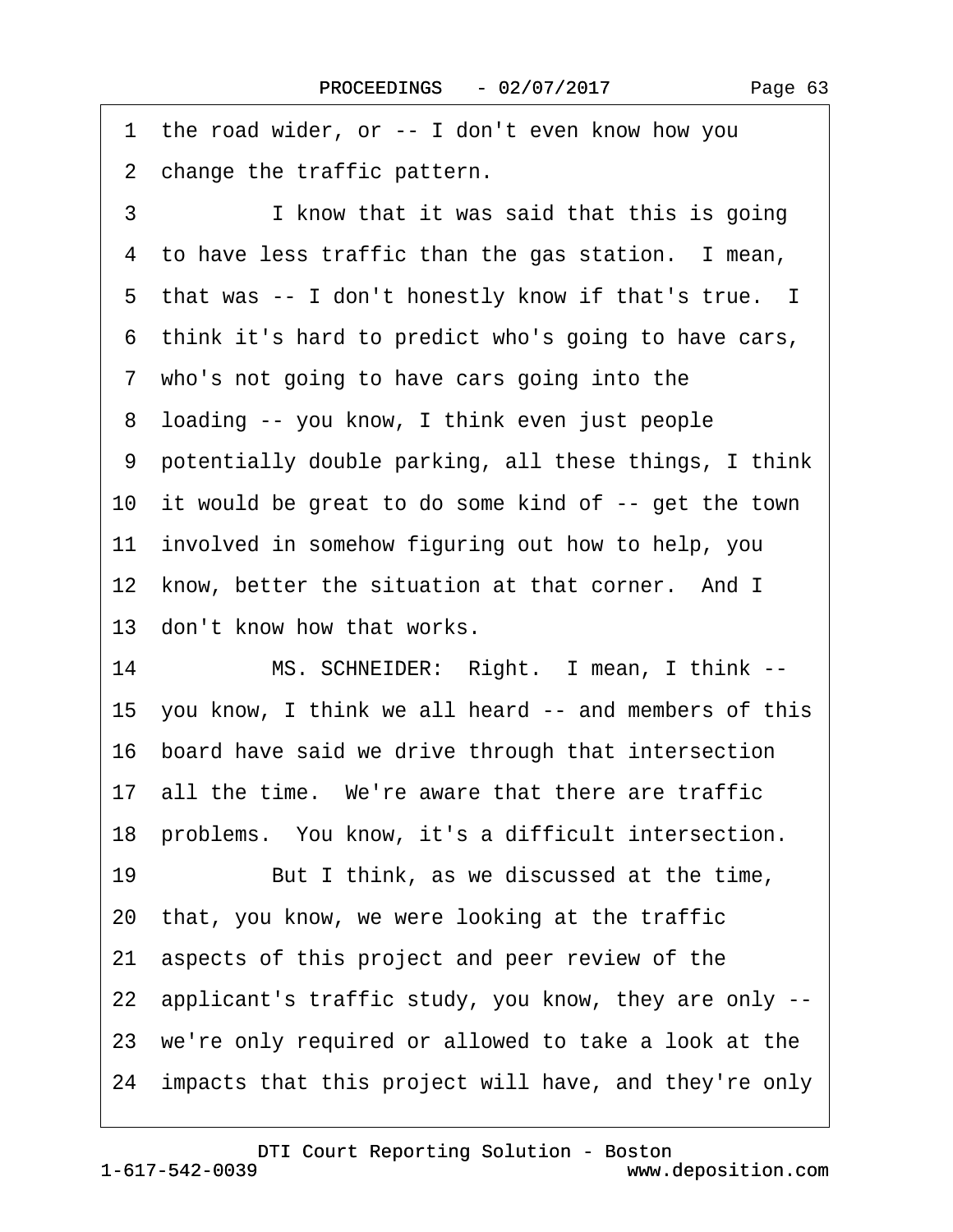|  | Page 64 |  |
|--|---------|--|
|--|---------|--|

1 required to address their impact -- new things. 2 They're not required to mitigate preexisting 3 conditions. And I think if you drive out there ·4· today -- you know, everybody talks about how bad it 5 is right now. That has nothing to do with their ·6· project.· That just makes it a difficult 7 intersection. 8 I mean, if people are feeling -- and I know ·9· that jurisdictionally it gets complicated because 10· there's a state highway.· So that's MassDOT, you 11 know, who controls the state highway. Then there's, 12 you know, town streets behind that. What I would say 13 is that if, you know, there's lingering concern in 14 the neighborhood -- and we've heard it loud and clear 15 that this is an intersection that doesn't work even 16 before this project comes along, you know, that's 17 something where -- you know, talk to the selectmen, 18· go to town meeting, you know, talk to people in the 19 town about it. That's a political solution that 20· exists entirely outside of this board's purview or 21 the review of this project. 22 And I think the other thing just to keep in 23· mind, you know, when we start talking about 24 mitigating the impacts of this project, you know, 40B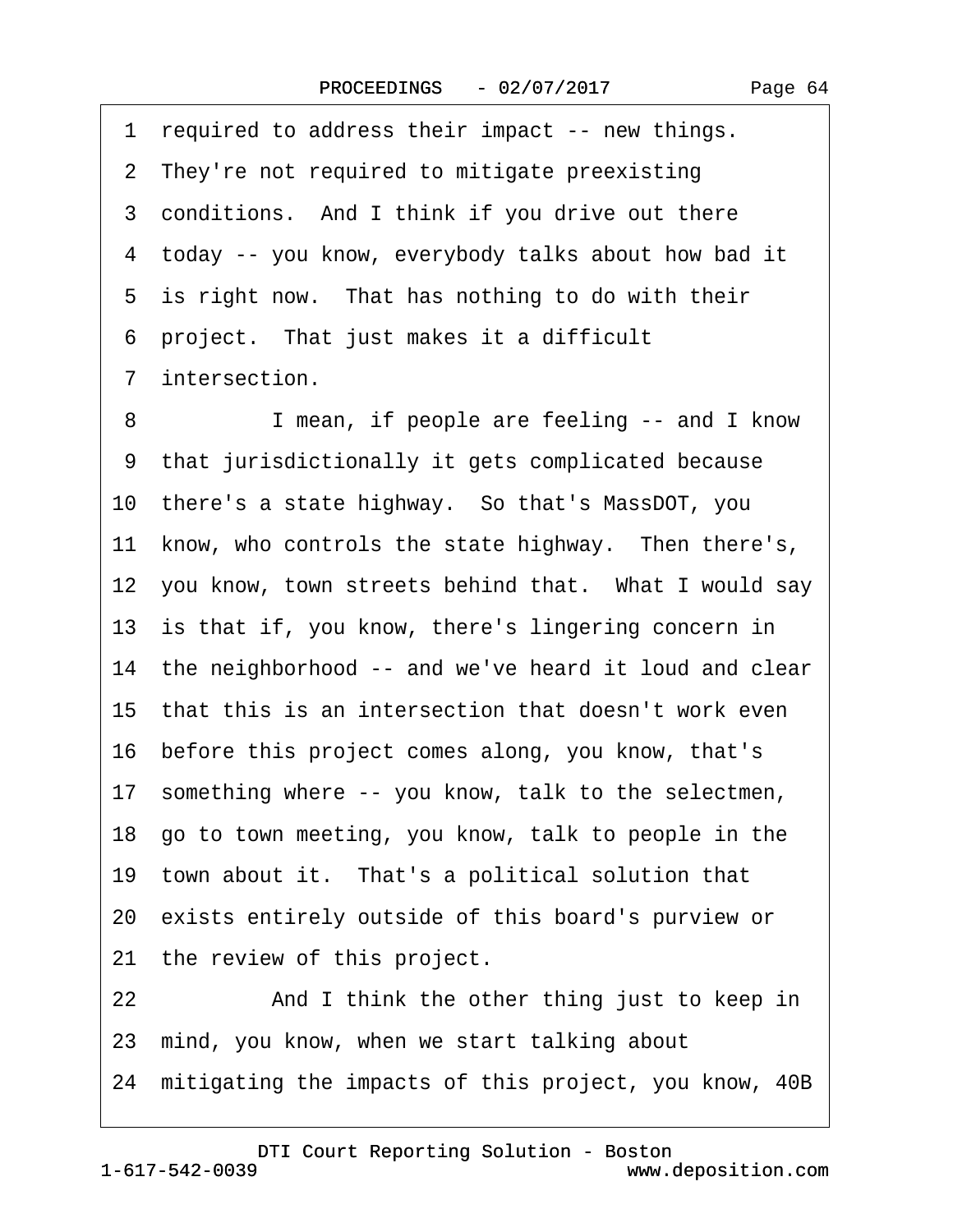| 2 better than I can. But, you know, it's a slightly<br>3 different way of looking at it. We can't make them<br>4 do something that we not would require of another<br>5 project simply because this is a 40B project.<br>MS. BARRETT: Right. It's actually in the<br>6<br>7 statute. You can't treat it differently.<br>MS. SCHNEIDER: We can't treat them<br>8<br>9 differently.<br>10<br>MS. GROSS: If this wasn't a 40B, you could<br>11 have much different --<br>MS. SCHNEIDER: Well, if this wasn't a<br>12<br>13 40B -- I mean, quite honestly, if there weren't a 40B<br>14 project, we would probably be ending up with a<br>15 medical office building, which would have way more<br>16 traffic impacts.<br>17<br>And, Maria, you may know off the top of<br>18 your head what the dimensions of a commercial<br>19 building on this site would be.<br>MS. MORELLI: The height -- the max height<br>20<br>21 is 40 feet.<br>22<br>MS. SCHNEIDER: We would be looking, still,<br>23 at a 40-foot-tall building with, you know, pretty<br>24 minimal setbacks, I think. | 1 is slightly -- and I think Judi can explain this |
|---------------------------------------------------------------------------------------------------------------------------------------------------------------------------------------------------------------------------------------------------------------------------------------------------------------------------------------------------------------------------------------------------------------------------------------------------------------------------------------------------------------------------------------------------------------------------------------------------------------------------------------------------------------------------------------------------------------------------------------------------------------------------------------------------------------------------------------------------------------------------------------------------------------------------------------------------------------------------------------------------------------------------------------------------------------------------------|----------------------------------------------------|
|                                                                                                                                                                                                                                                                                                                                                                                                                                                                                                                                                                                                                                                                                                                                                                                                                                                                                                                                                                                                                                                                                 |                                                    |
|                                                                                                                                                                                                                                                                                                                                                                                                                                                                                                                                                                                                                                                                                                                                                                                                                                                                                                                                                                                                                                                                                 |                                                    |
|                                                                                                                                                                                                                                                                                                                                                                                                                                                                                                                                                                                                                                                                                                                                                                                                                                                                                                                                                                                                                                                                                 |                                                    |
|                                                                                                                                                                                                                                                                                                                                                                                                                                                                                                                                                                                                                                                                                                                                                                                                                                                                                                                                                                                                                                                                                 |                                                    |
|                                                                                                                                                                                                                                                                                                                                                                                                                                                                                                                                                                                                                                                                                                                                                                                                                                                                                                                                                                                                                                                                                 |                                                    |
|                                                                                                                                                                                                                                                                                                                                                                                                                                                                                                                                                                                                                                                                                                                                                                                                                                                                                                                                                                                                                                                                                 |                                                    |
|                                                                                                                                                                                                                                                                                                                                                                                                                                                                                                                                                                                                                                                                                                                                                                                                                                                                                                                                                                                                                                                                                 |                                                    |
|                                                                                                                                                                                                                                                                                                                                                                                                                                                                                                                                                                                                                                                                                                                                                                                                                                                                                                                                                                                                                                                                                 |                                                    |
|                                                                                                                                                                                                                                                                                                                                                                                                                                                                                                                                                                                                                                                                                                                                                                                                                                                                                                                                                                                                                                                                                 |                                                    |
|                                                                                                                                                                                                                                                                                                                                                                                                                                                                                                                                                                                                                                                                                                                                                                                                                                                                                                                                                                                                                                                                                 |                                                    |
|                                                                                                                                                                                                                                                                                                                                                                                                                                                                                                                                                                                                                                                                                                                                                                                                                                                                                                                                                                                                                                                                                 |                                                    |
|                                                                                                                                                                                                                                                                                                                                                                                                                                                                                                                                                                                                                                                                                                                                                                                                                                                                                                                                                                                                                                                                                 |                                                    |
|                                                                                                                                                                                                                                                                                                                                                                                                                                                                                                                                                                                                                                                                                                                                                                                                                                                                                                                                                                                                                                                                                 |                                                    |
|                                                                                                                                                                                                                                                                                                                                                                                                                                                                                                                                                                                                                                                                                                                                                                                                                                                                                                                                                                                                                                                                                 |                                                    |
|                                                                                                                                                                                                                                                                                                                                                                                                                                                                                                                                                                                                                                                                                                                                                                                                                                                                                                                                                                                                                                                                                 |                                                    |
|                                                                                                                                                                                                                                                                                                                                                                                                                                                                                                                                                                                                                                                                                                                                                                                                                                                                                                                                                                                                                                                                                 |                                                    |
|                                                                                                                                                                                                                                                                                                                                                                                                                                                                                                                                                                                                                                                                                                                                                                                                                                                                                                                                                                                                                                                                                 |                                                    |
|                                                                                                                                                                                                                                                                                                                                                                                                                                                                                                                                                                                                                                                                                                                                                                                                                                                                                                                                                                                                                                                                                 |                                                    |
|                                                                                                                                                                                                                                                                                                                                                                                                                                                                                                                                                                                                                                                                                                                                                                                                                                                                                                                                                                                                                                                                                 |                                                    |
|                                                                                                                                                                                                                                                                                                                                                                                                                                                                                                                                                                                                                                                                                                                                                                                                                                                                                                                                                                                                                                                                                 |                                                    |
|                                                                                                                                                                                                                                                                                                                                                                                                                                                                                                                                                                                                                                                                                                                                                                                                                                                                                                                                                                                                                                                                                 |                                                    |
|                                                                                                                                                                                                                                                                                                                                                                                                                                                                                                                                                                                                                                                                                                                                                                                                                                                                                                                                                                                                                                                                                 |                                                    |
|                                                                                                                                                                                                                                                                                                                                                                                                                                                                                                                                                                                                                                                                                                                                                                                                                                                                                                                                                                                                                                                                                 |                                                    |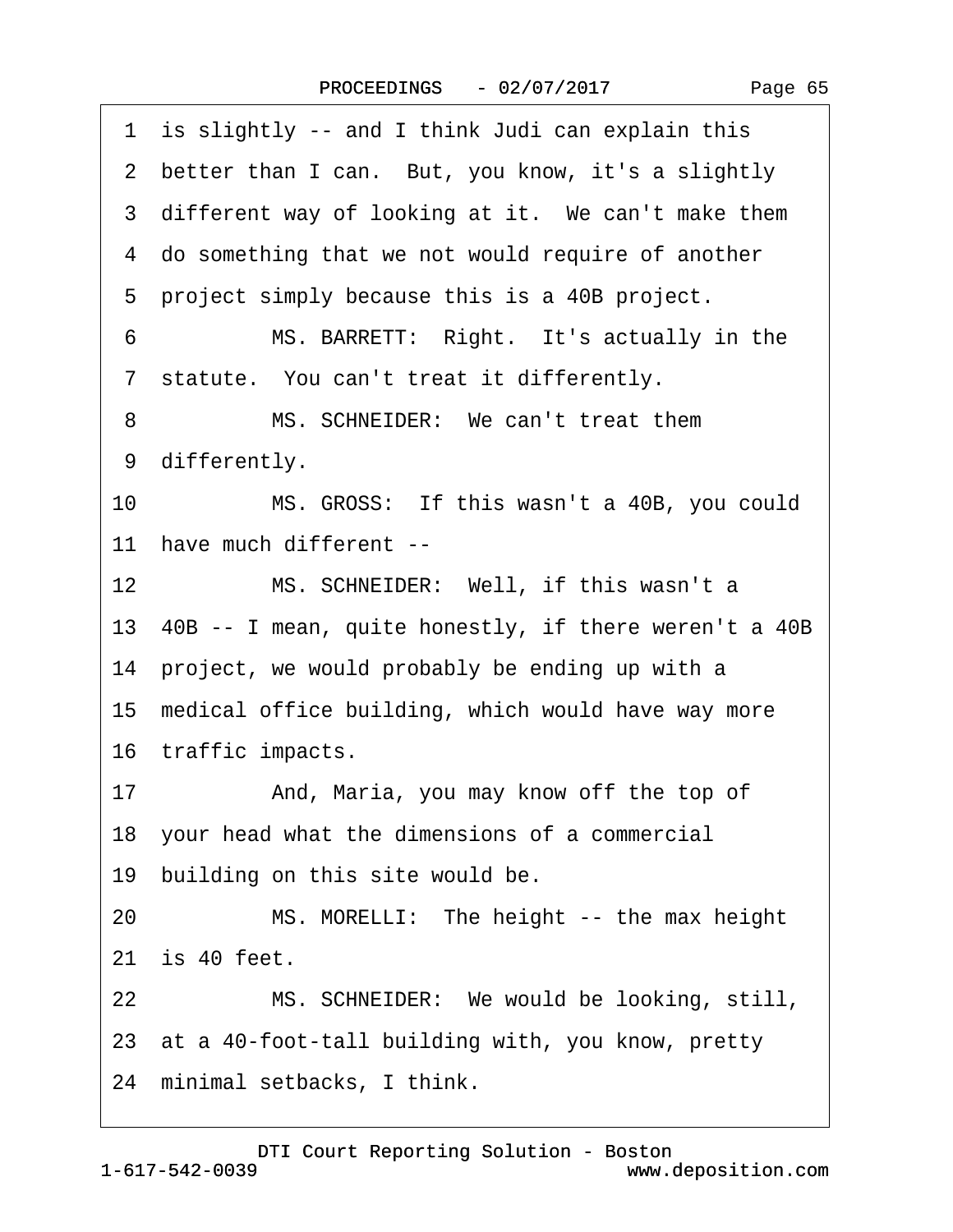| 1<br>MS. MORELLI: Right.                                  |
|-----------------------------------------------------------|
| MS. SCHNEIDER: And way more traffic. So,<br>2             |
| you know, the fact that this is a residential use as<br>3 |
| 4 opposed to a commercial use that they could put here    |
| 5 without any zoning relief is something that, you        |
| know, we need to keep in mind in too.<br>6                |
| But, seriously, I mean, we know the traffic<br>7          |
| 8 is an issue. And again, it's not something that we      |
| 9 can address in the context of this project. But as      |
| 10 residents of the town, I mean, you know, make          |
| 11 yourself heard. You know, that discussion doesn't      |
| 12 have to stop here. Just because there's nothing this   |
| 13 board can do about the existing traffic problems,      |
| 14 that doesn't mean that there aren't other people that  |
| 15 you should be taking the case to.                      |
| 16<br>Anybody else?                                       |
| MS. KOBES: Just while you're talking about<br>17          |
| 18 the traffic, I do have something that confuses me.     |
| 19 We keep talking about the traffic that was generated   |
| 20 by the gas station versus the traffic that would be    |
| 21 generated here. The gas station hasn't been there      |
| 22 for a long time, and the traffic that's generated on   |
| 23 that site is zero. The baseline, it seems to me, is    |
| 24 zero, not the traffic that was when it was used as a   |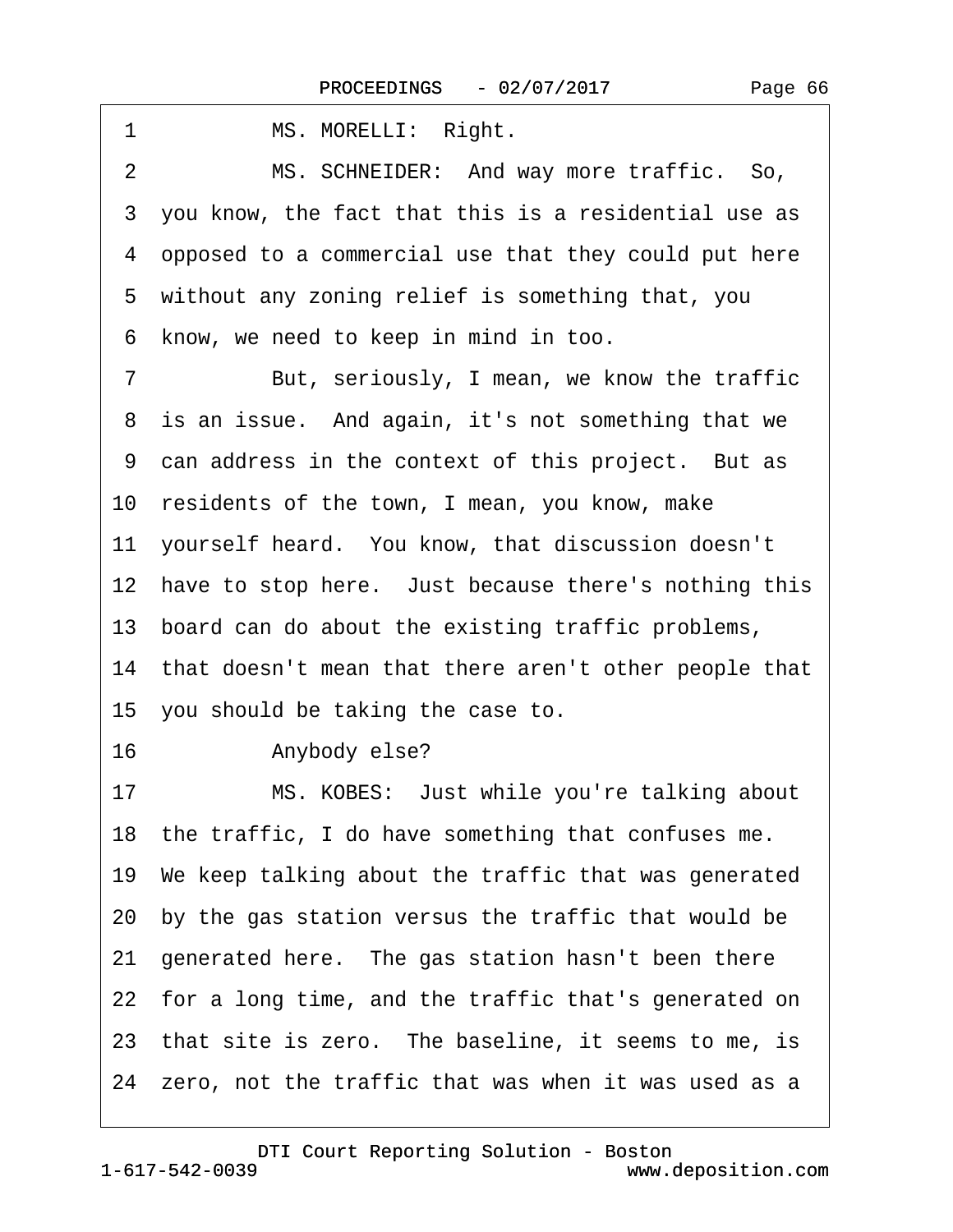Page 67

·1· gas station.· And if it's zero, which, as we've been 2 there three years right next to it, has been zero, 3 then anything you put on there, whether it's this 4 building or a non-40B, is going to generate traffic 5 above zero, which does become a health and safety ·6· question that, as I understand it, is in the purview 7 of the board. 8 • • And the only other question I have is it 9 was -- Maria mentioned that if this massing had been 10 further intruding into the residential neighborhood, 11 it would be an issue. And the gentleman on the board 12 has said there are concerns that this kind of opens a 13· Pandora's box once this building is there with this 14 massing for other developers to point to it and say, 15 well, you have a precedent on this corner. You have 16 massing that goes up with retail and five more 17 stories, so, you know, anything goes. And I don't 18· know how -- I don't know where to place those two 19 things in the context of what you're asking, but 20· certainly, they have to be relevant. 21 MS. MORELLI: So I want to make a --22 there's a distinction between massing and height. 23· Okay?· And, you know, after we reach our 10 percent, 24 it's going to be very difficult for people to build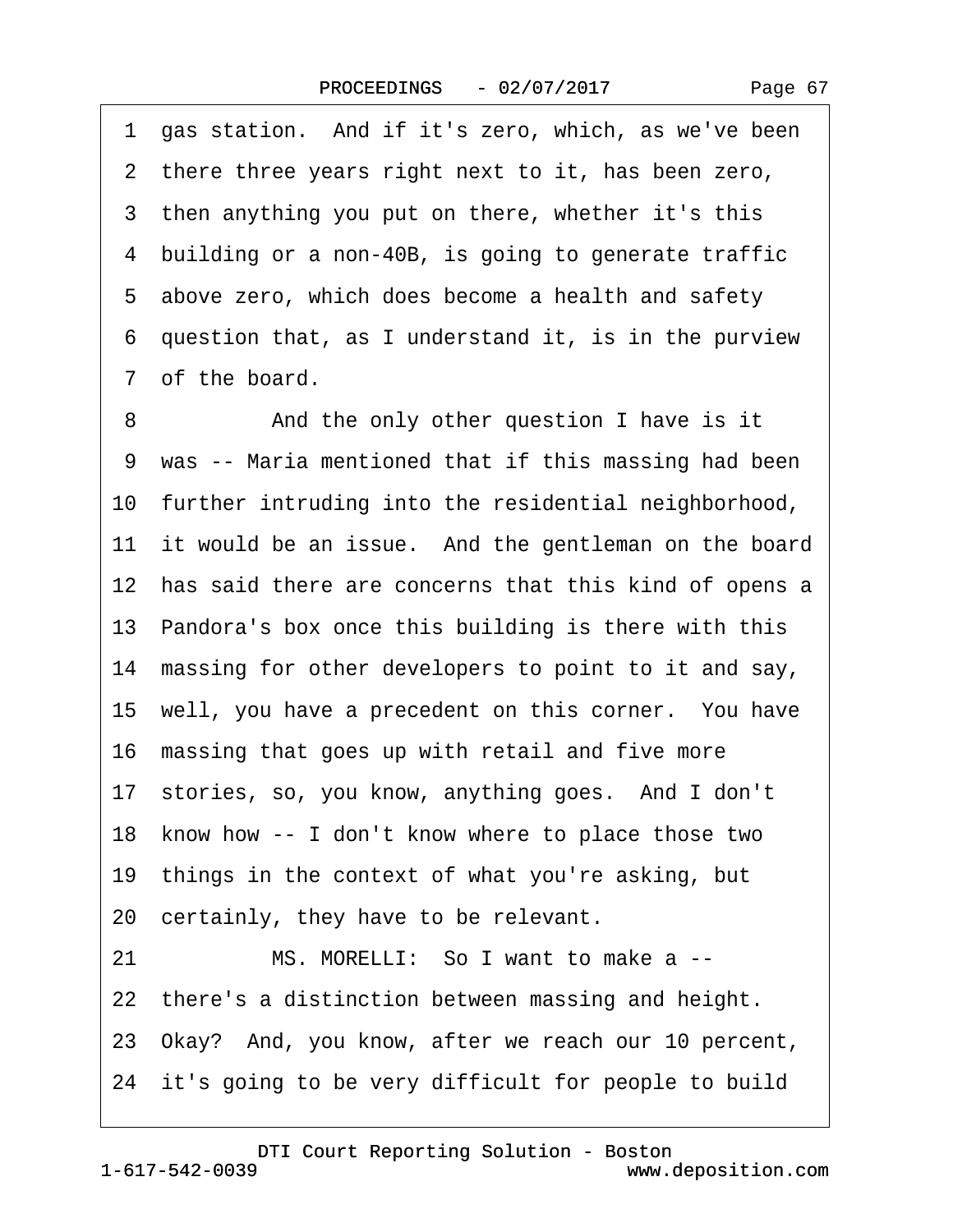|  | Page 68 |  |
|--|---------|--|
|--|---------|--|

|    | 1 something that is -- that would be a variance. That  |
|----|--------------------------------------------------------|
|    | 2 would be variance situation, which is really hard.   |
|    | 3 It's not that it hasn't been done on certain sites.  |
|    | 4 There are exceptions that are made. But, you know,   |
|    | 5 our zoning -- there's a maximum height --            |
| 6  | MS. KOBES: Is 10 percent a number that's               |
|    | 7 just always out of reach? Because any time you build |
|    | 8 anything residential, like these units that are      |
|    | 9 coming in, that moves the 10 percent up, so are we   |
|    | $10$ always $-$                                        |
| 11 | MS. BARRETT: But when all of the units                 |
|    | 12 count, it has a significant impact.                 |
| 13 | MS. KOBES: So it's a reachable number?                 |
| 14 | MS. MORELLI: It is a reachable number.                 |
|    | 15 Every 10 years -- it's based on the census, so that |
|    | 16 denominator would change with the census every 10   |
|    | 17 years.                                              |
| 18 | (Multiple parties speaking.)                           |
| 19 | MS. MORELLI: Excuse me. For what it's                  |
|    | 20 worth, we probably will be over the 10 percent.     |
|    | 21 There is some padding there. But, you know, it is   |
|    | 22 something that our town is susceptible to.          |
| 23 | MR. ZUROFF: Let me add this as a                       |
|    | 24 consideration, because you've articulated the 0 as  |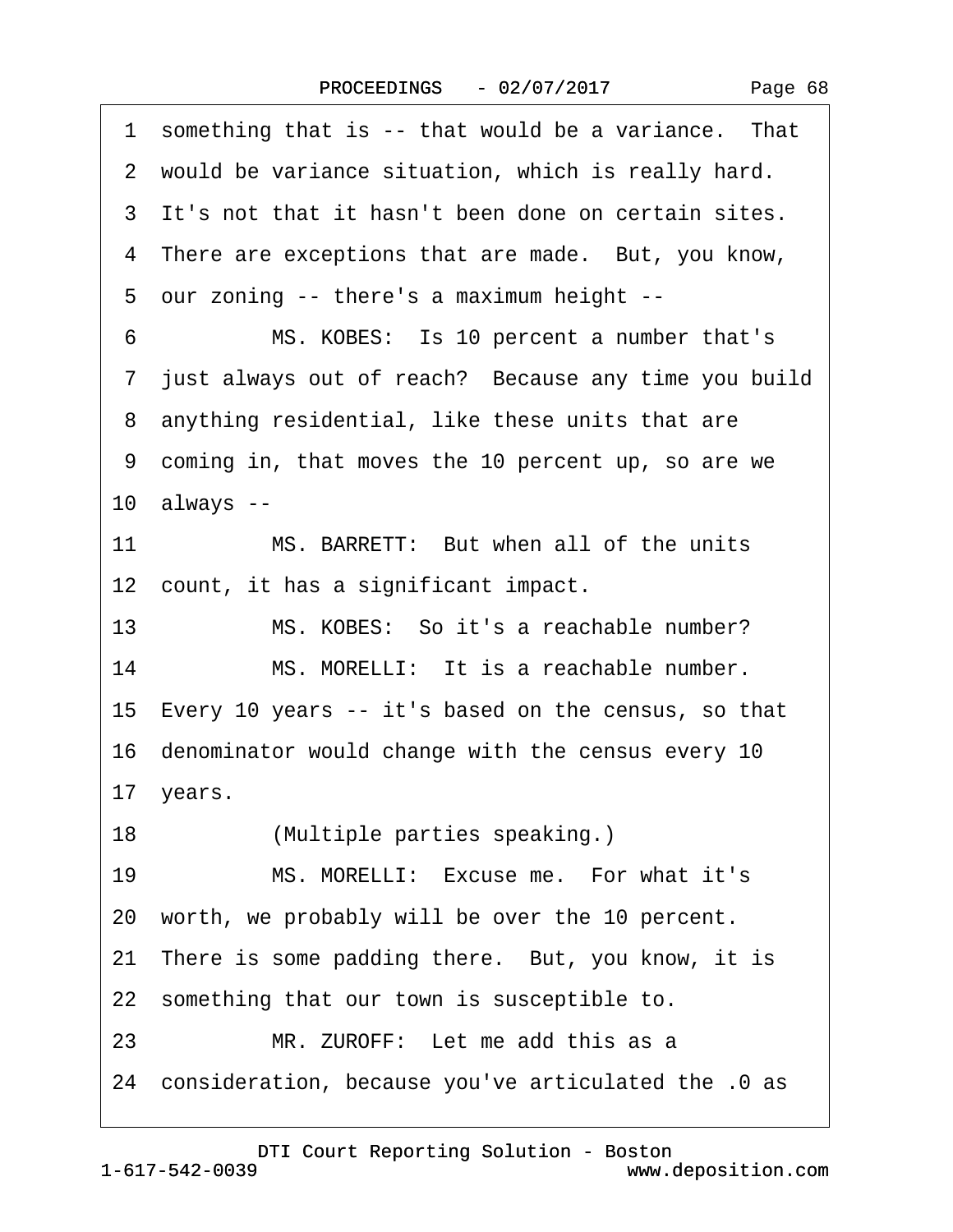2 right on this parcel to build something as of right, ·3· so you can't take a vacant lot and say that's your 4 baseline. Because if this is not allowed under 40B, 5 somebody else will come in and build as of right ·6· 40 feet high with probably more density and usage 7 than what's being proposed here. So you can't start 8 at zero. You've got to start really at realistically ·9· what could be there if this project wasn't there.· So 10 the gas station was there before. There's going to 11 be something there no matter what. 12 MS. KOBES: So there's going to be 13 something there. But it just seems to me it's 14 ingenuous to say that adding traffic to the current 15 traffic doesn't present some sort of problem. 16 MR. ZUROFF: Well, we are concerned about 17 traffic. There's no question about it. But we also 18 have -- you have to consider also that this building 19 may not be there, but something else would be there.

1 far as comparison in terms of parking. There is a

20· Brookline property is too valuable to leave it

21· vacant.· So you have to accept the fact that what we

22 are comparing is not what is now, but really it's

23· more realistic to compare it to what was and what

24 could be and what is being proposed here.

www.deposition.com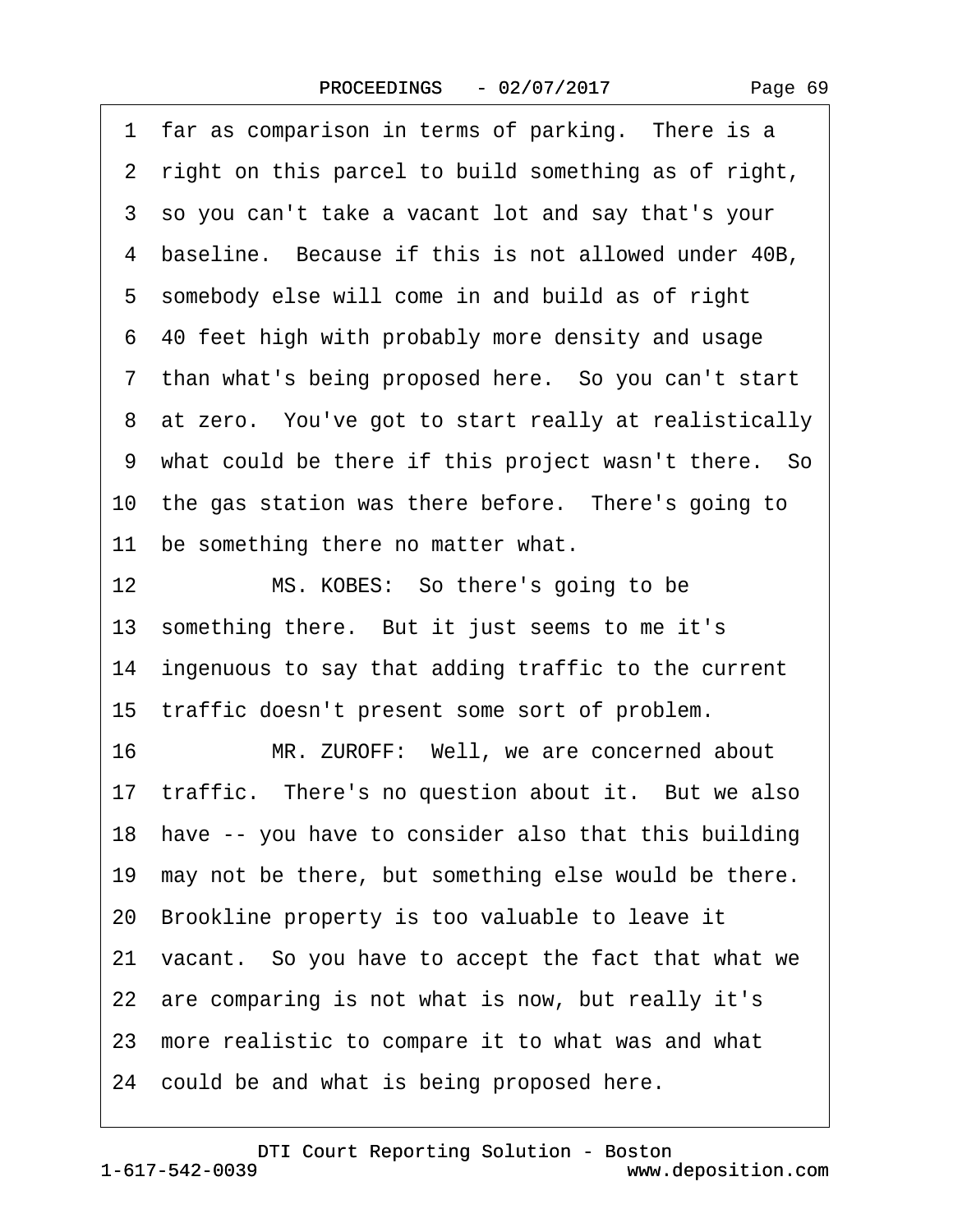|  | Page 70 |  |
|--|---------|--|
|--|---------|--|

| 1  | MS. BARRETT: Right. In addition, the town               |
|----|---------------------------------------------------------|
|    | 2 has a shortfall of affordable housing, and so that's  |
|    | 3 always the thing that you end up having to come back  |
|    | 4 to as a board.                                        |
| 5  | MR. ZUROFF: That's why we're in this                    |
| 6  | proceeding as opposed to a different --                 |
| 7  | MS. BARRETT: That's correct. Because                    |
|    | 8 since 1969 there's been a law, and the town still     |
|    | 9 doesn't meet it, so that's why you're here. And you   |
|    | 10 have to -- you've got a different set of public      |
|    | 11 policy objectives that you have to weigh. I'm not    |
|    | 12 advocating for their project. I'm just saying that's |
|    | 13 the dilemma for this board.                          |
| 14 | MS. SCHNEIDER: Any other comments? Does                 |
|    | 15 anyone else wish to speak?                           |
| 16 | (No audible response.)                                  |
| 17 | MS. SCHNEIDER: Okay. Thank you all again                |
|    | 18 for your participation and your comments. It is very |
|    | 19 helpful to the board. And even though, you know, we  |
|    | 20 may have points of disagreement, you know, we do     |
| 21 | listen to every comment, we do read every comment       |
|    | 22 letter, and we do take everything that you all say   |
|    | 23 quite seriously.                                     |
| 24 | So with that, I think we'll have some board             |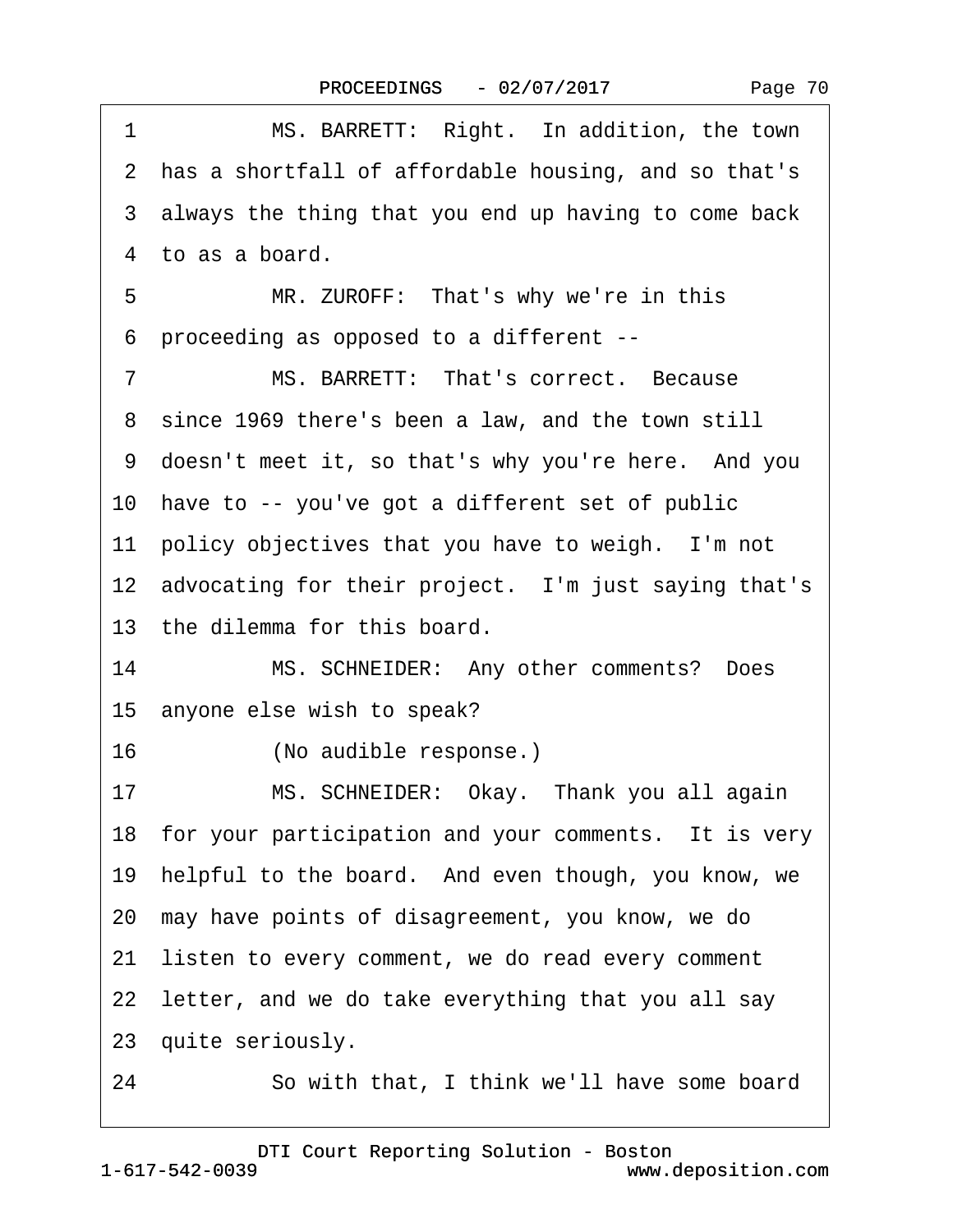1 discussion about where we go from here. I think at

2 the last hearing we were discussing whether or not

3 there was a basis for us to go into a pro forma 4 review process with the applicant. I'm curious -- I 5 have my own thoughts about it, but I'm curious as to ·6· how the rest of the board is feeling now that we have ·7· been brought back up to speed about how this process ·8· works by our 40B consultant, Judi Barrett, and also ·9· by what we've heard from the applicant and the 10 neighbors this evening. 11 MR. BOOK: Are you looking at me? 12 MS. SCHNEIDER: I'm looking at either one 13· of you.· I mean, I'll go if you want me to, but -- 14 MR. ZUROFF: I'd been happy to articulate 15 my concerns, if you'd like to hear them. 16 MS. SCHNEIDER: Sure. 17 MR. ZUROFF: So you've heard my basic 18· overview as of last time was that I thought that the 19 building was too large. But I also have come to 20· recognize that we have to recognize that this lot 21 will be developed in some way, and the pro forma can 22 be used as a tool by us to force the developer to 23· review a downsizing of the building to see how it 24 affects them economically.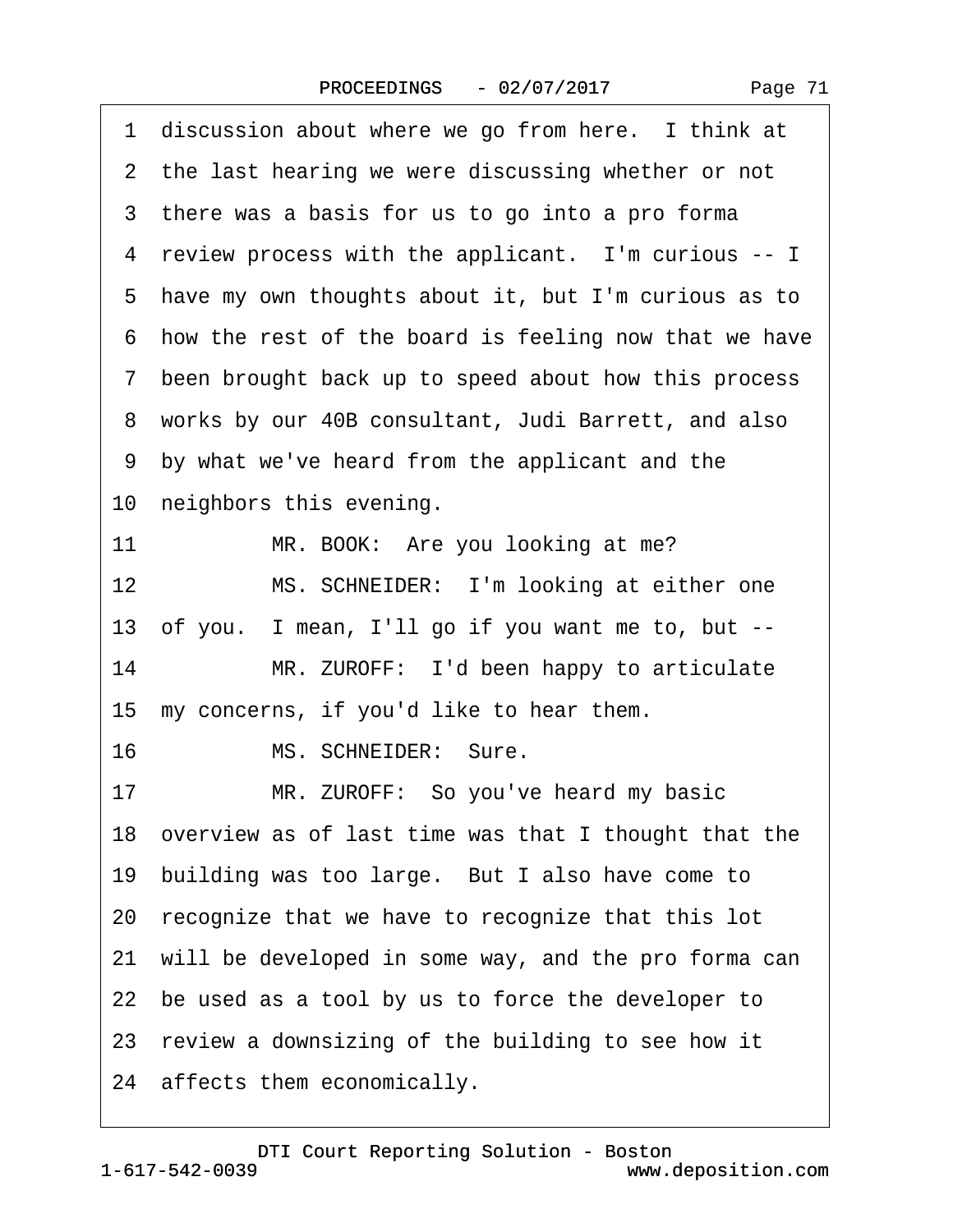|  | Page 72 |  |
|--|---------|--|
|--|---------|--|

| 1  | But I've also begun to consider other ways               |
|----|----------------------------------------------------------|
|    | 2 of approaching this, recognizing that at some point    |
|    | 3 there will be a building on this lot. And I'm taking   |
|    | 4 into consideration that the developer is proposing     |
|    | 5 age-restricted housing. That helps with the            |
|    | 6 intensity of the use, somewhat at least; that there    |
|    | 7 will be a retail development, which I think            |
|    | 8 general -- with the kind of restriction that the       |
|    | 9 developer is willing to accept, will be a low-impact   |
|    | 10 commercial use, which would, in general, improve the  |
|    | 11 neighborhood somewhat by having more availability of  |
|    | 12 some kind of retail.                                  |
| 13 | What I'm starting to consider, other than                |
|    |                                                          |
|    | 14 the fact that I don't like the fact that it's such a  |
|    | 15 big building, is -- I've put down some of the         |
|    | 16 concerns that I have about the building as proposed,  |
|    | 17 and I'm trying to consider possible concessions,      |
|    | 18 amenities offsetting the benefits that can be built   |
|    | 19 into the process with the developer's consent that    |
|    | 20 might help benefit the neighborhood. My major         |
|    | 21 concern is clearly traffic and parking. And so these  |
|    | 22 are some of the things that I've been thinking about. |
| 23 | I understand that the abutter legally                    |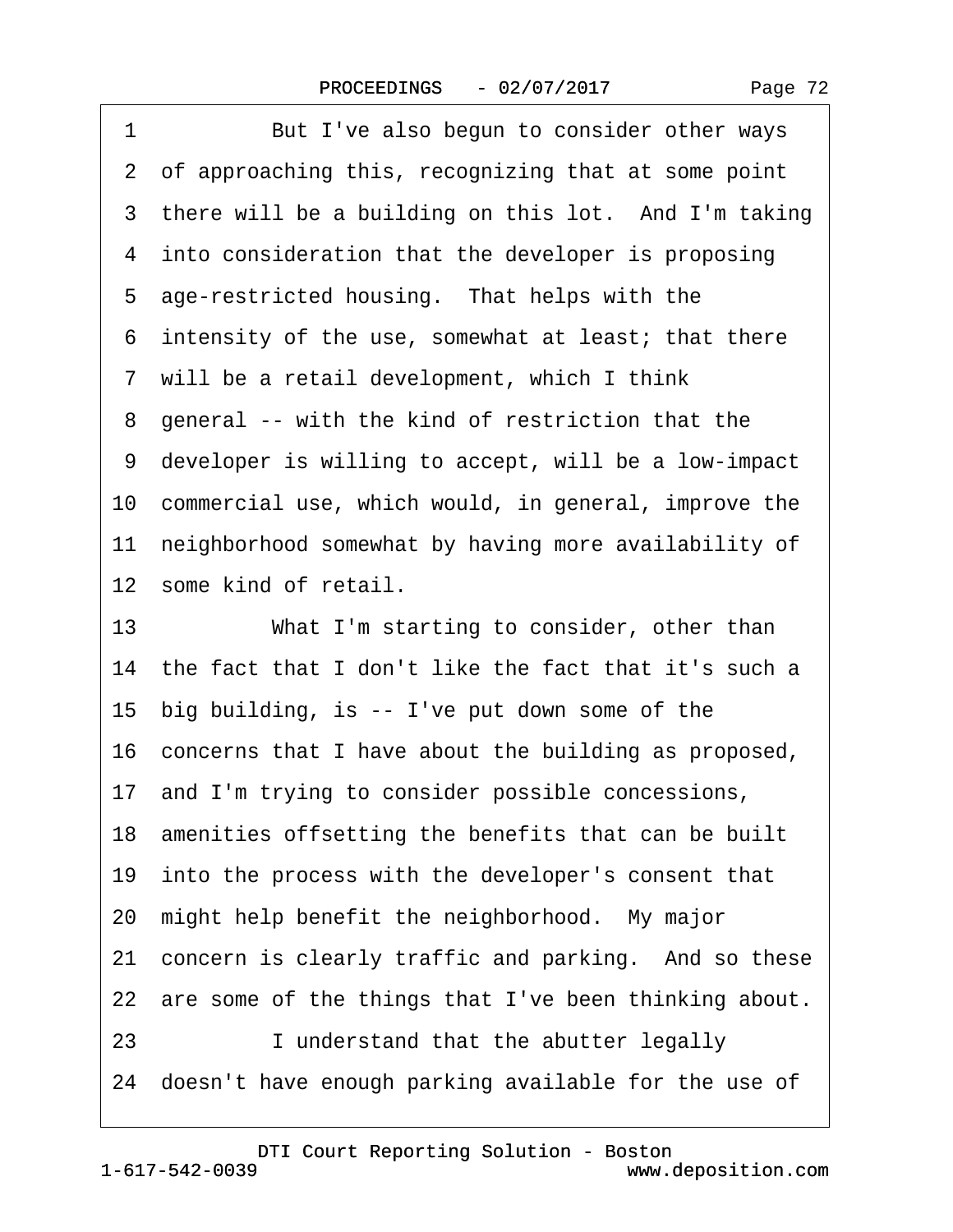<span id="page-72-0"></span>1 its occupants. That is something that has been 2 proposed. It is something that I hope the developer 3 might be able to make some concessions on. ·4· · · · · ·I am concerned that the loading zone -- 5 which I understand would be a benefit for the ·6· building but also for the neighborhood because it 7 would be available to other users of the area. My ·8· concern about that, assuming that the access -- the ·9· pedestrian access on the street is not restricted and 10· that there's a necessity for any kind of use there, 11 but what happens after hours when there's no 12 deliveries being done? And I know Oishii is there, 13 and that generates a lot of traffic. Somebody is 14 going to put their car there saying, I'm just going 15 to Oishii to pick up my takeout or whatever. I'm 16· concerned about that because that just intensifies 17 the -- a supposedly restricted area. 18 I'm also concerned that the building, 19· despite the fact that it's age-restricted -- and I've 20· heard many times that people over 55 don't have two 21 cars per family, which I know is not the case. But 22· what will happen, I think, is that you may be able to 23· say to your tenants, you only get one car per 24· apartment, but there will be tenants that have two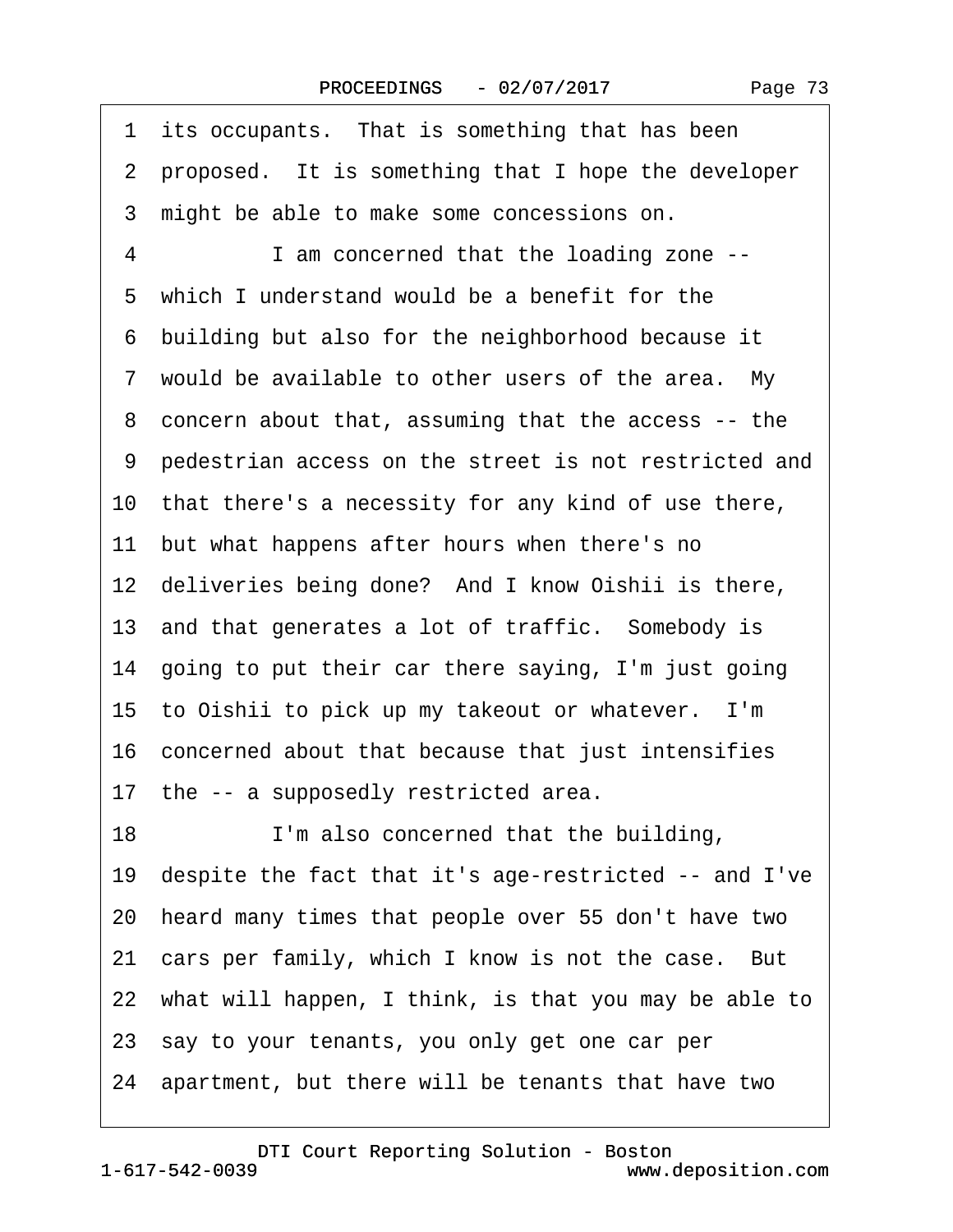<span id="page-73-0"></span>·1· cars, and they will be scouring the neighborhood for 2 a place to put their car. 3 **3** And therefore, on-street parking and lot

4 parking in the area, which I know has also been 5 further restricted -- because I know. I've parked in 6 the area -- they're going to go somewhere. And I 7 don't know where they're going to go, but I am 8 concerned that notwithstanding that you may have one ·9· car per apartment, those people are going to be 10 looking for places to put their other cars, which is 11 going to put pressure on the abutters who live there 12 because they're also buying or renting spaces from 13 whatever's available. And that's going to drive the 14 price up because there's going to be more demand. So 15· that's a concern that I would like to see somehow 16 addressed. I'm not sure how. 17 The traffic is clearly a problem at that

18 intersection. Back when I had a child in elementary 19 school at the Baker School, I knew the city planner 20· that was contracted with the city to help ameliorate 21 the problem. They changed the traffic light cycles, 22 and they became worse. And I know it was because --23 not because he didn't make the effort, but because 24 it's a very difficult intersection with two lights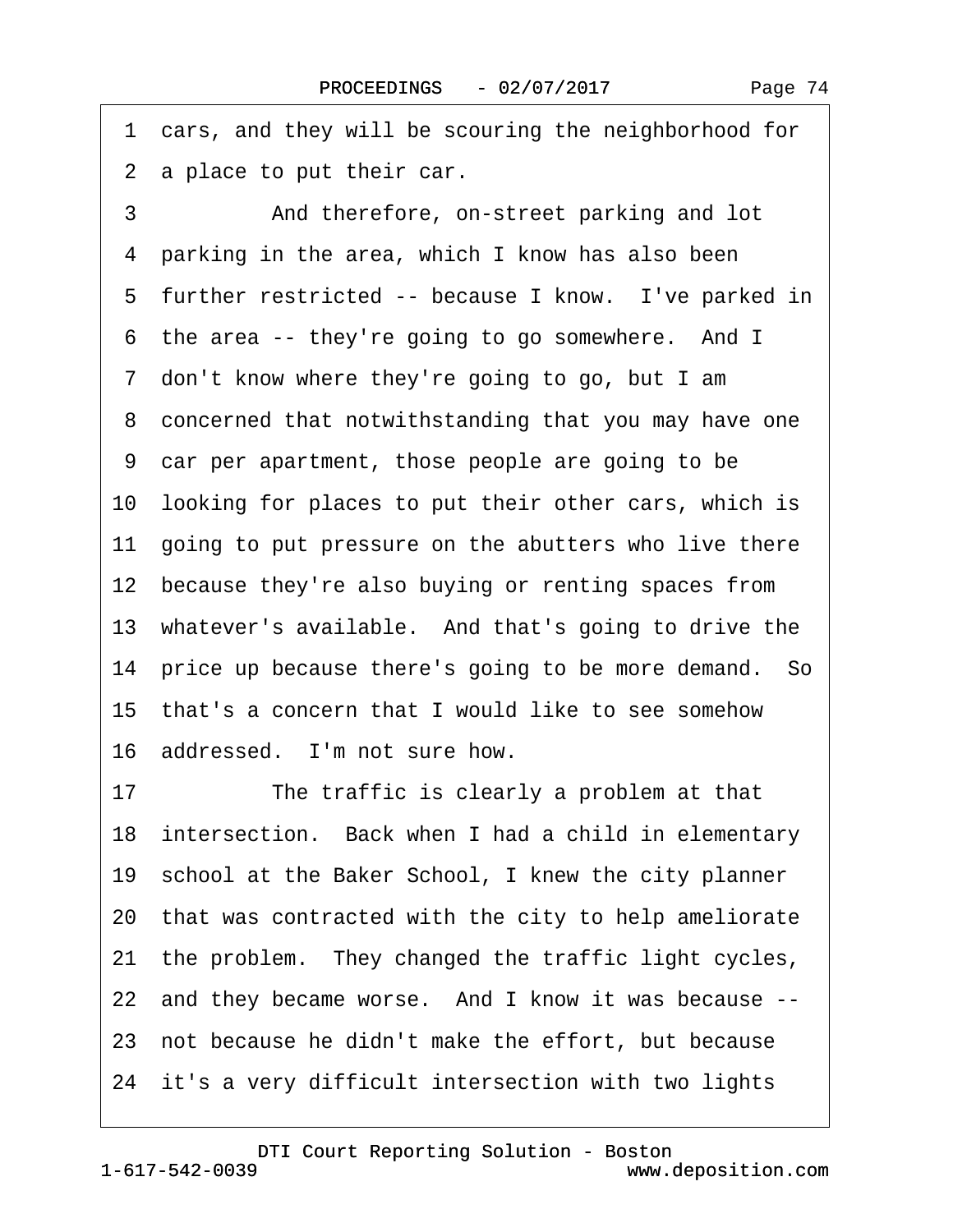<span id="page-74-0"></span>1 and people coming from six different directions. 2 Perhaps one of the things that we could 3 work on with the developer and with the town is to ·4· figure out another -- maybe do another traffic study 5 in conjunction with the state -- because I know it's 6 a state highway -- to make that flow better. And 7 especially since we all recognize that there is a 8 school that's going to be created on Heath Street, 9 which is going to create more traffic at times, I 10 want to see something done about it. I don't know 11· what we can do about it, but it is a concern. 12 I would like to see some suggestions put 13 forth from the traffic department, from the 14 developer. Maybe do a study and hopefully improve 15 that. Maybe not immediately, but over time. There 16 may be something we can do with bringing in a bus 17 service or putting some other directional signals, 18 directions to people of where to go, whatever. That 19· is a concern I would like to see addressed in some 20· way.· I would like to have your contribution to that 21 in some way. 22 The pedestrian flow I've already mentioned. 23· As long as you can walk by there during business

24 times without being impeded by loading zone traffic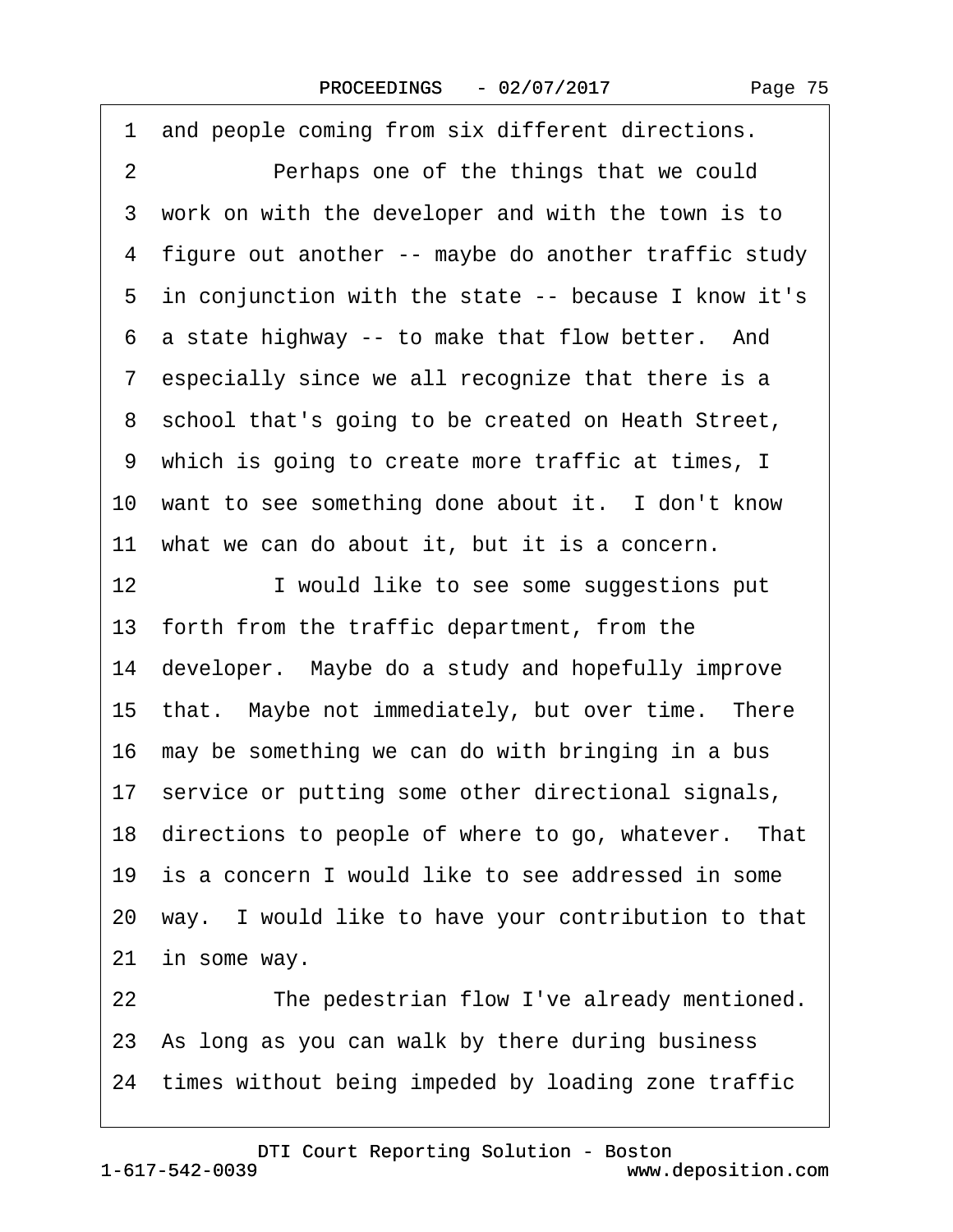<span id="page-75-0"></span>1 or other traffic, that's fine. 2 Snow removal is clearly an issue. I'm sure 3 you have some plans in place. I feel comfortable 4 that something is going to done. It's a good point 5 that there was a gas station there that probably 6 plowed all their snow into a corner. There is no ·7· corner anymore with this building, so they have to do 8 something a little bit more aggressive. 9 I think that's basically it. So overall, I 10 have to face the fact personally that there will be a 11 building there. It will be a residential and a 12 commercial mixed-use building. I'm hoping that in 13 working with the developer, we can somehow create 14 situations that will help ameliorate some of the 15 concerns that I have. And again, my major concern is 16 traffic. But whatever we can do to work with you and 17 to work with the town, I would like to see some 18 progress on that. 19 • So that's just my overview of concerns, and 20 we will talk about how we implement those concerns if 21 we all agree. 22 MR. BOOK: I mean, my concern with the 23· project right along has really been the size of it, 24 and more particularly the height. I still think it's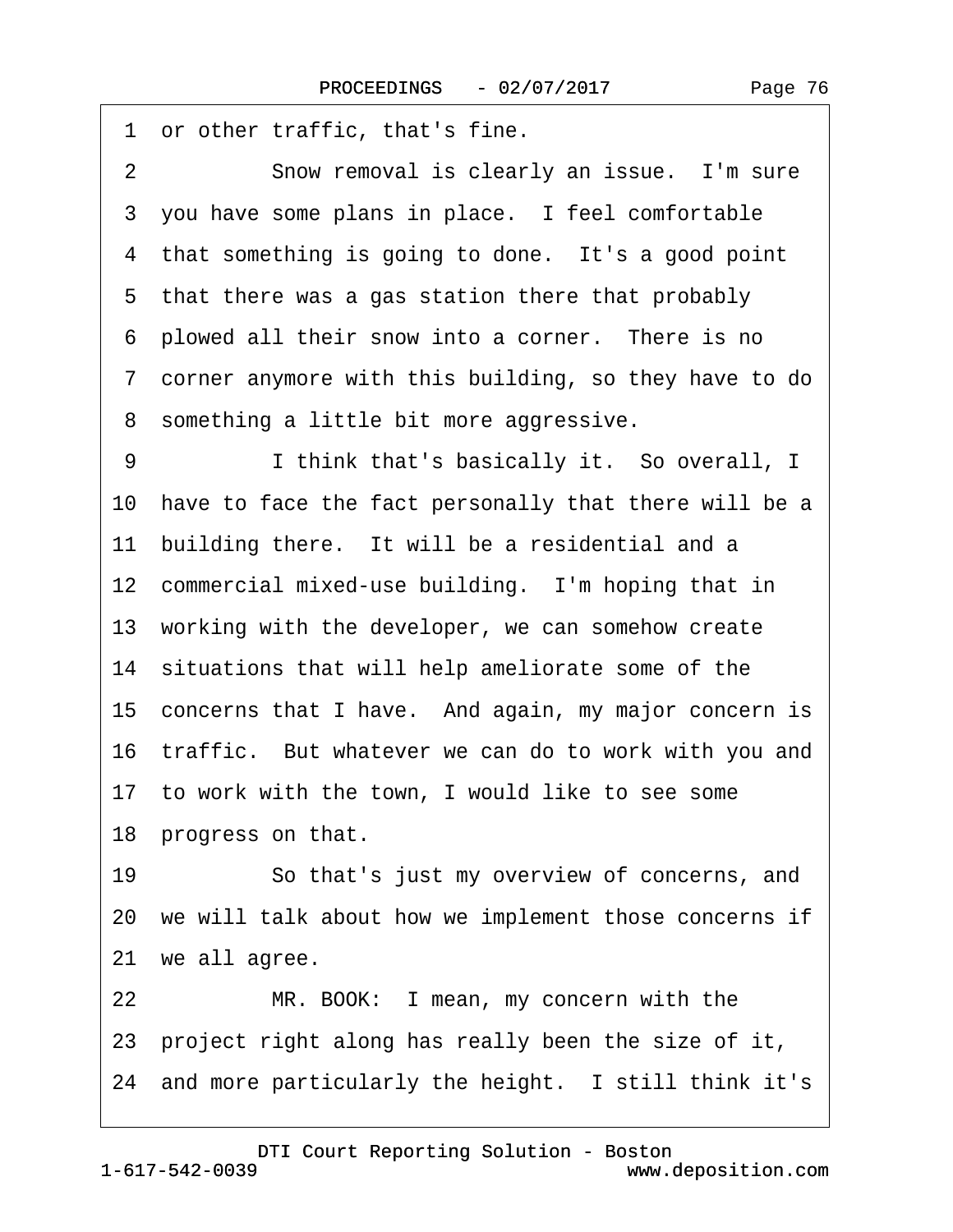Page 77

<span id="page-76-0"></span>·1· a tall building.· I appreciate that the applicant has 2 made efforts to bring it down a couple of times now. 3 I mean, it is lower. Would I like to see it lowered 4 further? Yes. But I'm cognizant of the fact that I ·5· don't think it's practical and I don't think that -- ·6· I mean, I think the applicant -- the statements ·7· they've made, that it is impractical financially for 8 them to bring it down any more. And I really think ·9· the only way to really bring it down in a meaningful 10 way would probably be to reduce -- eliminate a floor, 11 and I just don't see that happening. 12 **In terms of further setbacks, you know, I'm** 13 not a -- clearly not an architect. And so whether it 14 comes in another 2 feet or foot or -- I don't know if 15· that's going to make any meaningful difference at all 16· to the project.· Our peer reviewer did not seem to be 17 concerned about that and was pleased with the changes 18 that the applicant had made in terms of bringing the 19 setbacks on the upper floors. So I'm not really in a 20 position to substitute my judgment for his. You 21 know, they're the experts. I'm not. 22 So with that, I really don't have any other 23· comments to make about the -- my one real concern, 24 which was the height of the building and the massing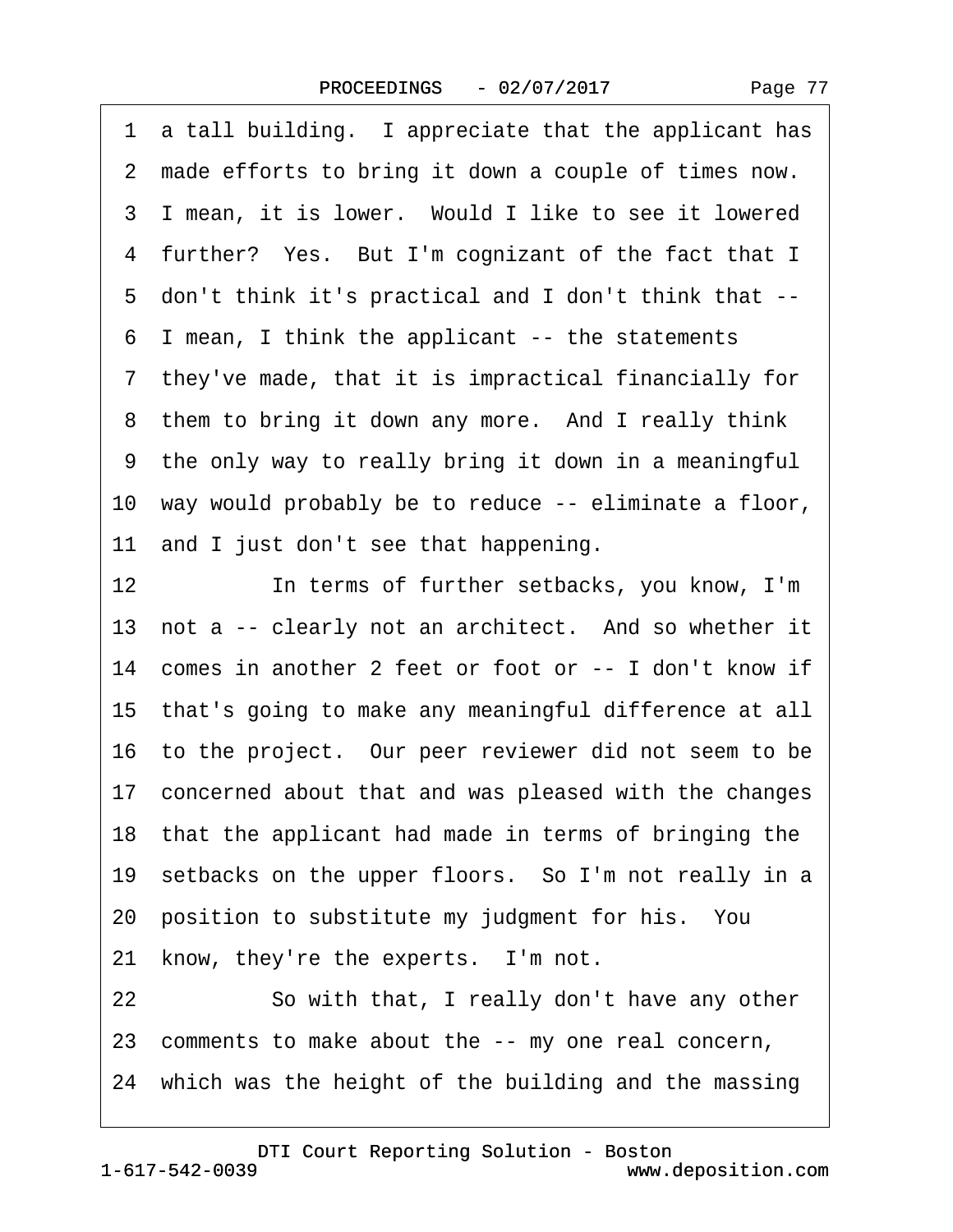|  | Page 78 |  |
|--|---------|--|
|--|---------|--|

<span id="page-77-0"></span>1 of the building, recognizing those are different 2 things, but in particular the height of the building. 3 **I** think that I'll just comment on 4 the traffic. I think we've heard a lot of testimony 5 that the traffic impacts of this project are going to ·6· be less than that of the prior use, and arguably less 7 than what would be in an as-of-right project. So I'm 8 not troubled by that at all and just echo your 9 earlier points. We're not here to fix the existing 10· traffic issues of the Route 9/Hammond Street 11 intersection. Those have been there, they're going 12 to continue to be there, and it sounds as though this 13 project is not going to make them any worse. And so 14 we really -- they've done what they need to do in 15 that respect. 16 **· · · · So I guess where we're going to get to** 17 the -- the question is going to be -- while we were 18 discussing the idea of asking for a pro forma review, 19· based upon Judi Barrett's comments earlier at the 20· beginning of this hearing, I'm not really of the mind 21 to -- I don't think there's anything to be gained by 22 that. That's my personal opinion. If the rest of 23· the board feels otherwise, I could be convinced, but 24· I'm not -- I don't think there's any real point to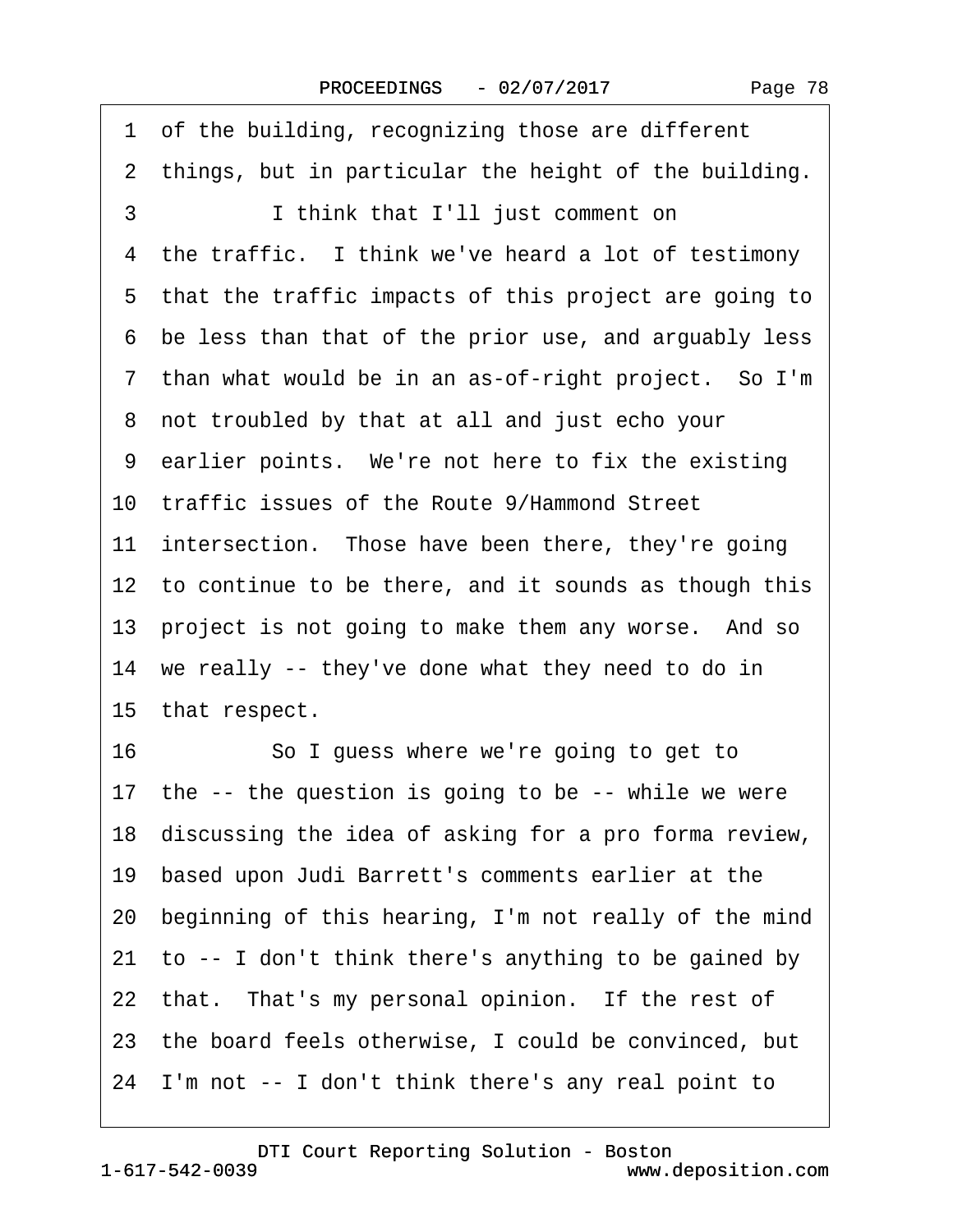<span id="page-78-0"></span>

| 1 that, so I'm not in favor of it.                      |
|---------------------------------------------------------|
| 2<br>MR. ZUROFF: Let me just add a comment              |
| 3 that -- and a question to Mr. Engler -- that short of |
| 4 requiring a pro forma review by one of our            |
| 5 consultants -- and, Judi, you might chime in on this  |
| 6 too -- would it be inappropriate for us to ask you    |
| 7 for your financial statements so that --              |
| MR. ENGLER: My personal ones?<br>8                      |
| MR. ZUROFF: No. Just look at the<br>9                   |
| 10 figures --                                           |
| MR. ENGLER: I don't see why not.<br>11                  |
| 12 Unfortunately, I won't be here on the 15th. I'll be  |
| 13 on vacation. But there's nothing inappropriate about |
| 14 that.                                                |
| 15<br>MS. BARRETT: I thought it actually was in         |
| 16 the application.                                     |
| MR. ENGLER: Well, originally it was in the<br>17        |
| 18 application to MassHousing. You can look at that.    |
| 19 It's a public record.                                |
| MR. ZUROFF: But there have been some --<br>20           |
| MR. ENGLER: There have been some changes.<br>21         |
| 22 We haven't done -- I haven't been asked to update    |
| 23 every time there's a change, so no, we don't have    |
| 24 anything current.                                    |
|                                                         |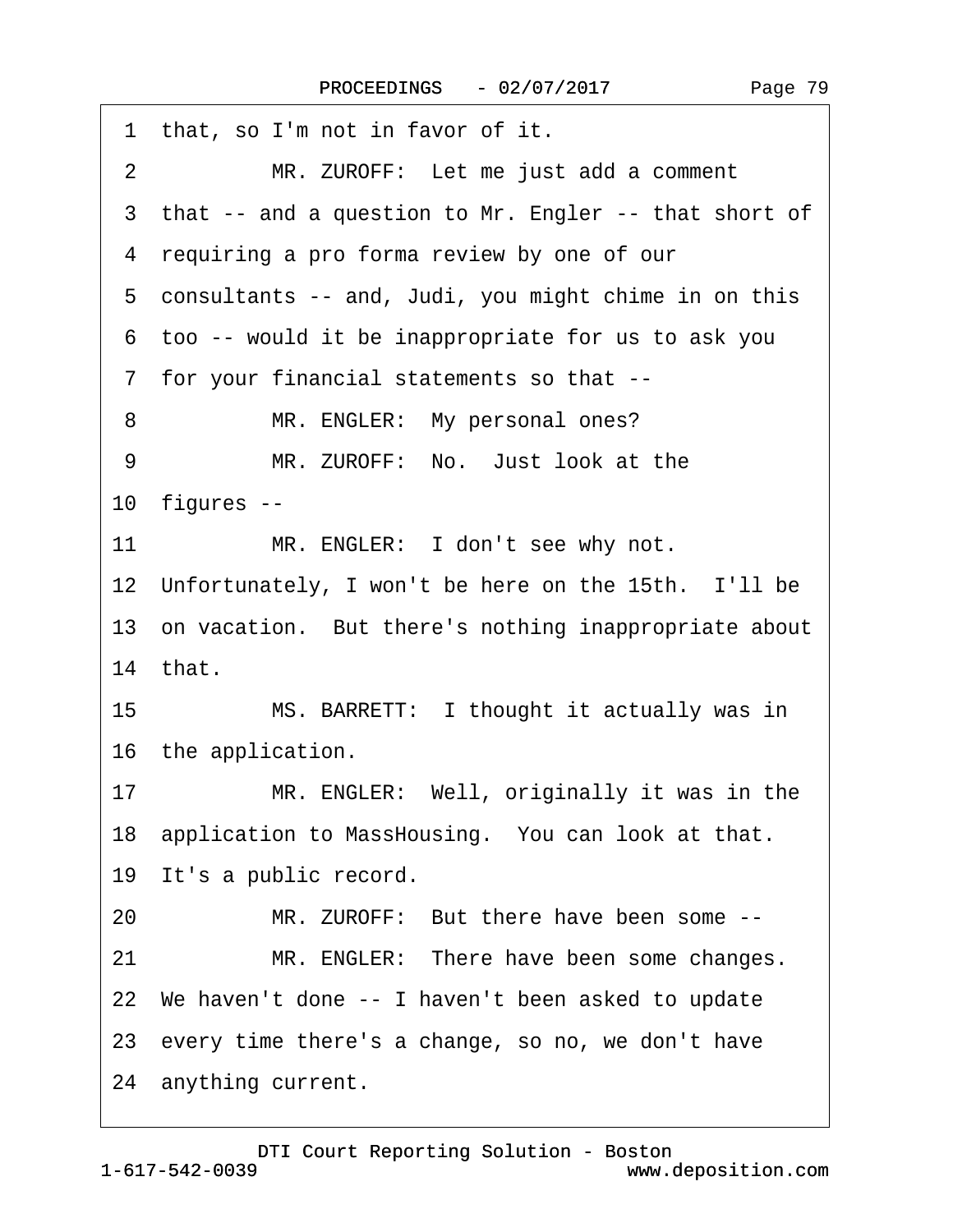<span id="page-79-0"></span>1 MR. ZUROFF: My point in asking is that 2 short of actually formalizing the process, maybe it 3 would be beneficial to us to review the figures and 4 just see if they make sense. 5 MR. ENGLER: Well, you could look at what 6 we turned in. I can say on very general -- because 7 it's an expensive building. The worst thing is 8 you've got 24/7 concierge service. There's a couple ·9· hundred thousand dollars a year with not only one 10 person, but substitute two people on 44 units. 11 That's an enormous operating cost. It really limits 12 what you can borrow because you don't have enough 13· cash left over to support a loan, so you have to put 14 a lot more equity in, and therefore you're getting 15 less of a return on it. 16 So I know -- even though we have some 17 retail, it's not a lot of retail. That helps. But 18 in general, I can tell you -- because I've been 19 looking at all of these projects. We have 40 of them 20· we're working on right now -- this is not a lucrative 21· situation.· If it were, you could have every right to 22 say, you can really make this work at four stories, 23 because six stories is way over the top. You're 24 making a lot of money. I can assure you --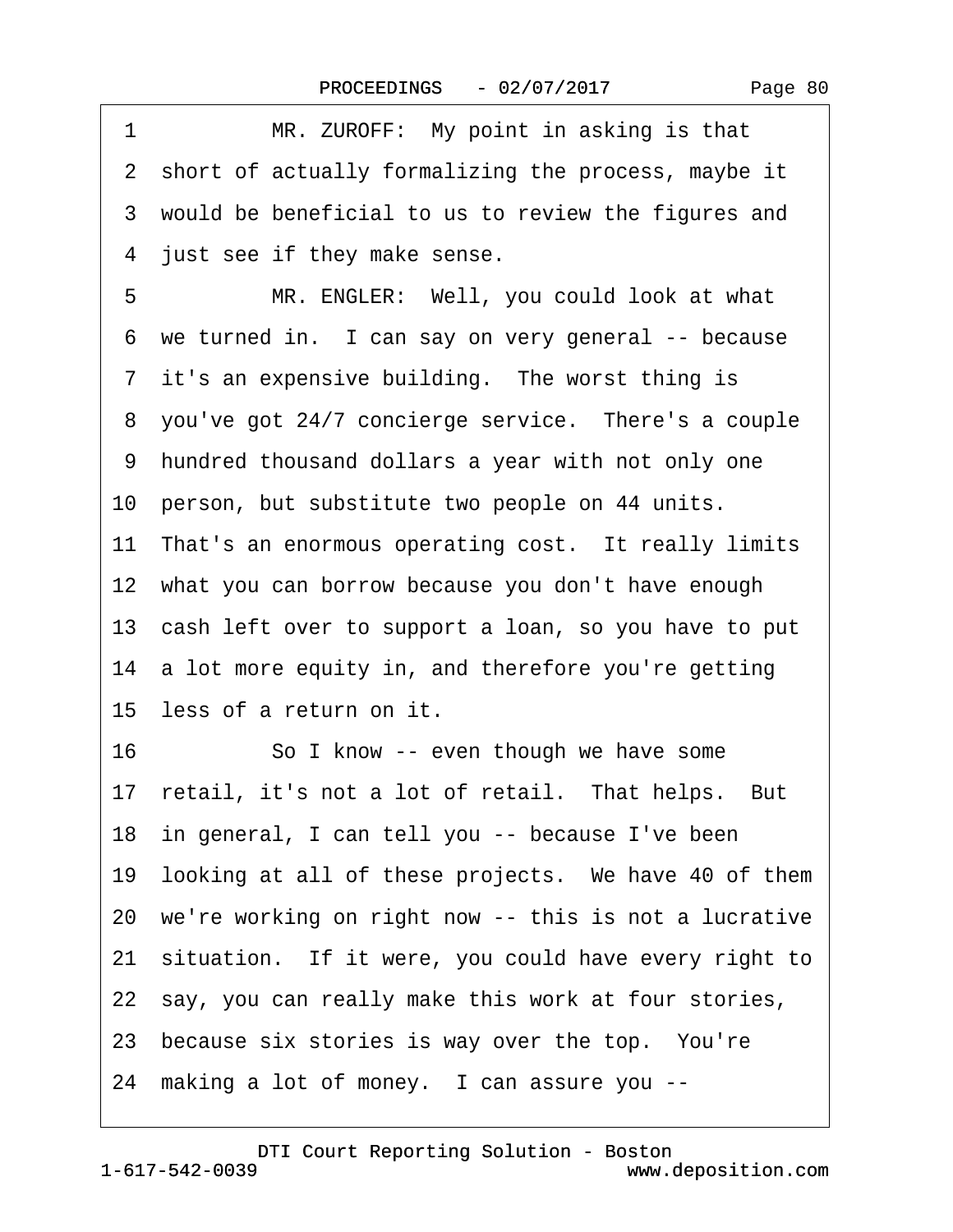<span id="page-80-0"></span>

| 1  | MR. ZUROFF: I'm not presuming anything.                  |
|----|----------------------------------------------------------|
|    | 2 But, you know, one of the things that I would be       |
|    | 3 interested in is to see what your operating costs      |
|    | 4 are. Not your construction costs, because I'm not      |
|    | 5 going to doubt that you've got construction costs.     |
|    | 6 But you also have some parking income that you may     |
|    | 7 generate. You may not. We don't know. I just -- I      |
|    | 8 think it would be informative for us, before we say    |
|    | 9 we want a pro forma or we don't want a pro forma       |
|    | 10 review, as to -- as an amateur, to look at the        |
|    | 11 figures and see the operating cost of this.           |
| 12 | MR. ENGLER: Well, that's an interesting                  |
|    | 13 question.                                             |
| 14 | MS. BARRETT: Just to be clear, though, you               |
|    | 15 don't get a pro forma review unless you ask them to   |
|    | 16 make a change that they say they can't accommodate.   |
| 17 | MR. ZUROFF: I know we can't make them do                 |
|    | 18 it. I'm just asking voluntary --                      |
| 19 | MS. BARRETT: But you look -- I mean,                     |
|    | 20 certainly, the pro forma they submitted to the        |
|    | 21 subsidizing agency for their project eligibility      |
|    | 22 application is a public record, and you could look at |
|    | 23 that.                                                 |
|    |                                                          |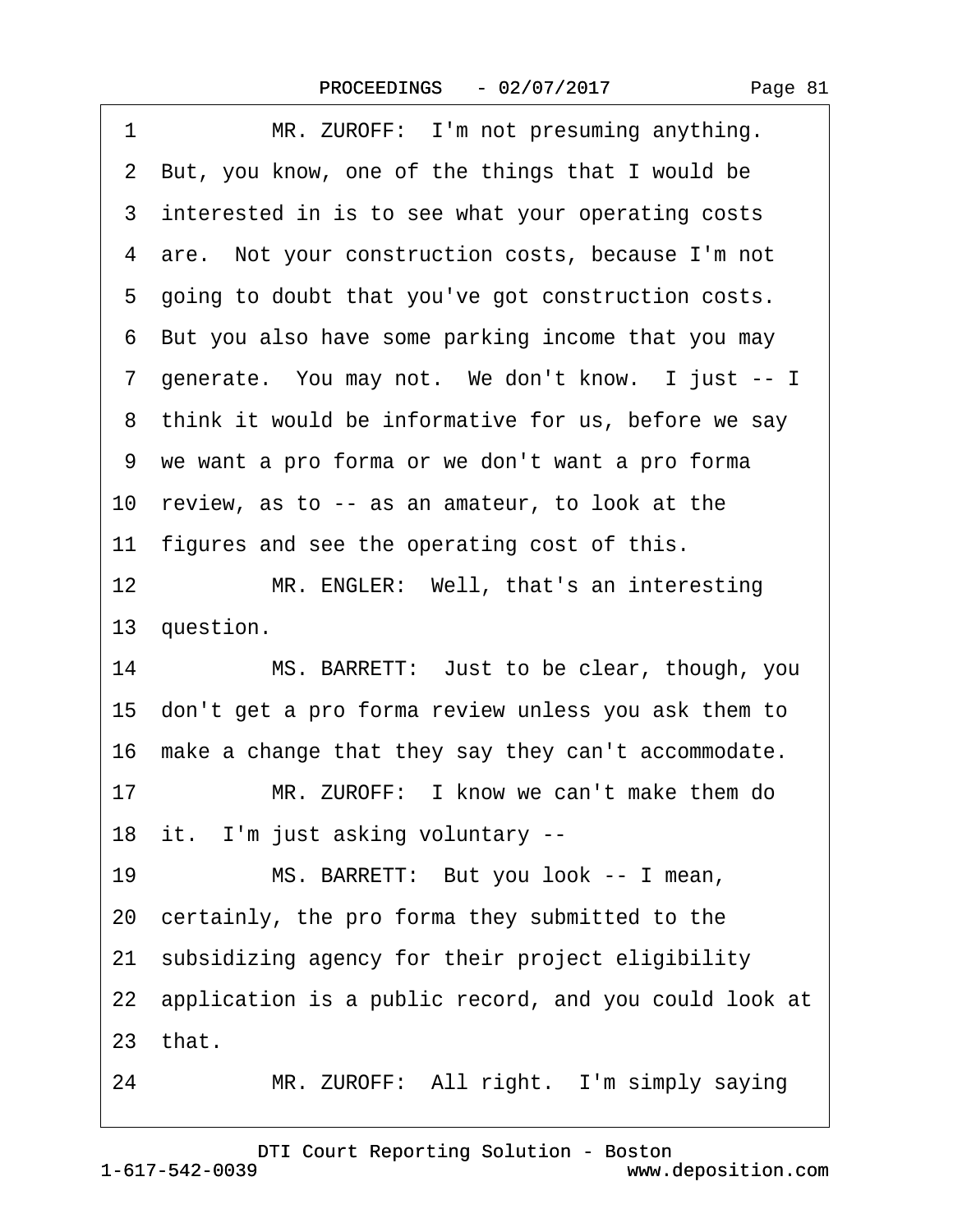<span id="page-81-0"></span>

| it could be updated, perhaps, without --<br>1             |
|-----------------------------------------------------------|
| MR. ENGLER: I'll look to see if we have<br>$\overline{2}$ |
| 3 anything updated. When you turn in something at the     |
| 4 very beginning, you have less information to go on,     |
| 5 so as you're learning over time, you get more           |
| 6 sophisticated and detailed about what you're going to   |
| 7 put in. If we've done something like that, I don't      |
| 8 mind submitting it informally. I won't be here, but     |
| 9 I can send it in as part of the record, subject to a    |
| 10 conversation with our clients. Maybe they don't want   |
| 11 to do that, and I don't speak for them.                |
| 12<br>MR. ZUROFF: We can talk about it later.             |
| MR. ENGLER: Okay. We'll talk about that.<br>13            |
| 14<br>MR. ZUROFF: And let me add that I do                |
| 15 recognize that there have been concessions by the      |
| 16 developer. I do recognize that this is an expensive    |
| 17 site to develop that has an environmentally positive   |
| 18 effect, and those are factors that I'm also            |
| 19 considering as part of my vote here.                   |
| MS. SCHNEIDER: Yeah. I don't have<br>20                   |
| 21 anything dramatically different to say than what you   |
| 22 guys have said so far. I mean, I think, you know, my   |
| 23 critiques of the project have been consistent          |
| 24 throughout the process.                                |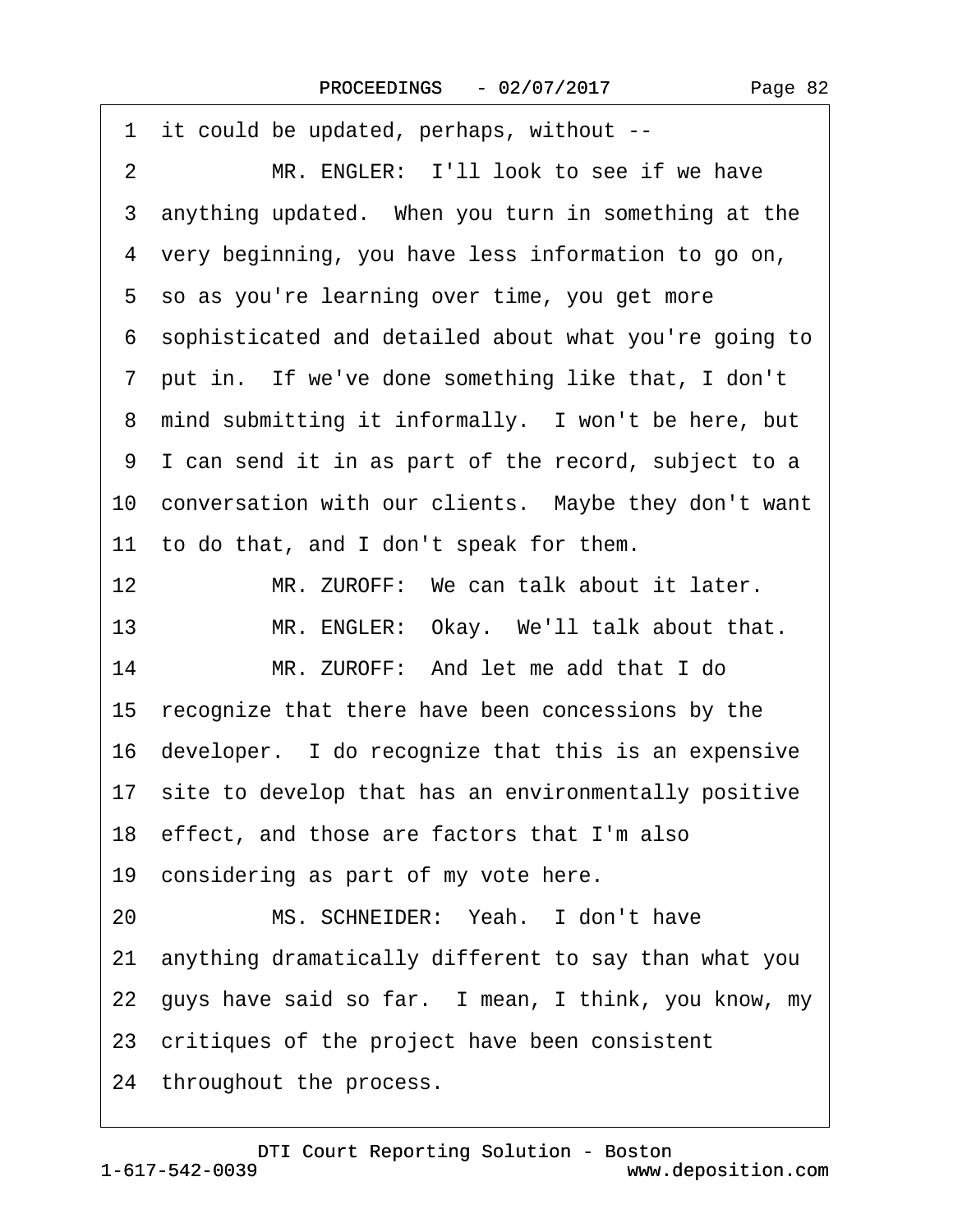<span id="page-82-0"></span>1 **I** would like to see a smaller building on 2 this site, but I do recognize that the likelihood of 3 something going on this site that would have a 4 greater impact on the community is very high. I ·5· mean, it is -- you know, first and foremost, it's an 6 age-restricted community. A lot of times when we ·7· hear about 40B developments in Brookline or 8 elsewhere, it's what's the impact on our already ·9· overcrowded schools, and the restriction on the age 10 does take that out of it. 11 We also have had this project reviewed by a 12 slew of consultants on behalf of the applicant and on 13 our behalf. And even when we asked them question 14 after question about our concerns with respect to 15 traffic, with respect to parking, with respect to 16 urban design, everyone -- even the loading bay, which 17 I thought for sure was a terrible idea and totally 18 unworkable -- I mean, the town has looked at this. 19 Lots of people from the town have looked at this and 20· have come back and said it's actually a benefit 21 because nothing like this exists. This actually can 22 serve the neighborhood in ways that I think this 23 board had not contemplated.

24 **· · So I am mindful that this project is**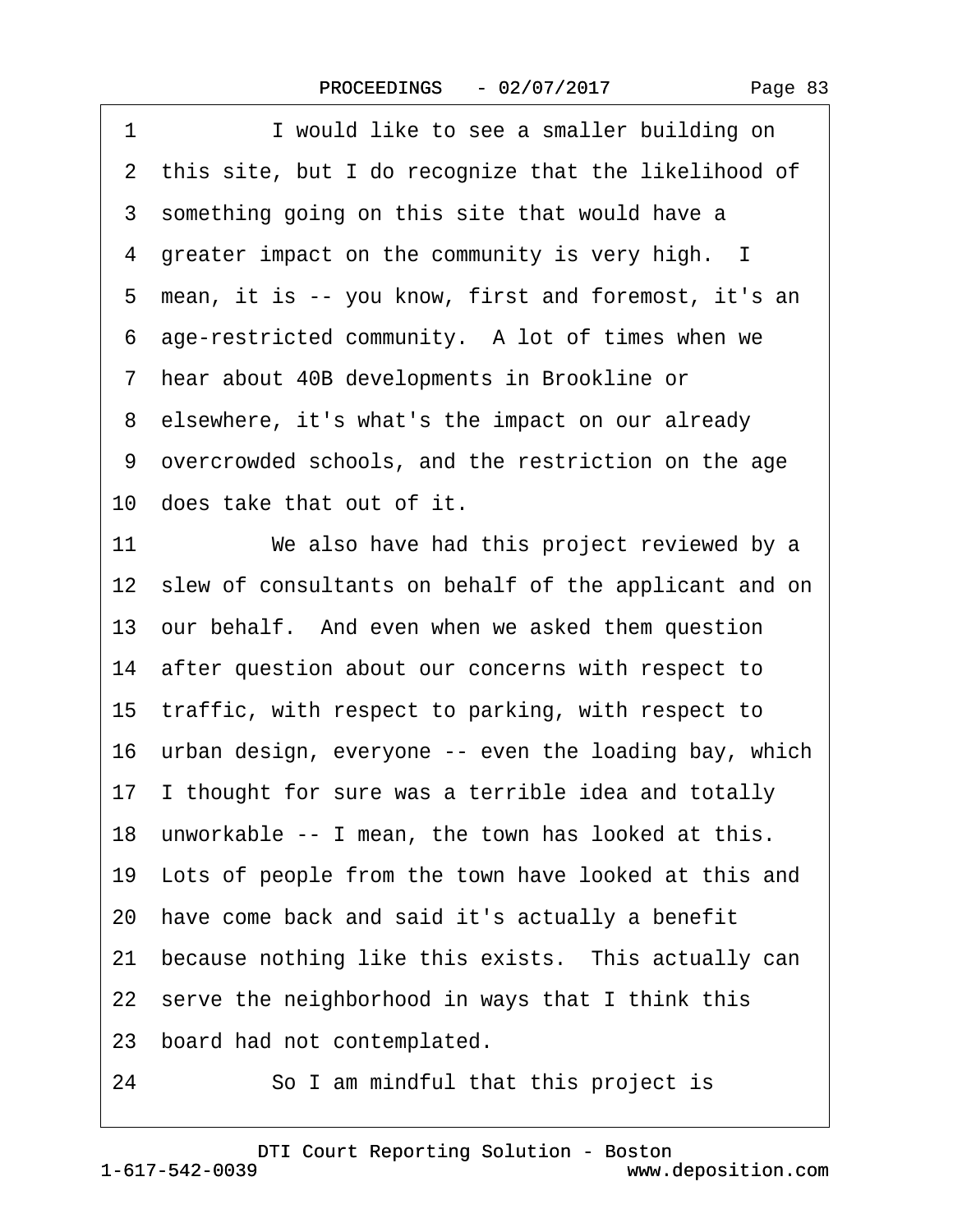3 if we start raising concerns and asking the applicant 4 to address these concerns, I'm not sure where it gets 7 changes that we would suggest with respect to ·9· creating larger setbacks, etc., a lot of the massing

10 issues have been resolved, but I think the height 11· remains an issue.· As Jonathan said, it's still too 12 tall. Would we like to see it knocked down a floor 13 or two? Yeah, absolutely. But I think that we have 14 heard loud and clear from the applicant that that is

<span id="page-83-0"></span>1 creating less of an impact than many other

6 We've been told that the -- that the

8 height -- and I think at this point, you know,

5 us, quite frankly.

·2· alternatives, and I am also mindful of the fact that

15· going to render this project uneconomic.

16 • And so the question is: What would we use 17 as a justification to go to pro forma review? The 18· fact that we think it's too tall in the face of 19 evidence from our peer reviewer in particular saying, 20· actually, it fits in just fine, and, you know, the 21· opinion of planning staff -- and, Maria, that was 22 helpful perspective that if you're -- if you have to 23 have a building that's this big, you have it on the 24 street edge. You have it on the state highway. You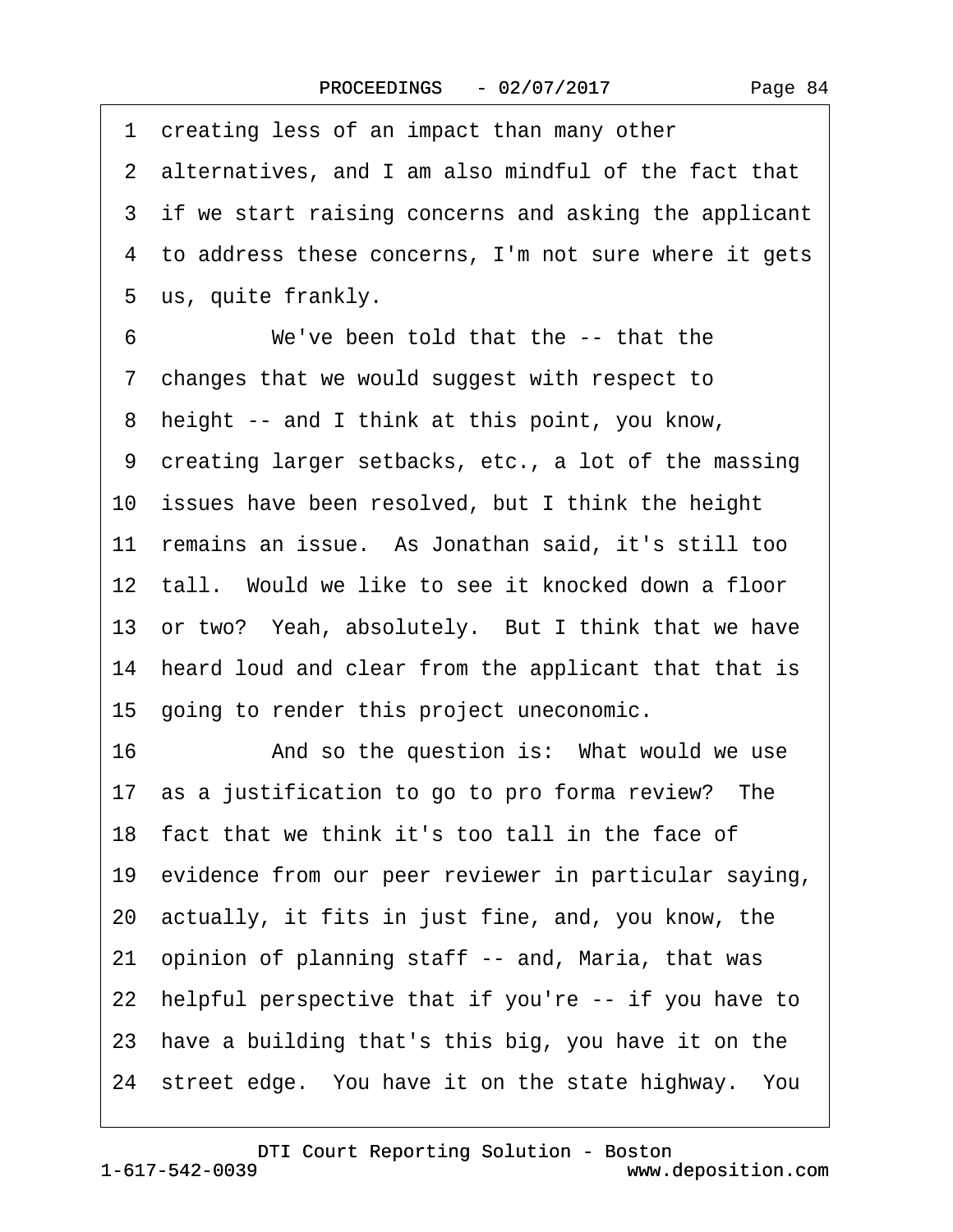<span id="page-84-0"></span>·1· don't have it dropped in the middle of a much smaller 2 neighborhood. I mean, that's a point well taken, and 3 I think it's something that we have to consider in 4 the overall analysis. 5 I'm not saying, by any means, that our ·6· review of this project is concluding here, and I'm 7 not saying that we're not going to continue to look 8 at it, we're not going to continue to ask the ·9· applicant to work with us and work with the abutters 10 to make this a more palatable project. 11 We will, at our next hearing, be reviewing 12 the zoning waivers that the applicant needs in order 13· to construct this project, and we will have a full 14 discussion and review of those waiver requests. 15· Should we get past that point and we move on to, you 16 know, a decision where we would be discussing 17· approval, denial, conditioning, I mean, we will have 18 a very intensive discussion about conditions that, 19· again, would go to mitigating the impacts of this 20 project on the neighborhood. So the discussion does 21 not end here. 22 **• • For me, what we really are deciding at this** 23 point is whether or not tonight we are asking for a 24 pro forma review. I think that's the decision that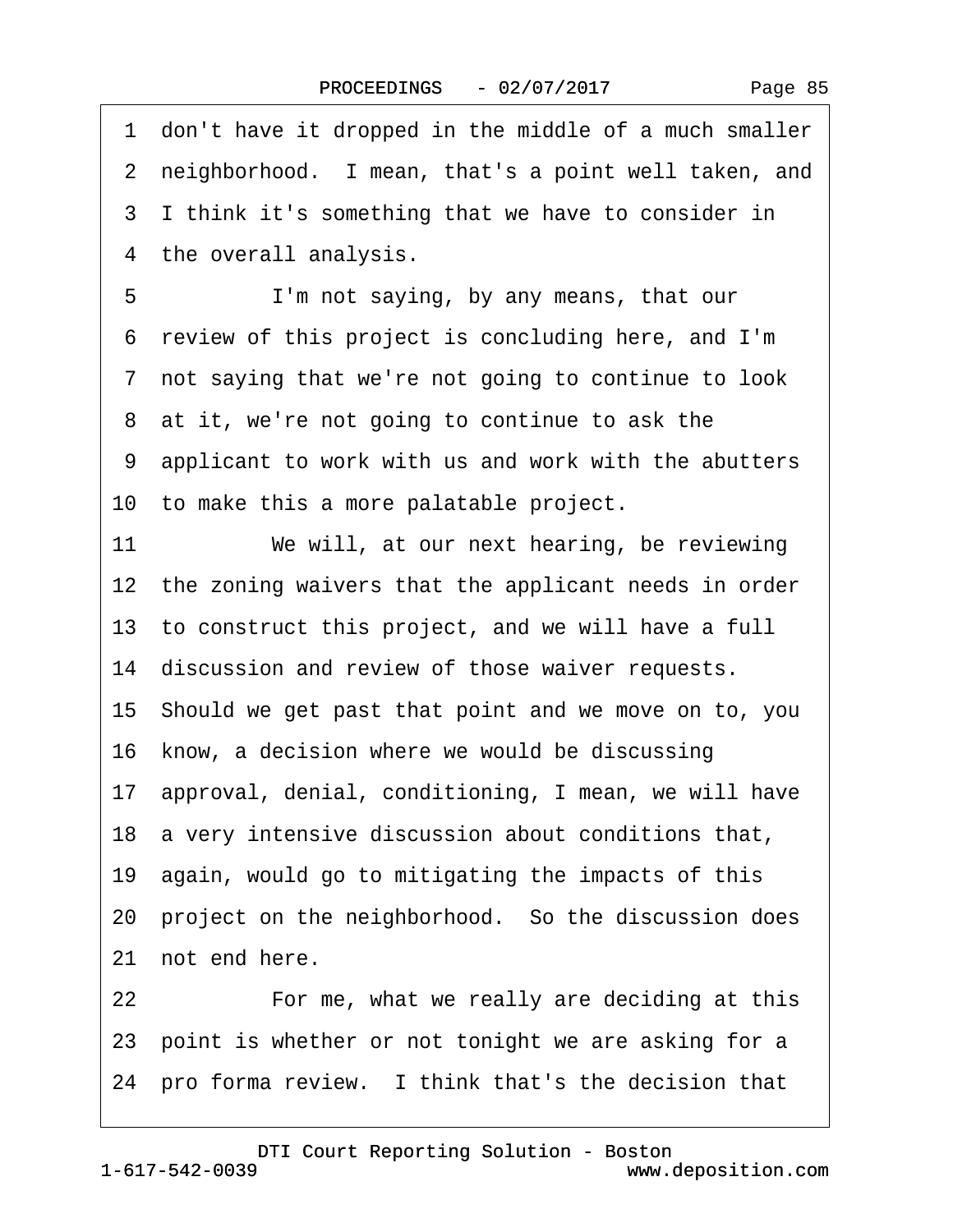| Page 86 |  |
|---------|--|
|---------|--|

|    | 1 we have to make at this point. I personally think it   |
|----|----------------------------------------------------------|
|    | 2 would be an exercise in futility, given the 40B        |
|    | 3 standards and given the procedures. I could be         |
|    | 4 convinced otherwise if my fellow board members feel    |
|    | 5 strongly, but for me I think it's -- you know, it's    |
|    | 6 going down a rabbit hole that we don't really have a   |
|    | 7 legal justification for going down. So I personally    |
|    | 8 don't feel the need to do that.                        |
| 9  | MR. ZUROFF: I agree.                                     |
| 10 | MS. SCHNEIDER: Okay. Maria, do we have                   |
|    | 11 anything else we need to cover tonight?               |
| 12 | MS. MORELLI: No.                                         |
| 13 | MS. SCHNEIDER: Judi, any parting words of                |
|    | 14 wisdom for us?                                        |
| 15 | MS. BARRETT: I guess the only question I                 |
|    | 16 wondered about is does the board want to, you know,   |
|    | 17 ask the applicant what the plan is to try to continue |
|    | 18 to work with the neighborhood on this issue? I        |
|    | 19 realize it's a civil matter and it's not something    |
|    | 20 that becomes a condition of approval. But I've        |
|    | 21 certainly seen plenty of Chapter 40B situations where |
|    | 22 there was an issue that perhaps working with the      |
|    | 23 abutters might solve a problem beneficial to the      |
|    | 24 neighborhood, and the applicant made an effort to     |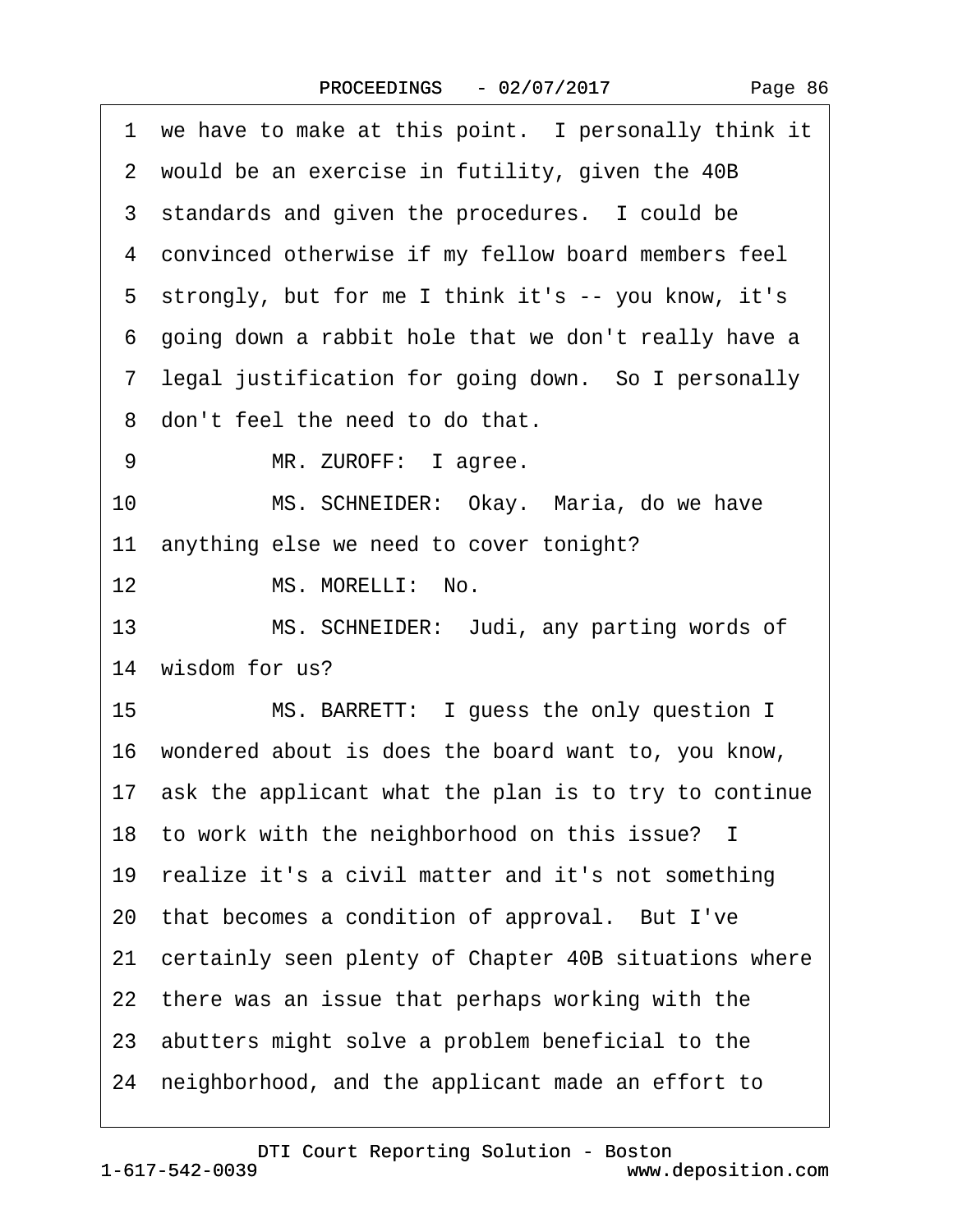Page 87

1 work with the abutters on that. And so it made it 2 easier for the board in the end to say, you know, 3 everything else is fine and we appreciate your doing 4 this. So I'm just wondering if there is any 5 expectation that the applicant will try to work with 6 the neighborhood between now and the next meeting. 7 MS. SCHNEIDER: So the next meeting I think 8 is next Wednesday, and I don't know if schedules will ·9· permit -- I mean, I think that the neighborhood 10 representative was very clear about the things that 11 they are looking for either more information on or to 12 have more of a dialogue on. So if some progress 13· could be made, and if, at a minimum, the applicant -- 14 Mr. Gerzon, if you're also available, it would be 15· great to hear from you -- to hear about the progress 16· that you have made in reaching out and discussing 17 some of these things. I think some of them are as 18 simple as you providing them with information that 19 you may already have. I suspect the parking issue 20· may take more discussion, and I would strongly 21· encourage you to have that discussion with them 22 before the next hearing, if at all possible. 23 MS. BALAKRISHNA: I mean, we can certainly 24 try. We just heard about it today.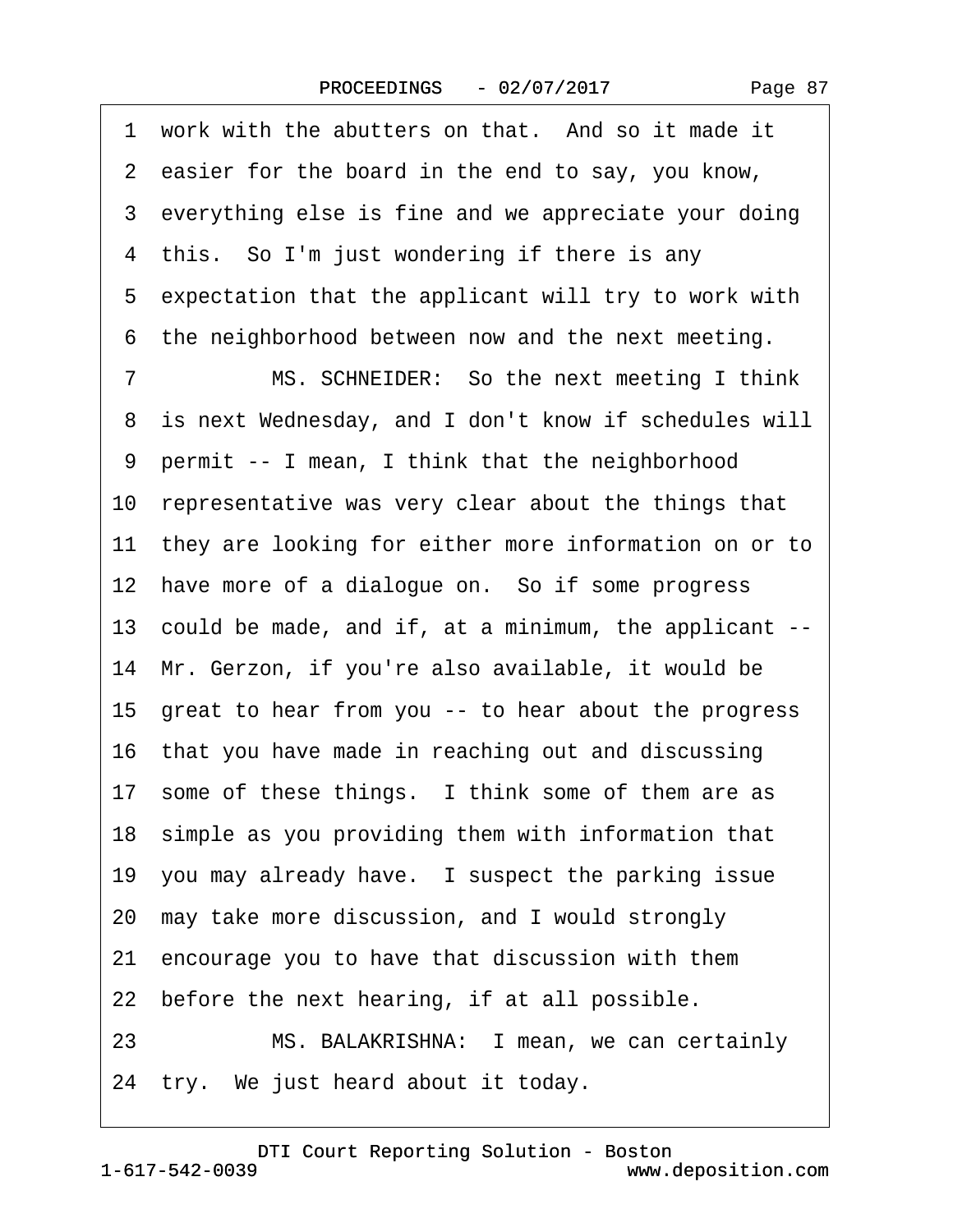| 1<br>MR. ENGLER: It's not a condition.                   |
|----------------------------------------------------------|
| MS. BARRETT: I said that. I said it's not<br>2           |
| 3 a condition.                                           |
| MS. SCHNEIDER: Right. It is a private<br>4               |
| 5 matter. But what we're asking for, as part of the      |
| 6 process right now, is for the applicant to make some   |
| 7 additional outreach to the neighbors.                  |
| MR. ENGLER: I don't think there's a time<br>8            |
| 9 frame you can -- as you just said, you can't put that  |
| 10 that quickly. That could be ongoing for quite a       |
| 11 while.                                                |
| MS. SCHNEIDER: I think what we would just<br>12          |
| 13 ask is that there be some sort of report to the board |
| 14 at the next hearing as to what progress, if any, has  |
| 15 been made.                                            |
| 16<br>Okay. And with that, our next hearing on           |
| 17 this will be next Wednesday, February 15th, at        |
| 18 7:00 p.m. Thanks.                                     |
| 19<br>(Proceedings adjourned at 8:53 p.m.)               |
| 20                                                       |
| 21                                                       |
| 22                                                       |
| 23                                                       |
| 24                                                       |
|                                                          |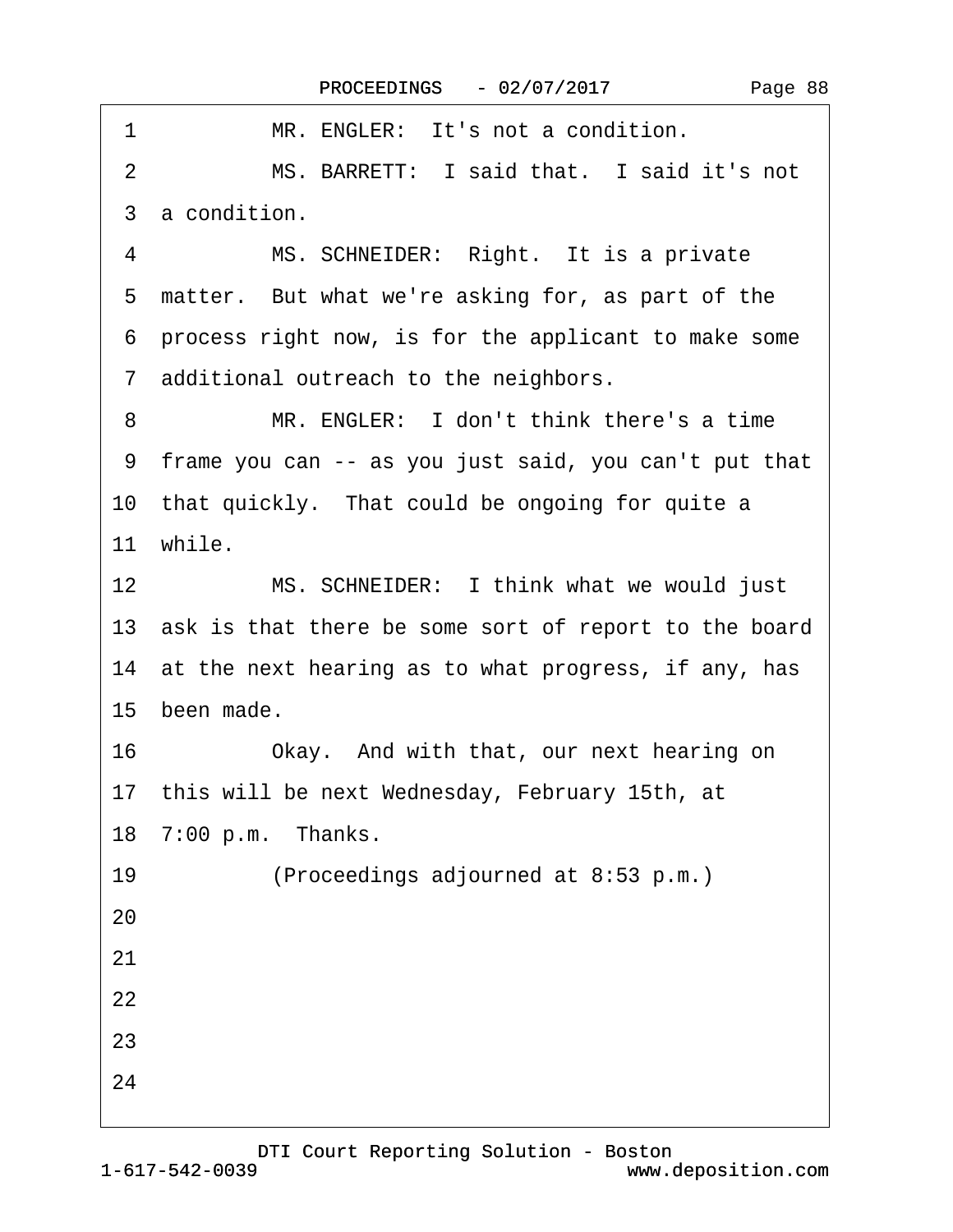| 1  | I, Kristen C. Krakofsky, court reporter and                                                                                                                                                                                          |
|----|--------------------------------------------------------------------------------------------------------------------------------------------------------------------------------------------------------------------------------------|
|    | 2 notary public in and for the Commonwealth of                                                                                                                                                                                       |
|    | 3 Massachusetts, certify:                                                                                                                                                                                                            |
| 4  | That the foregoing proceedings were taken                                                                                                                                                                                            |
|    | 5 before me at the time and place herein set forth and                                                                                                                                                                               |
|    | 6 that the foregoing is a true and correct transcript                                                                                                                                                                                |
|    | 7 of my shorthand notes so taken.                                                                                                                                                                                                    |
| 8  | I further certify that I am not a relative                                                                                                                                                                                           |
|    | 9 or employee of any of the parties, nor am I                                                                                                                                                                                        |
|    | 10 financially interested in the action.                                                                                                                                                                                             |
| 11 | I declare under penalty of perjury that the                                                                                                                                                                                          |
|    | 12 foregoing is true and correct.                                                                                                                                                                                                    |
| 13 | Dated this 20th day of February, 2017.                                                                                                                                                                                               |
| 14 |                                                                                                                                                                                                                                      |
| 15 | <u> 1989 - Johann Harry Harry Harry Harry Harry Harry Harry Harry Harry Harry Harry Harry Harry Harry Harry Harry Harry Harry Harry Harry Harry Harry Harry Harry Harry Harry Harry Harry Harry Harry Harry Harry Harry Harry Ha</u> |
|    | 16 Kristen Krakofsky, Notary Public<br>My commission expires November 3, 2017.                                                                                                                                                       |
| 17 |                                                                                                                                                                                                                                      |
| 18 |                                                                                                                                                                                                                                      |
| 19 |                                                                                                                                                                                                                                      |
| 20 |                                                                                                                                                                                                                                      |
| 21 |                                                                                                                                                                                                                                      |
| 22 |                                                                                                                                                                                                                                      |
| 23 |                                                                                                                                                                                                                                      |
| 24 |                                                                                                                                                                                                                                      |
|    |                                                                                                                                                                                                                                      |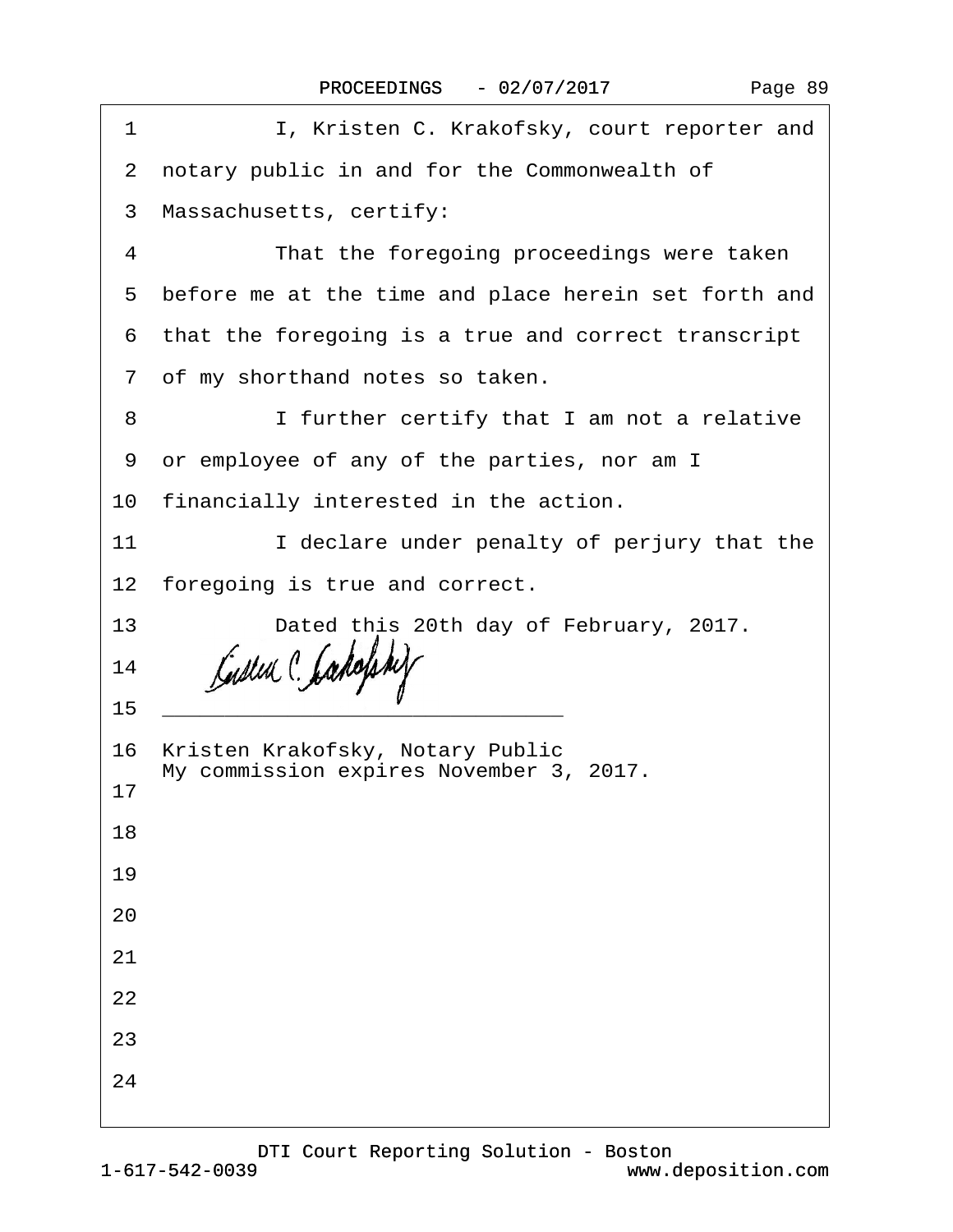PROCEEDINGS  $-02/07/2017$ 

| $\pmb{0}$               | 15 <sub>th</sub><br>16:24 79:12   | 30-foot<br>16:17                   | 55<br>73:20         |
|-------------------------|-----------------------------------|------------------------------------|---------------------|
|                         | 17-foot                           | 30-foot-wide                       | 5th                 |
| 0<br>68:24              | 10:13 11:15                       | 8:16                               | 9:6                 |
|                         | 1969                              | 350                                |                     |
| $\mathbf{1}$            | 70:8                              | 28:5                               | 6                   |
|                         | $\mathbf{2}$                      | $\overline{\mathbf{4}}$            | 6                   |
| 1/2<br>12:1 28:1        |                                   |                                    | 9:2 36:5 39:2 53:20 |
| 10                      | $\mathbf{2}$                      | 4                                  | 60                  |
| 4:17 9:8 10:11 67:23    | 9:1 29:3 38:24 77:14              | 9:1 12:1 28:1 36:6 39:1<br>53:20   | 48:14 51:7          |
| 68:6,9,15,16,20         | $2-$                              |                                    | 629                 |
| 10-foot                 | 4:14                              | 4-foot<br>4:14 9:7                 | 61:3                |
| 29:22                   | 2-foot                            |                                    | 6:00                |
| 10-year                 | 9:6                               | 4.5<br>28:2                        | 56:17               |
| 27:10,17 28:3           | 20                                |                                    |                     |
| 100                     | 8:23 12:4 14:5 29:3<br>36:5 52:22 | 40<br>4:6 44:8 65:21 69:6          | $\overline{7}$      |
| 38:7                    | 20-foot                           | 80:19                              | $\overline{7}$      |
| 101                     | 8:15,21 11:16 16:16               | 40-foot                            | 8:12 10:12          |
| 27:7                    | 53:8 54:8,9                       | 10:18,20                           | 70                  |
| 10 <sub>th</sub>        | 2008                              | 40-foot-tall                       | 49:1                |
| 10:12                   | 19:2                              | 65:23                              | 7:00                |
| 1162-1164               | 2013                              | 40B                                | 4:4 55:6,7 56:16    |
| 48:6 60:13              | 31:18                             | 12:5 17:24 24:5 27:6,7,            | 7:09                |
| 1162-64                 | 21                                | 20,22 32:9 52:1 57:11              | 4:2                 |
| 13:7                    | 52:23                             | 64:24 65:5,10,13 69:4<br>71:8 83:7 |                     |
| 1180                    | 21st                              |                                    | 8                   |
| 4:6                     | 45:18                             | 40bs<br>11:18                      |                     |
| 11:00                   | 24                                |                                    | 8                   |
| 14:18                   | 39:2                              | 420<br>11:20                       | 53:20               |
| 12 <sub>2</sub>         | 24-foot                           | 44                                 | 87<br>17:6          |
| 53:21                   | 11:4                              | 80:10                              |                     |
| 13                      | 24/7                              | 450                                | 8:00<br>14:17 55:5  |
| 37:4                    | 80:8                              | 28:2,10 29:5                       |                     |
| $13 -$                  | 25                                |                                    | 9                   |
| 37:1                    | 36:7                              | 5                                  |                     |
| 14<br>37:5              |                                   |                                    | 9                   |
|                         | 3                                 | 5                                  | 14:24 35:8 40:19,20 |
| 14-foot<br>34:24 37:1   | $\overline{\mathbf{3}}$           | 4:17 8:12 9:2,8 14:2<br>39:4,6,7   | 48:16 49:24 55:19   |
|                         | 9:1 53:7,9,18,20                  |                                    | 9,000               |
| 15<br>53:22             | 30                                | 5-foot<br>8:14 14:1 53:17          | 34:11               |
|                         | 8:17 29:3 36:4 39:4               |                                    | 9/hammond           |
| 15-foot<br>12:1,3 34:24 | 59:15                             | 507<br>10:16                       | 78:10               |
|                         |                                   |                                    |                     |

DTI Court Reporting Solution - Boston

 $1 - 617 - 542 - 0039$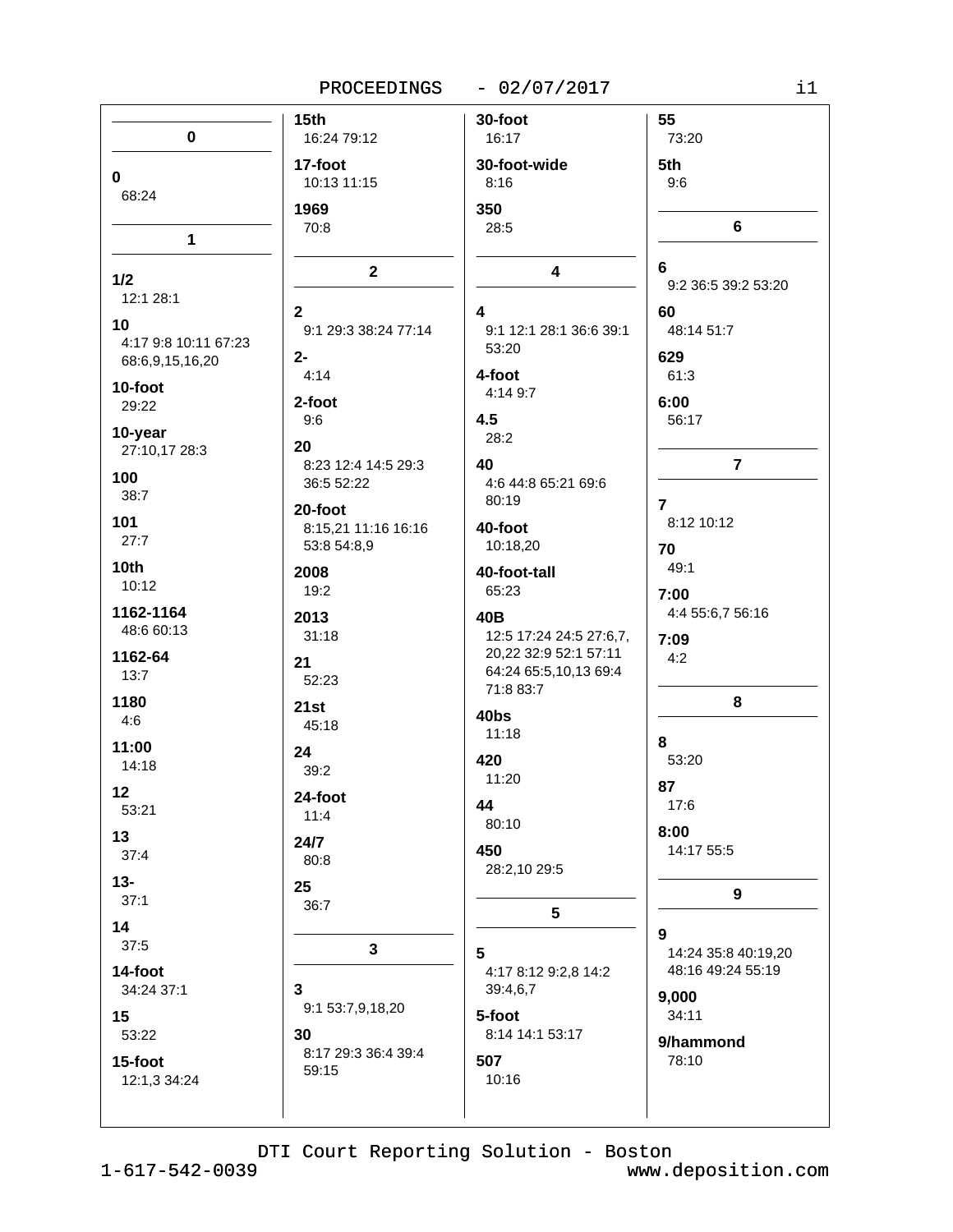# $-02/07/2017$

A

a.m. 55:5 56:16,17

ability  $20:6$ 

able 13:10 23:17 24:14 53:8 73:3.22

absolutely 23:20 44:24 45:8 84:13

abuts  $10:2$ 

abutter 4:21 6:18 39:4 72:23

abutters 4:15 6:12 7:15.18 8:9 12:4 14:8 16:20 17:15 22:6 74:11 85:9

abutters'  $35:23$ 

abutting 15:22

accept 69:21 72:9

acceptable 56:17

accepted 58:19

access 6:16 9:9,14,15 36:15 49:8,14 54:19 73:8,9

accessibility  $48:15$ 

accessible  $37.7$ 

accommodate 14:4.23 17:4 81:16

accommodations  $50:18$ 

account  $30:6$ 

acquisition 57:17

13:24 17:14 44:11 actual 8:8 37:15 39:3 **ADA** 

add 46:2 47:14 68:23 79:2 82:14

added  $7:12$ 

activity

 $37:7$ 

adding 69:14

addition  $70.1$ 

additional 4:12 9:6 16:18 32:1

address 11:2 36:12,13 50:16 54:13 64:1 66:9 84:4

addressed 74:16 75:19

admit  $4:24$ 

advocating 70:12

affect 61:8,11 62:4

affirmatively 22:23

affordable 22:19 23:15 32:10,12, 15, 17, 18 33: 11 49: 4 70:2

age 32:2 48:14 83:9

age-restricted 25:7 72:5 73:19 83:6

agency 27:14 30:6 81:21

agency's 25:23 aggressive

76:8

ago 30:16 31:8 39:16 41:4

agree 20:16 76:21

agreed 28:23

ahead  $54:18$ 

aim 20:11

air 22:9 40:9

allowed 63:23 69:4

allowing 56:18

allows 11:2 12:10

alternatives 84:2

amateur 81:10

**Amazon**  $43.3$ 

ameliorate 74:20 76:14

amenities 47:20 72:18

amenity 25:21

amenity-rich  $25:11$ 

amount 35:14 43:6 53:20

analysis 17:10,13,21 30:5 85:4

analyze 10:9

analyzing 24:9

angles 35:13 annually

58:4

22:22 24:17,19 25:5,22 26:2 anticipate 42:2.6 anybody 17:18 47:17 66:16

anymore 25:8 76:7

answer

anyway 20:24 41:16

apartment 73:24 74:9

apartments 30:7

apologize  $60:2$ 

appeal 31:23

> **Appeals** 23:7,10 29:1

applicant

4:13 6:10 7:9 13:17,18 15:1,13,16 18:21,22 19:8,11,15,19 20:15,16 21:5,7,11,16 25:12 29:19 33:23 46:9 48:20 50:4,14,19 52:3 53:14 71:4,9 77:1,6,18 83:12 84:3,14 85:9,12

applicant's 22:10 63:22

applicants 16:12

application 4:6 79:16,18 81:22

applied  $7:2$ 

apply 27:11

appraised 57:6,17 58:1

appraiser 57:10,23

appreciate 44:18 58:8 59:24 77:1

DTI Court Reporting Solution - Boston

 $1 - 617 - 542 - 0039$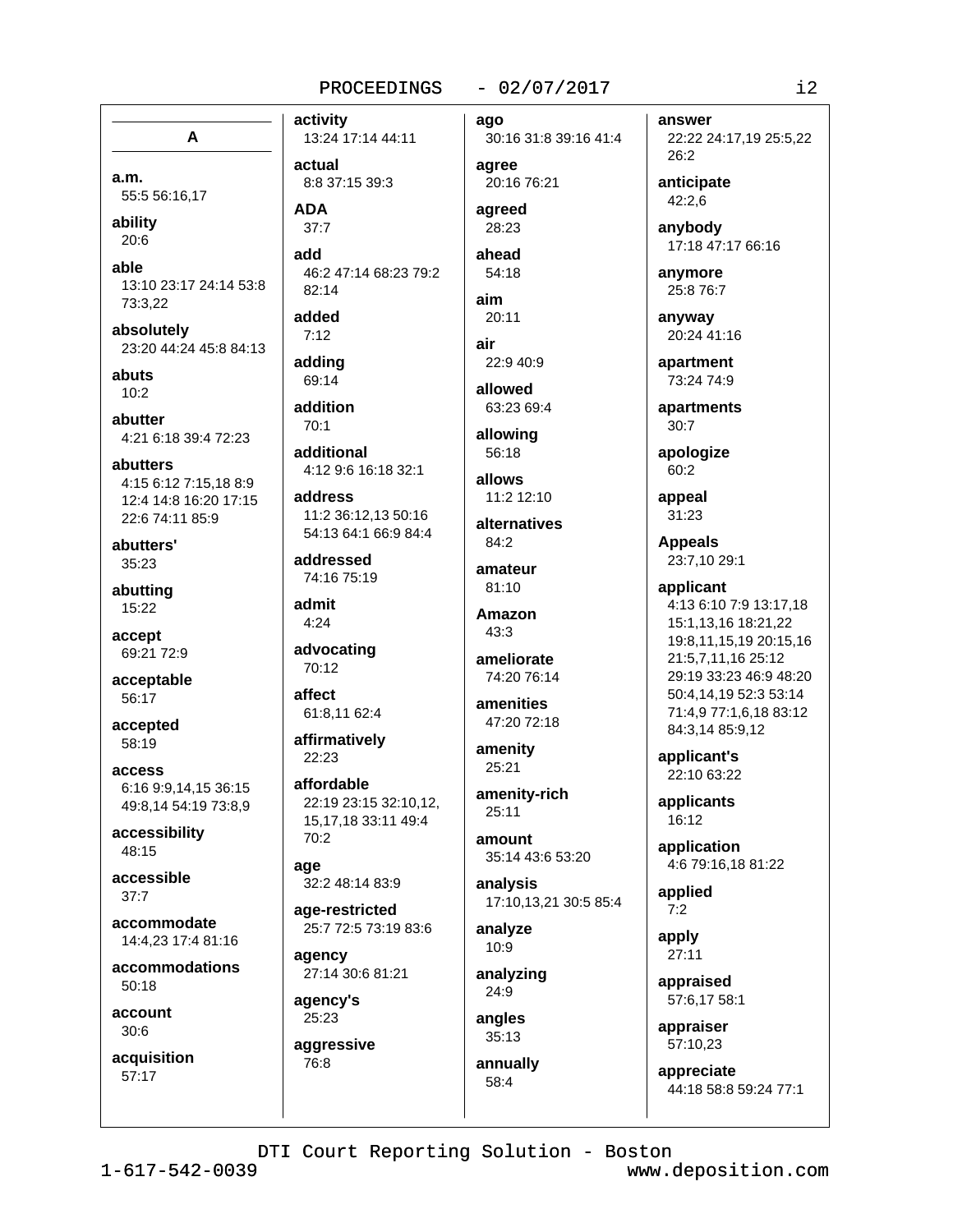# $-02/07/2017$

approach 19:2

approaching  $72:2$ 

appropriate 12:14

approval 27:12 30:23 31:24 51:22 85:17

approve 46:18

approved 25:24 41:3 46:4

approximately  $36:7$ 

arborvitae  $14.5$ 

architect 8:6 53:15 54:5 77:13

architects 54:13

architectural 22:3 23:3

area 10:8 11:12 14:3 32:17, 24 33:6,13 38:14 41:8, 13 49:17,19 60:9 73:7, 17 74:4.6

areas 10:21 15:8 33:7 37:14

aren't 23:4 31:17 66:14

arguably 78:6

arque 23:9 29:5

arrangement 48:23

articulate 71:14

articulated 68:24

articulating 58:8

articulation 4:13 6:17 16:18 as-of-right 5:5 6:6 78:7 ascertain 26:21 asked back 18:20 19:7 21:11.20 28:12 29:19 79:22 83:13 asking 19:7.10.17 20:14.21 21:8 26:6 29:10.22 54:11 57:1 67:19 78:18 80:1 81:18 84:3 85:23 **backs** aspect  $47:14$ bad aspects 63:21 assess  $5:1,10$ assumed 57:20 assuming 11:11 73:8 assumption 26:9,13 61:10 62:13 ball assumptions 24:22,23 25:17,21 61:22 assure 80:24 attached 52:22 attacked  $41:14$ audible 70:16

availability 72:11

available 13:6 19:22 41:4 72:24 73:7 74:13

average 36:4 48:14 aware 46:21 63:17 awkward

 $31:6$ 

B

7:11 9:21 19:20 20:3 25:16 28:9 31:23 34:6 35:12 36:5 38:2 39:1 55:16,21 70:3 71:7 74:18 83:20

backing 56:19 60:8,23

6:21 55:11

64:4

**Baker** 74:19

**BALAKRISHNA** 39:11 42:4,8,21 43:5 44:10,24 54:21 55:6,8, 13,17 56:2 60:2,16

balancing 29:13

53:21

bargain  $57:2$ 

# **Barrett** 5:12 17:23 18:2,13,15 22:10,14 23:20 24:16, 20 26:15 29:18 30:22 31:21 32:15.23 33:3.12. 16,21 57:8 61:17,20 62:13 65:6 68:11 70:1,7 71:8 79:15 81:14.19

**Barrett's** 78:19

base 34:9 62:6 hased

32:17 33:12 68:15 78:19 baseline

27:19 28:9.10 66:23 69:4

basic 8:4 71:17

basically 19:16 40:3 46:14 49:20 56:15 76:9

basis 23:13 28:2,6 62:10 71:3

hat 23:16

bay 17:4 41:2 83:16

beautiful 39:17

bedroom  $15:7$ 

beginning 45:3 78:20 82:4

beaun  $72:1$ 

behalf 48:6 58:24 83:12,13

believe 29:21 36:20 52:23

beneficial 80:3

benefit 38:10 57:22 72:20 73:5 83:20

**benefits** 40:2 72:18

best 20:11 61:24

better 9:3 29:7 38:4,15 44:14 47:11.20 63:12 65:2 75:6

beyond 26:19

big 36:8 59:2 62:17,20 72:15 84:23

bigger 50:19

DTI Court Reporting Solution - Boston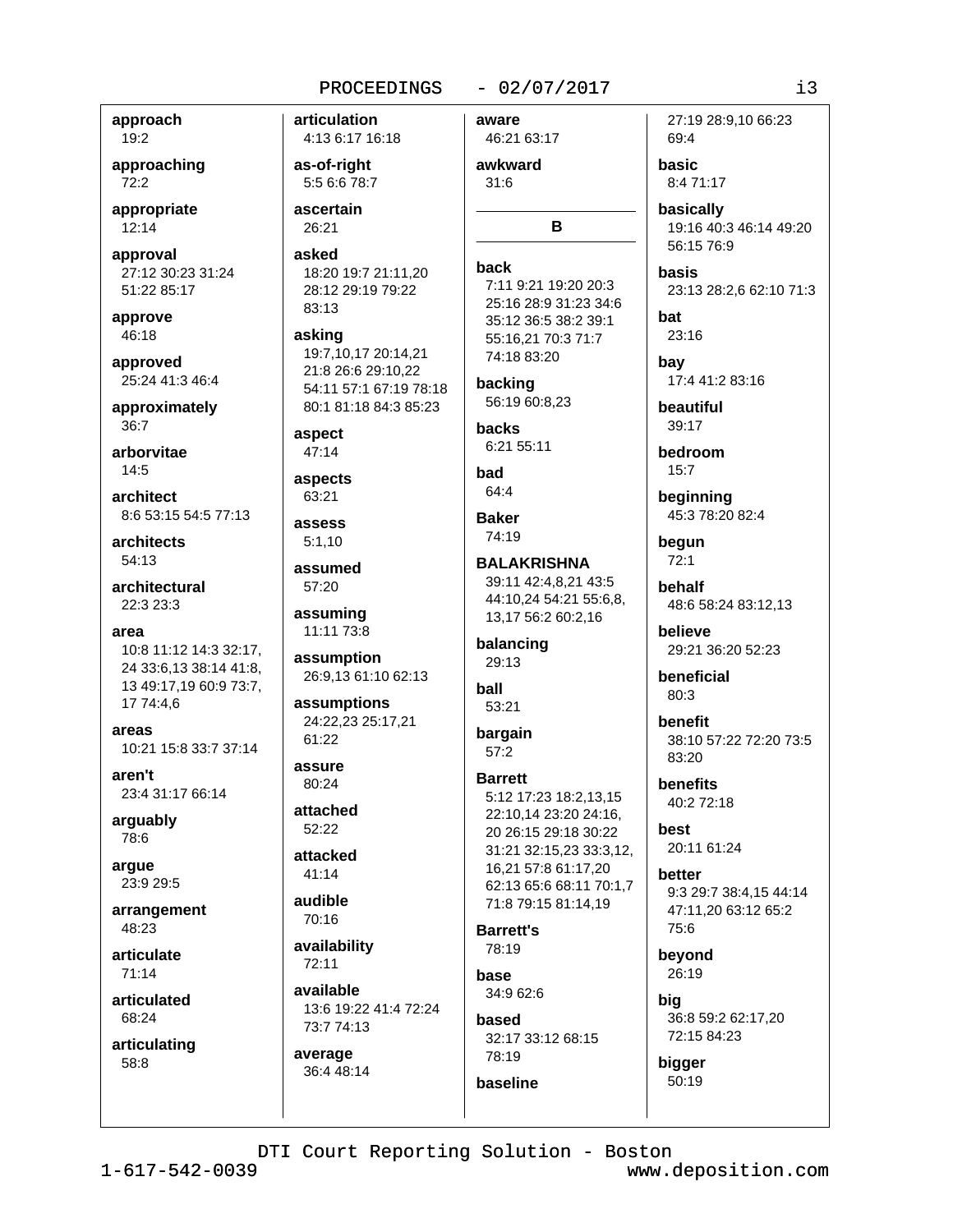biggest 37:10,20 48:12

bill 27:10 **bins** 55:17

hit 7:10 13:14 24:2 27:6 42:2 76:8

blighted 38:12

blocking  $22:7$ 

blowing 45:21

board 4:20 19:1 20:9 21:24 41:4 46:18 47:5,13,16 58:10 63:16 66:13 67:7, 11 70:4,13,19,24 71:6 78:23 83:23

board's 19:12,24 64:20

**hoards** 18:19

**Boehmer** 6:13 22:4 34:3

hoil 44:20

**book** 5:2 21:10 23:19.21 24:18 26:14,23 33:19 71:11 76:22

borrow  $80:12$ 

**Boston** 32:17 33:1,13

bought 13:7 39:15 57:2

boutique 42:12

hox 67:13

**Boylston** 4:6.16.17.22 8:9.12 9:24 13:7 21:13 37:4

 $39:7$ **Brady**  $17:4$ **Brendan**  $R \cdot 6$ brief

39:12

bring 40:1 41:18,20 49:22 77:2,8,9

brinaina 38:18 39:17 75:16  $77:18$ 

broad-brush 46:20

**Brookline** 32:13 33:11 41:3 42:23 52:1 62:7 69:20 83:7

brought  $71:7$ 

budget 57:13,21 62:11

buffer 8:14 14:1 52:18 53:2,3,  $12$ 

buffering  $14:7$ 

bugs 45:9

huild 11:6 57:12 67:24 68:7 69:2.5

buildable 20:22,23

# building

12:2 16:5,17 21:12 34:5 35:12.15 36:12.16 37:9 38:4 39:5,17,19 40:1,5, 14 41:18 43:1 45:13 57:12 58:9,11,15 59:13, 14,15 60:8,14,18 61:7, 11 65:15,19,23 67:4,13 69:18 71:19,23 72:3,15, 16 73:6, 18 76: 7, 11, 12 77:1,24 78:1,2 80:7 83:1 84:23

 $-02/07/2017$ 

buildings 22:2 28:13 35:19 built 24:13 25:8 45:13 52:19 57:7 72:18

bus 75:16

bushes  $53:1$ 

business 6:1 9:19 10:10 11:9,12 43:9.10 44:13 45:9 75:23

businesses 38:14 41:5.19.21 42:1 43:7,10,22 44:14

busy 42:17

button 44:3

buyers 25:11 buying

74:12 bylaw

11:1,14 15:21

# C

calculations  $16:2$ call 48:16

called  $45:16$ 

# can't

18:3.23 20:8.16 21:8.9 22:11,12,22 28:9 29:4 44:2,15 57:11 65:3,7,8 69:3,7 81:16,17

car 49:20 73:14,23 74:2,9

# care 29:11

cars

15:4 63:6,7 73:21 74:1,

case 19:1 20:24 23:17 30:11 66:15 73:21 Casella 55:15 cases  $17:11$ cash

80:13 category  $33:4$ 

10

cause  $26:8$ 

caused  $35:19$ 

causes

 $24:4$ caveat  $20:2$ 

ceiling

6:18 37:1,2

ceilings  $35:3$ 

census 68:15,16

century  $45:18$ 

certain 13:8 32:10 68:3

certainly 5:12 11:13 12:15 13:2 14:16 16:6 67:20 81:20

challenging  $17:10$ 

chance  $8:1$ 

> change 20:15 26:7 30:22 31:9 62:22 63:2 68:16 79:23 81:16

changed 19:15 74:21

changes 23:4 30:21 46:17 48:11

DTI Court Reporting Solution - Boston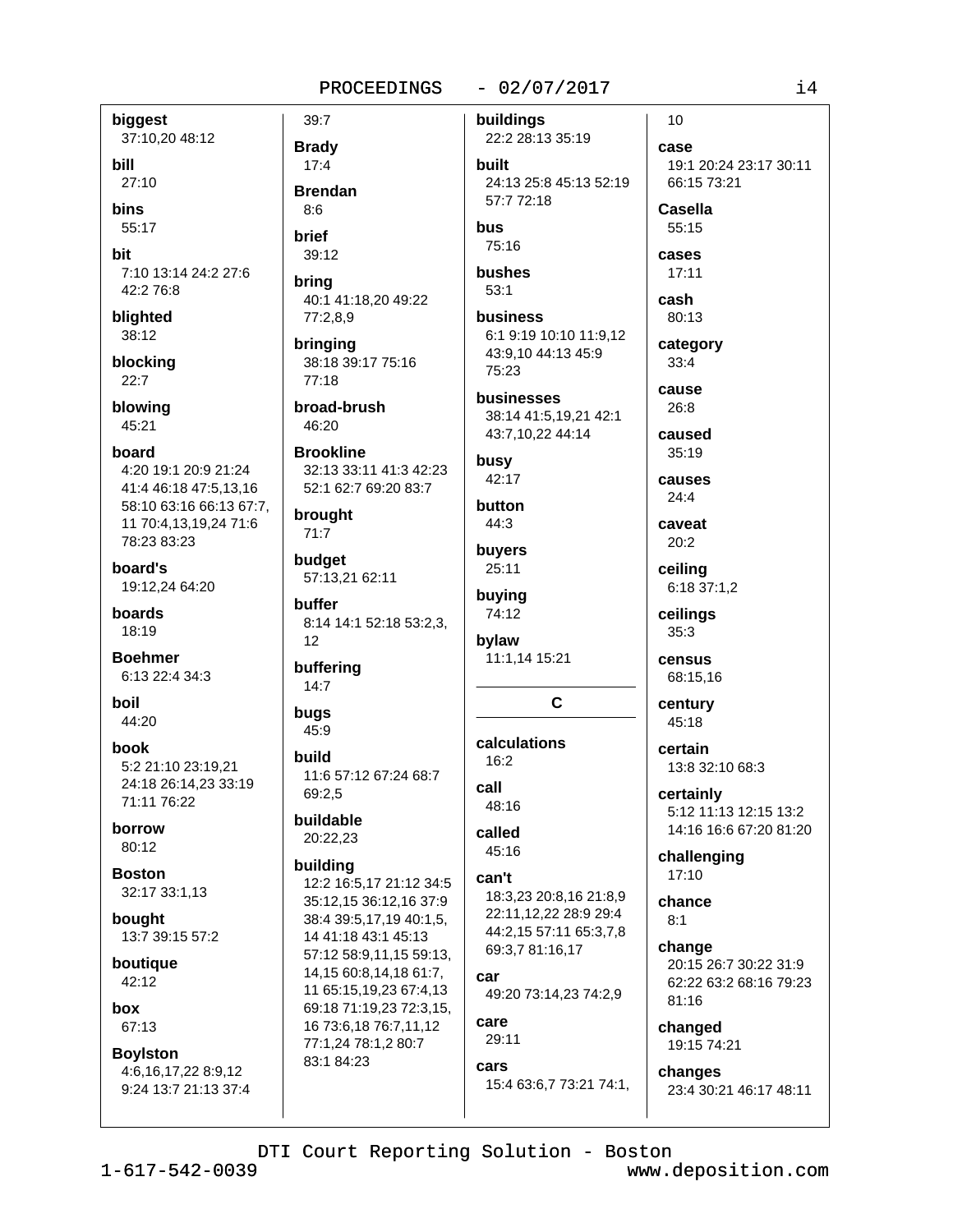# 59:11 77:17 79:21 84:7

changing 43:5 44:10

characterized  $41.24$ 

charge 4:11 5:18 6:10

checklist 15:24

chief 46:3

child 74:18

chime 79:5

circulating 56:5

city 74:19.20

civil 13:5 48:22 51:19

claims 19:9

clarifv 17:9 53:15

clarity  $53:2$ 

classification  $32:10$ 

clean  $40:5$ 

clear 15:20 37:19 50:4 54:3 64:14 81:14 84:14

clearly 19:12.23 21:3 25:3 32:8 72:21 74:17 76:2 77:13

clients 82:10

**Cliff**  $6:13,15$ 

Cliff's 9:13 23:2

close

closed 40:21 closer

55:19

40:21 51:8 60:18

closest 7:15 22:6

closing 40:20

coffee 45:5 60:7

cognizant 15:6 77:4

coherent  $12:19$ 

come 5:4 19:20 25:16 28:5 38:14 43:3 44:16 45:17 69:5 70:3 71:19 83:20

comes 20:3 25:22 43:15 64:16 77:14

comfort  $52:5$ 

comfortable 76:3

coming 20:13 68:9 75:1

comment 31:21 40:11 46:8,14 70:21 78:3 79:2

commentary  $9:13$ 

comments 34:20 36:18 41:16 46:12,14 47:1 61:2 70:14,18 77:23 78:19

commercial 60:14 62:10 65:18 66:4 72:10 76:12

commit  $15:13$ 

**Committee** 23:7,10 29:1 commonplace  $35:9$ 

 $-02/07/2017$ 

community 32:19 83:4,6 companies

43:13 comparable

6:20 11:23 33:1 compare

69:23

compared 28:15

comparing 69:22

comparison 69:1

**Compass**  $45:16$ 

compete 25:10

completely 45:18

completing 38:11

compliance  $14:2$ 

complicated 64:9

complies 39:19

component 36:11 37:8 38:19

components 34:9 37:13

comprehensive  $4:5$ 

compressed  $37:22$ 

compromise 49:12

computer 44:3

concept 34:20

concepts 29:24

conceptual 48:2

concern 22:14,17 26:15,18 48:12 58:18 59:2,10 62:17 64:13 72:21 73:8 74:15 75:11,19 76:15,

concerned

22 77:23

4:12 10:8 13:23 15:10 58:14 69:16 73:4,16,18 74:8 77:17

concerning  $8:5$ 

concerns

6:11 7:3 14:9 16:8 19:12 21:3 29:11,12 32:9 34:14 39:20 46:15, 21 47:4 48:8 53:5 58:8 59:6 67:12 71:15 72:16 76:15,19,20 83:14 84:3,

concessions 72:17 73:3 82:15

concierge 80:8

concluding 85:6

conclusion  $23:8$ 

concrete 51:15 53:1 59:20

condition  $45:7$ 

conditioned  $15:1$ 

conditioning 85:17

conditions 14:15 17:17 25:4,9 38:6 46:17 51:24 64:3 85:18

condo 54:17

condominium 49:11

DTI Court Reporting Solution - Boston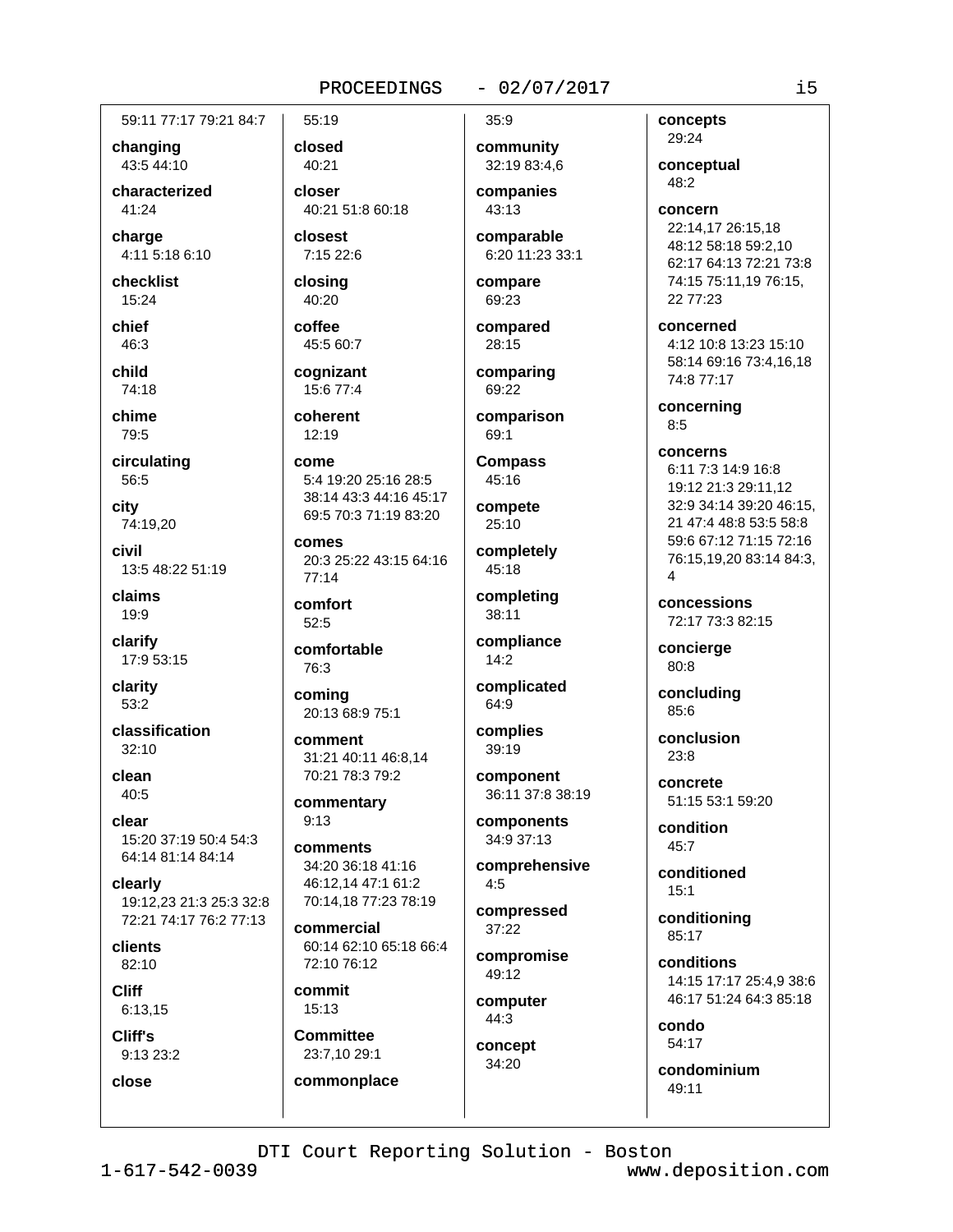# condos 7:20 13:7

conducting 15:13

conducts  $16:1$ 

conform  $10:23$ 

confuses 66:18

conjunction 9:12 75:5

conquering  $51:3$ 

consent 72:19

consider 12:8 21:4 47:6 69:18 72:1,13,17 85:3

considerably  $30:7$ 

consideration 55:1 68:24 72:4

considerations 50:21

considering 4:22 35:18 82:19

consistency  $52:20$ 

consistent 82:23

consistently  $8:24$ 

construct 10:22 85:13

constructed 58:20

construction 15:12.18 24:7 25:1 31:14 40:6 54:19 56:24 81:4,5

constructive 48:20

constructively 59:21

consult 54:4

consultant 20:3 23:1.23 24:21.24 25:3,15 26:3,20 39:24 51:2 71:8

consultant's 23:6

consultants 19:22 23:11 36:22 37:17 79:5 83:12

contained  $14:13$ 

contaminated  $40:4.8$ 

contemplated 83:23

context 22:3 32:11 66:9 67:19

continuation  $4:5$ 

continue 13:17,21 78:12 85:7,8

continued 58:17

contracted 74:20

contribution 75:20

controls 64:11

conveniences 13:9

conversation 7:21 12:23 13:17,20 18:8 21:6,22 48:20 50:14 56:11 59:7 82:10

conversations  $36.2152.24$ 

convinced 78:23

Coolidge 42:23 62:7

corner 9:22 38:12 42:23 62:7, 21 63:12 67:15 76:6.7

 $-02/07/2017$ 

```
corners
38:22
```
correct 13:2 70:7

cost 26:16 27:15 29:7 56:23 57:1,3,18 80:11 81:11

costs 24:7 25:1 26:21 27:8 28:15 31:14 58:3 81:3, 4.5

couldn't 14:16

count 62:12 68:12

couple 12:7,10 39:16 41:9 45:11 51:10 77:2 80:8

**COULSE** 15:19 36:1

court 56:8

covers 58:3

cramping 53:23

create 35:22 75:9 76:13

created 75:8 creating

22:7 38:13 84:1,9 credence

 $23:11$ 

critiques  $82:23$ 

crowded 58:15

**crux** 21:22 curb 8:16 40:18,20 41:1

curious 58:18 71:4,5 current 57:7 69:14 79:24

currently  $40:8$ **customers** 

41:18 42:16 44:1

 $_{\text{cut}}$ 8:16 38:21,24 40:18,20  $41:1$ 

cutback  $39.6$ 

cvcles 74:21

# D

damage  $15:11$ 

dashed  $8:20$ 

date 27:12 29:6 30:12,21  $31:1$ 

daughter 49:23

day 38:17 42:16,19 43:2 44:6

day-to-day 13:15

daylight  $22:7$ 

> days 42:22 43:3 44:9

de 30:21

deal 6:4 16:23 17:1 50:17 52:1 56:23

debt  $27:15$ 

**December**  $4:12$ 

> decent 11:16,18

i6

DTI Court Reporting Solution - Boston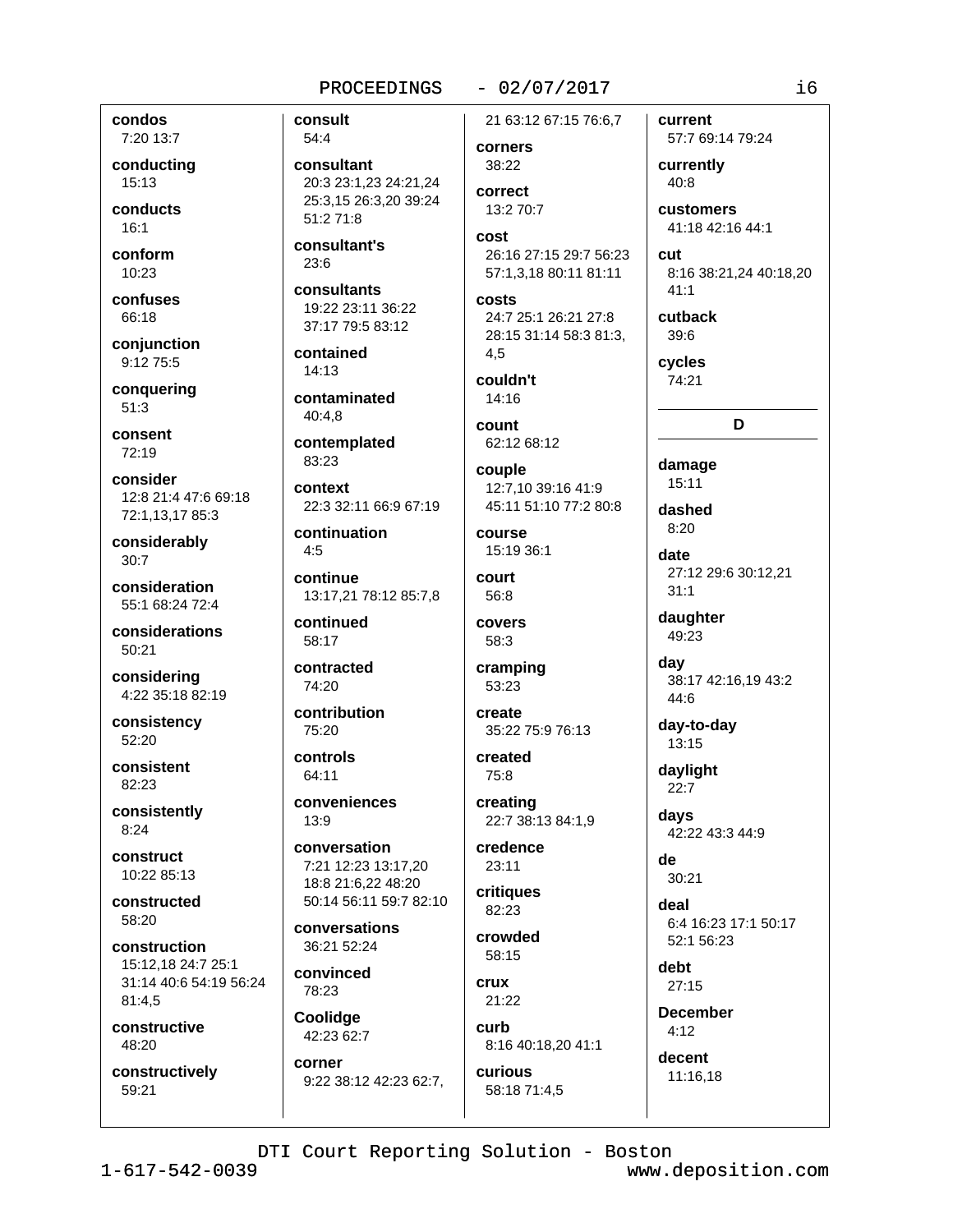# $-02/07/2017$

decide 22:23

decided 13:19 18:10

deciding 30:6 85:22

decision 52:1 85:16.24

deep  $11:11$ 

default 44:8

definitely 6:11 35:8 48:10 54:17, 24 56:16

definition 27:5 33:10

deliveries 41:10 73:12

delta 27:17 28:11

deltas  $7:6.14$ 

demand 74:14

denial 85:17

denominator 68:16

dense  $12:9$ 

density 12:11,14,17 69:6

deny 20:22

department 39:13 60:5 75:13

dependent  $54:10$ 

depending  $6:2,3$ 

depriving  $22:8$ 

design

despite 32:6 38:1 73:19 detail 49:11 52:11 62:1

21:3 29:12 83:16

detailed 82:6

develop 82:17

developed 71:21

developer 15:15 27:8 47:21 57:11. 24 71:22 72:4,9 73:2 75:3,14 76:13 82:16

developer's 24:22 25:17 72:19

developers 27:24 67:14

development 72:7

developments 83:7

dewatering 40:6

**DHANDA** 42:17.20.22 43:6 44:13. 18 45:3

dialed 34:17

dialogue 50:6 52:13

dictates  $35:3$ 

differently

didn't 51:12 52:14 59:18 74:23

difference 6:20 60:12 77:15

different 11:22 19:3 22:4 23:19 24:3 32:13,20,22,23 33:5.6 65:3.11 70:6.10 75:1 78:1 82:21

difficult 63:18 64:6 67:24 74:24

65:7.9

digging  $40:3$ 

dilemma 70:13

diligent  $6:23$ 

dimension

53:14

dimensionality  $34:18$ 

dimensions 17:14 65:18

dip  $18:7$ 

direction 21:7 39:8

directional 75:17

directions 75:1,18

disagree  $32:5$ 

disagreement 70:20

discern  $5:5$ 

discerns  $5:19$ 

discomfort 21:24

discuss  $59:1$ 

discussed 7:23 63:19

discussing 71:2 78:18 85:16

discussion 7:8 47:2 66:11 71:1

85:14,18,20

discussions  $34:2$ 

distinction 67:22

dislike

24:16

district 6:1 9:19 10:2,10,17 11:9 12:17,20

**Ditto**  $16:1$ 

divided  $33:8$ 

doable  $36.22$ 

doesn't 27:5.23 29:1 34:14.15 57:6 59:11 64:15 66:11, 14 69:15 70:9 72:24

doing 28:7 31:20 36:2.9.17 40:2.9.19 47:6

dollars  $80:9$ 

don't

5:1 11:2,13 12:5 14:23 16:12 18:14 19:6 20:9 29:11.21 35:4 44:5 45:6 51:19 53:9 54:20 58:6 59:12 61:6,24 62:22 63:1,5,13 67:17,18 72:14 73:20 74:7 75:10 77:5,11,14,22 78:21,24 79:11.23 80:12 81:7.9. 15 82:7,10,11,20 85:1

**Donuts** 44:23

door  $51:8$ 

double 49:21 63:9

> doubt  $81:5$

downsizing 71:23

DTI Court Reporting Solution - Boston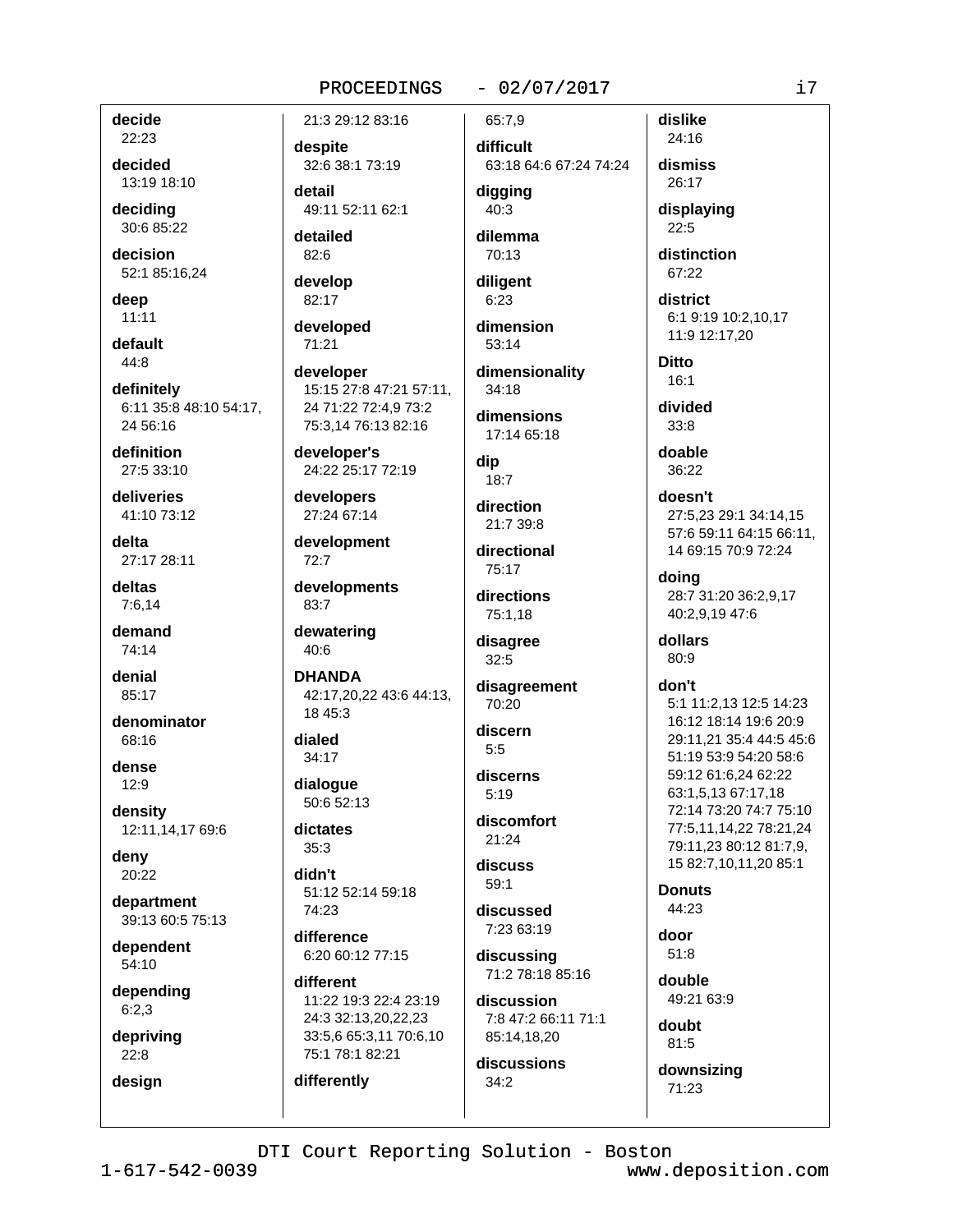# $-02/07/2017$

**DPW** 

15:24 16:7 **Drainage** 54:15

dramatically 43:8 82:21

drive 63:16 64:3 74:13

driver 41:14

driveway 14:3 40:22 49:8 55:19

drop 49:2 51:4

drop-off 13:11 48:23 49:8.14 50:7,10,21 51:2

dropped  $85:1$ 

**Drvbar** 45:21

due 18:12 19:18 43:8

dumpster  $14:10$ 

Dunkin' 44:22

dwelling 9:19 10:10,15 11:10

dynamic  $38:1$ 

e-commerce 43:4.9

earlier 14:18 35:16 60:3 78:9, 19

E

early 45:4 50:13

easier  $13:14$ 

east 33:1 39:8 eastern 25:9 easternmost 40:22 easv 24:21 eat  $57:21$  $A$ cho 34:20 36:18 59:2 78:8 economic 24:15 26:10 28:3.17 economically 71:24 economics  $27:6$ edge 36:16 84:24 effect 29:19 82:18

effective 14:7 53:3

effort 74:23 efforts

35:12 77:2 eiaht

 $31:3$ either

> 20:16 21:13 46:16  $71:12$

elementary 74:18

eligibility 81:21

eliminate 77:10

elimination 21:15,17 24:11

employees 41:14

encourage 18:18 20:7

encouraged

13:16,18 engaging 50:5

engineer

 $40:13$ **Engler** 18:8,12,13 26:24 27:2 29:21 30:10,24 31:13,

15 32:5 57:5,9,16 58:3 62:1,6 79:3,8,11,17,21 80:5 81:12 82:2,13

Engler's 34:20 36:18

enormous  $80:11$ 

entire  $37:9$ 

entirely 64:20

entrances  $37:7$ 

environmental 21:3 39:23 40:1 46:4

environmentally 82:17

envision 54:23

envisioning 52:16

equation 18:10

equity 27:15 80:14

especially 5:1 7:14 34:2 48:11  $75:7$ 

essential 20:23

essentially 39:7

estate 27:6 42:10 45:15,16,18

evaluated  $31:16$ 

evenina 4:9 8:2 71:10

eventually 31:23

evergreens 8:15 14:6

everybody 18:6 43:13 58:24 64:4

everyone's  $38:7,8$ 

**Everything's**  $37:14$ 

evidence 84:19

exact 43:20

exactly  $31:3$ 

examine  $42:15$ 

example 49:22 60:19

exceptions 68:4

exchange 5:17 13:9

excited  $39:16$ 

**Excuse** 68:19

existing 49:4 66:13 78:9

exists 64:20 83:21

expect 12:5 16:24

expensive 80:7 82:16

experience 19:18 27:21 38:3 42:14 62:23

expert 17:24

experts

 $1 - 617 - 542 - 0039$ 

DTI Court Reporting Solution - Boston www.deposition.com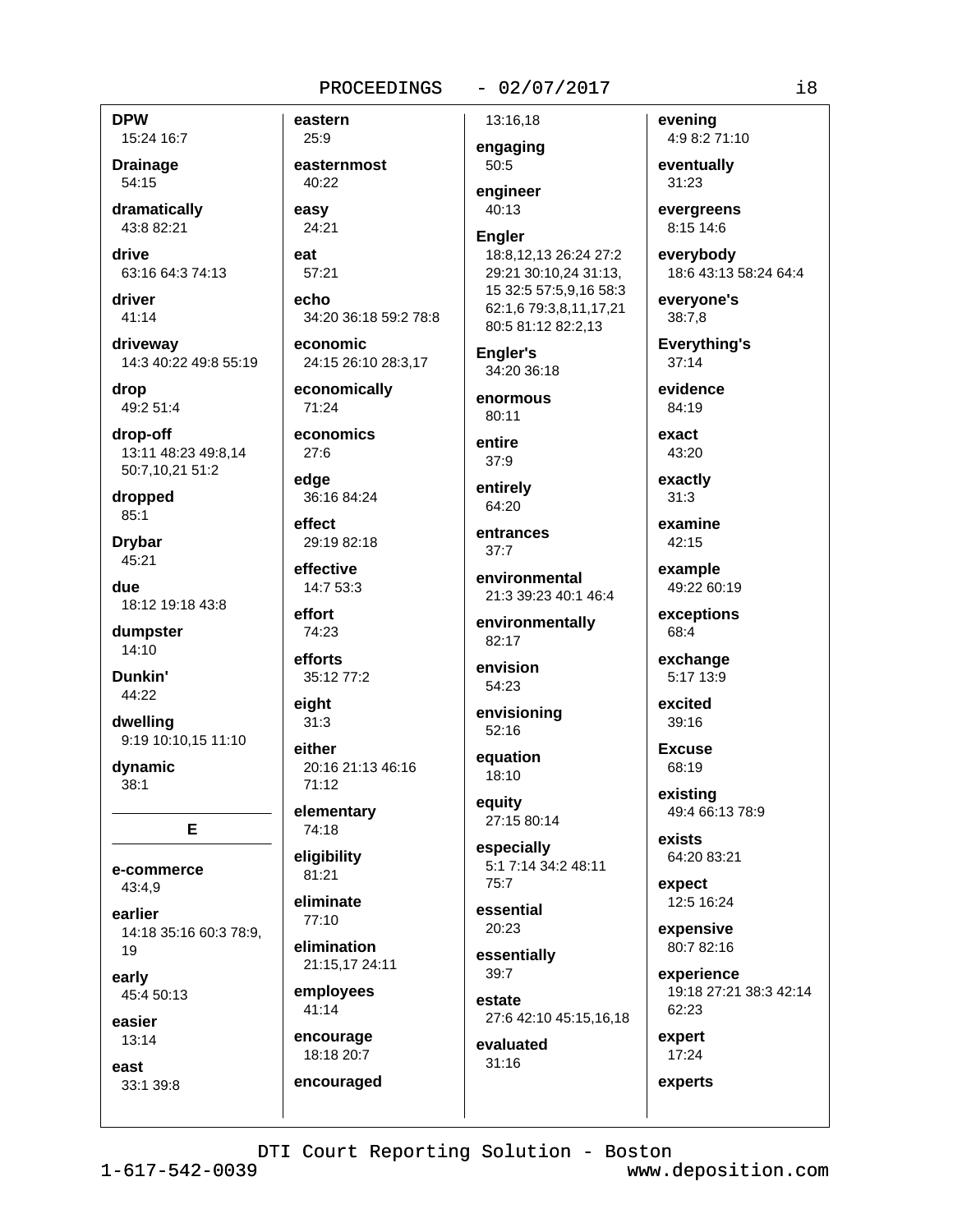# $-02/07/2017$

28:4 77:21

explain 5:13 27:2 65:1

exposure

 $9:11$ expressed

 $22:18$ 

- extensive 15:24
- extraordinary  $44:1$

extremely  $50:11$ 

eyesore

62:21

F

facade 4:15,17 6:17 35:17

face 25:8 39:5 76:10 84:18

faces 4:15 6:17

facilitate 48:21

facility 47:18

facing  $21:12$ 

fact 16:16 21:18 27:20 32:6

34:13,21 38:16 58:14 62:20 66:3 69:21 72:14 73:19 76:10 77:4 84:2, 18

factors

82:18

factual  $8:4$ 

fails

 $11:1,14$ 

fair

faith

 $35:14$ 

fall 17:6 33:3 falls 19:11 families

59:8

7:20 48:6 family

73:21

far 21:5 22:24 23:10 34:16 36:8 69:1 82:22

favor 54:17,24 79:1

feasible  $20:12$ 

fee 50:15

feedback 39:21 47:11

feel 7:2 58:15 59:12 76:3

feeling 37:22 64:8 71:6

feels 56:10 78:23

# feet 4:17 8:12,17,23 9:8 10:11,13 12:4 14:2,6 29:5 36:4,6,7 37:4,5 38:24 39:1,4,6,7 52:22, 23 53:7,9,20 59:15

65:21 69:6 77:14 felt

21:23

fewer 49:17

fiaht 59:17

figure

75:4 figures

79:10 80:3 81:11 figuring 63:11

 $30:12$ fill  $42:1$ final 23:2 30:22 31:24

file

financial 30:5 79:7

financially

 $77:7$ 

financials 23:24 24:10

find 20:24 38:6,9 46:24

fine 29:1 76:1 84:20

first 7:17 13:4 20:8 25:24 83:5

fit 47:19

fits 57:10 84:20

five 38:24 42:18 51:5 67:16

fiving 38:8

fix 49:6 78:9

flip  $8:6$ 

floor 8:7,18 9:6,8 29:22 35:1 36:4,7 39:5 77:10 84:12

floors 4:13.18 8:20 9:1.2 16:19 77:19

flow 75:6,22

focus 5:22 7:7 46:14

focused  $35:21$ 

folks

22:15 45:22 46:13,22

follow-up 17:19 food 45:9 46:5

foot 6:19 8:22 25:2 36:5,14 39:2 53:18,20,21,22  $77:14$ 

footprint 14:13

force 71:22

forecasting  $32:3$ 

forefront  $50:21$ 

foremost 7:17 83:5

forgo 24:14

form 50:17

forma

5:13,20 18:8,19 19:2,6, 7,15,23 20:3,24 22:20 23:18,23 24:21 25:2,15 26:1,2,4,5,19 27:14 47:3 56:22,23 57:14 59:7 61:20 71:3,21 78:18 79:4 81:9,15,20 84:17 85:24

formalizing 80:2

formas 19:20

forth 7:11 38:2 75:13

forward 43:22 48:19

foundation 15:11 53:24

four 42:3,18 49:16 80:22

frame

 $6:8$ 

DTI Court Reporting Solution - Boston

 $1 - 617 - 542 - 0039$ 

www.deposition.com

 $\frac{1}{9}$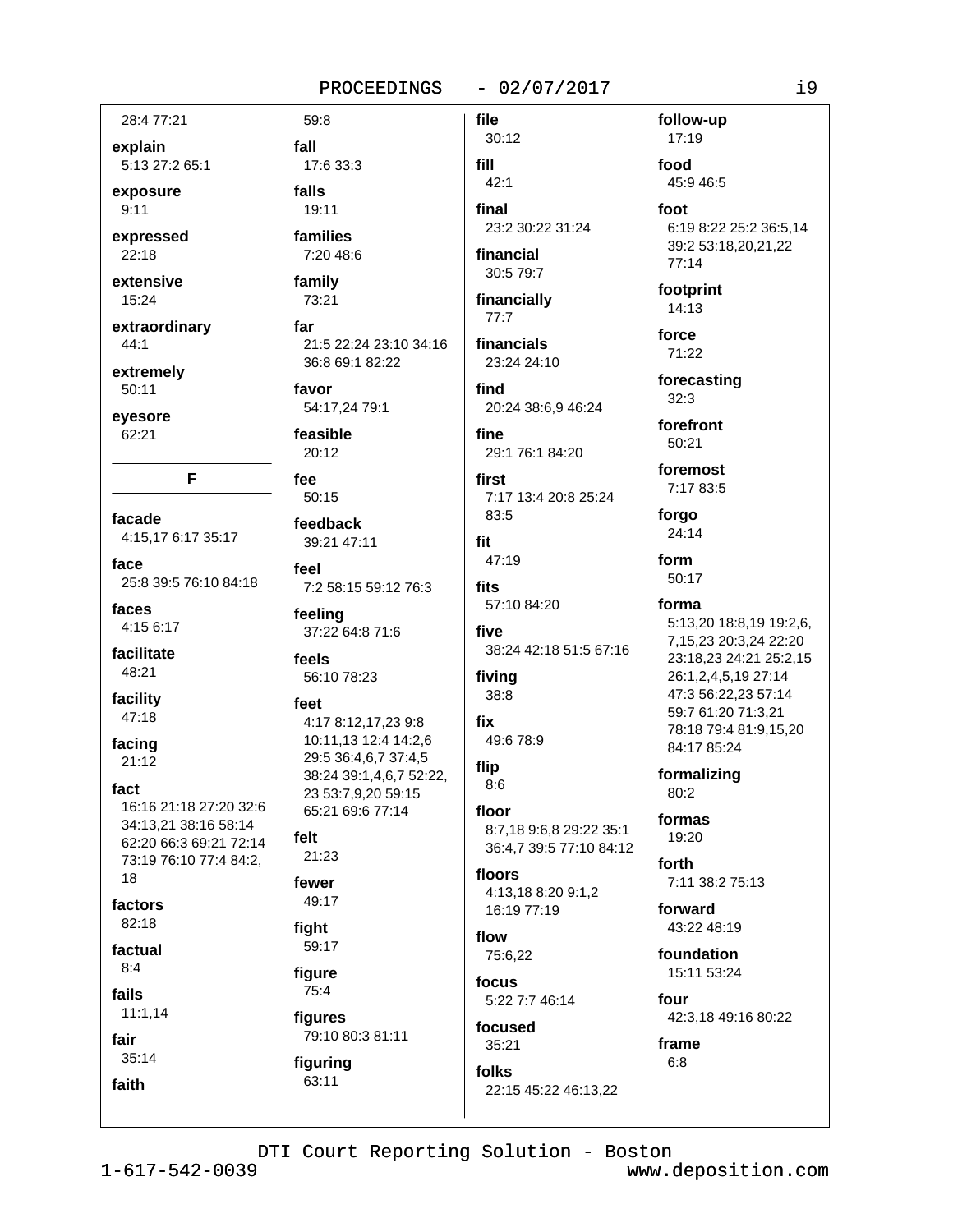$-02/07/2017$ 

framed 28:5

framework 17:10 26:13

frankly 84:5

frequently  $51:13$ 

front 9:24 10:4 26:11 36:5

full 85:13

furniture  $42:9$ 

further 12:15 21:11.13.14.16 36:17 40:23 46:17 67:10 74:5 77:4,12

future 43:9

G

gained 78:21

gardener 53:7

gas 38:15 39:23 40:14,17 51:14 52:15 63:4 66:20, 21 67:1 69:10 76:5

gee 28:6

general 6:1 9:19 11:9 72:8,10 80:6,18

generally 22:5 44:1

generate 6:4 67:4 81:7

qenerated 40:14 66:19,21,22

generates 73:13

generating  $6:7$ 

67:11 qermane  $35:6$ Gerzon 7:21 8:1 12:23 48:5 49:9 50:9 52:14 54:1,6, 16,22 55:7,9,16 56:14 57:14 58:1,5,6,23 60:12,21 **Gerzons** 

7:19 13:20

gentleman

gesture  $7:2$ 

getting 12:19 16:5 27:12 80:14 aive

8:21 20:9 52:5

aiven 22:24 46:12 48:13,17 50:24 61:6

# go

7:5.12.22 8:19 10:16 21:6 22:21 23:16 28:9 29:14 34:6 35:7 39:3 41:12 55:22 64:18 71:1, 3.13 74:6.7 75:18 82:4 84:17 85:19

goes 30:20 31:23 47:2 49:14 67:16,17

#### qoinq

4:4,7 5:4 6:24 7:12 9:9 10:9 14:21 20:17 26:3. 4,7,18,20 28:11 31:2,9, 17,18 35:1 37:17,19 38:3 42:2 43:22 46:7.11 48:15 49:16,20 50:1 51:1 52:9 53:8,11,19, 23,24 54:7 55:13,14 57:12,21 60:10 61:6,21, 22 62:2,20 63:3,6,7 67:4.24 69:10.12 73:14 74:6,7,9,11,13,14 75:8, 9 76:4 77:15 78:5,11, 13.16.17 81:5 82:6 83:3 84:15 85:7,8 good

4:9 8:10 13:15 14:4 24:21 30:10 48:21

51:11 54:1 57:5 76:4

qrade 53:16,17

grappling  $4:20$ 

grasping  $11:19$ 

great 6:4 9:4 17:5 53:6 54:18 56:14 63:10

areater 83:4

green 52:18

groceries 49:1.2 51:6

Gross 61:3,19 62:3,15 65:10

around 6:19 8:16,17 9:15 16:18 34:23 35:1 36:4

groundwater 40:7

grow 14:5 53:8,21

guess 13:4.8 18:17 19:4 20:4 46:20 51:20 62:15 78:16

guide  $5:2$ 

guy 26:7

guys 51:18 59:5,6,7,16,23 82:22

# н

**HAC** 29:14 30:6,11,13 31:1,  $5,9$ hadn't

 $61:5$ hair

45:21

half 43:15 **Hammond** 

9:24 12:16 17:3 40:18 41:1 61:3

handled 16:8

happen 12:20,21 15:6 55:3,4,10 73:22

happened  $4:10$ 

happening 32:3 53:16 77:11

happens 31:4 50:2 56:4 62:8 73:11

happy 12:4 31:22 38:7 52:18 59:10 71:14

hard 4:24 36:23 39:13,18 58:24 63:6 68:2

Haril 39:22

**Harvard** 11:20 45:13

hasn't 13:19 47:16 66:21 68:3

hate  $33:4$ 

haven't 21:5 23:2 45:17 79:22

head 25:23 65:18

health 5:23 17:2 21:2 29:12 46:4 51:19 60:6 67:5

healthy 17:6

hear 47:17 48:2 55:12 58:17 71:15 83:7

heard 29:20 38:20 63:15 64:14 66:11 71:9.17

DTI Court Reporting Solution - Boston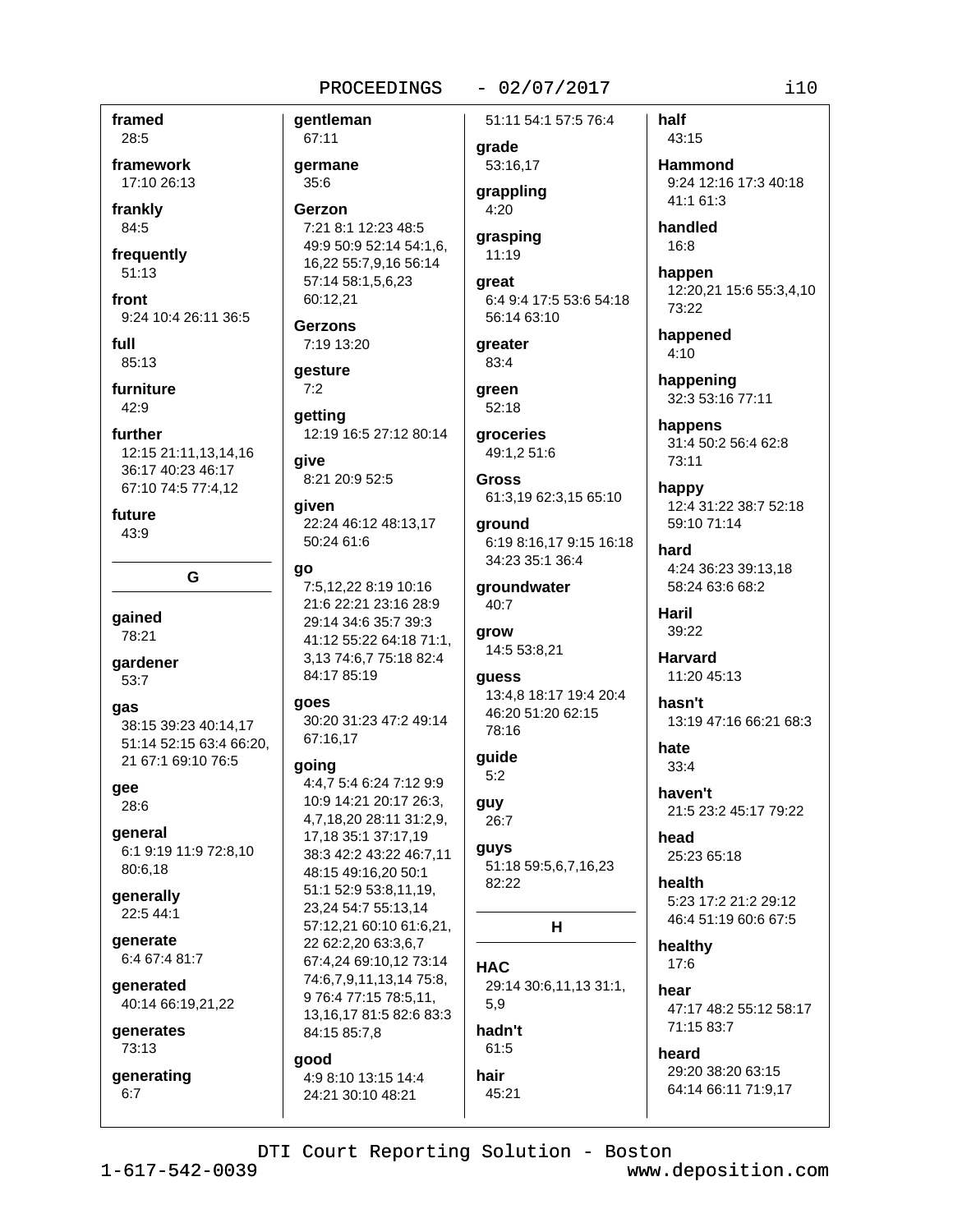73:20 78:4 84:14

hearing

4:5,11 16:23 18:1 34:2 71:2 78:20 85:11

heart 12:16 20:20

**Heath** 75:8

heavy 45:24 46:1

height 6:18 34:4,24 35:5,8 36:12 37:1 52:21 53:2 54:3 65:20 67:22 68:5 76:24 77:24 78:2 84:8,  $10$ 

heights 34:15,16

help 5:10 7:6,8 47:19 48:21 62:19 63:11 72:20 74:20 76:14

helpful 5:10 7:16,24 11:8 17:22 38:19 46:24 47:13 48:24 49:13 50:11 51:17 52:12 70:19 84:22

helps 72:5 80:17

hev  $31:17$ 

high 25:2 38:8 69:6 83:4

hiah-end 24:8.13 26:16 42:12 45:20

hiaher 24:8 35:3 51:3

higher-end  $24:4,7$ 

highway 11:22 12:18 64:10,11 75:6 84:24

hired 57:23

 $30:18$ holdover 14:24

hires

home 8:11 43:19

homeownership  $32:16$ 

honestly 37:10 63:5 65:13

hope 5:9 7:24 59:16 73:2

hopefully 48:19 75:14

hopes  $50:5$ 

hoping 36:20 76:12

hour 43:16

hours 31:3 41:5 73:11

house 21:13 49:23 51:6

housing 22:19 23:7,10,15 25:7 29:1.13 49:4 70:2 72:5

hundred  $80:9$ 

# L

**P'l** 21:1 48:2 71:14

**PH** 12:11 16:20 18:16 23:22 48:16 71:13 78:3 79:12 82:2

#### I'm

8:5 9:3 10:9 11:18 13:17 18:2 20:13 24:6 25:12,13 26:11,12,17 31:2,18 32:3,4 43:12 44:18 46:20 47:15 48:5 50:3 53:7 54:6,21 56:22 57:1,12 58:18,23 60:16 62:3,16 70:11,12 71:4,

 $-02/07/2017$ 

5,12 72:3,13,17 73:14, 15, 18 74: 16 76: 2, 12 77:4,12,19,21 78:7,20, 24 79:1 81:1,4,18,24 82:18 84:4 85:5.6

l've

13:16 18:15 28:21 37:24 72:1,15,22 73:19 74:5 75:22 80:18

idea 45:4 78:18 83:17

ideas 47:17,23 48:2

idling 14:21 15:4

immediate  $41:8$ 

immediately 75:15

impact 4:21 5:6,22 9:10 22:7 23:5 35:14.17 47:2.4 57:4 64:1 68:12 83:4,8  $84:1$ 

impacts 5:16 46:15 58:11 63:24 64:24 65:16 78:5 85:19

impeded 75:24

**implement** 76:20

important 5:21 23:14 29:9

impose 46:18

impossible 10:22 **impractical** 

 $77:7$ improve 40:10 72:10 75:14

improvements 47:17,22

in-site  $37:15$  include 56:24 57:15

inappropriate

79:6,13

included 51:24 57:4

**includes** 57:16

including 38:18

income 33:13 61:18,23 81:6

increase 9:9,13,15

increased 35:24

increases 36:6

increasing 6:20 15:21

**increments**  $9:5$ 

indicates  $8:21$ 

industry 25:14

inflicting  $17:15$ 

informally  $82:8$ 

information 5:9 43:17 82:4

informative 81:8

ingenuous 69:14

inguiry  $22:17$ 

inside  $37:3,15$ 

instance 15:17 41:13

instances  $41:10$ 

DTI Court Reporting Solution - Boston

 $1 - 617 - 542 - 0039$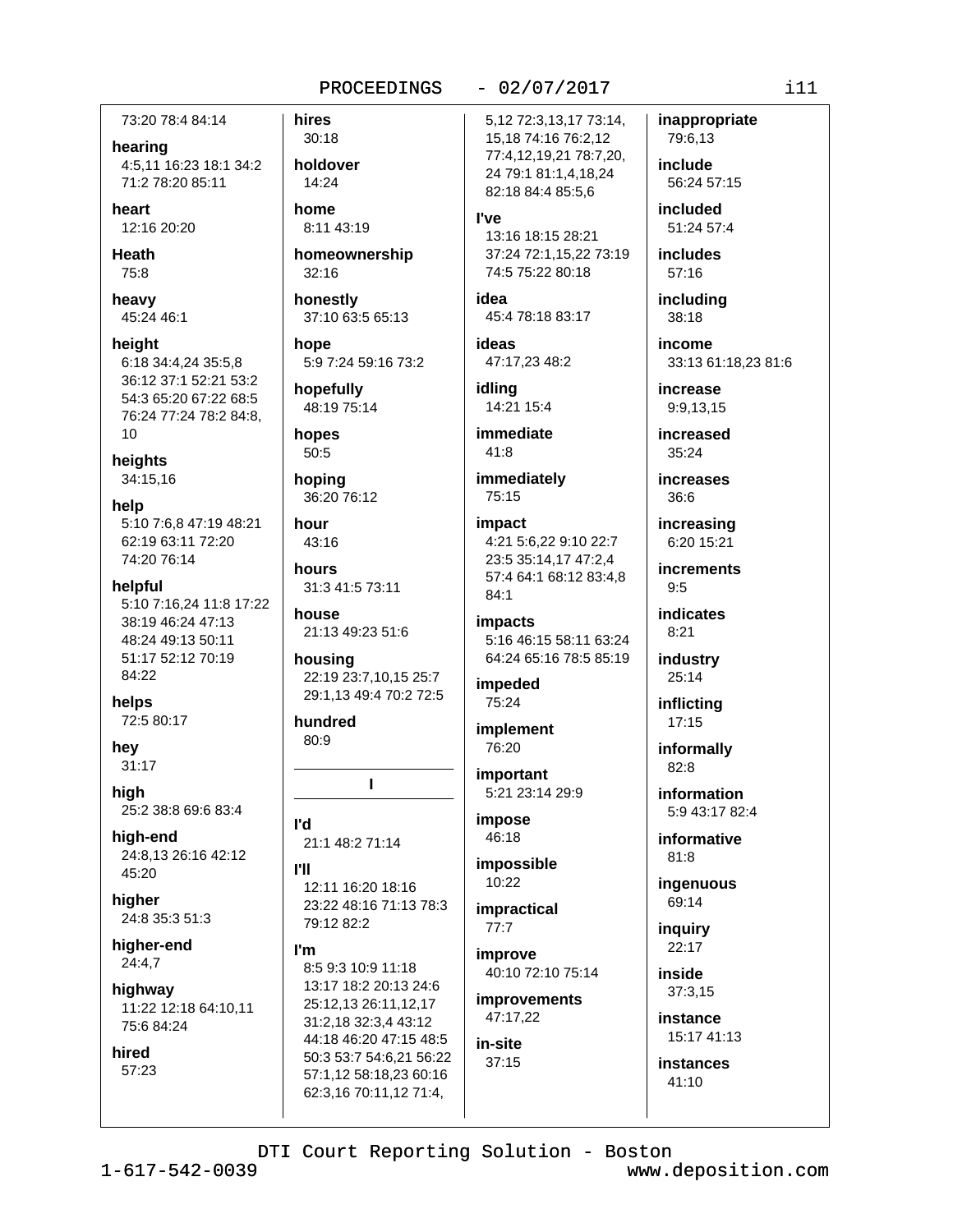### $-02/07/2017$

insurance 44:8

intended 5:22 41:24

**intensifies** 73:16

intensity 41:21 45:24 72:6

intensive 85:18

intention  $52:6$ 

interest  $30:20$ 

interested 45:8,24 81:3

interesting 41:20 81:12

interface 38:13

interjecting 60:3

internal  $9:23$ 

internally 37:6,8

interrupt 49:6

Interruption 56:7

intersect  $20.19$ 

intersection 40:21 63:16,18 64:7,15 74:18,24 78:11

intruding 67:10

invariably 19:19

investments  $27:9$ 

investor  $27:8$ 

investors

involved 34:7 36:1 63:11 involves 16:1 20:18

27:19 31:10.17

### iphone 44:3

isn't 9:10 11:14 26:3 57:18

# issue

25:6.19 31:22 50:5 53:10 66:8 67:11 76:2  $84.11$ 

#### **issues**

5:23 12:23 40:12 43:21 49:1 54:14 78:10 84:10

# it's

5:9,17 8:22,23 9:11 10:3,21,24 11:8,12,23 13:5, 15, 16, 24 15:3 16:4 17:5 19:7 20:17 24:7. 20,22,23 25:2,6 26:18 27:6,7 29:9 31:6,12 32:2,19 33:7,12 34:9,10 35:1,6 37:2 38:2,12,15 39:4 40:23 45:7,14 47:15 48:22 51:1 53:5, 6,19 55:13 56:4 57:6. 17, 18, 19, 22, 24 58: 1, 23 59:13,14 60:10,13,23 61:21 62:3,8,13,23 63:6,18 65:2,6 66:8 67:1,3,24 68:3,13,15,19 69:13.22 72:14 73:19 74:24 75:5 76:4,24 77:5 79:19 80:7,17 83:5,8,20 84:11,18 85:3

#### item 43:20

Joe's

 $43:1$ 

its 22:1 23:8 73:1

# J

job 26:20

17:23 joining 18:5

ioined

# Jonathan 84:11

**Journal**  $44:7$ 

judgment 77:20

Judi 5:12 17:23 18:13 27:3 29:8 33:20 61:16 62:12 65:1 71:8 78:19 79:5

Judi's 18:11

ailul.  $61:3$ 

jump 18:16

jurisdictionally 64:9

iustification 84:17

# justified 25:18

**iustifies**  $25:21$ 

# K

keep 9:18 10:18 15:7 64:22 66:6,19

# key

 $7:13$ 

# killing  $31:18$

kind

11:1 14:21 20:5,13 21:2 26:19 29:13 32:6 33:8 46:1 48:7,8,22 49:12 52:20,23 56:17 61:10, 14 62:19 63:10 67:12

72:8,12 73:10

kinds

# 57:12 74:19 knocked 84:12 know 5:14 12:19 13:6 14:21 18:12,14,15,24 20:9,10, 19 21:1,23 22:3,8,19 23:1 24:12 25:7 31:3 32:16 33:5 34:4,5,7,8, 11, 18 35: 4, 7, 11, 16, 24 36:2,19 37:12,21 38:1, 5,10 39:6,14,15,22 40:16,23 41:1,2,6,24 42:7,8,10,11,14 43:18 47:3,7,8,9 48:9,24

43:22 45:23

knew

49:24 50:23,24 51:2,5, 11,19 52:6,7,23 53:3,9 54:19 55:12,24 56:5,6, 10 57:1 58:9,14 59:1,4, 5,6,16,23 60:17,19 61:6,9,24 62:23 63:1,3, 5,8,12,13,15,18,20,22 64:4,8,11,12,13,16,17, 18, 23, 24 65: 2, 17, 23 66:3,6,7,10,11 67:17, 18,23 68:4,21 70:19,20 73:12,21 74:4,5,7,22 75:5,10 77:12,14,21 80:16 81:2,7,17 82:22

83:5 84:8,20 85:16 knowing

13:8

**KOBES** 66:17 68:6,13 69:12

# L

labeled 53:18

# labor

 $33:7$ land

56:24 57:2,3,16

#### landscape 54:4,12

landscaped

 $14:7$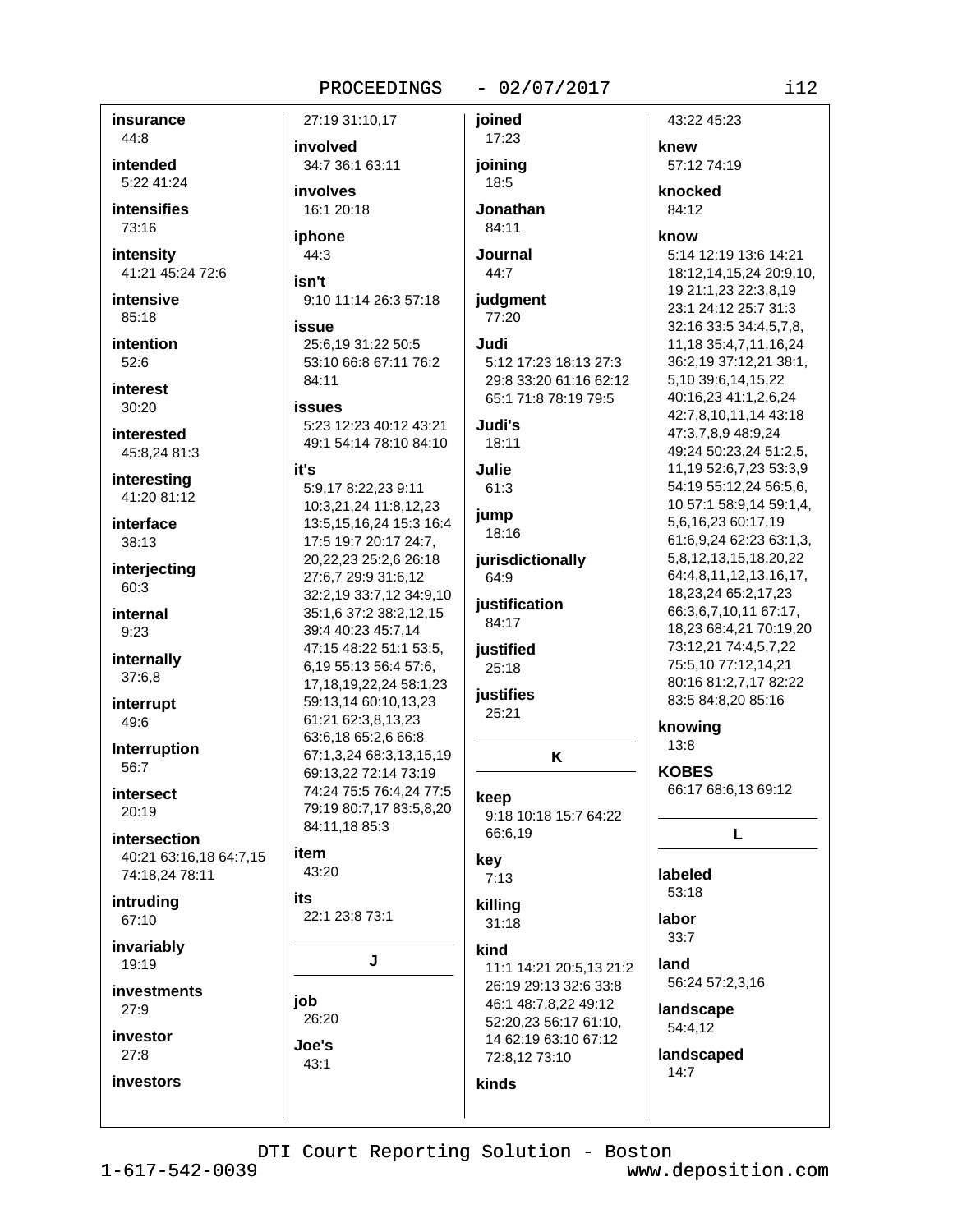### $-02/07/2017$

landscaping life 47:23 light lane 14:22 15:4 lanes 14:22 large 71:19 lights largely  $5:24$ larger 84:9 **limits** law 17:7 70:8 line laws 48:17 60:21 lawyer 56:22 **listen** learning  $82:5$ leasable 34:16 little leave 69:20 left 80:13 live legally 72:23 length lives 10:12 **lens**  $17:12$ living let's 23:7 25:7 letter 27:12 70:22 lettina loads 60:17 level **loan** 6:19 8:16,18 9:15 16:18 34:23 35:5 39:1 44:1  $52:11$ local

logical 49:4 23:8 long 9:9,14,16 22:8 35:22 40:23 74:21 lighting look 42:11,15 44:22 47:10 47:23 74:24 likelihood 83:2 looked  $80:11$ lookina 8:8,13,20,22,24 12:1 22:16 29:2 39:2,3 lingering 64:13 80:19 looks 70:21 52:17 53:6 literally lose 55:21  $31:18$ loss 7:10 13:14 24:2 27:5 26:8 29:20 42:2 49:17 57:22 61:9 76:8 lot 7:22 12:24 27:18 28:16 31:11 41:18 44:9 58:12 74:11 84:9  $13:14$ lots  $9.23.83.19$ 15:8 loud loading 17:4 41:2,6,11 47:9 48:1 63:8 73:4 75:24 love 83:16 43:17 low 46:1  $41:20$ low-impact 80:13  $72:9$ low-volume 19:12 29:11  $42:1$ location lower  $32:6$ 

6:18 50:18 77:3 lowered 77:3 10:4 14:15 30:15 43:2,3 Lowering 66:22 75:23  $9:14$ **LSP** 7:6 12:11 17:11,13,14 39:24 24:22 26:1,3,4 28:20 30:18 31:19 34:6 36:11 luck 48:19 51:16,21 61:21 49:16 62:2 63:23 79:9.18 80:5 lucrative 81:10,19,22 82:2 85:7 80:20 16:15 83:18,19 5:15 13:13 23:24 25:19.  $M-1.0$ 20 31:7 46:23 49:7 10:17.23 50:6.7 51:1.15 63:20 Macy's 65:3,22 71:11,12 74:10 44:6 magnitude  $34:11$ main 16:17 major 76:15 making 9:22 16:1 17:16 27:22 29:6 34:17 36:24 37:13, 22 40:22 43:5 44:11 48:7 51:1 52:15 69:3 **Maloney** 71:20 72:3 73:13 74:3 46:3 60:5 78:4 80:14,17,24 83:6 managed  $17:16$ **Maria** 55:10 64:14 84:14 market mass

M

12:17 58:18 72:20

20:23 26:8 28:1 32:6 62:18 80:24

management 55:15 56:3

> 4:8 17:19.20 35:23 48:7 51:12 65:17 67:9 84:21

> 25:6,9,11,17,19,20 30:7 32:19 33:7 62:8

34:4 36:16 38:18 58:16

**Massachusetts** 25:10

**Massdot** 

 $i13$ 

DTI Court Reporting Solution - Boston

liberal

33:10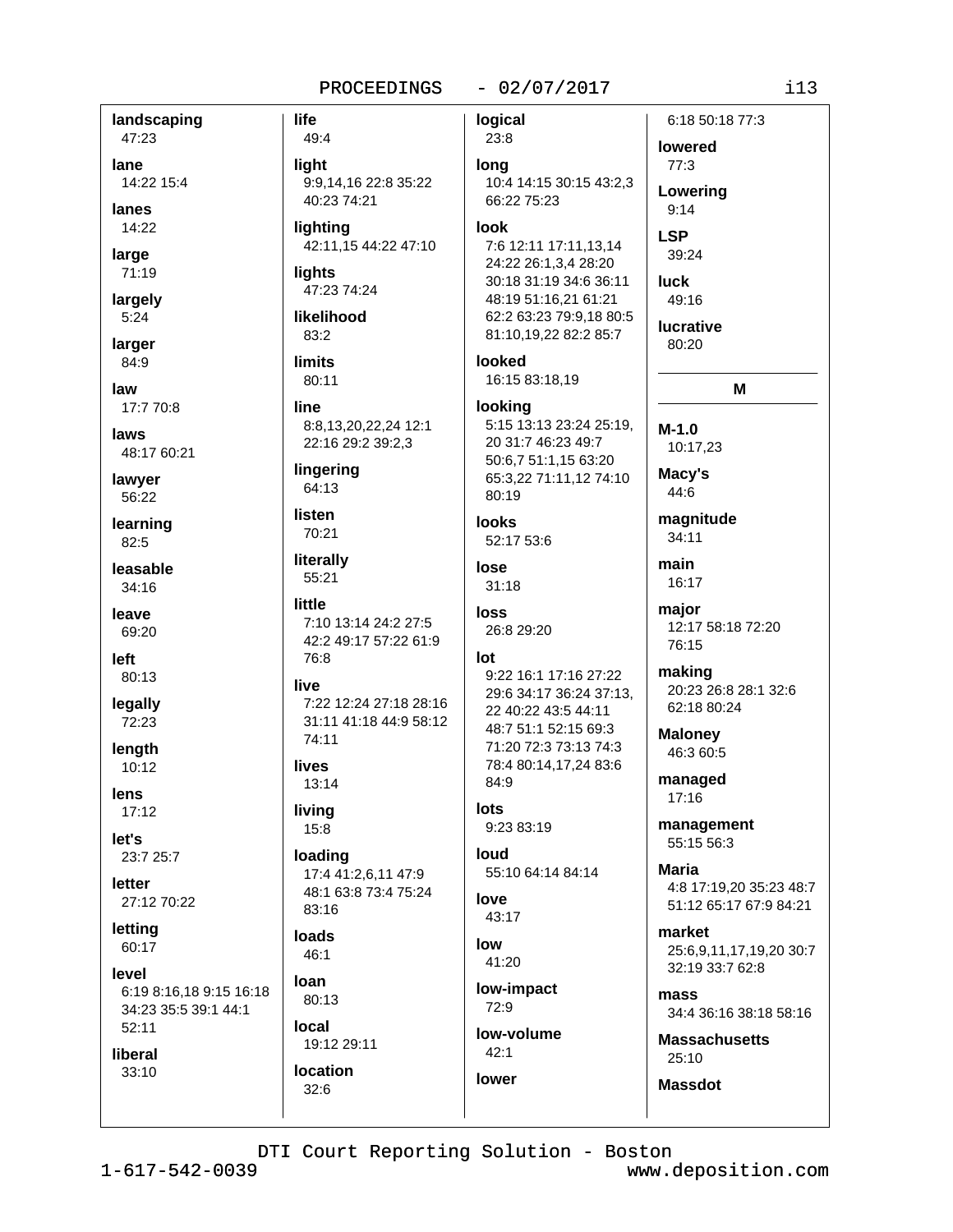### 64:10

**Masshousing** 28:16 31:24 79:18

massing 4:20 5:1.6 7:8 16:13 59:1,12,17 61:13 62:4, 16 67:9,14,16,22 77:24 84:9

massive  $22:1$ 

material 40:5

matter 13:5 20:21 48:22 51:19, 20 55:22 69:11

max 65:20

maximize 36:15

maximum 68:5

- mean
- 10:21 20:8 24:1.20 25:3 27:23 30:23 32:3.12 37:22 42:6 44:16 45:1 47:20 49:15 55:13.17. 23 56:2,3 58:6 59:11,13 61:18.23 63:4.14 64:8 65:13 66:7,10,14 71:13 76:22 77:3,6 81:19 82:22 83:5,18 85:2,17

meaningful 77:9.15

means 10:21 27:24 85:5

measure 27:15 31:10

measured 27:8 28:12 52:24

measuring  $28:1$ 

**Medfield**  $32.13.33.3$ 

median  $33:13$ 

medical

# 65:15

meet 9:17 70:9

meeting 18:7,10 34:2 52:24 64:18

member 43:11.14

members 49:11 63:15

memo 18:24

mention 12:8 16:11 51:12 54:2 60:3

mentioned 39:22 45:11 50:14 55:2 67:9 75:22

 $37:11$ **Metro** 

met

32:17 33:13 mice

middle 49:24 85:1

45:9

mind 9:18 10:19 15:7 29:15 52:4 64:23 66:6 78:20  $82:8$ 

mindful 35:13 56:12 58:10 83:24 84:2

mine 62:17

minimal 65:24

minor  $51:11$ 

minutes 51:5 55:23

misspeaking  $13:1$ mistaken 50:12

mitigate 12:11 23:4 34:22 37:6,7 47:6 64:2

 $-02/07/2017$ 

mitigated 5:17 46:16

mitigating 64:24 85:19

mixed 10:24 11:2

mixed-use 11:6,20 34:8 76:12

money 27:17 29:16 80:24

months 28:22 29:6 36:1 46:22

**Morelli** 4:8,9 46:2 53:13 54:11 65:20 66:1 67:21 68:14, 19

morning 14:17 55:6,7 60:24

move 18:19 46:7 85:15

moved 15:23

moves 68:9

multiple 56:1,7 68:18

N

name 38:15 45:10 48:5

narrowing 20:5

natural 56:10

nature 26:16

nearly  $36:2$ 

necessity 73:10 need

5:16 7:9.12 19:14 22:18 23:15,17 25:11 29:13 41:6 53:11 54:8 66:6 78:14

needed 7:7 53:21

needs 5:19 85:12

negotiating 20:6

neighborhood 11:22 12:2,14 39:20 41:6.19 47:19.22 64:14 67:10 72:11,20 73:6 74:1 83:22 85:2.20

neighboring 23:5 32:19

neighborly 13:9

neighbors 13:16 52:5 58:12 71:10

net 39:1,2 62:10

never 43:18

new 5:3 39:17 40:5 41:21 64:1

nice 28:23 50:24

night  $14:18$ 

noise 22:7 55:3,10 56:4 60:15

 $non$ 57:18

non-40b 67:4

nonfood 45:14

normally 43:23 45:19

north-facing  $35:16$ 

northern

 $1 - 617 - 542 - 0039$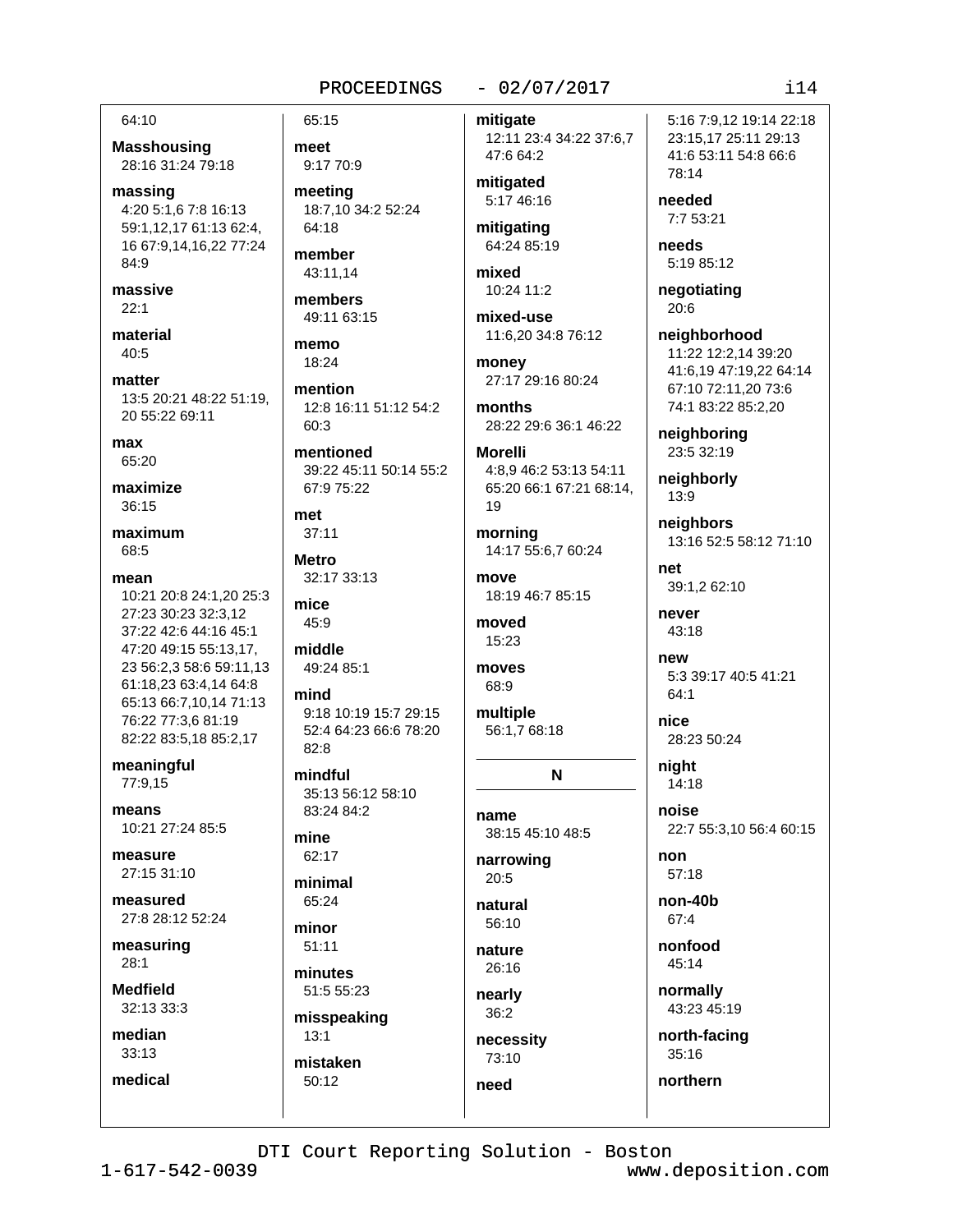# $-02/07/2017$

 $9:11$ note 27:18 40:16 52:3

noted  $39.24$ 

notice 52:20

notwithstanding 74:8

novo 30:21

number 7:23 23:14 68:6,13,14

numbers 24:23,24 25:18 28:14, 24 30:15,16,17 31:2,7,  $20.32 \cdot 19$ 

numerous 46:21

 $\mathbf{o}$ 

objective  $17:12$ 

objectives 70:11

obviously 40:20 41:17 47:23 49:10 60:22

occupants  $73:1$ 

occupied  $42.24$ 

occurred  $4:19$ 

off-peek  $41:5$ 

off-site  $13:12$ 

offer 47:21

official

office 34:7.10.12 42:10 45:15. 16.18 65:15

48:17 officially 45:6 offsettina 72:18 28:10 44:4

**Oishii** 73:12.15

oh

okay 4:3 10:5 22:10 24:18 26:14.23 30:14 33:14 42:5 46:11 48:3 55:9 58:2,5 67:23 70:17  $82:13$ 

old 9:19 11:15 49:2 51:7

on-site  $37:15$ 

on-street  $74:3$ 

once 42:23 49:14 67:13

one-third 42:24

49:23

one-year-old

**ODAS** 40:24 48:9 79:8

online 43:19 44:15

onset 34:19

open 6:16 10:17 46:12

opens 67:12

operate  $37:18$ 

operating 34:21,24 56:23 58:3 80:11 81:3,11 opinion

11:17 22:4 78:22 84:21

opportunity 10:6 13:2 18:22 36:15 opposed

66:4 70:6 opposite  $10:3$ 

optical 42:9 45:20.21

option 49:9

order

25:10 31:1,4 85:12 original 16:14 26:4 30:9

originally 28:16 79:17

ought 45:7

outlined 60:4

outside 64:20

outstanding 48:12

outweigh 22:18

> outweighs  $23:15$

overall 21:23 34:4 36:5,12 37:2 38:11 76:9 85:4

overcrowded 83:9

overnight 13:11 50:15,18,20

overpaid  $57:11$ 

overview 71:18 76:19

owner 13:10 P

10,15 paper  $44:6$ 

4:2 14:18

packet

36:24

padding

57:20.22

palatable

Pandora's

85:10

67:13

**PANDYA** 

34:1 38:23 53:19 54:4,

68:21

paid

parallel 8:23

parameters 5:3 11:7

parcel 69:2

parents 7:22 12:24 58:12

parents' 49:23

parked 15:4 74:5

parking 5:23 13:6,12 14:3,24 48:1.13.16 49:17.18.21 50:8,15,20,23,24 51:2 60:9 63:9 69:1 72:21,24 74:3,4 81:6 83:15

part 16:4 17:12 35:20 37:8, 24 51:21 82:9,19

participation  $70.18$ 

particular 4:20 6:5 21:12 47:3,4 78:2 84:19

particularly

76:24 parties

DTI Court Reporting Solution - Boston

p.m.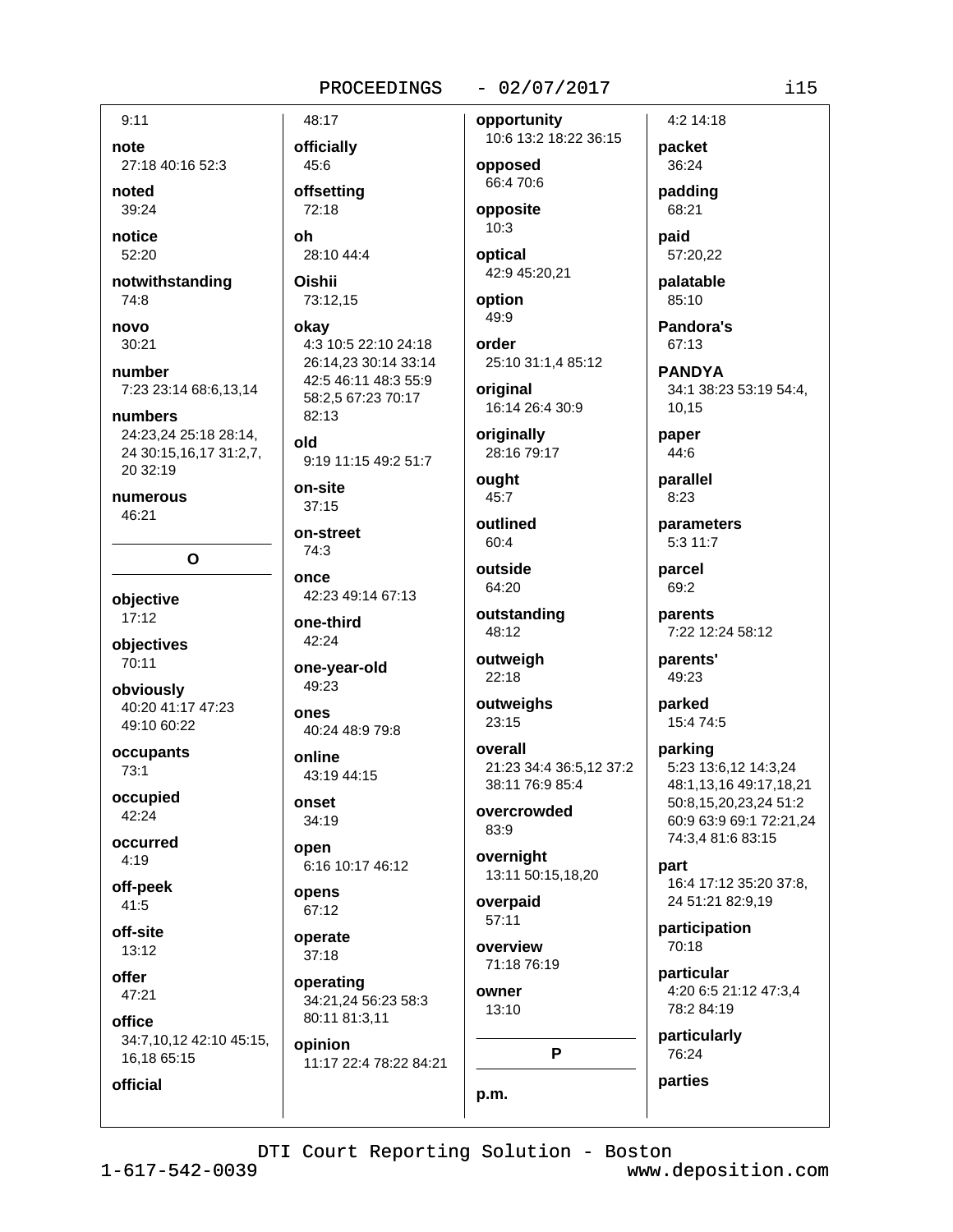# $-02/07/2017$

56:1.7 68:18

Pat 60:5

pattern

63:2

pause  $24:4$ 

pay 13:12

paying

62:10

pedestrian 73:9 75:22

peer 19:22 22:24 23:3 28:21 30:18 39:18.21 63:21 77:16 84:19

Peet's 60:7,19

people 5:7 20:7 38:13 41:17 43:2 45:2 62:9 63:8 64:8.18 66:14 67:24 73:20 74:9 75:1,18 80:10 83:19

perceiving  $13:1$ 

percent 28:2 29:3 38:7 44:8 67:23 68:6.9.20

percentage  $32:11$ 

perfectly  $8:23$ 

permit 4:6 16:5 31:22 57:10

permitting 16:4

person 80:10

personal 78:22 79:8

personally

76:10 perspective

please

 $14:8$ 

PROCEEDINGS 11:24 18:11 35:7 37:18 84:22 pertains plowed  $37:3$ **Peter** plus 15:24 petroleum podium  $40:8$ phase point 34:21 physically  $40:4$ pick 55:22 73:15 picked 14:14 picking 56:5 60:9 points pickup 37:15 55:4 60:5 policy picture 53:6 piece 64:19  $10:4$ poor place 15:2 25:24 35:21 38:9 67:18 74:2 76:3 places 74:10 plain 9:19 11:15 plan 8:7 9:3,4 15:24 46:4,17 51:15,20 52:19 54:12 planner 74:19 planning 4:8 39:13 84:21 plans 8:7 14:4 33:23 76:3 play  $5:2$ 

pleased 12:6 77:17

52:9 76:6

10:11

59:19

19:13 25:14 30:5,19 36:10 38:9 45:8 59:3,4, 5 61:15 62:14 67:14 72:2 76:4 78:24 80:1 84:8 85:2,15,23

pointed 35:15,23

pointing 53:13

28:2,6 51:11 70:20 78:9

70:11 political

 $51:14$ 

portion 16:17

position 22:11,15 58:22 77:20

positive 14:19 16:19 38:2 39:21 48:10 82:17

possible 48:23 55:9 72:17

potential  $61:8$ 

potentially  $62.563.9$ 

practical  $77:5$ 

pragmatic  $11:3.14$ 

precedent 67:15

DTI Court Reporting Solution - Boston

preconstruction 15:14 54:16,22

predicated 46:5

predict 63:6

prediction 61:7

preexisting 64:2

preferable  $12:18$ 

prehearing  $31:1,4$ 

premium

preorder 30:13,14

 $57:3$ 

prepared 19:1 54:12

present 33:24 69:15

presented  $24:1,6$ 

press

44:3 pressure

74:11

presuming  $81:1$ 

pretrial  $30:13$ 

pretty 8:10 11:16 34:17 35:9 36:3,8 37:19 38:2 65:23

price 32:18 74:14

prices 32:15,16

prior 13:10 78:6

priority 13:4,22 51:3

**Privacy** 

 $1 - 617 - 542 - 0039$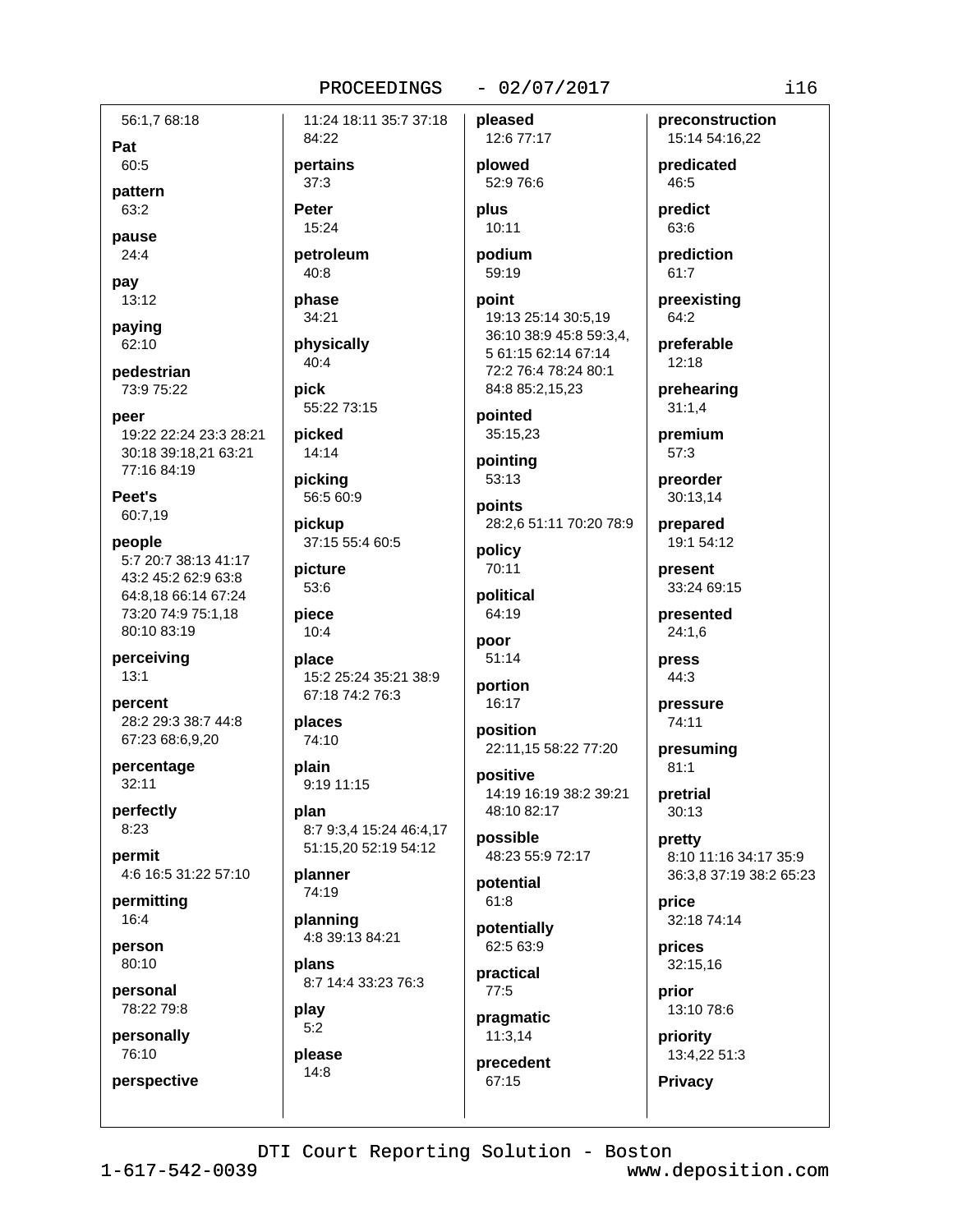# $-02/07/2017$

 $14:1$ 

# private

56:3

#### pro

5:13.20 18:8.19 19:2.6. 7,15,20,23 20:3,24 22:20 23:18,23 24:21 25:2,15 26:1,2,4,5,19 27:14 47:3 56:22,23 57:14 59:7 61:20 71:3, 21 78:18 79:4 81:9.15. 20 84:17 85:24

probably 9:3 16:19,22 25:5 42:4 49:13 51:21 65:14 68:20 69:6 76:5 77:10

#### problem

15:9.16 28:24 33:21 43:14 48:15 49:4 50:16, 19 54:23 59:13 69:15 74:17,21

problems 51:14 63:18 66:13

procedure 60:4.6

procedures 60:22,23

proceeding 70:6

**PROCEEDINGS**  $4:1$ 

# process

5:13,14 16:3,5,9 36:2 37:23 40:6 46:13 51:22 58:9 59:9 71:4.7 72:19 80:2 82:24

product 44:2

productive 7:21 12:22 50:6 51:9

professional 11:17 23:6,11

professionally 52:7

professionals  $23:9$ 

61:9,11 profusely 43:17 progress 58:21 76:18 prohibits 15:21

profitability

# project

5:5,18,24 6:5,22 9:12 10:6 11:6,21 12:6 16:6, 15 17:15,17 18:16 19:9, 14, 16, 17, 21 20: 4, 11, 15, 17,22,23 21:18 22:1 23:2.4.24 24:1.3.5.7.8. 10,11,13 25:12,17 26:9, 10,17,22 27:23 29:7 32:1,7 38:11 39:14 40:9 46:16,19 47:5,12,19 49:8 58:11 59:22 61:18, 21 62:2 63:21,24 64:6, 16,21,24 65:5,14 66:9 69:9 70:12 76:23 77:16 78:5,7,13 81:21 82:23 83:11,24 84:15 85:6,10, 13,20

projects 12:9 15:12 24:5 32:9 34:8 36:9 38:7 80:19

proper 53:12 59:18

properties 15:22

property 8:8,13,24 12:1 13:6,10 15:11 23:5 39:2.3.15 55:21 69:20

proportion  $34:5$ 

proposal  $30:9$ 

proposed 17:3 26:10 69:7,24 72:16 73:2

proposing 6:6 41:2 52:12 72:4

prospect 44:15

protects  $15:15$ 

protocol  $52:8$ prove

23:16 29:9 proves

19:16 provide

5:8 14:7 17:9 52:4,10  $61:2$ 

provides 19:15

proximity  $22:1$ 

public 5:10 46:8.12 60:5 70:10 79:19 81:22

purchase  $57:1,3$ 

purely 56:22

purview 19:13 26:19 64:20 67:6

push 22:24

pushing 56:18

put 11:24 14:14 23:10 49:20 57:13 58:7 59:8 62:11.14.24 66:4 67:3 72:15 73:14 74:2,10,11 75:12 80:13 82:7

putting 17:17 27:9,16 51:5 55:18 75:17

# Q

quality 40:10

quality-of-49:3

60:22

qualms

23:2 36:23 44:5 70:21

15:21 27:11 30:20

27:6 42:10 45:15,18 77:23 78:24

realistic 69:23

realistically 69:8

really 4:19,24 5:14,18 7:6,16,

DTI Court Reporting Solution - Boston

www.deposition.com

 $i17$ 

quantity

question

22:22 23:19 26:2,6 29:4

54:19 56:21 57:5 67:6,8

69:17 78:17 79:3 81:13

11:18 12:6 19:3,5 65:13

 $\mathsf{R}$ 

30:11 41:23 44:21

83:13,14 84:16

17:19 33:17 46:9

questions

queue

14:22

queuing

14:24

70:23 84:5

auite

raised

46:22

raising

84:3

range

 $6:2$ 

rate

 $50:18$ 

rationale

67:23 68:7

reachable

68:13.14

 $11:11$ 

reach

read

real

40:7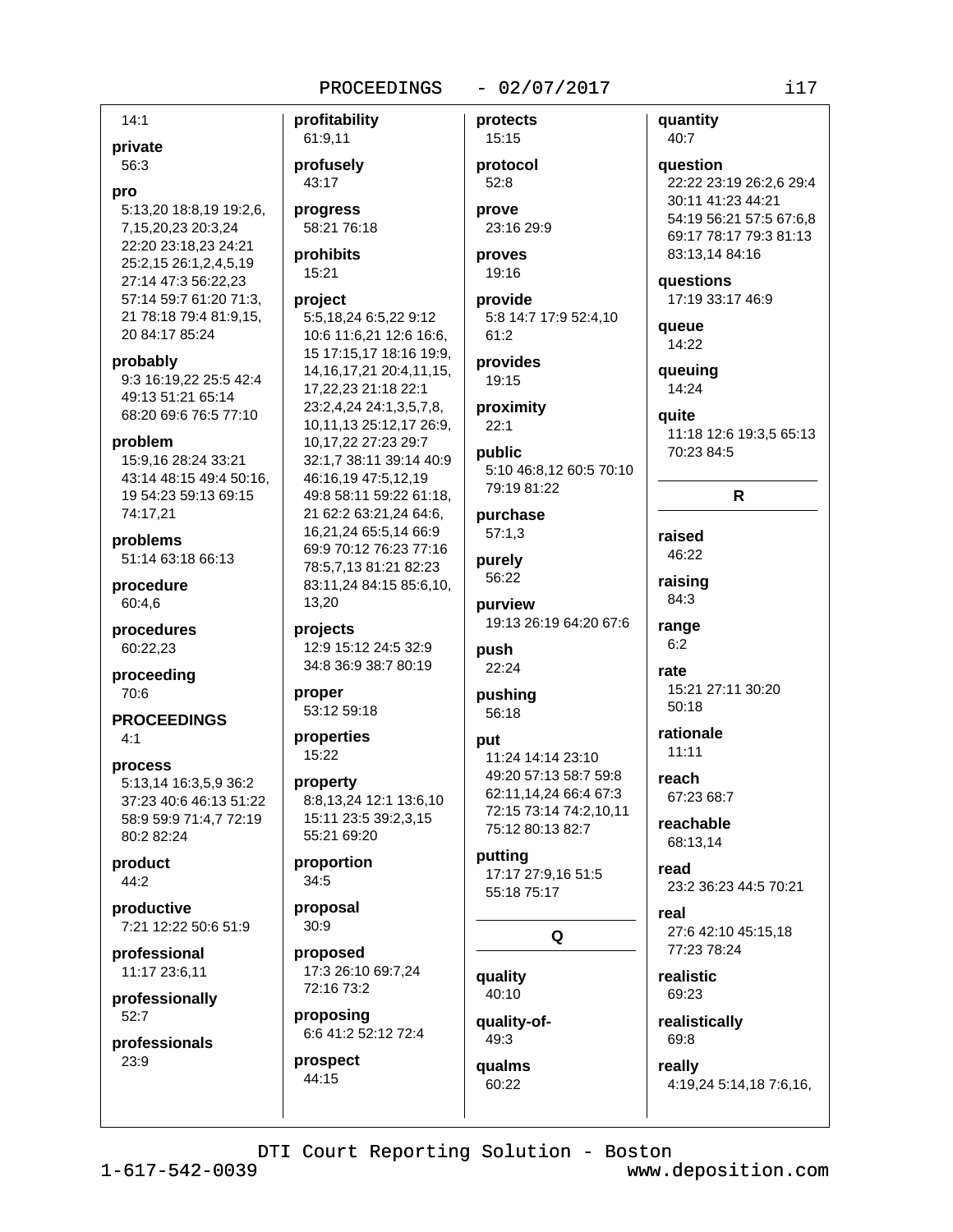# $-02/07/2017$

7.17 55:14 76:2

21.24 8:4 9:10.11.13 11:1,2,11,14,17,19 12:4,16,19,22 13:5,9, 11, 15, 24 14: 6, 8, 9 15: 3, 5,20 17:9,13 19:1 20:18 25:2,18,22 26:3,6 29:2, 11 33:6 34:1 35:18.21 36:11 37:19 38:1,9,18, 19 39:16,18 46:23 47:12 48:13,24 49:3,15 50:16,21 51:3,9 52:16 53:2,11 55:10 56:18 59:13,14,21 68:2 69:8, 22 76:23 77:8,9,19,22 78:14,20 80:11,22 85:22 realm  $21:2$ reap  $38:10$ rear 10:1,2,3,7,10,14,17,19  $11:16$ reasonable 16:24 26:21 recall 16:14 50:12 recalls  $18:7$ recap  $4:10$ received 39:20 receptacles 55:18 recognition  $6:11$ recognize 48:10 71:20 75:7 82:15, 16 83:2 recognized

 $6:14$ 

record

recognizing 72:2 78:1

recommend  $47:5$ 

recycling 46:5 60:9 redone

79:19 81:22 82:9

 $31:15$ reduce

77:10 reduced

 $37:1$ reducing

36:13

regarding 14:15 16:2,7,13,22 17:2  $52:20$ 

region 32:22,23 33:6

regional 22:18 23:15

regions  $33:8$ 

regulation 27:7 28:5

regulatory 26:13

reiterate  $14:11$ 

related 46:15 57:18

relation 59:21

relevant 24:9.12 67:20

relief 7:7 66:5

remains 84:11

remarks  $39:12$ 

remember 5:21 14:22

remind 46:3

removal 17:4 51:13,14,16 52:2, remove 40:7

> removed  $52.9$ removing

 $40:4$ 

render 84:15

renderings 52:22

rent  $62.7$ 

rentable 34:16

rental 61:23

renters  $25:11$ 

rentina 74:12

rents 30:8 32:3,16 62:9

repairs 15:17

repeating 59:4

rephrase  $27:3$ 

replacing  $40:5$ 

report 4:7 23:2

reporter 56:8

represent

 $9:5$ 

request  $5:15$ 

requested  $59:1$ 

requests 85:14

reauire 14:2 32:1 65:4

required 43:11 63:23 64:1,2

requirement 10:11 11:5

requirements 10:23 11:11

requires  $9:18$ 

requiring 79:4

residence 60:15

residential 12:17.20 22:2.6 34:10. 12 62:9 66:3 67:10 68:8 76:11

residents 48:14 49:19 50:17 51:7 55:2 56:17 66:10

resolved 5:24 84:10

respect 18:12 19:18 52:6 78:15 83:14,15 84:7

respond  $21:8$ 

responded  $4:14$ 

response 21:16 70:16

responsible 15:2,17 50:1

responsive  $7:2$ 

rest 59:22 71:6 78:22

restricted 32:2 73:9,17 74:5

restriction 72:8 83:9

restrictions 47:24

DTI Court Reporting Solution - Boston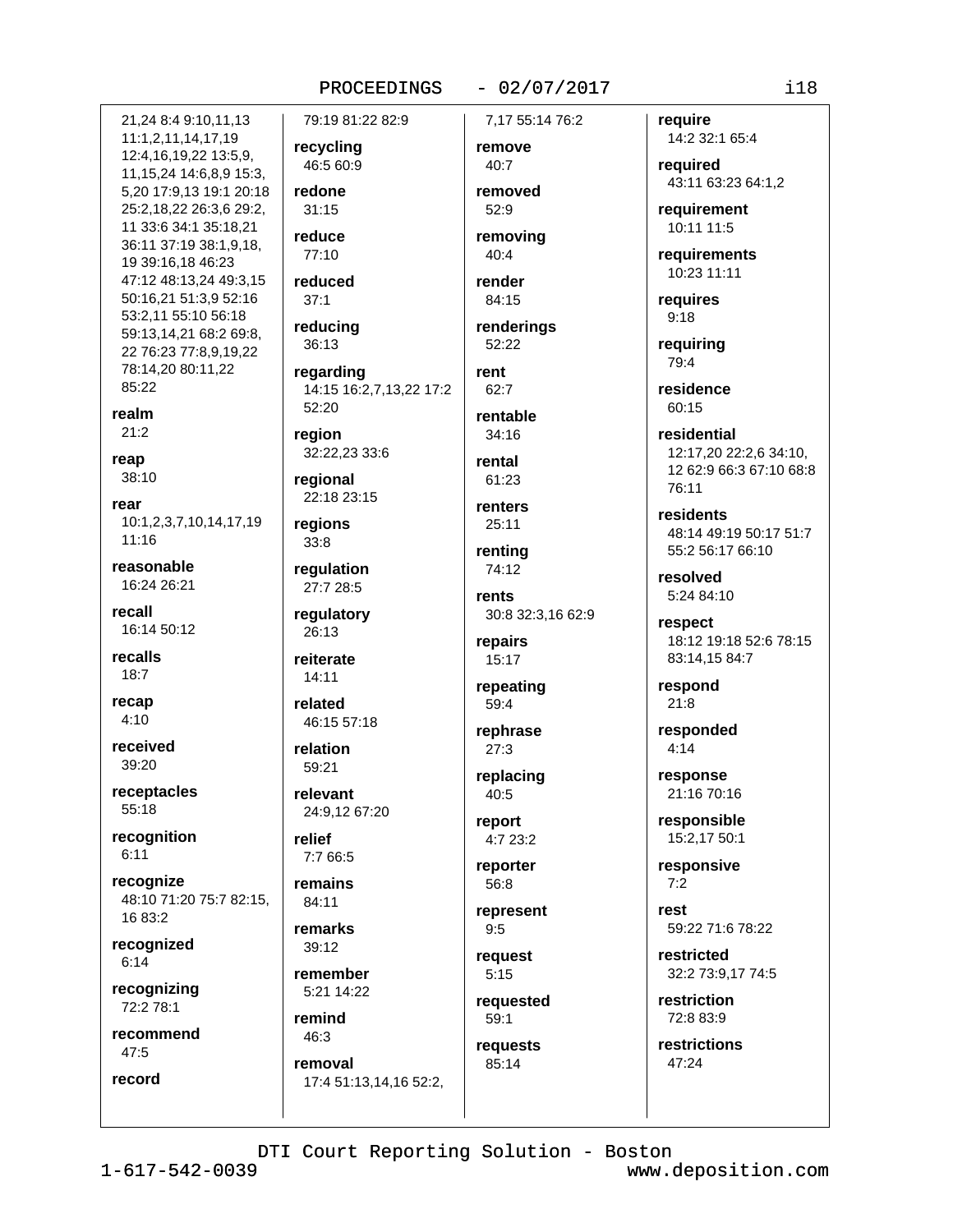#### $-02/07/2017$

result 21:15,17 35:11 40:9

retail 34:9 35:2.7 41:19 43:5 44:10,11,13 47:24 49:18 61:6,9 62:11 67:16 72:7,12 80:17

retailer 43:23

retailing 43:9

retails  $42:3$ 

return 27:7.14 80:15

revenue 38:15 61:8

#### review

15:24 17:5 18:8.20 19:2,6,7,14,22,23 20:3 22:20 23:1,3,18,23 24:21 25:15 26:3 28:21 46:23 47:3 61:21 63:21 64:21 71:4,23 78:18 79:4 80:3 81:10.15 84:17 85:6,14,24

reviewed 83:11

reviewer 77:16 84:19

reviewers 30:18 39:18.21

reviewing 85:11

rich

 $25:21$ 

# right

10:19 11:5 19:24 26:12 31:7,19 33:9 41:7 42:3 45:12 46:9,24 48:17,24 49:13 50:1 52:17 53:13 54:7 57:8,9 59:3,14,22 63:14 64:5 65:6 66:1 67:2 69:2,5 70:1 76:23 80:20,21 81:24

#### risk

20:5 22:20 28:4 48:17 49:15

**Saturday** 

riskier 42:17 27:16 save road 43:19 63:1 saw roof  $52:14$ 8:7 9:3,4 saying root 53:9,21 54:7,8 roughly 42:6 Route says 14:24 35:8 40:19.20 48:16 49:24 55:19 78:10 scale ruin 53:24 scenario 38:5 ruled scheduled  $30:11$ 16:24 rules schematics 27:23  $36:19$ run 20:5 28:14 running 39:8 43:2 runoff 15:22 16:2,8 S school safe 74:19 75:8 27:9 schools safety 83:9 5:23 21:2 29:12 51:20  $67:5$ scouring  $74:1$ sake 19:6 scrutiny  $32:1$ sale 32:16 **Se**  $35:5$ sales 43:1,19 **Sears** 44:7 salesperson's 43:16 second satisfied 58:20 **Section** 

secure 27:9 see 8:20.22 9:5 11:5 12:5. 13,15 13:18 14:14,20 16:10 26:5 35:8 43:18 45:19 52:18 59:11 23:3.6 25:13 26:11.12 28:7 32:4 33:5 34:4 44:9 46:20 56:13 62:3 70:12 73:14 81:24 84:19 85:5,7 20:3 27:7 29:2 57:10.24 seen 31:12.13 52:23 send **SCHNEIDER** 4:3 17:18.22 18:3 21:21 22:12 26:24 30:2 33:17, 20,22 39:9 41:22 44:20 45:1 46:7,11 48:3 49:5 50:3 51:23 56:9 58:6 59:24 61:1,16 63:14 65:8,12,22 66:2 70:14, 17 71:12,16 82:20

8:19 12:12 46:8 10:16

71:23 74:15 75:10.12. 19 76:17 77:3,11 79:11 80:4 81:3,11 82:2 83:1 84:12 seeing  $6:23$ 

21:5 41:9

select  $10:6$ 

selectmen 64:17

82:9 sense

18:17 80:4

sensitive 6:12 33:6 34:3,13

sensitivity 22:6

seriously 66:7 70:23

serve 83:22

service 15:6 44:2,14 46:6 55:14 56:3 75:17 80:8

services 44:15

set 70:10

setback  $9:6,7$  10:13,18 11:4,15, 16,19 12:1,3 16:16,17 29:22 53:17

setbacks 10:20 16:15 21:14,17 47:7 48:11 65:24 77:12, 19 84:9

DTI Court Reporting Solution - Boston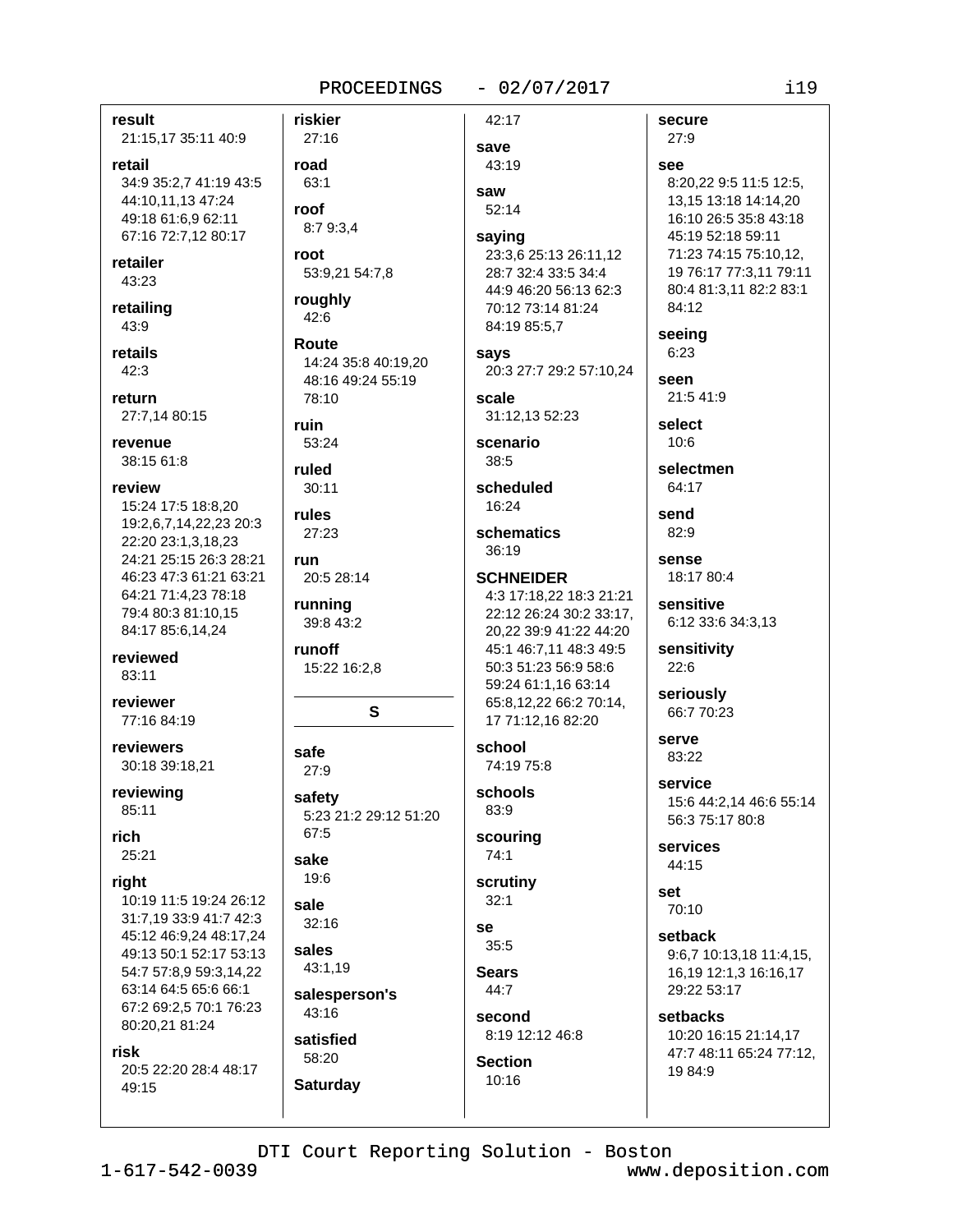### seven 43:1 46:22

shadow 9:10 35:17

share 6:24 7:14

shared  $8.9$ 

She's 56:9

shirt  $31:18$ 

shoe 42:12

shop 42:9 45:5,20,21

short 49:20 79:3 80:2

short-term 50:7.23 51:4

shortfall 70:2

show 19:20

showed 40:13

showing 53:17

showroom  $44:22$ 

showrooms  $43.11$ 

shows  $9:3$ 

shrinking  $44:5$ 

side 6:21 7:15 10:5,7,17 11:4 21:12 35:23 39:7 40:18 60:7,14

sides 18:9

sidewalk 55:20

75:17 significant 29:4 40:1,7 68:12 significantly 28:19 32:20 40:10 similar 43:7,10

simply 65:5 81:24

signals

site 6:3 10:22 13:24 14:11. 12 15:23,24 25:4 27:12 34:23 38:12 40:2,3 41:12 52:9 57:19 65:19 66:23 82:17 83:2,3

### sites 68:3

situation 6:7 11:21 12:21 48:1,13 51:1 62:20,22 63:12 68:2 80:21

situations 76:14

six 28:22 29:6 39:1 43:1 46:22 75:1 80:23

six-family 4:23 6:13 8:11 21:13

sixth  $9:7$ 

SİZA 47:8 58:15 76:23

sky 6:16 9:9,14,16 35:22  $36:15$ 

slew 16:2 83:12

slidina  $31:12,13$ 

slightly 33:23 65:1,2

slope 34:22 37:3 small

43:10 54:2

smaller

 $-02/07/2017$ 

22:1 83:1 85:1 smell 45:9 snow 51:13,14,16 52:1,6,8,17 76:2.6

snowstorm  $51:17$ 

so-called 42:24 soil

15:23 soils

 $40:4$ sole

 $10.5$ 

solicitations  $43:13$ 

solution 64:19

somebody 49:1 51:6 69:5 73:13

somewhat 51:4 72:6,11

soon 48:16

sophisticated 82:6

**sorry** 18:2 54:21

sort 20:7,19 21:2,22 22:8,16 34:19,21 35:6 36:4,10 45:6 49:7 50:5 69:15

### sound 56:19

sounds 78:12

south  $9:10$ space 10:18 11:19 34:17 41:7 50:7 52:15 53:9,21 54:6,7,8 62:11

spaces 42:3 49:17,18 74:12

speak 8:1 13:3 16:12.21 23:22 48:4 56:13 58:24 70:15 82:11

speaking 25:12 43:23 56:1,7 58:23 68:18

spec'd  $14:3$ 

special 43:24 57:9

species 54:10

specific 5:16 30:1,3 46:15 47:10 48:8

specifics  $50:13$ 

specimen  $17:5$ 

speed  $71:7$ 

spending

29:16

spent  $31:2$ 

spokespeople  $7:19$ 

spot 58:7

**Springfield**  $32:14$ 

Springfield's 33:5

square 29:5 45:13

square-foot 62:6

**stacks**  $35:3$ 

staff 4:7 84:21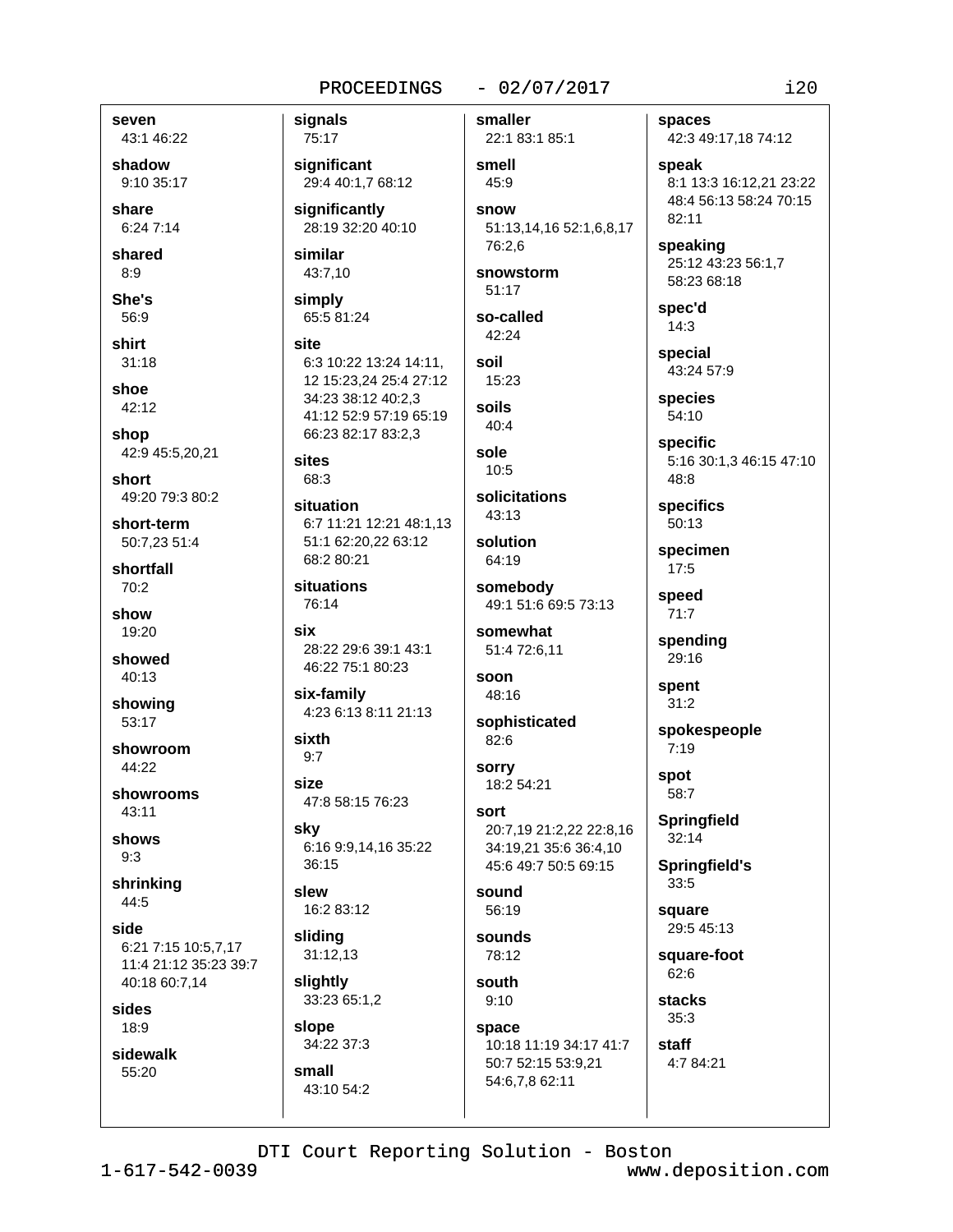### $-02/07/2017$

stage 47:11

stalemate  $5:19$ 

standard 19:5 51:24

standards 27:21

start 4:7 39:12 64:23 69:7,8 84:3

started 4:4 35:10

starting 72:13

state 11:22 12:18 17:7 27:13 48:17 57:23 64:10,11 75:5,6 84:24

stated 59:3.5

statements 77:679:7

station 38:16 39:23 40:15,17 51:14 52:15 63:4 66:20, 21 67:1 69:10 76:5

statute 65:7

steady  $37:2$ 

step 9:21 35:12

step- $6:20$ 

step-backs 4:14,15,16 8:5,8

stipulate  $15:5$ 

stop 66:12

storage  $14:12$ 

store 42:9,11,12,15,23 43:15 stored  $37:14$ 

stores 42:16 44:11 61:9

stories 67:17 80:22,23

stormwater 15:19.21

story  $12:2$ 

strange 27:6 57:4

street 4:6,16,17,22 8:9,12 17:3 37:4 38:11 39:7 40:18 41:1 44:7 61:4 73:9 75:8 78:10 84:24

**streets** 64:12

strong 29:11

structure 4:23 8:11 10:24

struggle 23:22

studied 36:17

study 40:12 63:22 75:4,14

stuff 8:4 59:23

subject 82:9

submitted 27:13 28:11,16 81:20

submitting 82:8

subsidizing 25:23 81:21

substantial  $49:3$ 

substantive  $36:3$ 

35:24

substantively

substitute 77:20 80:10 suburban

36:9 successful

18:14 52:17

sufficient 22:5 23:4

suggest 84:7

suaaested 6:15 62:18

suggestions 62:19 75:12

summarize  $48.7$ 

summer 41:13

sun  $35:13$ 

support 80:13

supports  $33:10$ 

suppose 33:9

supposed 26:1 61:12

supposedly 73:17

SUITE 8:5 9:4 18:20 23:12 24:6 39:19 43:12 44:18 53:7,9 71:16 74:16 76:2 83:17 84:4

**Surfside**  $30:11$ 

surprise  $32:4.5$ 

surroundings 32:12 survey

15:14 54:16,22 62:8 susceptible

68:22

take 8:22 22:15.16.20 23:7 28:13 30:6 36:16 49:24 56:12 63:23 69:3 70:22  $83:10$ taken  $85.2$ takeout 73:15 takes 10:16 43:15 talk 18:9 37:17 49:10 53:11 59:20,21 64:17,18 76:20 82:12,13 talked

T

switch

28:13

table

 $45.5$ 

7:18 37:12,13,16 50:19  $51:13$ 

talking 29:24 44:21 47:7,9,24 49:3 51:5 53:15 54:6 59:15 61:17 62:16 64:23 66:17.19

talks  $64:4$  $f<sub>2</sub>$ 

8:15 59:14,15 77:1 84:12,18

targeted  $47:1$ 

 $\mathbf{f}$ 38:15 43:19

team 5:18 6:22 9:12 10:6 16:6 19:19 46:9

tell 33:4 44:5 80:18

telling 28:24

DTI Court Reporting Solution - Boston

www.deposition.com

i21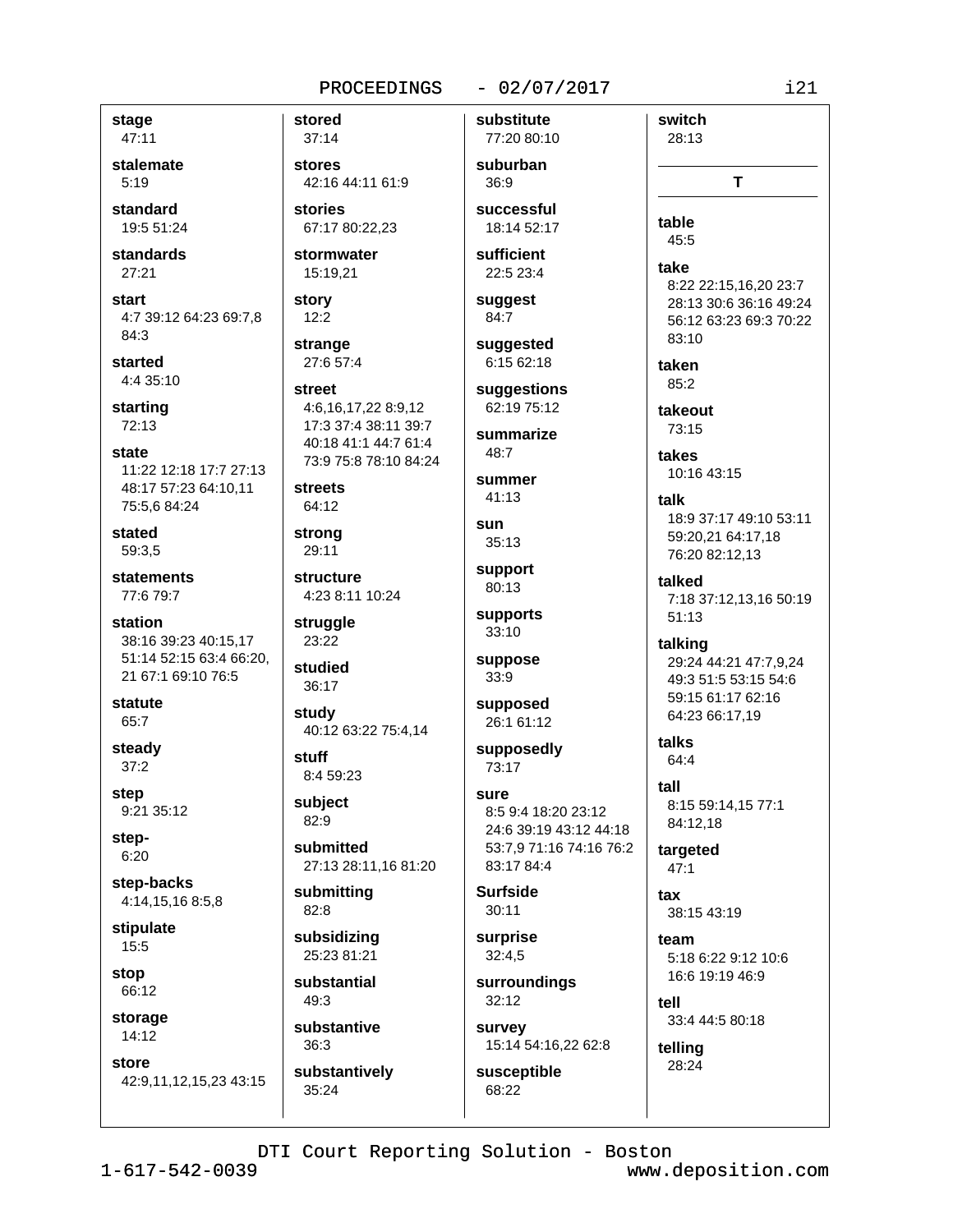### $-02/07/2017$

temporary 49:7 50:6,10

tempting

 $15:3$ 

ten 51:5

tenants 45:13,14,22,23 73:23, 24

terms 9:17 22:7 24:9 30:24 45:1 47:22 56:4,18 60:4,24 69:1 77:12,18

terrible

83:17

test 29:14

testimony 78:4

thank

4:9 17:20,22 18:4 26:23 33:14,20 41:21,22 58:5 59:24 70:17

thanking 39:13

thanks 43:17

theoretically 49:12

### there's

5:19 6:2 8:12,17,21 9:8 10:5 11:5 13:13 15:23 16:10 17:8 21:23 30:14 31:23 41:7 44:11 49:14, 16,19 54:19 55:11 56:12 59:4,12 60:14 61:10,20 62:20 64:10, 11,13 66:12 67:22 68:5 69:10,12,17 70:8 73:10, 11 74:14 78:21,24 79:13,23 80:8

they'll  $13:1$ 

they're 6:24 13:12 16:5 20:21 25:24 26:4.6 28:1 29:22 31:22 33:6 53:17 60:8

61:9 63:24 64:2 74:6,7,

they've 13:8 28:22 41:11 44:9 77:7 78:14

12 77:21 78:11

thickly  $14:7$ 

### thina

5:21 6:9 14:9,19 16:19 17:2 21:19 26:5 29:9 31:6,23 40:16 44:4 51:12 52:19 56:4,6 57:18 64:22 70:3 80:7

### things

7:4,11,23 8:3 12:7,8,10 13:13.23 15:10 16:3.13 18:21 21:10 23:21 24:2 29:6 36:19,22 44:4 47:10.18 51:4 54:13 58:13 59:6,20 62:19 63:9 64:1 67:19 72:22 75:2 78:2 81:2

#### think

4:19 7:15 11:17 13:1 14:4 16:13 18:6.18.24 19:24 21:1,6,14,19,21, 23 22:23 23:1.17 25:5. 15,22 26:18 29:8,16,21, 23 34:19 35:11,13 36:23 37:10,18,22 38:2, 3,11,19 44:21 45:11,22 47:12 49:10 50:15 51:24 52:10 53:1,14,15 54:20 56:16 58:13 59:18 60:12 61:13 63:6, 8,9,14,15,19 64:3,22 65:1,24 70:24 71:1 72:7 73:22 76:9.24 77:5.6.8 78:3.4.21.24 81:8 82:22 83:22 84:8,10,13,18 85:3,24 thinking

29:17 47:15 72:22

third  $8:19$ 

thoroughfare 12:18

# thought 5:8 36:13 45:4 47:16

61:5 71:18 79:15 83:17 thoughts

 $71:5$ 

thousand 80:9 three

10:19 14:22 28:22 42:3. 4 45:14 67:2

three-and-a-halfstory  $4:23$ 

# thrive 43:22

tied 57:6

tightened  $30:8$ 

till 20:20

### time

14:14 18:4 25:14 27:3. 24 30:16,19 31:11,16 36:6 37:11,16 38:23 42:17,20,24 43:16 54:5 56:18 59:2 63:17,19 66:22 68:7 71:18 75:15 79:23 82:5

### times

45:12 73:20 75:9,24 77:2 83:6

### timina

60:24 today 30:16 31:2 64:4

today's 44:6

### toe  $18:7$

hlot 55:4 60:6,10 84:6

Tom  $17:4$ 

tool

tonight 4:7 7:1,13 17:23 18:5 85:23

# 71:22

### top

13:22 36:6 39:1,5 65:17 80:23

top-of-the-line 45:20

total 9:7 27:14

totally 45:14,19 83:17

town 20:11 39:18,19 41:21 55:23 56:5 63:10 64:12, 18,19 66:10 68:22 70:1,

8 75:3 76:17 83:18,19 town's 39:24 60:21,22

**Trader** 42:24

### traditional  $9:22$

traffic

### 6:5,7 14:23 40:12,13 43:2,6 47:22 62:22 63:2,4,17,20,22 65:16 66:2,7,13,18,19,20,22, 24 67:4 69:14,15,17 72:21 73:13 74:17.21 75:4,9,13,24 76:1,16 78:4,5,10 83:15

transcribe 56:9

**Transportation**  $41:3$ 

trash 14:9,12 37:12,14 45:9 46:5 55:3 56:6 60:4,9

travels  $8:22$ 

treasury 27:10,17,18 28:3 30:19

treat 65:7,8

tree 17:3,6 53:8,22 54:9

trees 53:9 54:8

www.deposition.com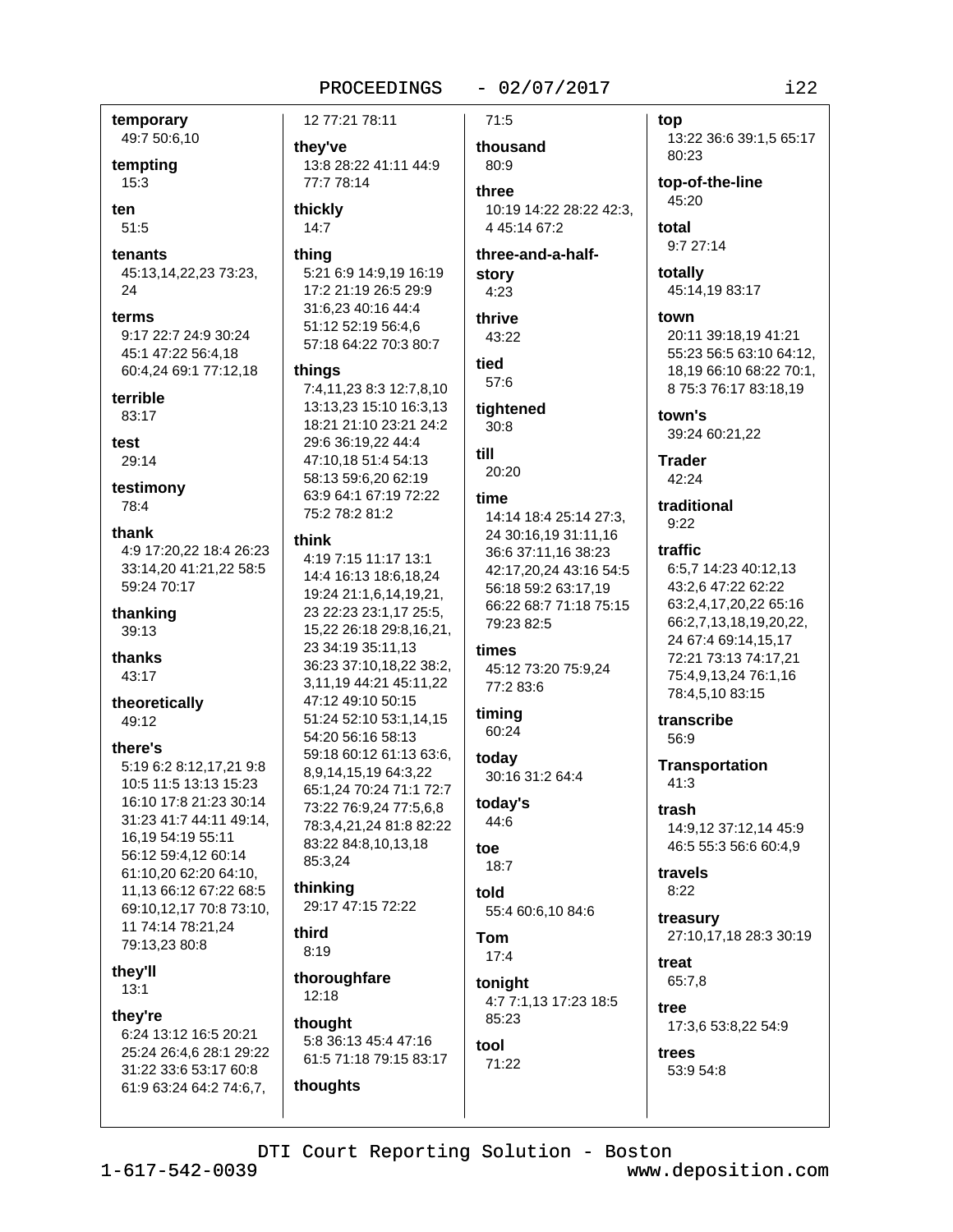### $-02/07/2017$

tried

18:9,12,13 27:2 41:11 58:10

triggered  $5:14$ 

trouble 24:2 52:16

troubled 78:8

truck 41:14 55:11,21

truck's  $55:14$ 

trucks 41:10 56:19

true 61:15 63:5

trump 29:12

truth 28:24

try 18:18 20:7,14 24:24 26:20 27:3 36:14 46:14 56:13

trying 20:10 26:17 35:6,12,22 36:13 38:9.10 41:10 56:9,12 72:17

turn 31:1 82:3

turned 31:8 80:6

turns 49:15

### two

4:17 9:23 21:15.18 23:13 24:11,14 26:8 29:20.23 40:19 45:12 67:18 73:20,24 74:24 80:10 84:13

two-family 10:2 12:2

type 5:24 17:14 26:22 42:1 47:24

types 42:7 typical

45:15 51:17 **Typically** 

53:20

# U

unanimously  $41:3$ 

undeniable  $38:17$ 

understand 18:4 20:14 26:15 28:8 29:18 33:22 35:13 44:17 49:6 50:4 52:11 56:20 60:16.18 67:6 72:23 73:5

understanding 25:13 35:1,14 50:9

understood  $21:14$ 

uneconomic 19:9,17,21 20:4,17 21:19 24:12 26:9 27:20, 22 28:7,18,19 29:2,10 84:15

unfortunately 60:13 79:12

unique  $32:7$ 

unit 24:11

### units

9:20 10:10.15 11:10 21:15,18 23:13 24:14 26:8 28:13 29:20,23 32:11 34:12 68:8,11 80:10

unknown 61:14

unloading 41:7,11

unofficial 49:18

unusual 25:4 42:21

unworkable 83:18 update

37:10,20 54:2 79:22

updated 33:23 82:1,3

upper 4:13,18 8:24 16:19 77:19

urban 36:9 83:16 urbane

38:12

usable 10:17 34:16

### usage 69:6

use 10:24 11:2 13:10 35:2 38:14 41:11 55:15 56:2 66:3,4 72:6,10,24 73:10 78.684.16

### useful 18:11

user  $35:4$ 

users  $73:7$ 

uses 5:22 6:2.4 42:6 60:7

usually  $20:6$ 

# $\mathbf{V}$

vacant 69:3.21 vacation

79:13 valet

15:6 valiantly  $18:9$ 

valuable 69:20

value 57:6,17,19,20 58:1

variable  $62:4$ 

variance 68:1,2

valid

19:11

venue  $23:9$ 

verification  $25:1$ 

versus

66:20

view

35:22 45:8 virtually

16:15

visible  $37:14$ 

volume  $6:745:2$ 

voluntary 81:18

vote

46:18 82:19

# W

waited 45:12

waiver 20:22 85:14

waivers 7:5,10,13 16:4,22 17:1 20:18,20,21 85:12

walk 75:23

wall 8:17 10:12 39:4 44:7

want 4:10 5:22 8:3 12:10,15 13:2 14:11,20 15:5,20

DTI Court Reporting Solution - Boston

www.deposition.com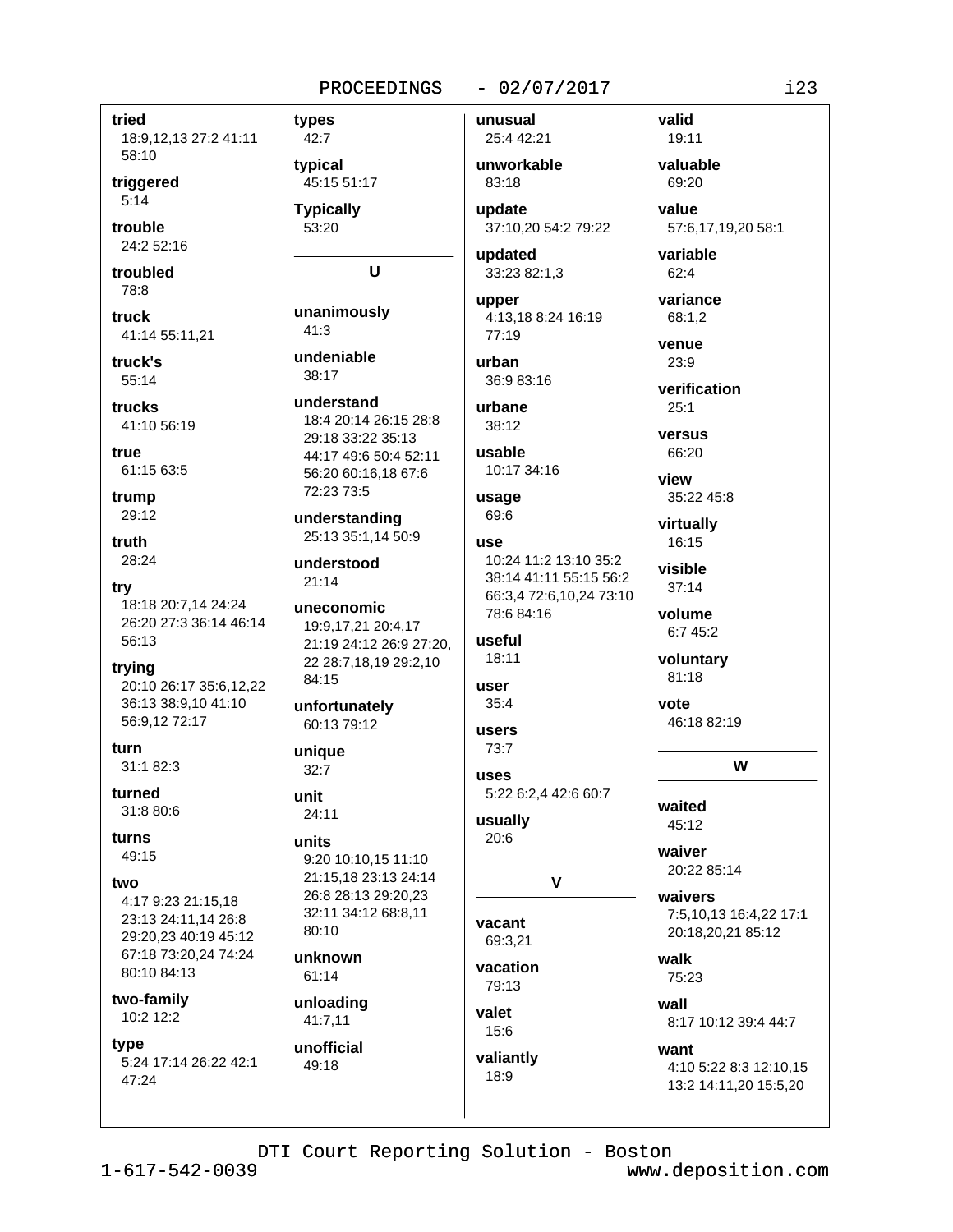### $-02/07/2017$

16:10.12 17:9.11 18:21 20:10 21:4 22:24 23:12 24:18 26:24 27:24 28:7, 10 35:5 39:9,11,12 40:11 41:17 45:6,17,24 47:16 49:22 50:4 53:22 59:20 60:3 67:21 71:13 75:10 81:9 82:10

wanted

6:8,12 7:4,17 10:23 12:7 16:11 36:11

wants 15:15 29:14 43:13

wasn't 6:10 35:18 65:10,12 69:9

waste 55:14.15 56:3

water 16:8 40:10

way

6:15 7:5 8:4 11:2.6.13 17:11 19:3 20:18 22:21 28:1 30:20 33:8 37:2 44:9 53:24 62:9 65:3,15 66:2 71:21 75:20,21 77:9,10 80:23

wavs

12:11 26:18 38:16 72:1 83:22

we'd 54:23

we'll 16:22 37:5 54:4 70:24  $82:13$ 

we're

5:4 7:12 10:8 11:18.19 28:7,23 29:16,17 34:13, 17 37:18,21 38:3,8,9, 10,17 39:16 41:2 46:7, 21,23 47:7,9,23 49:3 51:5,15 52:16 53:23 54:3.7 55:2.18 59:10.15 61:12 63:17,23 70:5 78:9,16 80:20 85:7,8

we've

7:10 15:12,13 24:5 28:21 29:6 35:13 36:1. 21 37:11,12,16,23 38:20 39:20 41:9,20

46:23 48:9 58:13 59:4. 19 64:14 67:1 71:9 78:4 82:7 84:6 week

16:23 20:20

weeks  $41:4$ 

Wegmans 62:24

weigh 70:11

welcome  $33:16$ 

went 43:18,19 44:8

weren't 65:13

west  $39:8$ 

what's 24:3,23 28:11 29:2 32:2 52:8 53:16 69:7 83:8

whatever's  $74.13$ 

whatsoever  $14:12$ 

who's 46:3 49:1 50:1 51:6

63:6,7 wide  $6:2$ 

wider 63:1

willing 13:18 16:6 27:18 28:15

31:10 47:21 72:9

windows  $15:8$ 

wish 17:24 70:15

wishes 48:4

won't 79:12 82:8 wondering 55:2 Worcester  $32:21$ work 6:23 7:10 16:7 20:7 27:23 34:14,15 39:14 52:14 64:15 75:3 76:16. 17 80:22 85:9 worked 39:17 working

11:18 34:12 39:14 59:23 62:13 76:13  $80:20$ 

**works** 34:14 63:13 71:8

world  $5:3$ 

worried 14:10

worse 74:22 78:13

worst 80:7

worth 28:4 57:24 68:20

would've  $31:17$ 

wouldn't 12:15 14:20 15:16 26:11 32:5

write  $51:18$ 

written 56:15

wrong 26:12

Y

yard 10:1,2,3,4,5,7,10,14,17 11:4.16 vards

9:24 10:19

yeah

21:21 23:13 27:2 30:24 32:24 51:23 59:10 61:19 82:20 84:13

vear 27:13 31:8 80:9

vears 19:4 39:16.23 41:9 45:12 49:2 51:7 67:2 68:15,17

yes-and-no 24:17

you'd 43:12 71:15

vou'll 8:20 9:5 24:16 35:8  $43:11$ 

you're

19:10,16 20:10,19 21:8 26:6 27:18 28:1,6 29:10 30:13 31:20 33:5,7,16 35:6 42:2 53:8.15.23 56:13 57:21 58:7 62:1 66:17 67:19 70:9 80:14, 23 82:5,6 84:22

you've 20:5 22:17 23:13 41:24 48:1 58:19 62:18 68:24 69:8 70:10 71:17 80:8 81:5

Yup  $9:4$ 

> Yuriy 7:21,24 13:20 48:5

> > Z

**ZBA** 4:11 5:9.17 6:10 16:9 30:18 48:21

zero 66:23,24 67:1,2,5 69:8

zone 48:1 73:4 75:24

zoning 5:2 6:1 9:18 12:10 57:7 66:5 68:5 85:12

DTI Court Reporting Solution - Boston

www.deposition.com